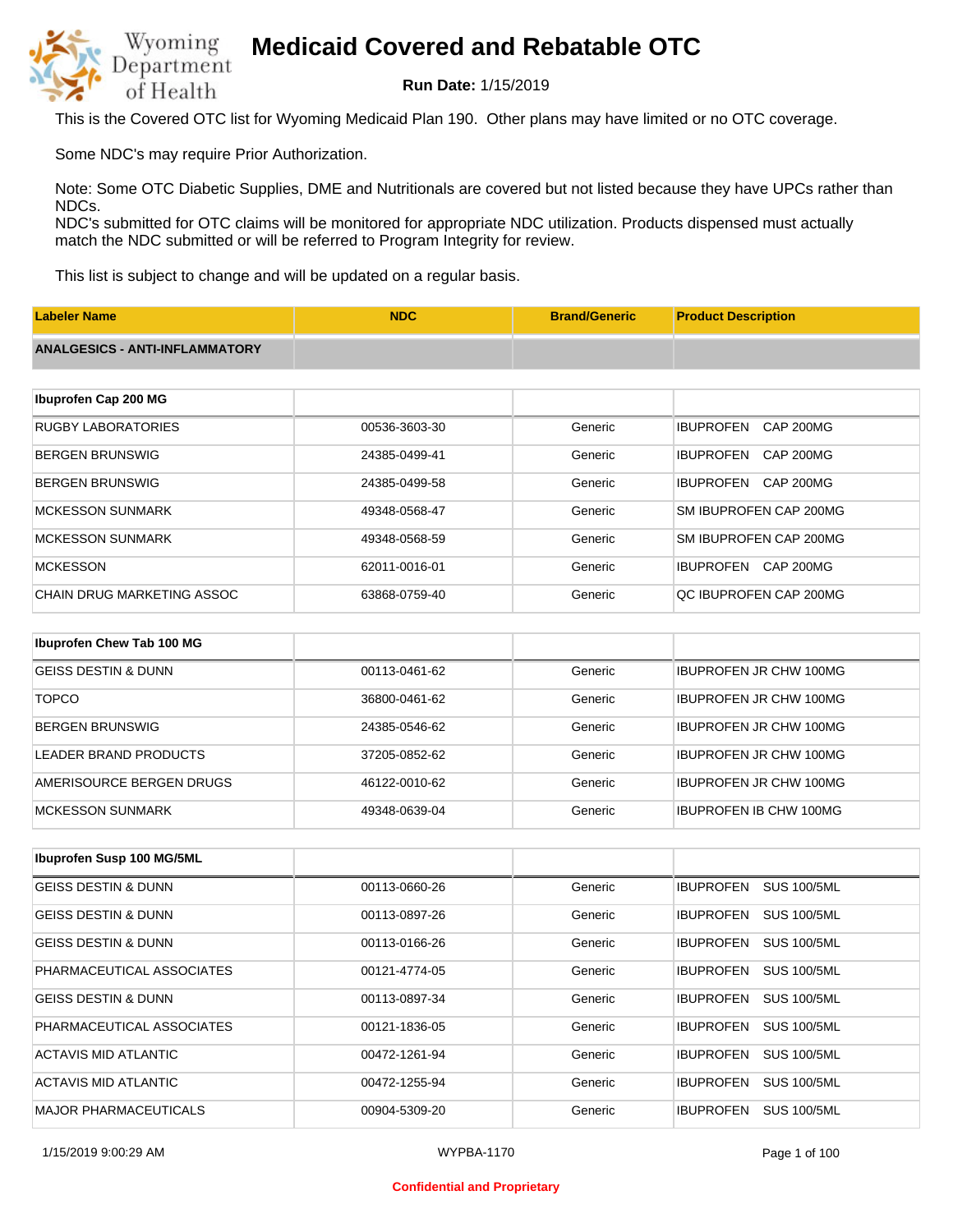| Wyoming                      | <b>Medicaid Covered and Rebatable OTC</b> |         |                                        |
|------------------------------|-------------------------------------------|---------|----------------------------------------|
| Department<br>of Health      | <b>Run Date: 1/15/2019</b>                |         |                                        |
| <b>ACTAVIS MID ATLANTIC</b>  | 00472-1263-94                             | Generic | IBUPROFEN SUS 100/5ML                  |
| <b>MAJOR PHARMACEUTICALS</b> | 00904-5309-09                             | Generic | <b>IBUPROFEN</b><br><b>SUS 100/5ML</b> |
| <b>MAJOR PHARMACEUTICALS</b> | 00904-5577-20                             | Generic | <b>SUS 100/5ML</b><br><b>IBUPROFEN</b> |
| <b>SELECT BRAND</b>          | 15127-0978-04                             | Generic | <b>IBUPROFEN</b><br><b>SUS 100/5ML</b> |
| <b>BERGEN BRUNSWIG</b>       | 24385-0009-34                             | Generic | <b>IBUPROFEN</b><br><b>SUS 100/5ML</b> |
| <b>BERGEN BRUNSWIG</b>       | 24385-0009-26                             | Generic | <b>IBUPROFEN</b><br><b>SUS 100/5ML</b> |
| <b>BERGEN BRUNSWIG</b>       | 24385-0372-26                             | Generic | <b>IBUPROFEN</b><br><b>SUS 100/5ML</b> |
| LEADER BRAND PRODUCTS        | 37205-0848-26                             | Generic | <b>IBUPROFEN</b><br><b>SUS 100/5ML</b> |
| <b>SELECT BRAND</b>          | 15127-0900-04                             | Generic | <b>IBUPROFEN</b><br><b>SUS 100/5ML</b> |
| <b>BERGEN BRUNSWIG</b>       | 24385-0361-26                             | Generic | <b>IBUPROFEN</b><br><b>SUS 100/5ML</b> |
| <b>BERGEN BRUNSWIG</b>       | 24385-0361-34                             | Generic | <b>IBUPROFEN</b><br><b>SUS 100/5ML</b> |
| <b>TOPCO</b>                 | 36800-0660-26                             | Generic | <b>IBUPROFEN</b><br><b>SUS 100/5ML</b> |
| <b>TOPCO</b>                 | 36800-0897-26                             | Generic | <b>IBUPROFEN</b><br><b>SUS 100/5ML</b> |
| LEADER BRAND PRODUCTS        | 37205-0643-26                             | Generic | <b>IBUPROFEN</b><br><b>SUS 100/5ML</b> |
| LEADER BRAND PRODUCTS        | 37205-0660-26                             | Generic | <b>IBUPROFEN</b><br><b>SUS 100/5ML</b> |
| <b>BERGEN BRUNSWIG</b>       | 24385-0905-26                             | Generic | <b>IBUPROFEN</b><br><b>SUS 100/5ML</b> |
| <b>BERGEN BRUNSWIG</b>       | 24385-0905-34                             | Generic | <b>IBUPROFEN</b><br><b>SUS 100/5ML</b> |
| <b>TOPCO</b>                 | 36800-0166-26                             | Generic | <b>IBUPROFEN</b><br><b>SUS 100/5ML</b> |
| PERRIGO PHARMACEUTICALS      | 45802-0140-26                             | Generic | <b>IBUPROFEN</b><br><b>SUS 100/5ML</b> |
| LEADER BRAND PRODUCTS        | 37205-0282-26                             | Generic | IBUPROFEN<br><b>SUS 100/5ML</b>        |
| LEADER BRAND PRODUCTS        | 37205-0283-26                             | Generic | <b>SUS 100/5ML</b><br><b>IBUPROFEN</b> |
| AMERISOURCE BERGEN DRUGS     | 46122-0110-26                             | Generic | IBUPROFEN SUS 100/5ML                  |
| <b>MCKESSON SUNMARK</b>      | 49348-0229-37                             | Generic | IBUPROFEN SUS 100/5ML                  |
| <b>MCKESSON SUNMARK</b>      | 49348-0229-34                             | Generic | <b>IBUPROFEN</b><br><b>SUS 100/5ML</b> |
| <b>MCKESSON SUNMARK</b>      | 49348-0499-34                             | Generic | <b>IBUPROFEN</b><br><b>SUS 100/5ML</b> |
| <b>MCKESSON SUNMARK</b>      | 49348-0500-34                             | Generic | <b>IBUPROFEN</b><br><b>SUS 100/5ML</b> |
| <b>MCKESSON SUNMARK</b>      | 49348-0876-34                             | Generic | <b>IBUPROFEN</b><br><b>SUS 100/5ML</b> |
| PERRIGO PHARMACEUTICALS      | 45802-0133-26                             | Generic | <b>IBUPROFEN</b><br><b>SUS 100/5ML</b> |
| PERRIGO PHARMACEUTICALS      | 45802-0897-26                             | Generic | <b>IBUPROFEN</b><br><b>SUS 100/5ML</b> |
| PERRIGO PHARMACEUTICALS      | 45802-0897-34                             | Generic | <b>IBUPROFEN</b><br><b>SUS 100/5ML</b> |
| <b>MCKESSON</b>              | 62011-0010-01                             | Generic | <b>IBUPROFEN</b><br><b>SUS 100/5ML</b> |
| <b>MCKESSON</b>              | 62011-0030-02                             | Generic | <b>IBUPROFEN</b><br><b>SUS 100/5ML</b> |
| <b>MCKESSON</b>              | 62011-0011-01                             | Generic | <b>IBUPROFEN</b><br><b>SUS 100/5ML</b> |
| <b>MCKESSON</b>              | 62011-0030-01                             | Generic | <b>IBUPROFEN</b><br><b>SUS 100/5ML</b> |
| <b>MCKESSON</b>              | 62011-0214-01                             | Generic | <b>SUS 100/5ML</b><br><b>IBUPROFEN</b> |
| CHAIN DRUG MARKETING ASSOC   | 63868-0756-18                             | Generic | <b>SUS 100/5ML</b><br><b>IBUPROFEN</b> |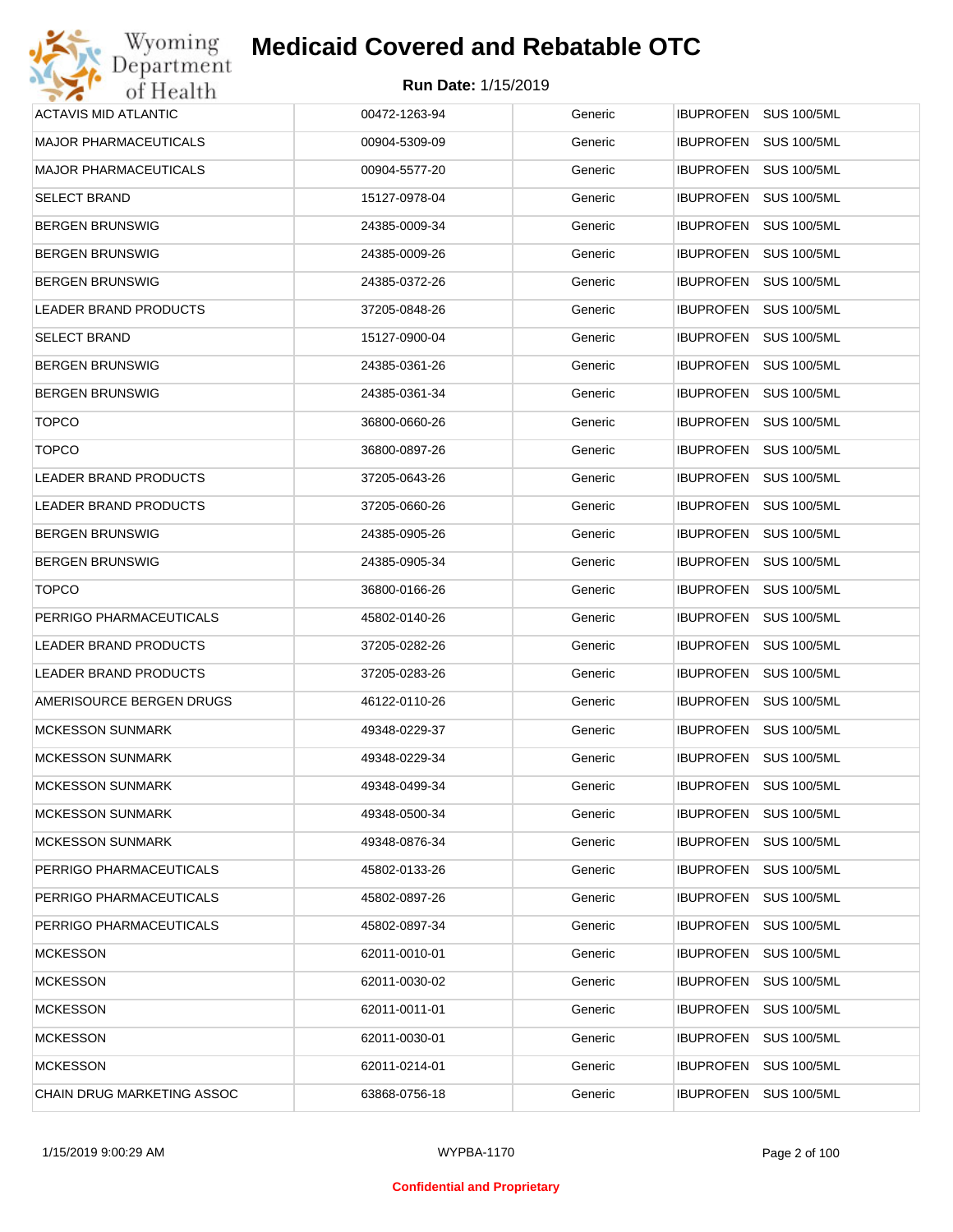

| PRECISION DOSE, INC.       | 68094-0494-62 | Generic | <b>SUS 100/5ML</b><br><b>IBUPROFEN</b> |
|----------------------------|---------------|---------|----------------------------------------|
| PRECISION DOSE, INC.       | 68094-0503-59 | Generic | <b>SUS 100/5ML</b><br><b>IBUPROFEN</b> |
| PRECISION DOSE, INC.       | 68094-0503-61 | Generic | <b>SUS 100/5ML</b><br><b>IBUPROFEN</b> |
| CHAIN DRUG MARKETING ASSOC | 63868-0758-18 | Generic | <b>SUS 100/5ML</b><br><b>IBUPROFEN</b> |
| PRECISION DOSE, INC.       | 68094-0503-62 | Generic | <b>SUS 100/5ML</b><br><b>IBUPROFEN</b> |
| PRECISION DOSE, INC.       | 68094-0494-58 | Generic | <b>SUS 100/5ML</b><br><b>IBUPROFEN</b> |
| PRECISION DOSE, INC.       | 68094-0494-59 | Generic | <b>SUS 100/5ML</b><br><b>IBUPROFEN</b> |
| PRECISION DOSE, INC.       | 68094-0494-61 | Generic | <b>IBUPROFEN</b><br><b>SUS 100/5ML</b> |

| <b>Ibuprofen Susp 40 MG/ML</b>    |               |         |                                 |
|-----------------------------------|---------------|---------|---------------------------------|
| <b>GEISS DESTIN &amp; DUNN</b>    | 00113-0057-05 | Generic | <b>IBUPROFEN</b><br>DRO 50/1.25 |
| <b>MAJOR PHARMACEUTICALS</b>      | 00904-5463-35 | Generic | CHLD IBUPRFN DRO 40MG/ML        |
| <b>BERGEN BRUNSWIG</b>            | 24385-0550-10 | Generic | DRO 50/1.25<br><b>IBUPROFEN</b> |
| <b>TOPCO</b>                      | 36800-0057-05 | Generic | <b>IBUPROFEN</b><br>DRO 50/1.25 |
| <b>TOPCO</b>                      | 36800-0255-10 | Generic | <b>IBUPROFEN</b><br>DRO 50/1.25 |
| <b>LEADER BRAND PRODUCTS</b>      | 37205-0436-10 | Generic | <b>IBU-DROPS</b><br>DRO 50/1.25 |
| <b>ACTAVIS</b>                    | 45963-0125-23 | Generic | <b>IBUPROFEN</b><br>DRO 50/1.25 |
| <b>LEADER BRAND PRODUCTS</b>      | 37205-0646-05 | Generic | DRO 40MG/ML<br><b>IBU-DROPS</b> |
| PERRIGO PHARMACEUTICALS           | 45802-0057-05 | Generic | <b>IBUPROFEN</b><br>DRO 50/1.25 |
| <b>ACTAVIS</b>                    | 45963-0125-24 | Generic | <b>IBUPROFEN</b><br>DRO 50/1.25 |
| <b>MCKESSON SUNMARK</b>           | 49348-0374-69 | Generic | <b>IBUPROFEN</b><br>DRO 50/1.25 |
| <b>MCKESSON SUNMARK</b>           | 49348-0642-27 | Generic | <b>IBUPROFEN</b><br>DRO 50/1.25 |
| <b>MCKESSON</b>                   | 62011-0012-01 | Generic | <b>IBUPROFEN</b><br>DRO 50/1.25 |
| <b>MCKESSON</b>                   | 62011-0004-01 | Generic | <b>IBUPROFEN</b><br>DRO 50/1.25 |
| <b>CHAIN DRUG MARKETING ASSOC</b> | 63868-0076-30 | Generic | <b>IBUPROFEN</b><br>DRO 50/1.25 |

| Ibuprofen Tab 200 MG           |               |         |                                      |
|--------------------------------|---------------|---------|--------------------------------------|
| <b>PERRIGO</b>                 | 00113-0604-78 | Generic | <b>TAB 200MG</b><br><b>IBUPROFEN</b> |
| <b>PERRIGO</b>                 | 00113-0604-90 | Generic | <b>IBUPROFEN</b><br><b>TAB 200MG</b> |
| <b>PERRIGO</b>                 | 00113-0604-71 | Generic | <b>TAB 200MG</b><br><b>IBUPROFEN</b> |
| <b>PERRIGO</b>                 | 00113-0647-78 | Generic | <b>TAB 200MG</b><br><b>IBUPROFEN</b> |
| <b>PERRIGO</b>                 | 00113-0074-71 | Generic | <b>IBUPROFEN</b><br><b>TAB 200MG</b> |
| <b>PERRIGO</b>                 | 00113-0074-78 | Generic | <b>IBUPROFEN</b><br><b>TAB 200MG</b> |
| <b>PERRIGO</b>                 | 00113-0647-62 | Generic | <b>IBUPROFEN</b><br><b>TAB 200MG</b> |
| <b>PERRIGO</b>                 | 00113-0647-71 | Generic | <b>IBUPROFEN</b><br><b>TAB 200MG</b> |
| <b>GEISS DESTIN &amp; DUNN</b> | 00113-0517-71 | Generic | <b>TAB 200MG</b><br><b>IBUPROFEN</b> |
| <b>PERRIGO</b>                 | 00113-0604-62 | Generic | <b>IBUPROFEN</b><br><b>TAB 200MG</b> |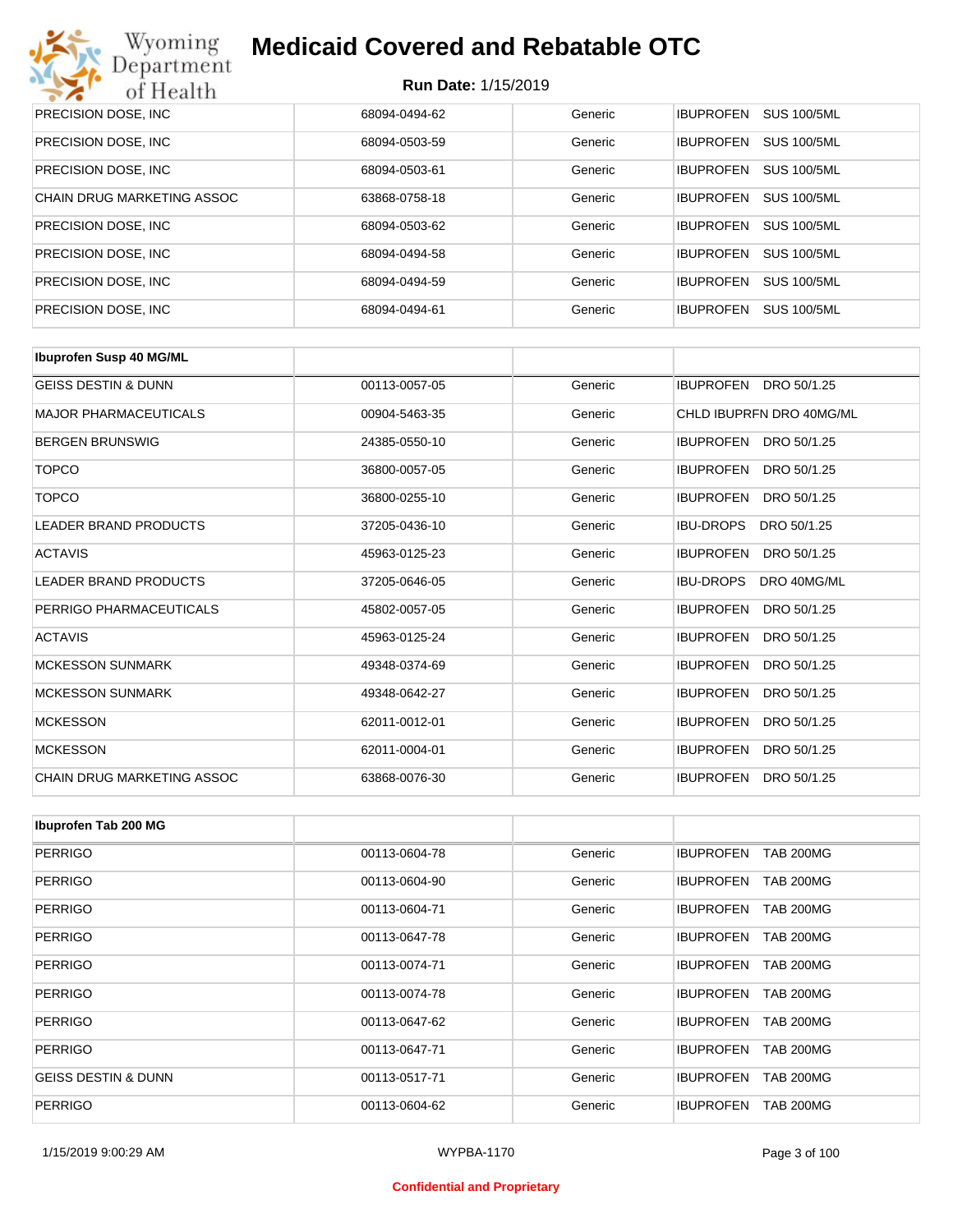## Wyoming<br>Department<br>of Health **Medicaid Covered and Rebatable OTC**

| <b>RUGBY LABORATORIES</b>    | 00536-3587-01 | Generic | IBUPROFEN TAB 200MG                |
|------------------------------|---------------|---------|------------------------------------|
| <b>RUGBY LABORATORIES</b>    | 00536-3587-06 | Generic | IBUPROFEN TAB 200MG                |
| <b>MAJOR PHARMACEUTICALS</b> | 00904-7915-24 | Generic | IBUPROFEN TAB 200MG                |
| <b>MAJOR PHARMACEUTICALS</b> | 00904-7915-40 | Generic | IBUPROFEN TAB 200MG                |
| <b>MAJOR PHARMACEUTICALS</b> | 00904-7915-51 | Generic | IBUPROFEN TAB 200MG                |
| <b>MAJOR PHARMACEUTICALS</b> | 00904-7915-59 | Generic | IBUPROFEN TAB 200MG                |
| <b>SELECT BRAND</b>          | 15127-0312-01 | Generic | SB IBUPROFEN TAB 200MG             |
| <b>SELECT BRAND</b>          | 15127-0312-24 | Generic | SB IBUPROFEN TAB 200MG             |
| <b>MAJOR PHARMACEUTICALS</b> | 00904-7914-59 | Generic | <b>TAB 200MG</b><br><b>IBU-200</b> |
| <b>MAJOR PHARMACEUTICALS</b> | 00904-7915-80 | Generic | IBUPROFEN TAB 200MG                |
| <b>SELECT BRAND</b>          | 15127-0312-50 | Generic | SB IBUPROFEN TAB 200MG             |
| <b>SELECT BRAND</b>          | 15127-0335-50 | Generic | SB IBUPROFEN TAB 200MG             |
| <b>SELECT BRAND</b>          | 15127-0905-50 | Generic | SB IBUPROFEN TAB 200MG             |
| <b>SELECT BRAND</b>          | 15127-0907-50 | Generic | SB IBUPROFEN TAB 200MG             |
| PHARBEST PHARMACEUTICALS     | 16103-0393-06 | Generic | IBUPROFEN TAB 200MG                |
| <b>MAJOR PHARMACEUTICALS</b> | 00904-7912-51 | Generic | IBUPROFEN TAB 200MG                |
| <b>MAJOR PHARMACEUTICALS</b> | 00904-7912-59 | Generic | IBUPROFEN TAB 200MG                |
| <b>SELECT BRAND</b>          | 15127-0335-01 | Generic | SB IBUPROFEN TAB 200MG             |
| PHARBEST PHARMACEUTICALS     | 16103-0393-08 | Generic | IBUPROFEN TAB 200MG                |
| <b>MAJOR PHARMACEUTICALS</b> | 00904-7914-51 | Generic | <b>IBU-200</b><br><b>TAB 200MG</b> |
| <b>MAJOR PHARMACEUTICALS</b> | 00904-7914-61 | Generic | IBUPROFEN TAB 200MG                |
| <b>MAJOR PHARMACEUTICALS</b> | 00904-7915-70 | Generic | IBUPROFEN TAB 200MG                |
| <b>SELECT BRAND</b>          | 15127-0312-25 | Generic | SB IBUPROFEN TAB 200MG             |
| <b>SELECT BRAND</b>          | 15127-0335-24 | Generic | SB IBUPROFEN TAB 200MG             |
| <b>SELECT BRAND</b>          | 15127-0907-24 | Generic | SB IBUPROFEN TAB 200MG             |
| <b>BERGEN BRUNSWIG</b>       | 24385-0059-78 | Generic | <b>IBUPROFEN TAB 200MG</b>         |
| <b>BERGEN BRUNSWIG</b>       | 24385-0604-78 | Generic | IBUPROFEN TAB 200MG                |
| <b>BERGEN BRUNSWIG</b>       | 24385-0604-90 | Generic | IBUPROFEN TAB 200MG                |
| <b>BERGEN BRUNSWIG</b>       | 24385-0647-71 | Generic | IBUPROFEN TAB 200MG                |
| <b>BERGEN BRUNSWIG</b>       | 24385-0604-85 | Generic | IBUPROFEN TAB 200MG                |
| <b>TOPCO</b>                 | 36800-0183-83 | Generic | IBUPROFEN TAB 200MG                |
| <b>TOPCO</b>                 | 36800-0517-71 | Generic | IBUPROFEN TAB 200MG                |
| <b>TOPCO</b>                 | 36800-0604-93 | Generic | IBUPROFEN TAB 200MG                |
| <b>TOPCO</b>                 | 36800-0647-71 | Generic | IBUPROFEN TAB 200MG                |
| <b>TOPCO</b>                 | 36800-0647-90 | Generic | IBUPROFEN TAB 200MG                |
| LEADER BRAND PRODUCTS        | 37205-0341-71 | Generic | IBUPROFEN TAB 200MG                |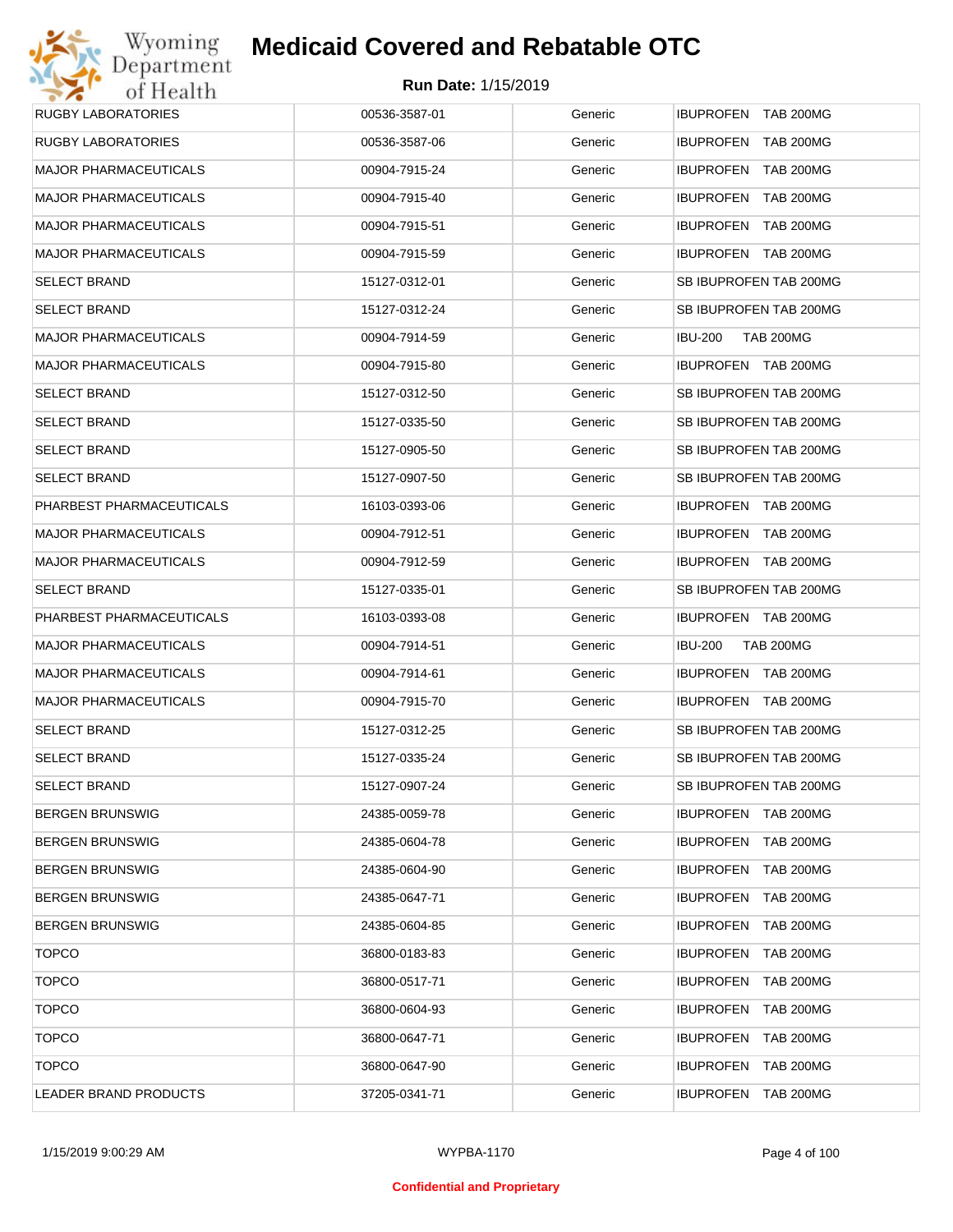

# Wyoming<br>Department<br>of Health

## **Medicaid Covered and Rebatable OTC**

| <b>TOPCO</b>                 | 36800-0517-78 | Generic | IBUPROFEN TAB 200MG        |
|------------------------------|---------------|---------|----------------------------|
| <b>TOPCO</b>                 | 36800-0604-90 | Generic | IBUPROFEN TAB 200MG        |
| <b>TOPCO</b>                 | 36800-0647-62 | Generic | IBUPROFEN TAB 200MG        |
| <b>TOPCO</b>                 | 36800-0647-78 | Generic | IBUPROFEN TAB 200MG        |
| <b>BERGEN BRUNSWIG</b>       | 24385-0058-78 | Generic | IBUPROFEN TAB 200MG        |
| <b>BERGEN BRUNSWIG</b>       | 24385-0058-82 | Generic | IBUPROFEN TAB 200MG        |
| <b>TOPCO</b>                 | 36800-0074-71 | Generic | IBUPROFEN TAB 200MG        |
| <b>TOPCO</b>                 | 36800-0074-78 | Generic | IBUPROFEN TAB 200MG        |
| <b>BERGEN BRUNSWIG</b>       | 24385-0604-71 | Generic | IBUPROFEN TAB 200MG        |
| <b>BERGEN BRUNSWIG</b>       | 24385-0647-78 | Generic | IBUPROFEN TAB 200MG        |
| <b>TOPCO</b>                 | 36800-0604-62 | Generic | IBUPROFEN TAB 200MG        |
| <b>TOPCO</b>                 | 36800-0604-71 | Generic | IBUPROFEN TAB 200MG        |
| <b>TOPCO</b>                 | 36800-0604-78 | Generic | IBUPROFEN TAB 200MG        |
| <b>TOPCO</b>                 | 36800-0604-85 | Generic | IBUPROFEN TAB 200MG        |
| <b>LEADER BRAND PRODUCTS</b> | 37205-0341-78 | Generic | IBUPROFEN TAB 200MG        |
| <b>LEADER BRAND PRODUCTS</b> | 37205-0345-71 | Generic | IBUPROFEN TAB 200MG        |
| LEADER BRAND PRODUCTS        | 37205-0345-78 | Generic | IBUPROFEN TAB 200MG        |
| LEADER BRAND PRODUCTS        | 37205-0350-71 | Generic | IBUPROFEN TAB 200MG        |
| LEADER BRAND PRODUCTS        | 37205-0605-71 | Generic | IBUPROFEN TAB 200MG        |
| <b>MCKESSON SUNMARK</b>      | 49348-0196-09 | Generic | IBUPROFEN TAB 200MG        |
| <b>MCKESSON SUNMARK</b>      | 49348-0196-10 | Generic | IBUPROFEN TAB 200MG        |
| <b>MCKESSON SUNMARK</b>      | 49348-0196-35 | Generic | IBUPROFEN TAB 200MG        |
| <b>MCKESSON SUNMARK</b>      | 49348-0706-09 | Generic | IBUPROFEN TAB 200MG        |
| <b>MCKESSON SUNMARK</b>      | 49348-0706-14 | Generic | IBUPROFEN TAB 200MG        |
| <b>MCKESSON SUNMARK</b>      | 49348-0706-04 | Generic | <b>IBUPROFEN TAB 200MG</b> |
| <b>MCKESSON SUNMARK</b>      | 49348-0706-10 | Generic | IBUPROFEN TAB 200MG        |
| <b>MCKESSON SUNMARK</b>      | 49348-0727-10 | Generic | SM IBUPROFEN TAB 200MG     |
| <b>MCKESSON SUNMARK</b>      | 49348-0727-09 | Generic | SM IBUPROFEN TAB 200MG     |
| AMNEAL PHARMACEUTICALS       | 53746-0140-01 | Generic | IBUPROFEN TAB 200MG        |
| <b>MCKESSON</b>              | 62011-0015-01 | Generic | HM IBUPROFEN TAB 200MG     |
| AMNEAL PHARMACEUTICALS       | 53746-0140-10 | Generic | IBUPROFEN TAB 200MG        |
| <b>MCKESSON</b>              | 62011-0014-01 | Generic | HM IBUPROFEN TAB 200MG     |
| <b>MCKESSON</b>              | 62011-0014-02 | Generic | HM IBUPROFEN TAB 200MG     |
| <b>MCKESSON</b>              | 62011-0014-03 | Generic | HM IBUPROFEN TAB 200MG     |
| <b>MCKESSON</b>              | 62011-0015-02 | Generic | HM IBUPROFEN TAB 200MG     |
| <b>MCKESSON</b>              | 62011-0213-01 | Generic | HM IBUPROFEN TAB 200MG     |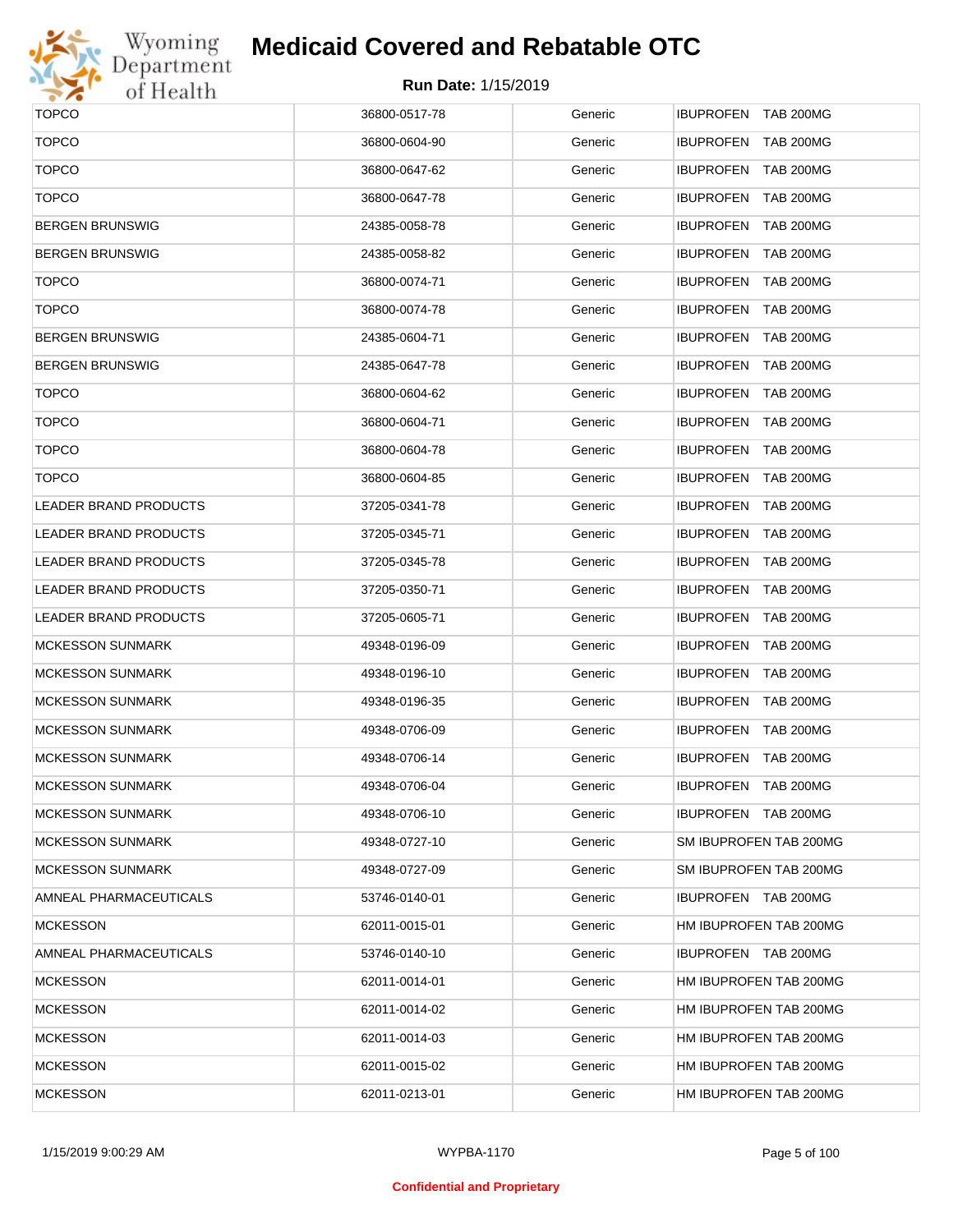#### **Run Date:** 1/15/2019

| Wyoming<br><b>Medicaid Covered and Rebatable OTC</b><br>Department |               |         |                                      |  |
|--------------------------------------------------------------------|---------------|---------|--------------------------------------|--|
| <b>Run Date: 1/15/2019</b><br>of Health                            |               |         |                                      |  |
| <b>MCKESSON</b>                                                    | 62011-0222-01 | Generic | HM IBUPROFEN TAB 200MG               |  |
| AUBURN PHARMACEUTICAL                                              | 62107-0002-01 | Generic | <b>PROVIL</b><br><b>TAB 200MG</b>    |  |
| AUBURN PHARMACEUTICAL                                              | 62107-0002-50 | Generic | <b>PROVIL</b><br><b>TAB 200MG</b>    |  |
| <b>MCKESSON PACKAGING SERVICES</b>                                 | 63739-0134-01 | Generic | <b>TAB 200MG</b><br><b>IBUPROFEN</b> |  |
| <b>MCKESSON</b>                                                    | 62011-0222-02 | Generic | HM IBUPROFEN TAB 200MG               |  |
| CHAIN DRUG MARKETING ASSOC                                         | 63868-0790-50 | Generic | OC IBUPROFEN TAB 200MG               |  |
| CHAIN DRUG MARKETING ASSOC                                         | 63868-0983-50 | Generic | OC IBUPROFEN TAB 200MG               |  |
| CHAIN DRUG MARKETING ASSOC                                         | 63868-0791-50 | Generic | OC IBUPROFEN TAB 200MG               |  |

| Naproxen Sodium Cap 220 MG |               |         |                        |
|----------------------------|---------------|---------|------------------------|
| LEADER BRAND PRODUCTS      | 37205-0854-58 | Generic | NAPROXEN SOD CAP 220MG |
| LEADER BRAND PRODUCTS      | 37205-0854-60 | Generic | NAPROXEN SOD CAP 220MG |
| AMERISOURCE BERGEN DRUGS   | 46122-0038-58 | Generic | NAPROXEN SOD CAP 220MG |
| AMERISOURCE BERGEN DRUGS   | 46122-0038-60 | Generic | NAPROXEN SOD CAP 220MG |
| <b>MCKESSON</b>            | 62011-0007-01 | Generic | NAPROXEN SOD CAP 220MG |

| Naproxen Sodium Tab 220 MG     |               |         |                        |
|--------------------------------|---------------|---------|------------------------|
| <b>GEISS DESTIN &amp; DUNN</b> | 00113-9490-78 | Generic | NAPROXEN SOD TAB 220MG |
| <b>GEISS DESTIN &amp; DUNN</b> | 00113-0368-62 | Generic | NAPROXEN SOD TAB 220MG |
| <b>GEISS DESTIN &amp; DUNN</b> | 00113-0368-71 | Generic | NAPROXEN SOD TAB 220MG |
| <b>GEISS DESTIN &amp; DUNN</b> | 00113-0368-78 | Generic | NAPROXEN SOD TAB 220MG |
| <b>GEISS DESTIN &amp; DUNN</b> | 00113-9490-62 | Generic | NAPROXEN SOD TAB 220MG |
| <b>GEISS DESTIN &amp; DUNN</b> | 00113-9490-71 | Generic | NAPROXEN SOD TAB 220MG |
| <b>RUGBY LABORATORIES</b>      | 00536-1022-01 | Generic | ALL DAY RELF TAB 220MG |
| <b>RUGBY LABORATORIES</b>      | 00536-1022-06 | Generic | ALL DAY RELF TAB 220MG |
| <b>RUGBY LABORATORIES</b>      | 00536-1023-01 | Generic | ALL DAY RELF TAB 220MG |
| <b>SELECT BRAND</b>            | 15127-0466-01 | Generic | NAPROXEN SOD TAB 220MG |
| <b>SELECT BRAND</b>            | 15127-0466-24 | Generic | NAPROXEN SOD TAB 220MG |
| <b>SELECT BRAND</b>            | 15127-0466-50 | Generic | NAPROXEN SOD TAB 220MG |
| <b>BERGEN BRUNSWIG</b>         | 24385-0490-71 | Generic | ALL DAY PAIN TAB 220MG |
| <b>TOPCO</b>                   | 36800-0490-62 | Generic | ALL DAY PAIN TAB 220MG |
| <b>TOPCO</b>                   | 36800-0490-78 | Generic | ALL DAY PAIN TAB 220MG |
| <b>TOPCO</b>                   | 36800-0368-62 | Generic | ALL DAY PAIN TAB 220MG |
| <b>TOPCO</b>                   | 36800-0368-71 | Generic | ALL DAY PAIN TAB 220MG |
| <b>TOPCO</b>                   | 36800-0368-78 | Generic | ALL DAY PAIN TAB 220MG |
| <b>TOPCO</b>                   | 36800-0368-82 | Generic | ALL DAY PAIN TAB 220MG |
| <b>BERGEN BRUNSWIG</b>         | 24385-0368-71 | Generic | ALL DAY PAIN TAB 220MG |

1/15/2019 9:00:29 AM WYPBA-1170 Page 6 of 100

#### **Confidential and Proprietary**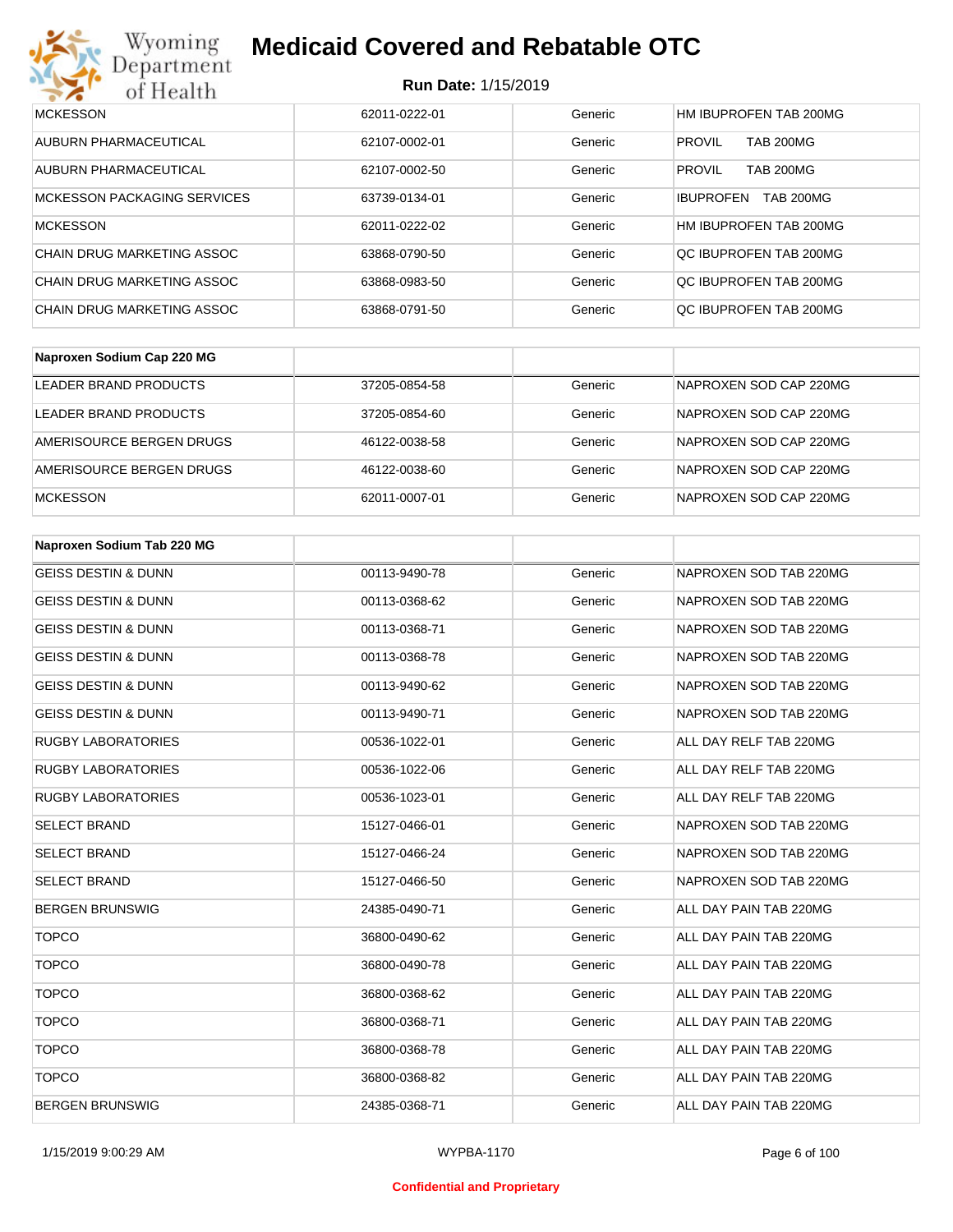# Wyoming<br>Department<br>of Health

## **Medicaid Covered and Rebatable OTC**

| <b>ANALGESICS - NonNarcotic</b> |               |         |                        |
|---------------------------------|---------------|---------|------------------------|
| CHAIN DRUG MARKETING ASSOC      | 63868-0465-50 | Generic | NAPROXEN SOD TAB 220MG |
| CHAIN DRUG MARKETING ASSOC      | 63868-0465-01 | Generic | NAPROXEN SOD TAB 220MG |
| <b>MCKESSON</b>                 | 62011-0017-02 | Generic | NAPROXEN SOD TAB 220MG |
| <b>MCKESSON</b>                 | 62011-0017-01 | Generic | NAPROXEN SOD TAB 220MG |
| PERRIGO PHARMACEUTICALS         | 45802-0490-71 | Generic | NAPROXEN SOD TAB 220MG |
| <b>MCKESSON SUNMARK</b>         | 49348-0306-09 | Generic | NAPROXEN SOD TAB 220MG |
| PERRIGO PHARMACEUTICALS         | 45802-0490-78 | Generic | NAPROXEN SOD TAB 220MG |
| <b>BERGEN BRUNSWIG</b>          | 24385-0490-78 | Generic | ALL DAY PAIN TAB 220MG |
| <b>BERGEN BRUNSWIG</b>          | 24385-0368-81 | Generic | ALL DAY PAIN TAB 220MG |
| <b>BERGEN BRUNSWIG</b>          | 24385-0368-78 | Generic | ALL DAY PAIN TAB 220MG |

| Acetaminophen Cap 500 MG |               |         |              |                  |
|--------------------------|---------------|---------|--------------|------------------|
| MAJOR PHARMACEUTICALS    | 00904-1987-80 | Generic | <b>MAPAP</b> | <b>CAP 500MG</b> |
| MAJOR PHARMACEUTICALS    | 00904-1987-60 | Generic | <b>MAPAP</b> | <b>CAP 500MG</b> |

| Acetaminophen Chew Tab 80 MG |               |         |                       |
|------------------------------|---------------|---------|-----------------------|
| <b>RUGBY LABORATORIES</b>    | 00536-1014-07 | Generic | PAIN & FEVER CHW 80MG |
| MAJOR PHARMACEUTICALS        | 00904-5256-46 | Generic | CHW 80MG<br>MAPAP     |

| Acetaminophen Disintegrating Tab 160 MG |               |         |                           |
|-----------------------------------------|---------------|---------|---------------------------|
| <b>MAJOR PHARMACEUTICALS</b>            | 00904-5754-24 | Generic | JUNIOR MAPAP TAB 160MG RT |
| MCKESSON SUNMARK                        | 49348-0063-04 | Generic | SM RPD MELT TAB 160MG     |
| <b>MCKESSON</b>                         | 62011-0230-01 | Generic | HM RPD MELT TAB 160MG     |
| CHAIN DRUG MARKETING ASSOC              | 63868-0158-24 | Generic | NON-ASA JR TAB 160MG      |

| Acetaminophen Disintegrating Tab 80 MG |               |         |                         |
|----------------------------------------|---------------|---------|-------------------------|
| MAJOR PHARMACEUTICALS                  | 00904-5751-46 | Generic | CHLDS MAPAP TAB 80MG RT |
| IMAJOR PHARMACEUTICALS                 | 00904-5791-46 | Generic | MAPAP CHILD TAB 80MG RT |
| LEADER BRAND PRODUCTS                  | 37205-0516-65 | Generic | CHLD PAIN RL TAB 80MG   |

| Acetaminophen Liquid 160 MG/5ML |               |         |                             |
|---------------------------------|---------------|---------|-----------------------------|
| WOMEN'S CHOICE PHARMACEUTICALS  | 00485-0057-08 | Generic | ED-APAP<br>LIQ 80MG/2.5     |
| <b>PAR PHARMACEUTICALS</b>      | 00603-0840-94 | Generic | Q-PAP<br>LIQ 160/5ML        |
| <b>PAR PHARMACEUTICALS</b>      | 00603-0839-94 | Generic | Q-PAP<br>LIQ 160/5ML        |
| <b>MAJOR PHARMACEUTICALS</b>    | 00904-1985-00 | Generic | LIQ 160/5ML<br><b>MAPAP</b> |
| <b>MAJOR PHARMACEUTICALS</b>    | 00904-1985-20 | Generic | <b>MAPAP</b><br>LIQ 160/5ML |
| <b>MAJOR PHARMACEUTICALS</b>    | 00904-1985-16 | Generic | <b>MAPAP</b><br>LIQ 160/5ML |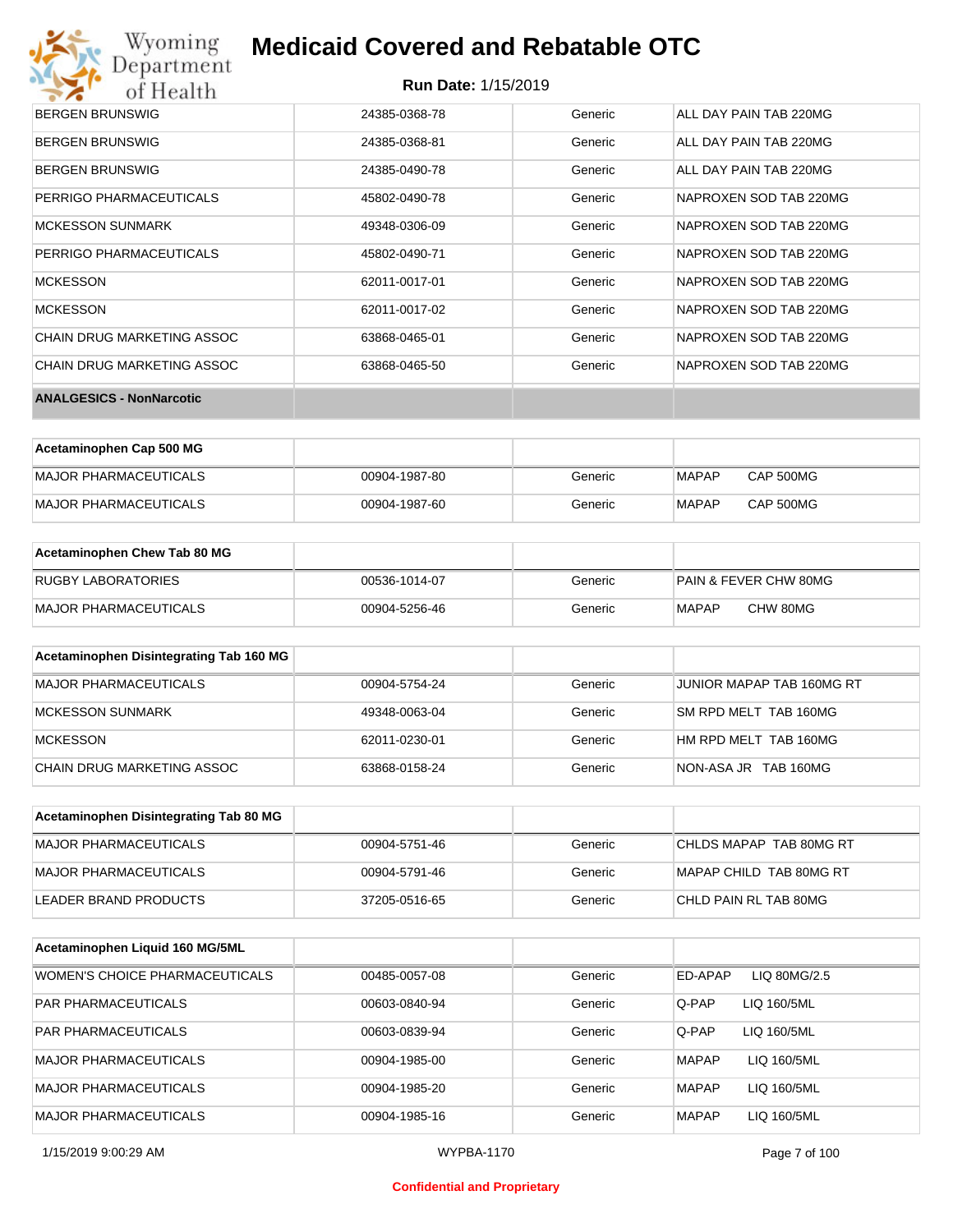

| PAR PHARMACEUTICALS             | 00603-0839-58 | Generic      | Q-PAP<br>LIQ 160/5ML                  |
|---------------------------------|---------------|--------------|---------------------------------------|
| <b>SILARX</b>                   | 54838-0144-40 | Generic      | CHLD SILAPAP LIQ 160/5ML              |
| <b>SILARX</b>                   | 54838-0144-70 | Generic      | CHLD SILAPAP LIQ 160/5ML              |
| <b>SILARX</b>                   | 54838-0144-80 | Generic      | CHLD SILAPAP LIQ 160/5ML              |
| <b>METHOD PHARMACEUTICALS</b>   | 58657-0520-16 | Generic      | <b>ACETAMIN</b><br>LIQ 160/5ML        |
| Acetaminophen Liquid 167 MG/5ML |               |              |                                       |
| <b>MAJOR PHARMACEUTICALS</b>    | 00904-5847-09 | Generic      | MAPAP APAP LIQ 500/15ML               |
|                                 |               |              |                                       |
| Acetaminophen Soln 100 MG/ML    |               |              |                                       |
| PAR PHARMACEUTICALS             | 00603-0838-73 | Generic      | Q-PAP INFANT DRO 80/0.8ML             |
| <b>SILARX</b>                   | 54838-0145-30 | <b>Brand</b> | INF SILAPAP DRO 80/0.8ML              |
| <b>SILARX</b>                   | 54838-0145-15 | <b>Brand</b> | INF SILAPAP DRO 80/0.8ML              |
|                                 |               |              |                                       |
| Acetaminophen Soln 160 MG/5ML   |               |              |                                       |
| PHARMACEUTICAL ASSOCIATES       | 00121-0657-11 | Generic      | <b>SOL 160/5ML</b><br><b>ACETAMIN</b> |
| PHARMACEUTICAL ASSOCIATES       | 00121-0657-21 | Generic      | <b>ACETAMIN</b><br><b>SOL 160/5ML</b> |
| PHARMACEUTICAL ASSOCIATES       | 00121-0657-05 | Generic      | <b>SOL 160/5ML</b><br><b>ACETAMIN</b> |
| <b>RUGBY LABORATORIES</b>       | 00536-0122-85 | Generic      | PAIN & FEVER SOL 160/5ML              |
| <b>RUGBY LABORATORIES</b>       | 00536-0122-97 | Generic      | PAIN & FEVER SOL 160/5ML              |
|                                 |               |              |                                       |
| Acetaminophen Suppos 120 MG     |               |              |                                       |
| G & W LABS                      | 00713-0118-01 | Generic      | <b>ACEPHEN</b><br>SUP 120MG           |
| G & W LABS                      | 00713-0118-50 | Generic      | <b>ACEPHEN</b><br>SUP 120MG           |
| G & W LABS                      | 00713-0118-12 | Generic      | <b>ACEPHEN</b><br>SUP 120MG           |
| <b>PERRIGO</b>                  | 45802-0732-30 | Generic      | <b>ACETAMIN</b><br>SUP 120MG          |
| <b>PERRIGO</b>                  | 45802-0732-33 | Generic      | <b>ACETAMIN</b><br><b>SUP 120MG</b>   |
| <b>TARO</b>                     | 51672-2115-04 | Generic      | <b>FEVERALL</b><br><b>SUP 120MG</b>   |
| TARO                            | 51672-2115-02 | Generic      | <b>FEVERALL</b><br><b>SUP 120MG</b>   |
|                                 |               |              |                                       |
| Acetaminophen Suppos 325 MG     |               |              |                                       |
| G & W LABS                      | 00713-0164-12 | Generic      | <b>ACEPHEN</b><br><b>SUP 325MG</b>    |
| G & W LABS                      | 00713-0164-50 | Generic      | <b>ACEPHEN</b><br><b>SUP 325MG</b>    |
| G & W LABS                      | 00713-0164-01 | Generic      | <b>ACEPHEN</b><br><b>SUP 325MG</b>    |
| <b>TARO</b>                     | 51672-2116-04 | Generic      | <b>FEVERALL</b><br><b>SUP 325MG</b>   |
| <b>TARO</b>                     | 51672-2116-02 | Generic      | SUP 325MG<br><b>FEVERALL</b>          |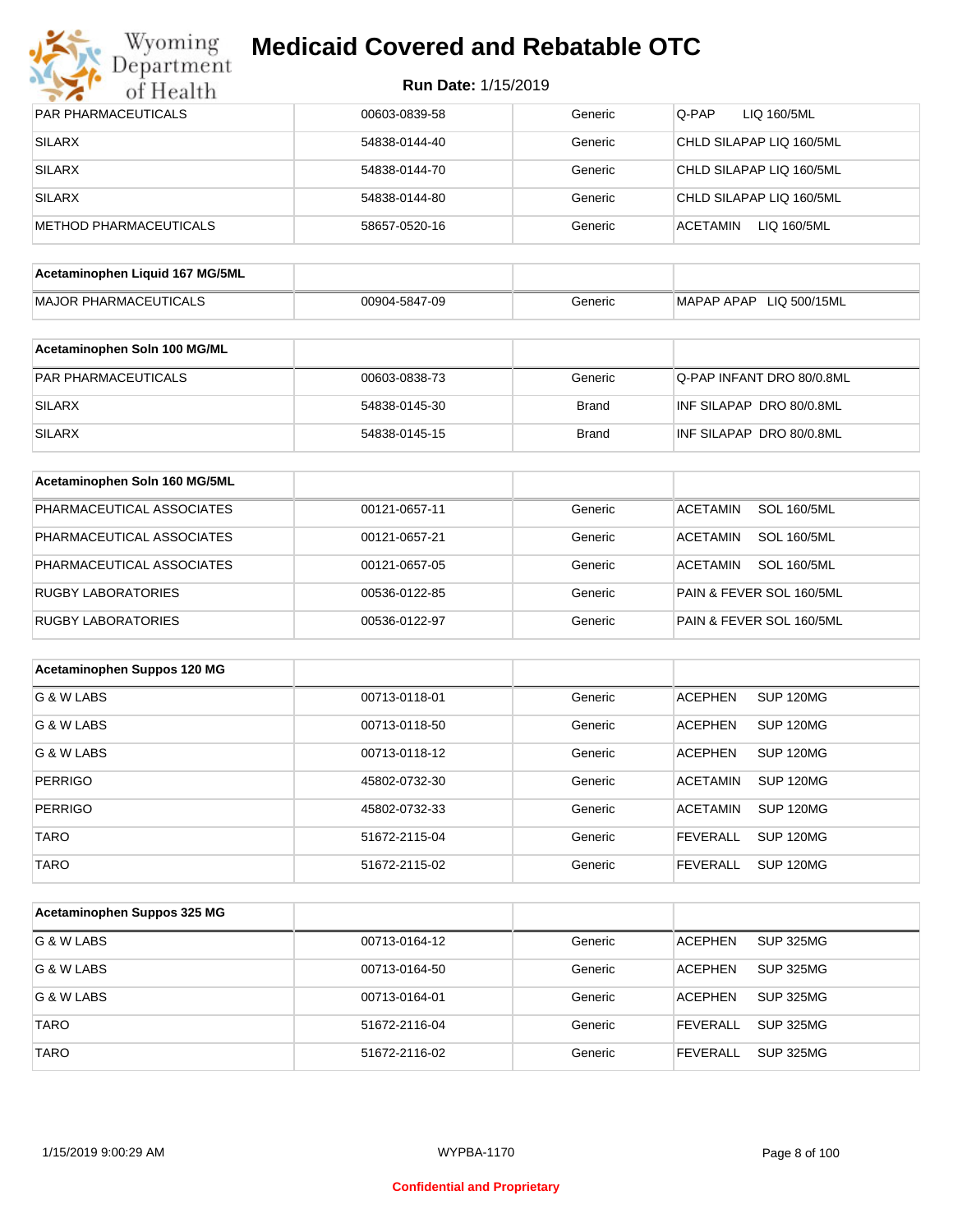

| Acetaminophen Suppos 650 MG    |               |              |                              |
|--------------------------------|---------------|--------------|------------------------------|
| G & W LABS                     | 00713-0165-12 | Generic      | SUP 650MG<br><b>ACEPHEN</b>  |
| G & W LABS                     | 00713-0165-50 | Generic      | <b>ACEPHEN</b><br>SUP 650MG  |
| G & W LABS                     | 00713-0165-01 | Generic      | <b>ACEPHEN</b><br>SUP 650MG  |
| <b>PERRIGO</b>                 | 45802-0730-30 | Generic      | <b>ACETAMIN</b><br>SUP 650MG |
| <b>PERRIGO</b>                 | 45802-0730-32 | Generic      | <b>ACETAMIN</b><br>SUP 650MG |
| <b>PERRIGO</b>                 | 45802-0730-33 | Generic      | <b>ACETAMIN</b><br>SUP 650MG |
| <b>TARO</b>                    | 51672-2117-04 | Generic      | <b>FEVERALL</b><br>SUP 650MG |
|                                |               |              |                              |
| Acetaminophen Suppos 80 MG     |               |              |                              |
| <b>TARO</b>                    | 51672-2114-04 | <b>Brand</b> | FEVERALL INF SUP 80MG        |
| <b>TARO</b>                    | 51672-2114-02 | <b>Brand</b> | FEVERALL INF SUP 80MG        |
| Acetaminophen Susp 160 MG/5ML  |               |              |                              |
| PHARMACEUTICAL ASSOCIATES      | 00121-1781-05 |              | ACETAMINOPHN SUS 160/5ML     |
|                                |               | Generic      |                              |
| <b>GEISS DESTIN &amp; DUNN</b> | 00113-0212-26 | Generic      | PAIN & FEVER SUS 160/5ML     |
| <b>PERRIGO</b>                 | 00113-0590-10 | Generic      | PAIN & FEVER SUS 160/5ML     |
| PERRIGO PHARMACEUTICALS        | 00113-0105-26 | Generic      | PAIN RELIEF SUS 160/5ML      |
| <b>GEISS DESTIN &amp; DUNN</b> | 00113-0608-26 | Generic      | PAIN & FEVER SUS 160/5ML     |
| PAR PHARMACEUTICALS            | 00603-0841-54 | Generic      | Q-PAP CHILD SUS 160/5ML      |
| PAR PHARMACEUTICALS            | 00603-0842-54 | Generic      | Q-PAP CHILD SUS 160/5ML      |
| PAR PHARMACEUTICALS            | 00603-0843-54 | Generic      | Q-PAP CHILD SUS 160/5ML      |
| <b>RUGBY LABORATORIES</b>      | 00536-3606-96 | Generic      | PAIN & FEVER SUS 160/5ML     |
| <b>MAJOR PHARMACEUTICALS</b>   | 00904-6308-20 | Generic      | MAPAP CHILD SUS 160/5ML      |
| <b>BERGEN BRUNSWIG</b>         | 24385-0130-26 | Generic      | PAIN RELIEF SUS 160/5ML      |
| <b>TOPCO</b>                   | 36800-0175-26 | Generic      | PAIN RELIEF SUS 160/5ML      |
| <b>LEADER BRAND PRODUCTS</b>   | 37205-0575-16 | Generic      | PAIN & FEVER SUS 160/5ML     |
| <b>TOPCO</b>                   | 36800-0105-26 | Generic      | PAIN RELIEF SUS 160/5ML      |
| <b>TOPCO</b>                   | 36800-0130-26 | Generic      | PAIN RELIEF SUS 160/5ML      |
| AMERISOURCE BERGEN DRUGS       | 46122-0042-03 | Generic      | PAIN & FEVER SUS 160/5ML     |
| AMERISOURCE BERGEN DRUGS       | 46122-0105-26 | Generic      | PAIN & FEVER SUS 160/5ML     |
| <b>LEADER BRAND PRODUCTS</b>   | 37205-0576-16 | Generic      | PAIN & FEVER SUS 160/5ML     |
| LEADER BRAND PRODUCTS          | 37205-0577-16 | Generic      | PAIN & FEVER SUS 160/5ML     |
| LEADER BRAND PRODUCTS          | 37205-0676-26 | Generic      | PAIN & FEVER SUS 160/5ML     |
| AMERISOURCE BERGEN DRUGS       | 46122-0050-46 | Generic      | PAIN RELIEF SUS 160/5ML      |
| PERRIGO PHARMACEUTICALS        | 45802-0201-26 | Generic      | ACETAMINOPHN SUS 160/5ML     |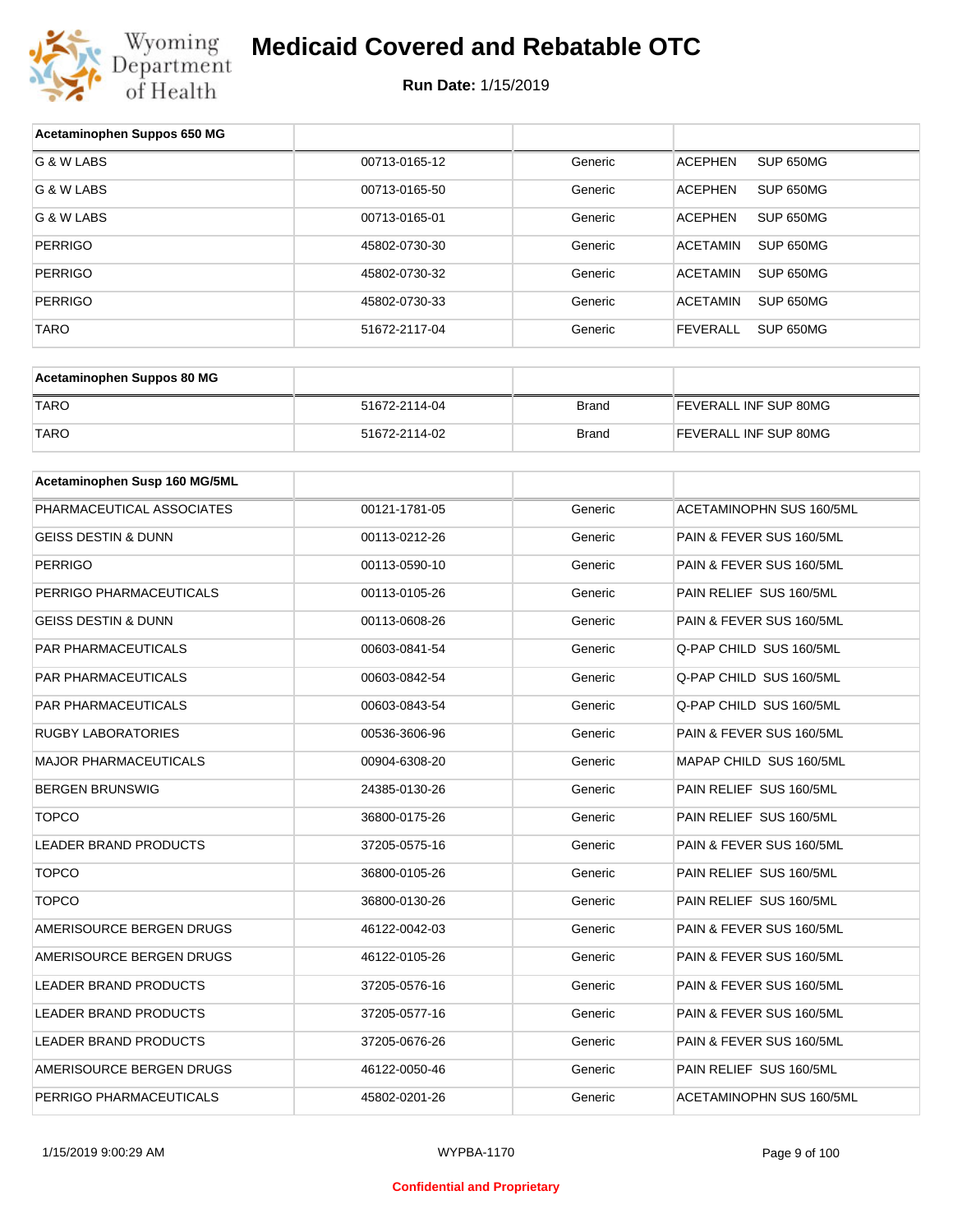| Wyoming<br>Department                   | <b>Medicaid Covered and Rebatable OTC</b> |         |                                 |  |  |  |
|-----------------------------------------|-------------------------------------------|---------|---------------------------------|--|--|--|
| <b>Run Date: 1/15/2019</b><br>of Health |                                           |         |                                 |  |  |  |
| AMERISOURCE BERGEN DRUGS                | 46122-0042-46                             | Generic | PAIN & FEVER SUS 160/5ML        |  |  |  |
| AMERISOURCE BERGEN DRUGS                | 46122-0106-26                             | Generic | PAIN RELIEF SUS 160/5ML         |  |  |  |
| AMERISOURCE BERGEN DRUGS                | 46122-0211-26                             | Generic | PAIN & FEVER SUS 160/5ML        |  |  |  |
| AMERISOURCE BERGEN DRUGS                | 46122-0214-26                             | Generic | PAIN & FEVER SUS 160/5ML        |  |  |  |
| <b>MCKESSON SUNMARK</b>                 | 49348-0081-30                             | Generic | PAIN & FEVER SUS 160/5ML        |  |  |  |
| <b>MCKESSON SUNMARK</b>                 | 49348-0123-34                             | Generic | PAIN & FEVER SUS 160/5ML        |  |  |  |
| AMERISOURCE BERGEN DRUGS                | 46122-0210-26                             | Generic | PAIN & FEVER SUS 160/5ML        |  |  |  |
| AMERISOURCE BERGEN DRUGS                | 46122-0212-26                             | Generic | PAIN & FEVER SUS 160/5ML        |  |  |  |
| <b>MCKESSON SUNMARK</b>                 | 49348-0325-34                             | Generic | PAIN & FEVER SUS 160/5ML        |  |  |  |
| <b>MCKESSON SUNMARK</b>                 | 49348-0430-30                             | Generic | PAIN & FEVER SUS 160/5ML        |  |  |  |
| PERRIGO PHARMACEUTICALS                 | 45802-0203-26                             | Generic | <b>ACETAMINOPHN SUS 160/5ML</b> |  |  |  |
| AMERISOURCE BERGEN DRUGS                | 46122-0056-03                             | Generic | PAIN & FEVER SUS 160/5ML        |  |  |  |
| AMERISOURCE BERGEN DRUGS                | 46122-0209-26                             | Generic | PAIN & FEVER SUS 160/5ML        |  |  |  |
| <b>MCKESSON SUNMARK</b>                 | 49348-0119-34                             | Generic | PAIN & FEVER SUS 160/5ML        |  |  |  |
| <b>MCKESSON</b>                         | 62011-0002-01                             | Generic | PAIN & FEVER SUS 160/5ML        |  |  |  |
| <b>MCKESSON</b>                         | 62011-0029-01                             | Generic | PAIN RELIEF SUS 160/5ML         |  |  |  |
| <b>MCKESSON</b>                         | 62011-0001-01                             | Generic | PAIN & FEVER SUS 160/5ML        |  |  |  |
| <b>MCKESSON</b>                         | 62011-0022-01                             | Generic | PAIN & FEVER SUS 160/5ML        |  |  |  |
| <b>MCKESSON</b>                         | 62011-0247-01                             | Generic | PAIN & FEVER SUS 160/5ML        |  |  |  |
| <b>MCKESSON</b>                         | 62011-0183-01                             | Generic | PAIN & FEVER SUS 160/5ML        |  |  |  |
| CHAIN DRUG MARKETING ASSOC              | 63868-0175-26                             | Generic | NON-ASPIRIN SUS 160/5ML         |  |  |  |
| CHAIN DRUG MARKETING ASSOC              | 63868-0176-26                             | Generic | NON-ASPIRIN SUS 160/5ML         |  |  |  |
| PRECISION DOSE, INC                     | 68094-0587-62                             | Generic | ACETAMINOPHN SUS 160/5ML        |  |  |  |
| PRECISION DOSE, INC.                    | 68094-0588-62                             | Generic | ACETAMINOPHN SUS 325MG          |  |  |  |
| PRECISION DOSE, INC.                    | 68094-0588-59                             | Generic | ACETAMINOPHN SUS 325MG          |  |  |  |
| PRECISION DOSE, INC                     | 68094-0586-58                             | Generic | ACETAMINOPHN SUS 160/5ML        |  |  |  |
| PRECISION DOSE, INC.                    | 68094-0587-58                             | Generic | ACETAMINOPHN SUS 160/5ML        |  |  |  |
| PRECISION DOSE, INC                     | 68094-0587-59                             | Generic | ACETAMINOPHN SUS 160/5ML        |  |  |  |
| PRECISION DOSE, INC                     | 68094-0587-61                             | Generic | ACETAMINOPHN SUS 160/5ML        |  |  |  |

| Acetaminophen Susp 80 MG/0.8ML |               |         |                          |
|--------------------------------|---------------|---------|--------------------------|
| <b>TOPCO</b>                   | 36800-0008-05 | Generic | PAIN RELIEF DRO 80/0.8ML |
| <b>TOPCO</b>                   | 36800-0289-10 | Generic | PAIN RELIEF DRO 80/0.8ML |
| <b>TOPCO</b>                   | 36800-0289-05 | Generic | PAIN RELIEF DRO 80/0.8ML |

| Acetaminophen Tab 325 MG  |               |         |                                   |
|---------------------------|---------------|---------|-----------------------------------|
| <b>RUGBY LABORATORIES</b> | 00536-3222-01 | Generic | <b>PAIN &amp; FEVER TAB 325MG</b> |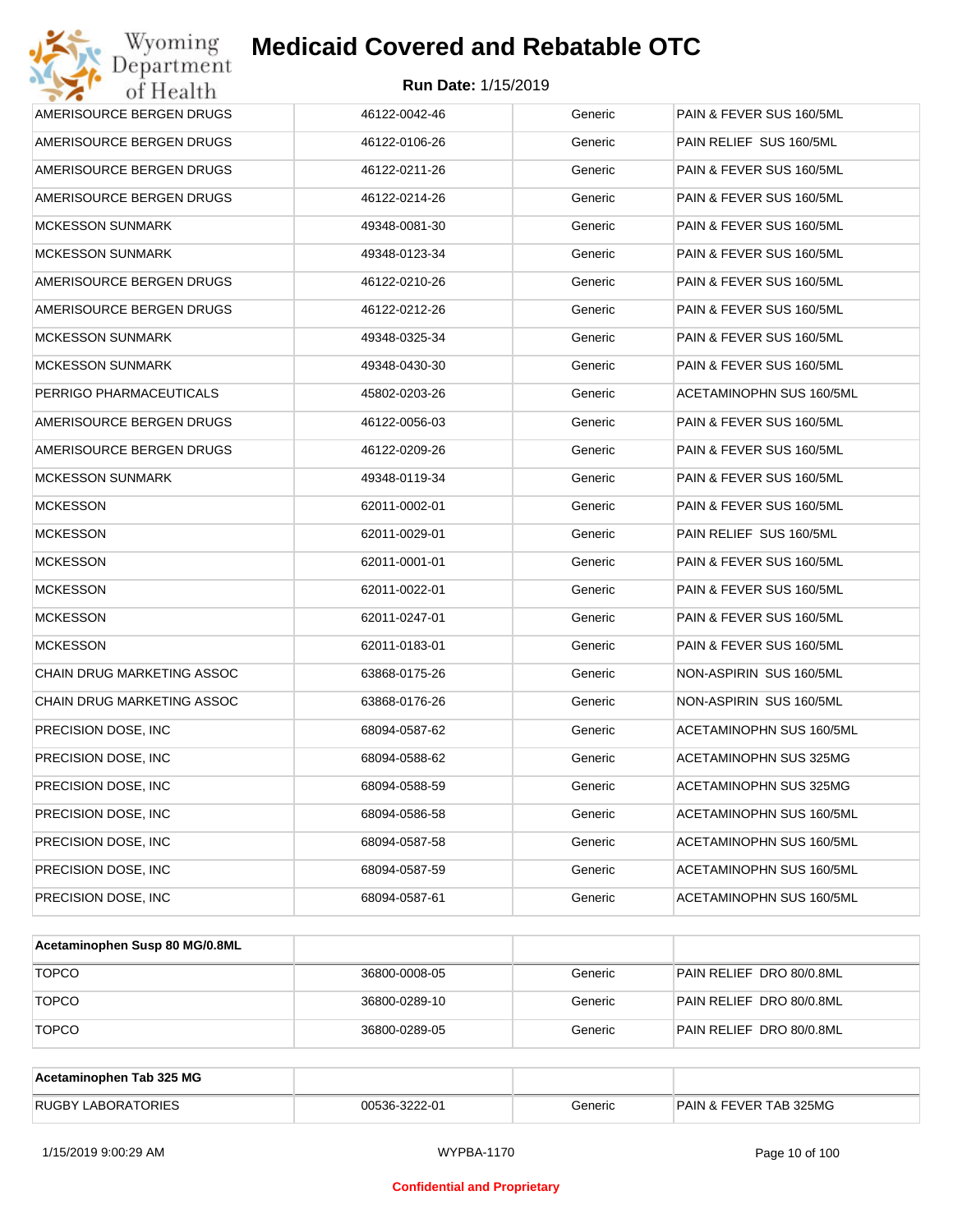## Wyoming<br>Department<br>of Health

## **Medicaid Covered and Rebatable OTC**

#### **Run Date:** 1/15/2019

| <b>RUGBY LABORATORIES</b>    | 00536-3222-10 | Generic | PAIN & FEVER TAB 325MG              |
|------------------------------|---------------|---------|-------------------------------------|
| PAR PHARMACEUTICAL           | 00603-0263-32 | Generic | Q-PAP<br><b>TAB 325MG</b>           |
| <b>MAJOR PHARMACEUTICALS</b> | 00904-1982-51 | Generic | <b>MAPAP</b><br><b>TAB 325MG</b>    |
| <b>MAJOR PHARMACEUTICALS</b> | 00904-1982-59 | Generic | <b>MAPAP</b><br><b>TAB 325MG</b>    |
| <b>MAJOR PHARMACEUTICALS</b> | 00904-1982-60 | Generic | MAPAP<br><b>TAB 325MG</b>           |
| <b>MAJOR PHARMACEUTICALS</b> | 00904-1982-61 | Generic | <b>MAPAP</b><br><b>TAB 325MG</b>    |
| PAR PHARMACEUTICAL           | 00603-0263-29 | Generic | Q-PAP<br><b>TAB 325MG</b>           |
| <b>MAJOR PHARMACEUTICALS</b> | 00904-1982-80 | Generic | <b>MAPAP</b><br><b>TAB 325MG</b>    |
| <b>SELECT BRAND</b>          | 15127-0072-24 | Generic | NON-ASPIRIN TAB 325MG               |
| PHARBEST PHARMACEUTICALS     | 16103-0353-07 | Generic | PHARBETOL TAB 325MG                 |
| <b>SELECT BRAND</b>          | 15127-0072-08 | Generic | NON-ASPIRIN TAB 325MG               |
| PHARBEST PHARMACEUTICALS     | 16103-0353-08 | Generic | PHARBETOL TAB 325MG                 |
| <b>BERGEN BRUNSWIG</b>       | 24385-0403-78 | Generic | PAIN RELIEF TAB 325MG               |
| <b>TOPCO</b>                 | 36800-0403-78 | Generic | PAIN RELIEF TAB 325MG               |
| PHARBEST PHARMACEUTICALS     | 16103-0353-11 | Generic | PHARBETOL TAB 325MG                 |
| AMERISOURCE BERGEN DRUGS     | 46122-0247-78 | Generic | PAIN RELIEF TAB 325MG               |
| <b>MCKESSON SUNMARK</b>      | 49348-0973-10 | Generic | PAIN RELIEVE TAB 325MG              |
| <b>MCKESSON</b>              | 62011-0032-01 | Generic | PAIN RELIEVE TAB 325MG              |
| AUBURN PHARMACEUTICAL        | 62107-0052-10 | Generic | TACTINAL<br><b>TAB 325MG</b>        |
| MCKESSON PACKAGING SERVICES  | 63739-0440-01 | Generic | ACETAMIN<br>TAB 325MG               |
| AUBURN PHARMACEUTICAL        | 62107-0052-01 | Generic | <b>TACTINAL</b><br><b>TAB 325MG</b> |
| CHAIN DRUG CONSORTIUM        | 68016-0246-00 | Generic | NON-ASPIRIN TAB 325MG               |
|                              |               |         |                                     |
| Acetaminophen Tab 500 MG     |               |         |                                     |
| <b>PERRIGO</b>               | 00113-0484-71 | Generic | PAIN RELIEF TAB 500MG               |
| <b>PERRIGO</b>               | 00113-0484-90 | Generic | PAIN RELIEF TAB 500MG               |
| <b>PERRIGO</b>               | 00113-0484-62 | Generic | PAIN RELIEF TAB 500MG               |
| <b>PERRIGO</b>               | 00113-0484-78 | Generic | PAIN RELIEF TAB 500MG               |
| <b>PERRIGO</b>               | 00113-0227-71 | Generic | PAIN RELIEF TAB 500MG               |
| <b>RUGBY LABORATORIES</b>    | 00536-3218-01 | Generic | PAIN & FEVER TAB 500MG              |
| RUGBY LABORATORIES           | 00536-3218-10 | Generic | PAIN & FEVER TAB 500MG              |
| <b>MAJOR PHARMACEUTICALS</b> | 00904-1988-59 | Generic | TAB 500MG<br>MAPAP                  |
| <b>MAJOR PHARMACEUTICALS</b> | 00904-1988-60 | Generic | TAB 500MG<br>MAPAP                  |
| <b>MAJOR PHARMACEUTICALS</b> | 00904-1988-61 | Generic | TAB 500MG<br>MAPAP                  |
| <b>MAJOR PHARMACEUTICALS</b> | 00904-1988-80 | Generic | TAB 500MG<br>MAPAP                  |
| <b>RUGBY LABORATORIES</b>    | 00536-3231-01 | Generic | PAIN & FEVER TAB 500MG              |

MAJOR PHARMACEUTICALS 00904-1983-24 Generic MAPAP TAB 500MG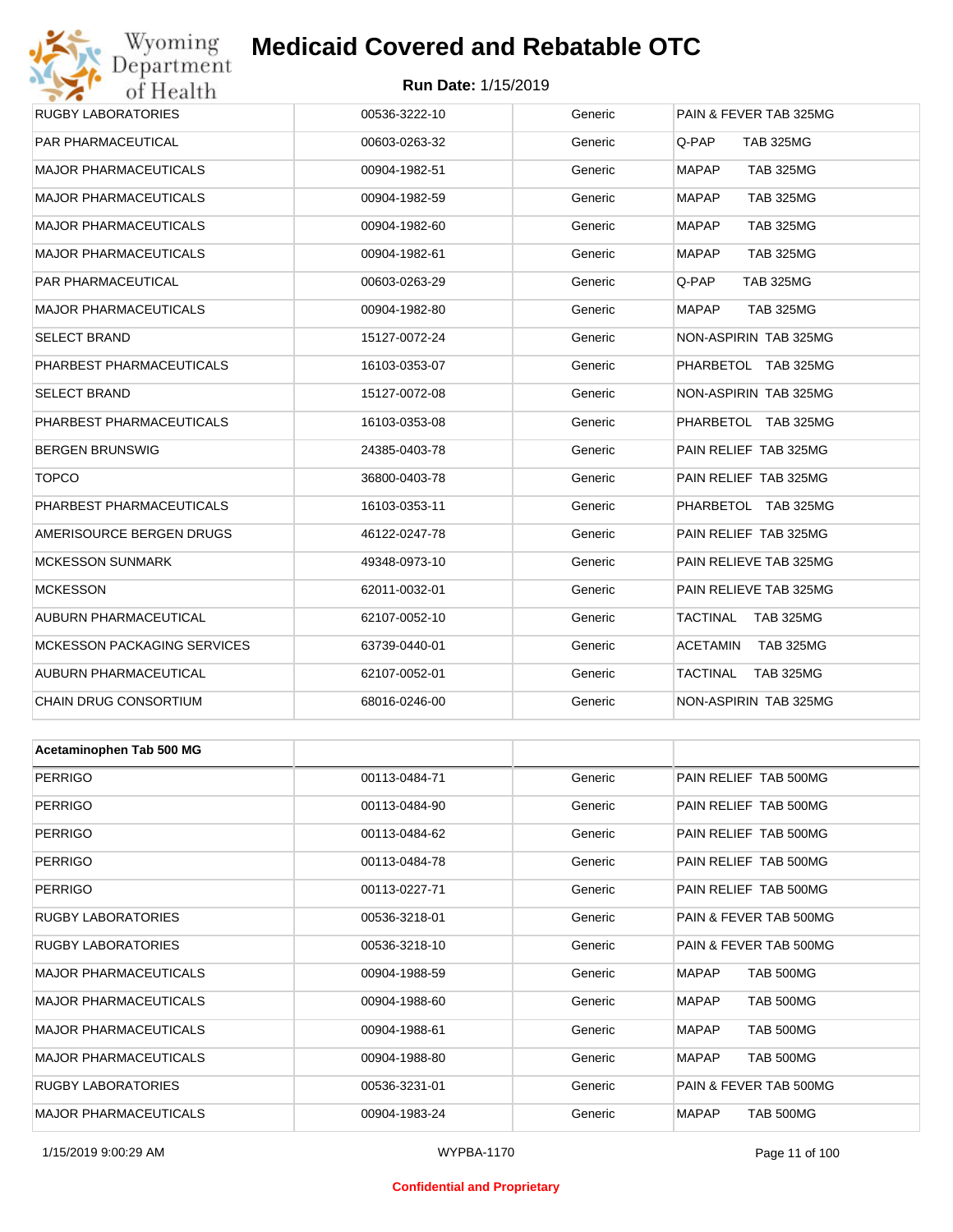| <b>MAJOR PHARMACEUTICALS</b> | 00904-1983-51 | Generic | <b>MAPAP</b><br><b>TAB 500MG</b> |
|------------------------------|---------------|---------|----------------------------------|
| <b>MAJOR PHARMACEUTICALS</b> | 00904-1983-40 | Generic | <b>MAPAP</b><br>TAB 500MG        |
| <b>RUGBY LABORATORIES</b>    | 00536-3231-10 | Generic | PAIN & FEVER TAB 500MG           |
| PAR PHARMACEUTICAL           | 00603-0268-29 | Generic | Q-PAP<br>TAB 500MG               |
| PAR PHARMACEUTICAL           | 00603-0268-32 | Generic | Q-PAP<br>TAB 500MG               |
| <b>MAJOR PHARMACEUTICALS</b> | 00904-1983-59 | Generic | <b>MAPAP</b><br>TAB 500MG        |
| <b>MAJOR PHARMACEUTICALS</b> | 00904-1983-60 | Generic | <b>MAPAP</b><br><b>TAB 500MG</b> |
| <b>MAJOR PHARMACEUTICALS</b> | 00904-1983-80 | Generic | MAPAP<br><b>TAB 500MG</b>        |
| <b>MAJOR PHARMACEUTICALS</b> | 00904-1983-94 | Generic | MAPAP<br>TAB 500MG               |
| <b>MAJOR PHARMACEUTICALS</b> | 00904-5816-60 | Generic | MAPAP<br>TAB 500MG/RR            |
| <b>SELECT BRAND</b>          | 15127-0735-09 | Generic | NON-ASPIRIN TAB 500MG            |
| <b>SELECT BRAND</b>          | 15127-0730-06 | Generic | NON-ASPIRIN TAB 500MG            |
| <b>SELECT BRAND</b>          | 15127-0730-21 | Generic | NON-ASPIRIN TAB 500MG            |
| <b>SELECT BRAND</b>          | 15127-0735-05 | Generic | NON-ASPIRIN TAB 500MG            |
| <b>SELECT BRAND</b>          | 15127-0735-08 | Generic | NON-ASPIRIN TAB 500MG            |
| <b>SELECT BRAND</b>          | 15127-0735-16 | Generic | NON-ASPIRIN TAB 500MG            |
| <b>BERGEN BRUNSWIG</b>       | 24385-0484-47 | Generic | PAIN RELIEF TAB 500MG            |
| <b>TOPCO</b>                 | 36800-0405-78 | Generic | PAIN RELIEF TAB 500MG            |
| <b>TOPCO</b>                 | 36800-0484-62 | Generic | PAIN RELIEF TAB 500MG            |
| <b>TOPCO</b>                 | 36800-0484-78 | Generic | PAIN RELIEF TAB 500MG            |
| LEADER BRAND PRODUCTS        | 37205-0594-78 | Generic | PAIN RELIEVE TAB 500MG           |
| <b>TOPCO</b>                 | 36800-0010-71 | Generic | PAIN RELIEF TAB 500MG            |
| <b>TOPCO</b>                 | 36800-0405-72 | Generic | PAIN RELIEF TAB 500MG            |
| <b>TOPCO</b>                 | 36800-0484-71 | Generic | PAIN RELIEF TAB 500MG            |
| PHARBEST PHARMACEUTICALS     | 16103-0376-06 | Generic | PHARBETOL TAB 500MG              |
| PHARBEST PHARMACEUTICALS     | 16103-0376-08 | Generic | PHARBETOL TAB 500MG              |
| PHARBEST PHARMACEUTICALS     | 16103-0376-11 | Generic | PHARBETOL TAB 500MG              |
| <b>BERGEN BRUNSWIG</b>       | 24385-0145-71 | Generic | PAIN RELIEF TAB 500MG            |
| <b>BERGEN BRUNSWIG</b>       | 24385-0484-71 | Generic | PAIN RELIEF TAB 500MG            |
| <b>BERGEN BRUNSWIG</b>       | 24385-0484-78 | Generic | PAIN RELIEF TAB 500MG            |
| <b>BERGEN BRUNSWIG</b>       | 24385-0484-90 | Generic | PAIN RELIEF TAB 500MG            |
| <b>TOPCO</b>                 | 36800-0010-78 | Generic | PAIN RELIEF TAB 500MG            |
| <b>TOPCO</b>                 | 36800-0046-62 | Generic | PAIN RELIEVE TAB 500MG           |
| <b>TOPCO</b>                 | 36800-0046-71 | Generic | PAIN RELIEVE TAB 500MG           |
| <b>TOPCO</b>                 | 36800-0046-78 | Generic | PAIN RELIEVE TAB 500MG           |
| <b>TOPCO</b>                 | 36800-0046-83 | Generic | PAIN RELIEVE TAB 500MG           |
|                              |               |         |                                  |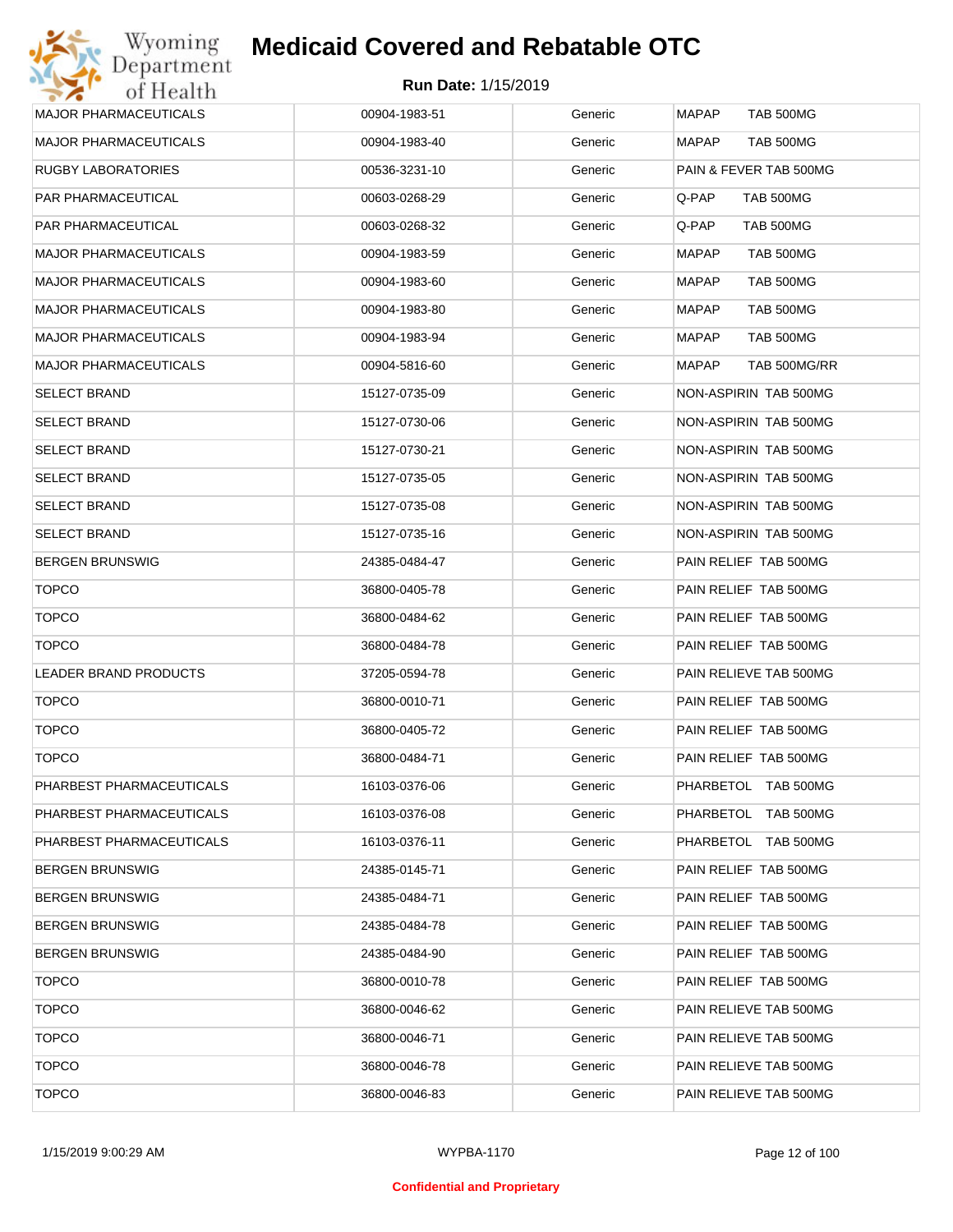

| <b>LEADER BRAND PRODUCTS</b> | 37205-0594-90 | Generic | PAIN RELIEVE TAB 500MG              |
|------------------------------|---------------|---------|-------------------------------------|
| <b>TOPCO</b>                 | 36800-0227-71 | Generic | PAIN RELIEF TAB 500MG               |
| <b>TOPCO</b>                 | 36800-0227-78 | Generic | PAIN RELIEF TAB 500MG               |
| <b>TOPCO</b>                 | 36800-0484-90 | Generic | PAIN RELIEF TAB 500MG               |
| LEADER BRAND PRODUCTS        | 37205-0593-71 | Generic | PAIN RELIEVE TAB 500MG              |
| LEADER BRAND PRODUCTS        | 37205-0593-78 | Generic | PAIN RELIEVE TAB 500MG              |
| LEADER BRAND PRODUCTS        | 37205-0594-71 | Generic | PAIN RELIEVE TAB 500MG              |
| <b>LEADER BRAND PRODUCTS</b> | 37205-0980-71 | Generic | PAIN RELIEVE TAB 500MG/RR           |
| LEADER BRAND PRODUCTS        | 37205-0980-78 | Generic | PAIN RELIEVE TAB 500MG/RR           |
| AMERISOURCE BERGEN DRUGS     | 46122-0178-78 | Generic | PAIN RELIEVE TAB 500MG              |
| MCKESSON SUNMARK             | 49348-0042-10 | Generic | PAIN RELIEVE TAB 500MG              |
| MCKESSON SUNMARK             | 49348-0042-14 | Generic | PAIN RELIEVE TAB 500MG              |
| <b>MCKESSON SUNMARK</b>      | 49348-0042-09 | Generic | PAIN RELIEVE TAB 500MG              |
| MCKESSON SUNMARK             | 49348-0730-09 | Generic | PAIN RELIEVE TAB 500MG              |
| MCKESSON SUNMARK             | 49348-0998-10 | Generic | PAIN RELIEVE TAB 500MG              |
| PERRIGO PHARMACEUTICALS      | 45802-0484-78 | Generic | <b>ACETAMIN</b><br>TAB 500MG        |
| PERRIGO PHARMACEUTICALS      | 45802-0484-90 | Generic | <b>ACETAMIN</b><br>TAB 500MG        |
| MCKESSON SUNMARK             | 49348-0730-10 | Generic | PAIN RELIEVE TAB 500MG              |
| MCKESSON                     | 62011-0023-01 | Generic | PAIN RELIEF TAB 500MG               |
| MCKESSON                     | 62011-0027-01 | Generic | PAIN RELIEF TAB 500MG               |
| <b>MCKESSON</b>              | 62011-0023-03 | Generic | PAIN RELIEF TAB 500MG               |
| <b>MCKESSON</b>              | 62011-0049-01 | Generic | PAIN RELIEF TAB 500MG               |
| AUBURN PHARMACEUTICAL        | 62107-0051-10 | Generic | TAB 500MG<br>TACTINAL               |
| AUBURN PHARMACEUTICAL        | 62107-0050-01 | Generic | <b>TACTINAL</b><br><b>TAB 500MG</b> |
| AUBURN PHARMACEUTICAL        | 62107-0050-10 | Generic | <b>TACTINAL</b><br>TAB 500MG        |
| AUBURN PHARMACEUTICAL        | 62107-0051-01 | Generic | <b>TAB 500MG</b><br>TACTINAL        |
| CHAIN DRUG MARKETING ASSOC   | 63868-0503-50 | Generic | NON-ASPIRIN TAB 500MG               |
| CHAIN DRUG MARKETING ASSOC   | 63868-0507-01 | Generic | NON-ASPIRIN TAB 500MG               |
| CHAIN DRUG MARKETING ASSOC   | 63868-0987-10 | Generic | NON-ASPIRIN TAB 500MG/RR            |
| CHAIN DRUG MARKETING ASSOC   | 63868-0987-50 | Generic | NON-ASPIRIN TAB 500MG/RR            |
|                              |               |         |                                     |

| Acetaminophen Tab ER 650 MG    |               |         |                        |
|--------------------------------|---------------|---------|------------------------|
| <b>PERRIGO</b>                 | 00113-0544-62 | Generic | ARTHRTS PAIN TAB 650MG |
| <b>PERRIGO</b>                 | 00113-0544-71 | Generic | ARTHRTS PAIN TAB 650MG |
| <b>GEISS DESTIN &amp; DUNN</b> | 00113-0217-71 | Generic | PAIN RELIEF TAB 650MG  |
| <b>MAJOR PHARMACEUTICALS</b>   | 00904-5769-60 | Generic | ARTHRTS PAIN TAB 650MG |
| <b>TOPCO</b>                   | 36800-0544-71 | Generic | ARTHRTS PAIN TAB 650MG |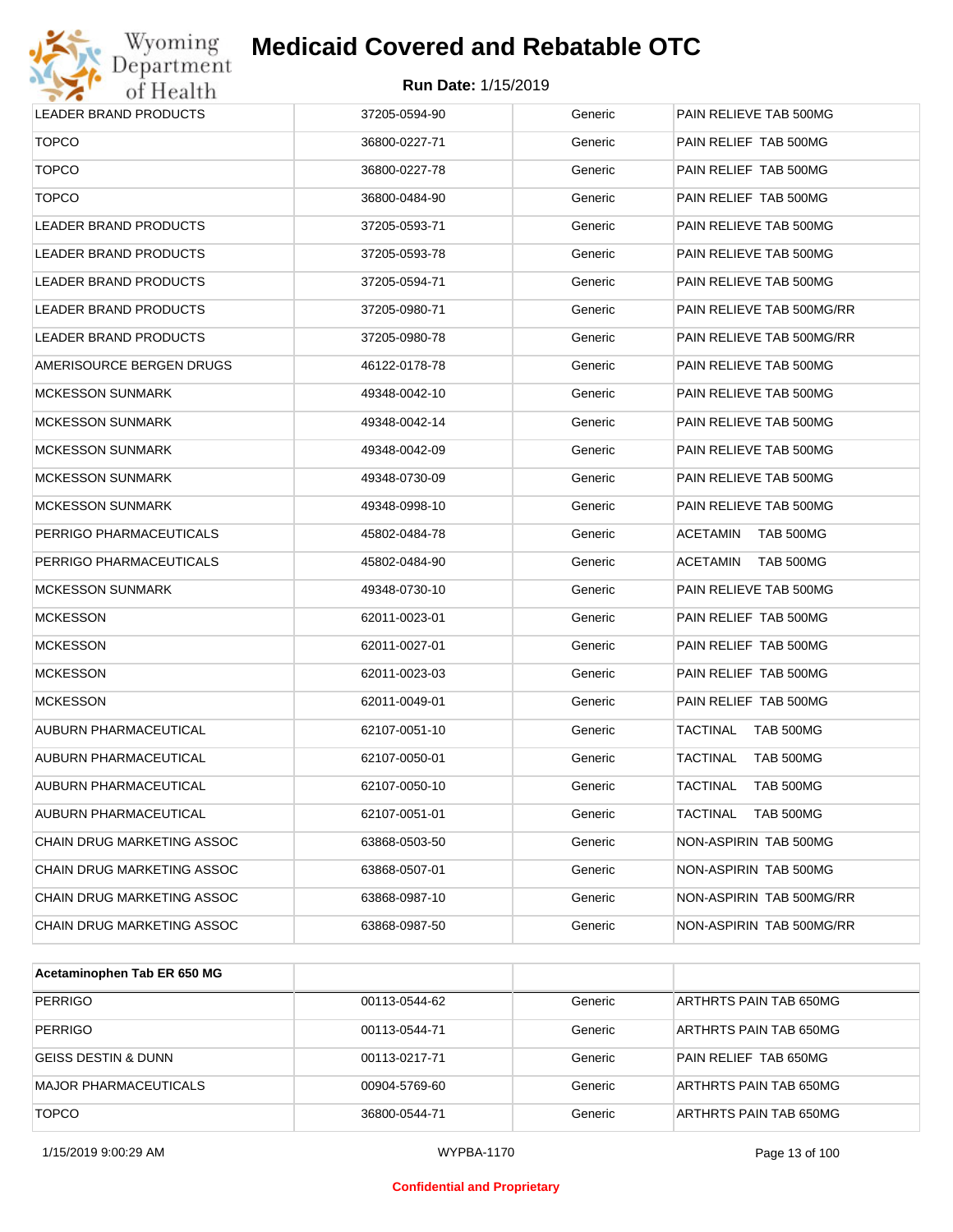## Wyoming<br>Department<br>of Health

## **Medicaid Covered and Rebatable OTC**

#### **Run Date:** 1/15/2019

| <i>UL LLCGLUL</i>              |               |         |                            |  |
|--------------------------------|---------------|---------|----------------------------|--|
| LEADER BRAND PRODUCTS          | 37205-0034-78 | Generic | ARTHRTS PAIN TAB 650MG     |  |
| <b>TOPCO</b>                   | 36800-0544-62 | Generic | ARTHRTS PAIN TAB 650MG     |  |
| <b>TOPCO</b>                   | 36800-0544-78 | Generic | ARTHRTS PAIN TAB 650MG     |  |
| <b>TOPCO</b>                   | 36800-0217-78 | Generic | 8 HOUR PAIN TAB 650MG      |  |
| LEADER BRAND PRODUCTS          | 37205-0477-78 | Generic | 8 HOUR PAIN TAB 650MG      |  |
| <b>BERGEN BRUNSWIG</b>         | 24385-0629-71 | Generic | ARTHRTS PAIN TAB 650MG     |  |
| BERGEN BRUNSWIG                | 24385-0629-78 | Generic | ARTHRTS PAIN TAB 650MG     |  |
| AMERISOURCE BERGEN DRUGS       | 46122-0062-78 | Generic | 8 HOUR PAIN TAB 650MG      |  |
| <b>TOPCO</b>                   | 36800-0966-47 | Generic | ARTHRTS PAIN TAB 650MG     |  |
| AMERISOURCE BERGEN DRUGS       | 46122-0062-71 | Generic | 8 HOUR PAIN TAB 650MG      |  |
| AMERISOURCE BERGEN DRUGS       | 46122-0170-81 | Generic | ARTHRTS PAIN TAB 650MG     |  |
| <b>MCKESSON SUNMARK</b>        | 49348-0921-09 | Generic | ARTHRTS PAIN TAB 650MG     |  |
| <b>MCKESSON SUNMARK</b>        | 49348-0921-10 | Generic | ARTHRTS PAIN TAB 650MG     |  |
| <b>MCKESSON SUNMARK</b>        | 49348-0924-09 | Generic | 8 HOUR PAIN TAB 650MG      |  |
| OHM LABS                       | 51660-0333-01 | Generic | ARTHRTS PAIN TAB 650MG     |  |
| OHM LABS                       | 51660-0333-50 | Generic | ARTHRTS PAIN TAB 650MG     |  |
| <b>MCKESSON SUNMARK</b>        | 49348-0924-10 | Generic | 8 HOUR PAIN TAB 650MG      |  |
| <b>MCKESSON</b>                | 62011-0026-01 | Generic | ARTHRTS PAIN TAB 650MG     |  |
| CHAIN DRUG MARKETING ASSOC     | 63868-0089-01 | Generic | ARTHRTS PAIN TAB 650MG     |  |
| CHAIN DRUG MARKETING ASSOC     | 63868-0089-50 | Generic | ARTHRTS PAIN TAB 650MG     |  |
| AMERICAN HEALTH PACKAGING      | 68084-0777-25 | Generic | ACETAMIN<br>TAB 650MG      |  |
| AMERICAN HEALTH PACKAGING      | 68084-0777-95 | Generic | ACETAMIN<br>TAB 650MG      |  |
|                                |               |         |                            |  |
| <b>Aspirin Chew Tab 81 MG</b>  |               |         |                            |  |
| GEISS DESTIN & DUNN            | 00113-0274-68 | Generic | <b>ASPIRIN</b><br>CHW 81MG |  |
| <b>GEISS DESTIN &amp; DUNN</b> | 00113-0467-68 | Generic | <b>ASPIRIN</b><br>CHW 81MG |  |
| RUGBY LABORATORIES             | 00536-1008-36 | Generic | <b>ASPIRIN</b><br>CHW 81MG |  |
| PAR PHARMACEUTICAL             | 00603-0024-36 | Generic | <b>ASPIRIN</b><br>CHW 81MG |  |
| MAJOR PHARMACEUTICALS          | 00904-4040-73 | Generic | <b>ASPIRIN</b><br>CHW 81MG |  |
| MAJOR PHARMACEUTICALS          | 00904-6288-89 | Generic | ASPIRIN LOW CHW 81MG       |  |
| PHARBEST PHARMACEUTICALS       | 16103-0366-05 | Generic | <b>ASPIRIN</b><br>CHW 81MG |  |
| SELECT BRAND                   | 15127-0241-36 | Generic | SB CHILD ASA CHW 81MG      |  |
| PHARBEST PHARMACEUTICALS       | 16103-0366-11 | Generic | ASPIRIN<br>CHW 81MG        |  |
| <b>BERGEN BRUNSWIG</b>         | 24385-0028-68 | Generic | GNP ASPIRIN CHW 81MG       |  |

BERGEN BRUNSWIG **EXAMPLE 24385-0364-68** Ceneric GNP ASPIRIN CHW 81MG BERGEN BRUNSWIG 24385-0278-68 Generic GNP ASPIRIN CHW 81MG

TOPCO 36800-0259-68 Generic ASPIRIN CHW 81MG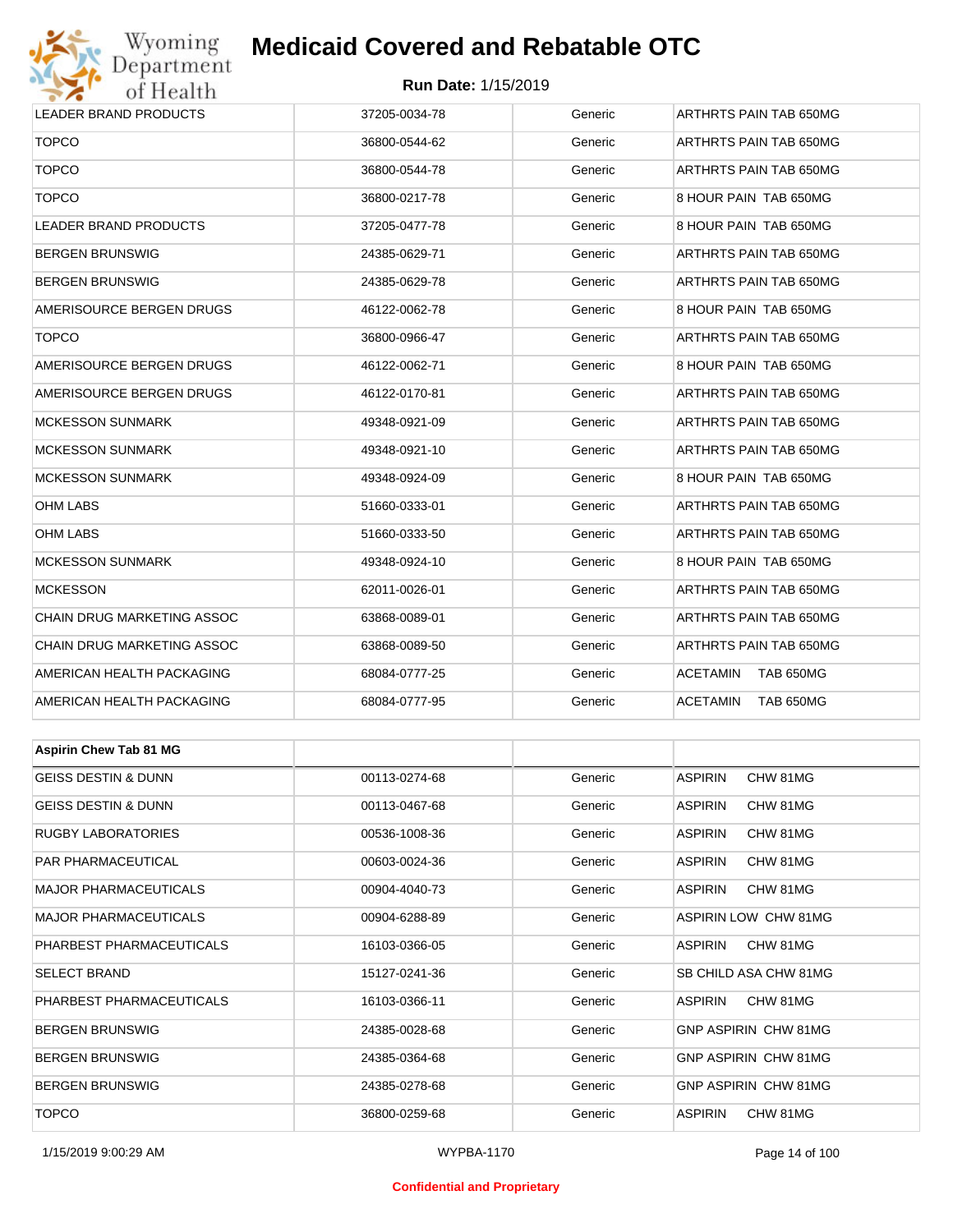

#### **Run Date:** 1/15/2019

| TOPCO                        | 36800-0467-68 | Generic | ASPIRIN LOW CHW 81MG       |
|------------------------------|---------------|---------|----------------------------|
| <b>LEADER BRAND PRODUCTS</b> | 37205-0708-68 | Generic | CHILD ASA CHW 81MG         |
| <b>TOPCO</b>                 | 36800-0274-68 | Generic | ASPIRIN LOW CHW 81MG       |
| LEADER BRAND PRODUCTS        | 37205-0467-68 | Generic | CHILD ASA CHW 81MG         |
| <b>LEADER BRAND PRODUCTS</b> | 37205-0369-68 | Generic | <b>ASPIRIN</b><br>CHW 81MG |
| <b>MCKESSON SUNMARK</b>      | 49348-0757-07 | Generic | SM ASPIRIN CHW 81MG        |
| <b>MCKESSON SUNMARK</b>      | 49348-0498-07 | Generic | SM ASPIRIN CHW 81MG        |
| <b>MCKESSON SUNMARK</b>      | 49348-0191-07 | Generic | SM CHILD ASA CHW 81MG      |
| TIME-CAP LABS                | 49483-0334-63 | Generic | ASPIRIN LOW CHW 81MG       |
| <b>MCKESSON</b>              | 62011-0028-01 | Generic | HM ASPIRIN CHW 81MG        |
| <b>MCKESSON</b>              | 62011-0021-01 | Generic | HM ASPIRIN CHW 81MG        |
| AUBURN PHARMACEUTICAL        | 62107-0026-36 | Generic | CHILD ASA LS CHW 81MG      |
| <b>MCKESSON</b>              | 62011-0212-01 | Generic | HM ASPIRIN CHW 81MG        |

| <b>Aspirin Suppos 300 MG</b> |               |         |                |           |
|------------------------------|---------------|---------|----------------|-----------|
| PERRIGO                      | 00574-7034-12 | Generic | <b>ASPIRIN</b> | SUP 300MG |

| <b>Aspirin Suppos 600 MG</b> |               |         |          |           |
|------------------------------|---------------|---------|----------|-----------|
| PERRIGO                      | 00574-7036-12 | Generic | ⊪ASPIRIN | SUP 600MG |

| Aspirin Tab 325 MG             |               |         |                                    |
|--------------------------------|---------------|---------|------------------------------------|
| <b>GEISS DESTIN &amp; DUNN</b> | 00113-0416-78 | Generic | <b>ASPIRIN</b><br><b>TAB 325MG</b> |
| <b>GEISS DESTIN &amp; DUNN</b> | 00113-0416-87 | Generic | <b>ASPIRIN</b><br><b>TAB 325MG</b> |
| <b>GEISS DESTIN &amp; DUNN</b> | 00113-0416-90 | Generic | <b>ASPIRIN</b><br><b>TAB 325MG</b> |
| <b>RUGBY LABORATORIES</b>      | 00536-3305-10 | Generic | <b>TAB 325MG</b><br><b>ASPIRIN</b> |
| <b>RUGBY LABORATORIES</b>      | 00536-1053-05 | Generic | <b>ASPIRIN</b><br><b>TAB 325MG</b> |
| <b>RUGBY LABORATORIES</b>      | 00536-1054-29 | Generic | <b>ASPIRIN</b><br><b>TAB 325MG</b> |
| <b>RUGBY LABORATORIES</b>      | 00536-3305-01 | Generic | <b>ASPIRIN</b><br><b>TAB 325MG</b> |
| <b>MAJOR PHARMACEUTICALS</b>   | 00904-2009-40 | Generic | <b>ASPIRIN</b><br><b>TAB 325MG</b> |
| <b>MAJOR PHARMACEUTICALS</b>   | 00904-2009-60 | Generic | <b>TAB 325MG</b><br><b>ASPIRIN</b> |
| <b>RUGBY LABORATORIES</b>      | 00536-1053-01 | Generic | <b>ASPIRIN</b><br><b>TAB 325MG</b> |
| <b>SELECT BRAND</b>            | 15127-0738-10 | Generic | SB ASPIRIN TAB 325MG               |
| <b>SELECT BRAND</b>            | 15127-0738-21 | Generic | SB ASPIRIN TAB 325MG               |
| <b>SELECT BRAND</b>            | 15127-0738-01 | Generic | SB ASPIRIN TAB 325MG               |
| PHARBEST PHARMACEUTICALS       | 16103-0365-11 | Generic | <b>ASPIRIN</b><br><b>TAB 325MG</b> |
| <b>SELECT BRAND</b>            | 15127-0738-05 | Generic | SB ASPIRIN TAB 325MG               |
| PHARBEST PHARMACEUTICALS       | 16103-0365-08 | Generic | <b>ASPIRIN</b><br><b>TAB 325MG</b> |

#### **Confidential and Proprietary**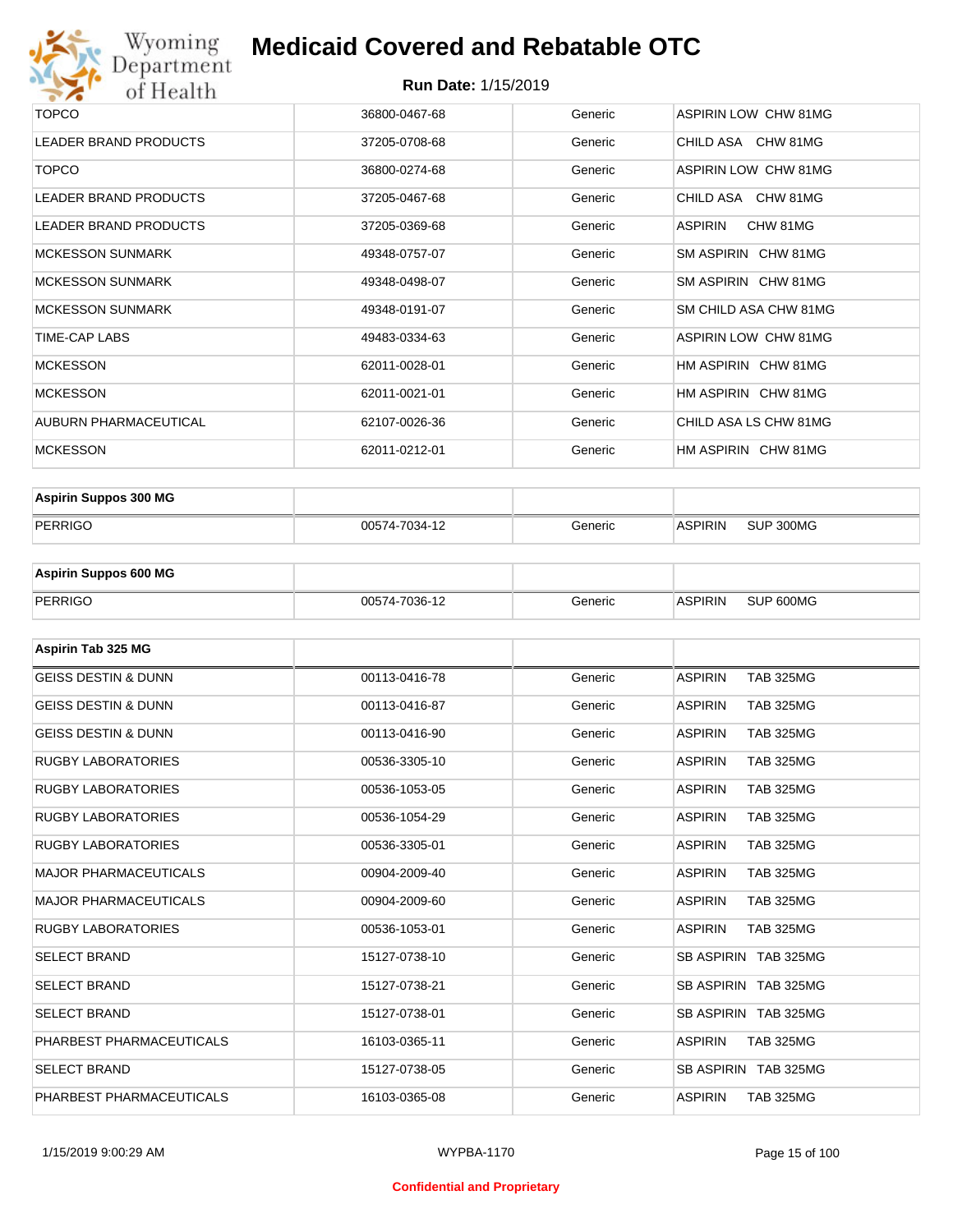# Wyoming<br>Department<br>of Health

## **Medicaid Covered and Rebatable OTC**

| <b>MCKESSON SUNMARK</b>    | 49348-0001-10 | Generic | SM ASPIRIN TAB 325MG               |
|----------------------------|---------------|---------|------------------------------------|
| <b>MCKESSON SUNMARK</b>    | 49348-0001-23 | Generic | SM ASPIRIN TAB 325MG               |
| <b>MCKESSON SUNMARK</b>    | 49348-0001-14 | Generic | SM ASPIRIN TAB 325MG               |
| TIME-CAP LABS              | 49483-0011-10 | Generic | <b>TAB 325MG</b><br><b>ASPIRIN</b> |
| <b>MCKESSON</b>            | 62011-0020-01 | Generic | HM ASPIRIN TAB 325MG               |
| CHAIN DRUG MARKETING ASSOC | 63868-0352-03 | Generic | QC ASPIRIN TAB 325MG               |
| CHAIN DRUG MARKETING ASSOC | 63868-0352-10 | Generic | OC ASPIRIN TAB 325MG               |

| Aspirin Tab Delayed Release 325 MG |               |         |                                |
|------------------------------------|---------------|---------|--------------------------------|
| <b>RUGBY LABORATORIES</b>          | 00536-3313-01 | Generic | <b>ASPIRIN</b><br>TAB 325MG EC |
| <b>RUGBY LABORATORIES</b>          | 00536-3313-10 | Generic | <b>ASPIRIN</b><br>TAB 325MG EC |
| PAR PHARMACEUTICAL                 | 00603-0169-21 | Generic | <b>ASPIRIN</b><br>TAB 325MG EC |
| PAR PHARMACEUTICAL                 | 00603-0169-32 | Generic | <b>ASPIRIN</b><br>TAB 325MG EC |
| PAR PHARMACEUTICAL                 | 00603-0168-21 | Generic | <b>ASPIRIN</b><br>TAB 325MG EC |
| <b>MAJOR PHARMACEUTICALS</b>       | 00904-2013-80 | Generic | <b>ASPIRIN</b><br>TAB 325MG EC |
| <b>MAJOR PHARMACEUTICALS</b>       | 00904-2013-72 | Generic | <b>ASPIRIN</b><br>TAB 325MG EC |
| <b>MAJOR PHARMACEUTICALS</b>       | 00904-2011-59 | Generic | <b>ASPIRIN</b><br>TAB 325MG EC |
| <b>MAJOR PHARMACEUTICALS</b>       | 00904-2013-60 | Generic | <b>ASPIRIN</b><br>TAB 325MG EC |
| PHARBEST PHARMACEUTICALS           | 16103-0357-11 | Generic | <b>ASPIRIN</b><br>TAB 325MG EC |
| PHARBEST PHARMACEUTICALS           | 16103-0357-08 | Generic | <b>ASPIRIN</b><br>TAB 325MG EC |
| <b>TOPCO</b>                       | 36800-0429-02 | Generic | <b>ASPIRIN</b><br>TAB 325MG EC |
| <b>LEADER BRAND PRODUCTS</b>       | 37205-0429-96 | Generic | <b>ASPIRIN</b><br>TAB 325MG EC |
| <b>BERGEN BRUNSWIG</b>             | 24385-0429-02 | Generic | GNP ASPIRIN TAB 325MG EC       |
| <b>BERGEN BRUNSWIG</b>             | 24385-0429-90 | Generic | GNP ASPIRIN TAB 325MG EC       |
| <b>LEADER BRAND PRODUCTS</b>       | 37205-0429-87 | Generic | <b>ASPIRIN</b><br>TAB 325MG EC |
| <b>MCKESSON SUNMARK</b>            | 49348-0937-14 | Generic | SM ASPIRIN TAB 325MG EC        |
| <b>TIME-CAP LABS</b>               | 49483-0331-10 | Generic | <b>ASPIRIN</b><br>TAB 325MG EC |
| <b>MCKESSON SUNMARK</b>            | 49348-0937-82 | Generic | SM ASPIRIN TAB 325MG EC        |
| TIME-CAP LABS                      | 49483-0331-01 | Generic | <b>ASPIRIN</b><br>TAB 325MG EC |
| <b>WAL-MART</b>                    | 50844-0227-12 | Generic | EQ ASPIRIN TAB 325MG EC        |
| <b>MCKESSON</b>                    | 62011-0040-01 | Generic | <b>ASPIRIN</b><br>TAB 325MG EC |
| AUBURN PHARMACEUTICAL              | 62107-0028-01 | Generic | <b>ECPIRIN</b><br>TAB 325MG EC |
| <b>MCKESSON PACKAGING SERVICES</b> | 63739-0523-01 | Generic | <b>ASPIRIN</b><br>TAB 325MG EC |
| AUBURN PHARMACEUTICAL              | 62107-0028-32 | Generic | <b>ECPIRIN</b><br>TAB 325MG EC |
|                                    |               |         |                                |

| Aspirin Tab Delayed Release 81 MG |               |         |                |             |
|-----------------------------------|---------------|---------|----------------|-------------|
| <b>RUGBY LABORATORIES</b>         | 00536-1004-10 | Generic | <b>ASPIRIN</b> | TAB 81MG EC |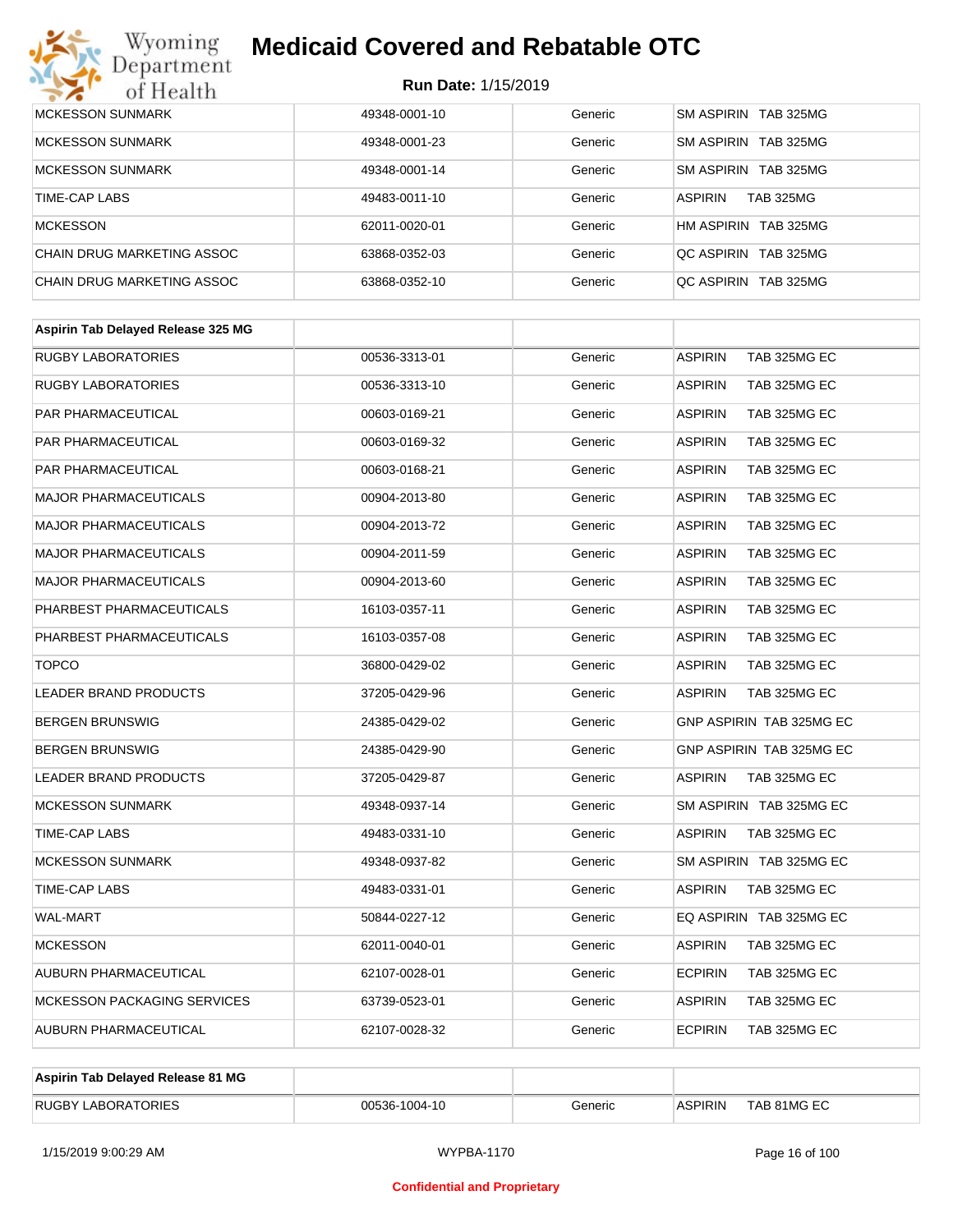| Department<br>of Health     | <b>Run Date: 1/15/2019</b> |         |                               |
|-----------------------------|----------------------------|---------|-------------------------------|
| <b>RUGBY LABORATORIES</b>   | 00536-1004-41              | Generic | <b>ASPIRIN</b><br>TAB 81MG EC |
| PAR PHARMACEUTICAL          | 00603-0026-22              | Generic | ASPIRIN LOW TAB 81MG EC       |
| PAR PHARMACEUTICAL          | 00603-0026-32              | Generic | ASPIRIN LOW TAB 81MG EC       |
| MAJOR PHARMACEUTICALS       | 00904-7704-80              | Generic | ASPIR-LOW TAB 81MG EC         |
| MAJOR PHARMACEUTICALS       | 00904-7704-18              | Generic | ASPIR-LOW TAB 81MG EC         |
| SELECT BRAND                | 15127-0228-65              | Generic | <b>ASPIRIN</b><br>TAB 81MG EC |
| SELECT BRAND                | 15127-0228-94              | Generic | ASPIRIN LOW TAB 81MG EC       |
| MAJOR PHARMACEUTICALS       | 00904-7704-70              | Generic | ASPIR-LOW TAB 81MG EC         |
| PHARBEST PHARMACEUTICALS    | 16103-0356-09              | Generic | TAB 81MG EC<br><b>ASPIRIN</b> |
| PHARBEST PHARMACEUTICALS    | 16103-0356-11              | Generic | <b>ASPIRIN</b><br>TAB 81MG EC |
| <b>TOPCO</b>                | 36800-0277-48              | Generic | ASPIRIN LOW TAB 81MG EC       |
| AMERISOURCE BERGEN DRUGS    | 46122-0180-76              | Generic | ASPIRIN LOW TAB 81MG EC       |
| AMERISOURCE BERGEN DRUGS    | 46122-0180-87              | Generic | ASPIRIN LOW TAB 81MG EC       |
| AMERISOURCE BERGEN DRUGS    | 46122-0182-48              | Generic | GNP ASPIRIN TAB 81MG EC       |
| TIME-CAP LABS               | 49483-0387-12              | Generic | ASPIRIN LOW TAB 81MG EC       |
| MCKESSON SUNMARK            | 49348-0980-15              | Generic | SM ASPIRIN TAB 81MG EC        |
| <b>MCKESSON SUNMARK</b>     | 49348-0980-23              | Generic | SM ASPIRIN TAB 81MG EC        |
| MCKESSON SUNMARK            | 49348-0980-53              | Generic | SM ASPIRIN TAB 81MG EC        |
| <b>MCKESSON SUNMARK</b>     | 49348-0981-15              | Generic | SM ASPIRIN TAB 81MG EC        |
| TIME-CAP LABS               | 49483-0387-10              | Generic | ASPIRIN LOW TAB 81MG EC       |
| <b>MCKESSON</b>             | 62011-0003-01              | Generic | ASPIRIN LOW TAB 81MG EC       |
| <b>MCKESSON</b>             | 62011-0019-01              | Generic | ASPIRIN LOW TAB 81MG EC       |
| AUBURN PHARMACEUTICAL       | 62107-0027-26              | Generic | ASPIR-81<br>TAB 81MG EC       |
| AUBURN PHARMACEUTICAL       | 62107-0027-32              | Generic | ASPIR-81<br>TAB 81MG EC       |
| MCKESSON PACKAGING SERVICES | 63739-0522-01              | Generic | ASPIRIN<br>TAB 81MG EC        |
| MCKESSON PACKAGING SERVICES | 63739-0522-10              | Generic | <b>ASPIRIN</b><br>TAB 81MG EC |

| Magnesium Salicylate Tab 500 MG |               |         |                              |
|---------------------------------|---------------|---------|------------------------------|
| <b>SELECT BRAND</b>             | 15127-0448-24 | Generic | <b>SB BACKACHE TAB 500MG</b> |
| <b>ANTACIDS</b>                 |               |         |                              |

| Alum & Mag Hydroxide-Simethicone Chew<br>Tab 200-200-25 MG |               |         |                               |
|------------------------------------------------------------|---------------|---------|-------------------------------|
| RUGBY LABORATORIES                                         | 00536-1011-01 | Generic | <b>CHW</b><br><b>ALMACONE</b> |
| MAJOR PHARMACEUTICALS                                      | 00904-0478-60 | Generic | IMINTOX PLUS CHW              |

| Alum & Mag Hydroxide-Simethicone Susp<br>200-200-20 MG/5ML |               |         |         |            |
|------------------------------------------------------------|---------------|---------|---------|------------|
| PERRIGO                                                    | 00113-0851-40 | Generic | ANTACID | <b>SUS</b> |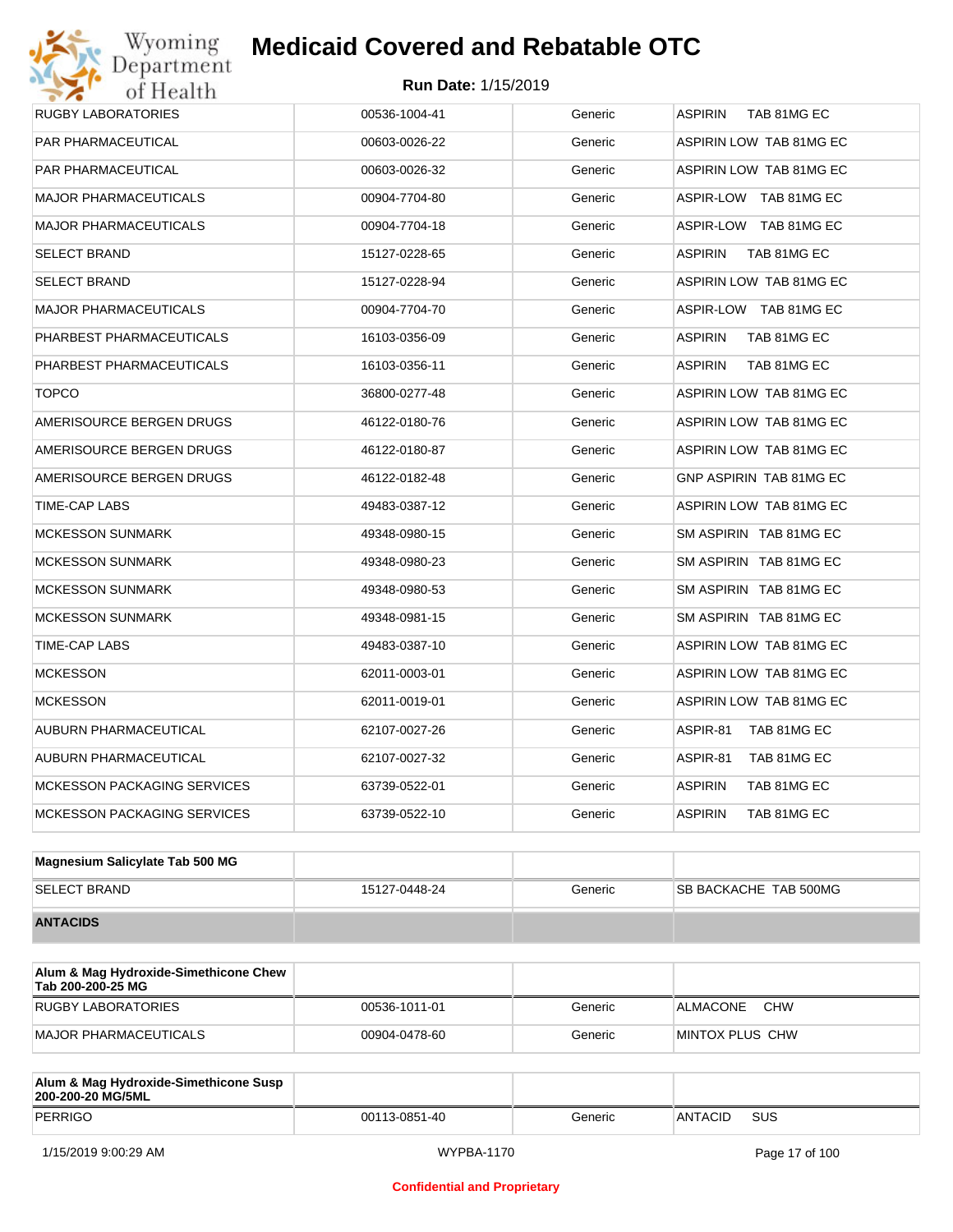

| Wyoming                           | <b>Medicaid Covered and Rebatable OTC</b> |         |                                 |  |
|-----------------------------------|-------------------------------------------|---------|---------------------------------|--|
| Department<br>of Health           | <b>Run Date: 1/15/2019</b>                |         |                                 |  |
| <b>PERRIGO</b>                    | 00113-0357-40                             | Generic | <b>ANTACID PLUS SUS GAS REL</b> |  |
| PHARMACEUTICAL ASSOCIATES         | 00121-1761-30                             | Generic | MAG-AL PLUS LIQ                 |  |
| <b>RUGBY LABORATORIES</b>         | 00536-0025-83                             | Generic | <b>ALMACONE</b><br><b>SUS</b>   |  |
| <b>RUGBY LABORATORIES</b>         | 00536-1945-83                             | Generic | SUS<br><b>RULOX</b>             |  |
| <b>MAJOR PHARMACEUTICALS</b>      | 00904-0004-14                             | Generic | <b>MI-ACID</b><br><b>SUS</b>    |  |
| <b>MAJOR PHARMACEUTICALS</b>      | 00904-5721-14                             | Generic | <b>MINTOX</b><br><b>SUS</b>     |  |
| <b>BERGEN BRUNSWIG</b>            | 24385-0357-40                             | Generic | <b>GNP MASANTI SUS REG ST</b>   |  |
| <b>BERGEN BRUNSWIG</b>            | 24385-0356-40                             | Generic | <b>GNP ANTACID SUS ANTI-GAS</b> |  |
| <b>LEADER BRAND PRODUCTS</b>      | 37205-0314-40                             | Generic | <b>SUS REG ST</b><br>ANTACID    |  |
| <b>TOPCO</b>                      | 36800-0851-40                             | Generic | <b>ANTACID FAST SUS RELIEF</b>  |  |
| <b>SELECT BRAND</b>               | 15127-0883-52                             | Generic | SB ANTACID/ SUS ANTIGAS         |  |
| <b>TOPCO</b>                      | 36800-0357-40                             | Generic | ANTACID PLUS SUS GAS REL        |  |
| <b>LEADER BRAND PRODUCTS</b>      | 37205-0530-40                             | Generic | <b>ANTACID FAST SUS ACTING</b>  |  |
| <b>MCKESSON SUNMARK</b>           | 49348-0019-39                             | Generic | SM ANTACID/ SUS ANTIGAS         |  |
| <b>MCKESSON SUNMARK</b>           | 49348-0020-39                             | Generic | SM ANTACID SUS ANTI-GAS         |  |
| <b>MCKESSON</b>                   | 62011-0147-01                             | Generic | HM ANTACID SUS ANTI-GAS         |  |
| <b>MCKESSON</b>                   | 62011-0148-01                             | Generic | HM ANTACID SUS ANTI-GAS         |  |
| <b>CHAIN DRUG MARKETING ASSOC</b> | 63868-0694-57                             | Generic | QC ANTACID SUS                  |  |
| <b>CHAIN DRUG MARKETING ASSOC</b> | 63868-0712-57                             | Generic | QC ANTACID SUS ANTI-GAS         |  |

| Alum & Mag Hydroxide-Simethicone Susp<br>400-400-40 MG/5ML |               |         |                                       |
|------------------------------------------------------------|---------------|---------|---------------------------------------|
| PERRIGO PHARMACEUTICALS                                    | 00113-0588-40 | Generic | <b>SUS ANTI-GAS</b><br><b>ANTACID</b> |
| <b>GEISS DESTIN &amp; DUNN</b>                             | 00113-0340-40 | Generic | ANTACID PLUS SUS GAS REL              |
| PHARMACEUTICAL ASSOCIATES                                  | 00121-1762-30 | Generic | MAG-AL PLUS LIO XS                    |
| <b>RUGBY LABORATORIES</b>                                  | 00536-0015-83 | Generic | ALMACONE DBL SUS STRENGTH             |
| <b>MAJOR PHARMACEUTICALS</b>                               | 00904-5725-14 | Generic | <b>MINTOX</b><br><b>SUS MAX ST</b>    |
| <b>MAJOR PHARMACEUTICALS</b>                               | 00904-0005-14 | Generic | MI-ACID<br><b>SUS MAX ST</b>          |
| <b>SELECT BRAND</b>                                        | 15127-0745-52 | Generic | ANTACID/ANTI SUS -GAS DS              |
| <b>BERGEN BRUNSWIG</b>                                     | 24385-0362-40 | Generic | <b>GNP ANTACID SUS CHERRY</b>         |
| <b>LEADER BRAND PRODUCTS</b>                               | 37205-0535-40 | Generic | <b>ANTACID</b><br><b>SUS MAX ST</b>   |
| <b>BERGEN BRUNSWIG</b>                                     | 24385-0340-40 | Generic | <b>GNP MASANTI SUS MAX ST</b>         |
| <b>LEADER BRAND PRODUCTS</b>                               | 37205-0536-40 | Generic | <b>ANTACID</b><br><b>SUS MAX ST</b>   |
| <b>TOPCO</b>                                               | 36800-0340-40 | Generic | ANTACID PLUS SUS ANTI-GAS             |
| <b>TOPCO</b>                                               | 36800-0588-40 | Generic | <b>ANTACID</b><br><b>SUS MAX ST</b>   |
| <b>MCKESSON</b>                                            | 62011-0122-01 | Generic | ADVANCED<br><b>SUS ANTACID</b>        |
| <b>MCKESSON</b>                                            | 62011-0149-01 | Generic | HM ANTACID SUS ANTI-GAS               |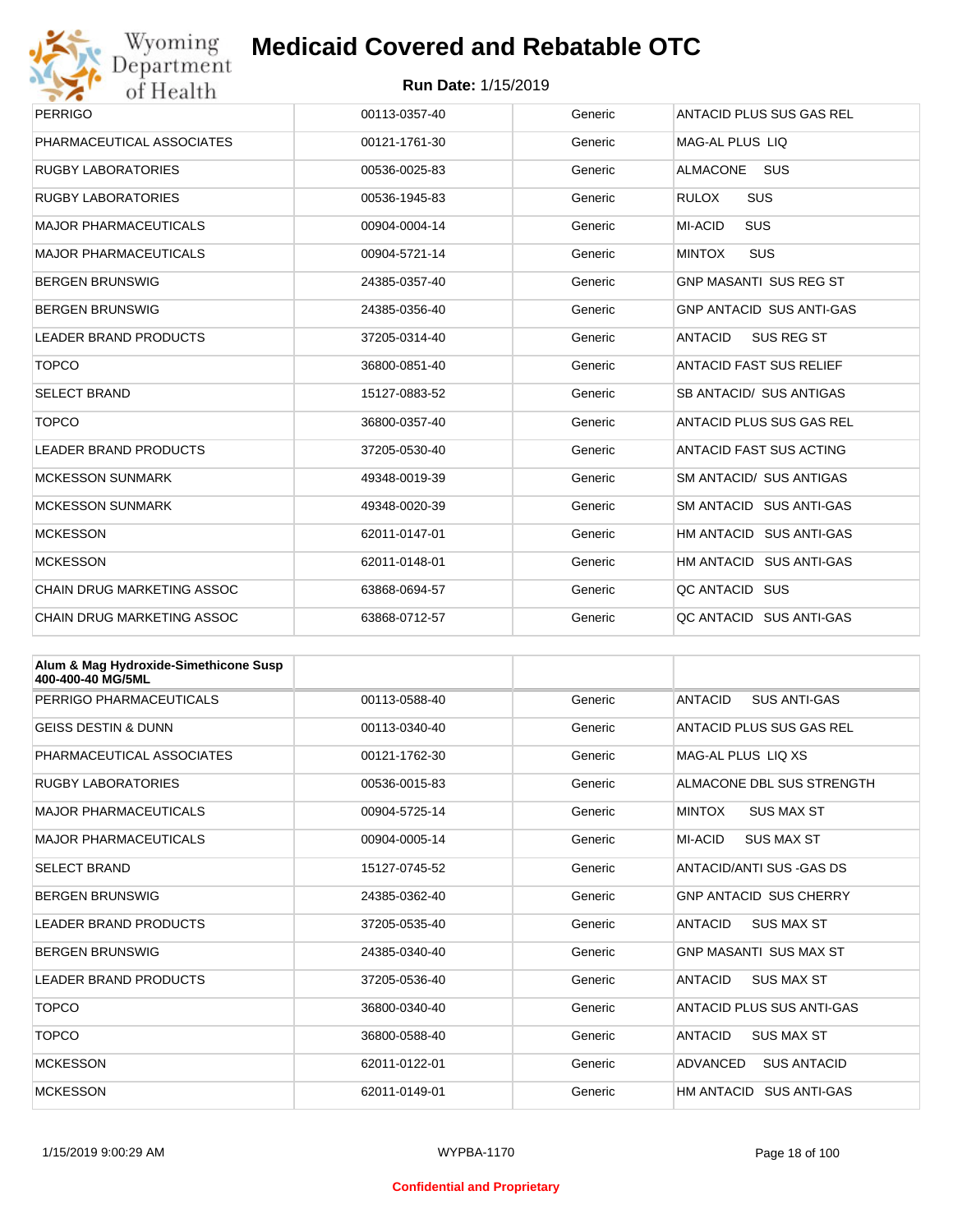

| Aluminum & Magnesium Hydroxides Susp<br>200-200 MG/5ML          |               |              |                                |
|-----------------------------------------------------------------|---------------|--------------|--------------------------------|
| PHARMACEUTICAL ASSOCIATES                                       | 00121-1760-30 | Brand        | MAG-AL<br>LIQ                  |
| Aluminum Hydroxide Gel Susp 320<br><b>MG/5ML</b>                |               |              |                                |
| <b>RUGBY LABORATORIES</b>                                       | 00536-0091-85 | Generic      | ALUM HYDROX SUS 320/5ML        |
| Aluminum Hydroxide-Magnesium                                    |               |              |                                |
| Carbonate Chew Tab 160-105 MG                                   |               |              |                                |
| <b>GLAXO CONSUMER HEALTHCARE L.P.</b>                           | 00135-0098-26 | <b>Brand</b> | <b>GAVISCON</b><br>CHW EX-STR  |
| <b>GLAXO CONSUMER HEALTHCARE L.P.</b>                           | 00135-0430-03 | Brand        | <b>GAVISCON</b><br>CHW EX-STR  |
| <b>MAJOR PHARMACEUTICALS</b>                                    | 00904-5365-60 | Generic      | <b>ACID GONE</b><br><b>CHW</b> |
| AMERISOURCE BERGEN DRUGS                                        | 46122-0150-78 | Generic      | GNP ANTACID CHW 160-105        |
| Aluminum Hydroxide-Magnesium<br>Carbonate Susp 508-475 MG/10ML  |               |              |                                |
| <b>GLAXO CONSUMER HEALTHCARE L.P.</b>                           | 00135-0095-41 | <b>Brand</b> | <b>GAVISCON</b><br><b>SUS</b>  |
|                                                                 |               |              |                                |
| Aluminum Hydroxide-Magnesium<br>Carbonate Susp 95-358 MG/15ML   |               |              |                                |
| GLAXO CONSUMER HEALTHCARE L.P.                                  | 00135-0094-41 | <b>Brand</b> | <b>GAVISCON</b><br>SUS         |
| <b>MAJOR PHARMACEUTICALS</b>                                    | 00904-7727-14 | Generic      | SUS<br><b>ACID GONE</b>        |
| Aluminum Hydroxide-Magnesium<br>Trisilicate Chew Tab 80-14.2 MG |               |              |                                |
| GLAXO CONSUMER HEALTHCARE L.P.                                  | 00135-0096-26 | Brand        | <b>GAVISCON</b><br><b>CHW</b>  |
|                                                                 |               |              |                                |
| <b>Calcium Carbonate (Antacid) Chew Tab</b><br>1000 MG          |               |              |                                |
| PERRIGO PHARMACEUTICALS                                         | 00113-0595-23 | Generic      | CAL ANTACID CHW 1000MG         |
| <b>GLAXO CONSUMER HEALTHCARE L.P.</b>                           | 00135-0181-05 | Brand        | TUMS ULTRA CHW 1000MG          |
| GLAXO CONSUMER HEALTHCARE L.P.                                  | 00135-0118-14 | <b>Brand</b> | TUMS ULTRA CHW 1000MG          |
| GLAXO CONSUMER HEALTHCARE L.P.                                  | 00135-0118-83 | <b>Brand</b> | TUMS ULTRA CHW 1000MG          |
| GLAXO CONSUMER HEALTHCARE L.P.                                  | 00135-0180-02 | <b>Brand</b> | TUMS ULTRA CHW 1000MG          |
| GLAXO CONSUMER HEALTHCARE L.P.                                  | 00135-0181-14 | <b>Brand</b> | TUMS ULTRA CHW 1000MG          |
| GLAXO CONSUMER HEALTHCARE L.P.                                  | 00135-0180-14 | <b>Brand</b> | TUMS ULTRA CHW 1000MG          |
| GLAXO CONSUMER HEALTHCARE L.P.                                  | 00135-0181-01 | <b>Brand</b> | TUMS ULTRA CHW 1000MG          |
| GLAXO CONSUMER HEALTHCARE L.P.                                  | 00135-0181-02 | <b>Brand</b> | TUMS ULTRA CHW 1000MG          |
| GLAXO CONSUMER HEALTHCARE L.P.                                  | 00135-0181-03 | <b>Brand</b> | TUMS ULTRA CHW 1000MG          |
| GLAXO CONSUMER HEALTHCARE L.P.                                  | 00135-0228-01 | <b>Brand</b> | TUMS ULTRA CHW 1000MG          |
| <b>TOPCO</b>                                                    | 36800-0595-23 | Generic      | CALC ANTACID CHW 1000MG        |
| LEADER BRAND PRODUCTS                                           | 37205-0333-69 | Generic      | CAL ANTACID CHW 1000MG         |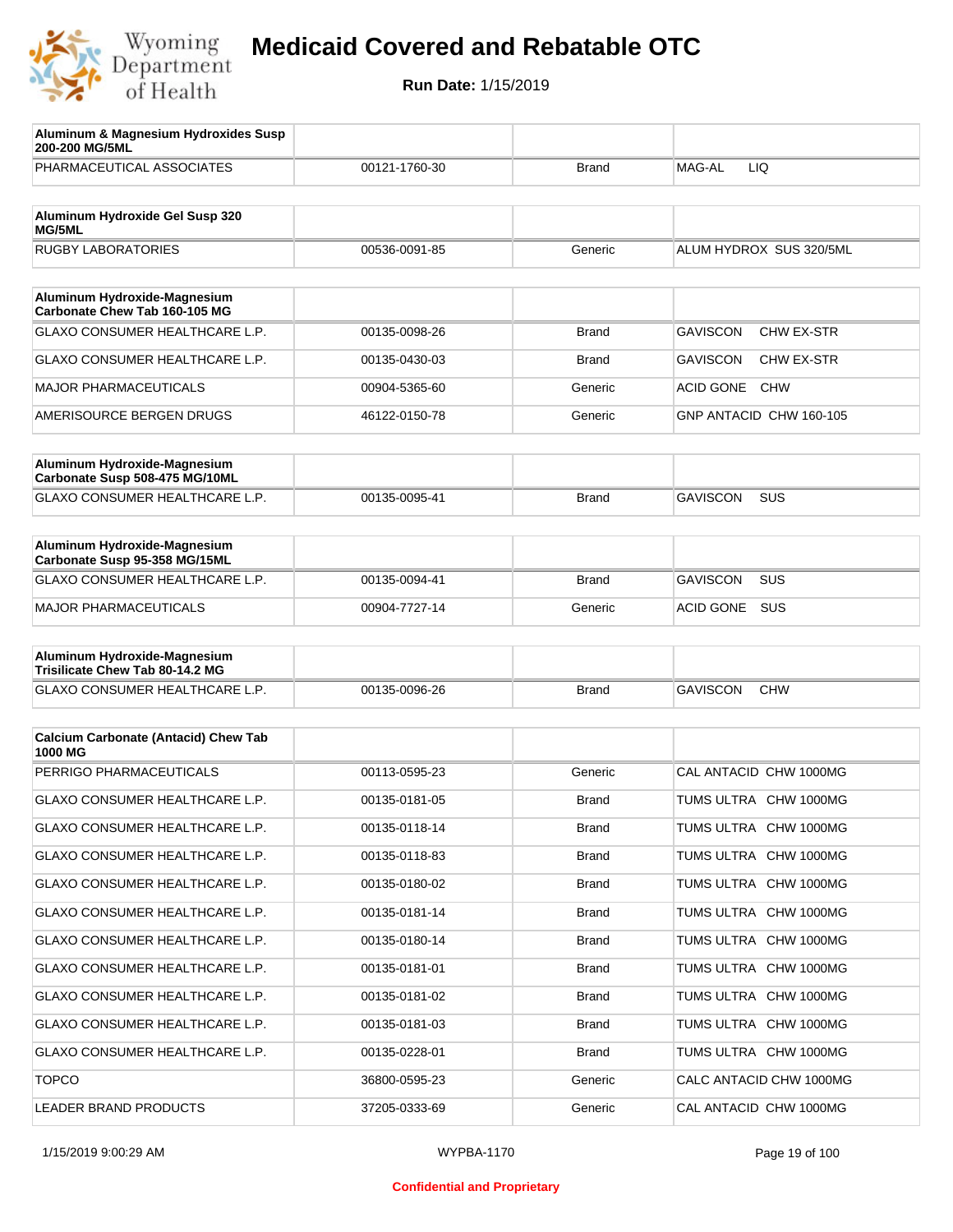

| <b>MCKESSON SUNMARK</b>                               | 49348-0959-16 | Generic      | SM ANTACID CHW 1000MG       |
|-------------------------------------------------------|---------------|--------------|-----------------------------|
| <b>Calcium Carbonate (Antacid) Chew Tab</b>           |               |              |                             |
| 1177 MG (471 MG Ca)                                   |               |              |                             |
| GLAXO CONSUMER HEALTHCARE L.P.                        | 00135-0560-01 | <b>Brand</b> | TUMS CHW DEL CHW 1177MG     |
| <b>Calcium Carbonate (Antacid) Chew Tab</b><br>500 MG |               |              |                             |
| <b>GLAXO CONSUMER HEALTHCARE L.P.</b>                 | 00135-0070-03 | <b>Brand</b> | <b>TUMS</b><br>CHW 500MG    |
| PERRIGO PHARMACEUTICALS                               | 00113-0485-47 | Generic      | <b>ANTACID</b><br>CHW 500MG |
| GLAXO CONSUMER HEALTHCARE L.P.                        | 00135-0070-48 | <b>Brand</b> | CHW 500MG<br><b>TUMS</b>    |
| GLAXO CONSUMER HEALTHCARE L.P.                        | 00135-0071-27 | <b>Brand</b> | <b>TUMS</b><br>CHW 500MG    |
| GLAXO CONSUMER HEALTHCARE L.P.                        | 00135-0071-48 | <b>Brand</b> | <b>TUMS</b><br>CHW 500MG    |
| GLAXO CONSUMER HEALTHCARE L.P.                        | 00135-0070-27 | <b>Brand</b> | <b>TUMS</b><br>CHW 500MG    |
| PERRIGO PHARMACEUTICALS                               | 00113-0478-47 | Generic      | CALC ANTACID CHW 500MG      |
| <b>RUGBY LABORATORIES</b>                             | 00536-1007-15 | Generic      | CAL-GEST<br>CHW 500MG       |
| <b>RUGBY LABORATORIES</b>                             | 00536-1048-15 | Generic      | CHW 500MG<br><b>ANTACID</b> |
| <b>MAJOR PHARMACEUTICALS</b>                          | 00904-1257-92 | Generic      | CALC ANTACID CHW 500MG      |
| GLAXO CONSUMER HEALTHCARE L.P.                        | 00135-0522-03 | Generic      | TUMS FRESHER CHW 500MG      |
| <b>MAJOR PHARMACEUTICALS</b>                          | 00904-6412-92 | Generic      | CALC ANTACID CHW 500MG      |
| <b>SELECT BRAND</b>                                   | 15127-0211-24 | Generic      | <b>ANTACID</b><br>CHW 500MG |
| <b>SELECT BRAND</b>                                   | 15127-0210-24 | Generic      | <b>ANTACID</b><br>CHW 500MG |
| <b>TOPCO</b>                                          | 36800-0478-47 | Generic      | CHW 500MG<br><b>ANTACID</b> |
| <b>TOPCO</b>                                          | 36800-0485-47 | Generic      | CALC ANTACID CHW 500MG      |
| LEADER BRAND PRODUCTS                                 | 37205-0200-47 | Generic      | <b>ANTACID</b><br>CHW 500MG |
| LEADER BRAND PRODUCTS                                 | 37205-0210-47 | Generic      | CHW 500MG<br><b>ANTACID</b> |
| <b>MCKESSON SUNMARK</b>                               | 49348-0958-21 | Generic      | CALC ANTACID CHW 500MG      |
| <b>MCKESSON SUNMARK</b>                               | 49348-0957-21 | Generic      | CALC ANTACID CHW 500MG      |
| <b>MCKESSON</b>                                       | 62011-0132-01 | Generic      | CALC ANTACID CHW 500MG      |
|                                                       |               |              |                             |
| <b>Calcium Carbonate (Antacid) Chew Tab</b>           |               |              |                             |

| Calcium Carbonate (Antacid) Chew Tab<br>750 MG |               |              |                                    |
|------------------------------------------------|---------------|--------------|------------------------------------|
| PERRIGO PHARMACEUTICALS                        | 00113-0489-80 | Generic      | <b>ANTACID</b><br><b>CHW 750MG</b> |
| GLAXO CONSUMER HEALTHCARE L.P.                 | 00135-0074-24 | <b>Brand</b> | TUMS EXTRA CHW 750MG               |
| <b>GLAXO CONSUMER HEALTHCARE L.P.</b>          | 00135-0074-46 | <b>Brand</b> | TUMS EXTRA CHW 750MG               |
| <b>GLAXO CONSUMER HEALTHCARE L.P.</b>          | 00135-0246-02 | <b>Brand</b> | TUMS SMOOTHI CHW 750MG             |
| GLAXO CONSUMER HEALTHCARE L.P.                 | 00135-0456-03 | <b>Brand</b> | TUMS SMOOTHI CHW 750MG             |
| PERRIGO PHARMACEUTICALS                        | 00113-0468-80 | Generic      | <b>CHW 750MG</b><br><b>ANTACID</b> |
| GLAXO CONSUMER HEALTHCARE L.P.                 | 00135-0074-07 | <b>Brand</b> | TUMS EXTRA CHW 750MG               |
| GLAXO CONSUMER HEALTHCARE L.P.                 | 00135-0074-22 | <b>Brand</b> | TUMS EXTRA CHW 750MG               |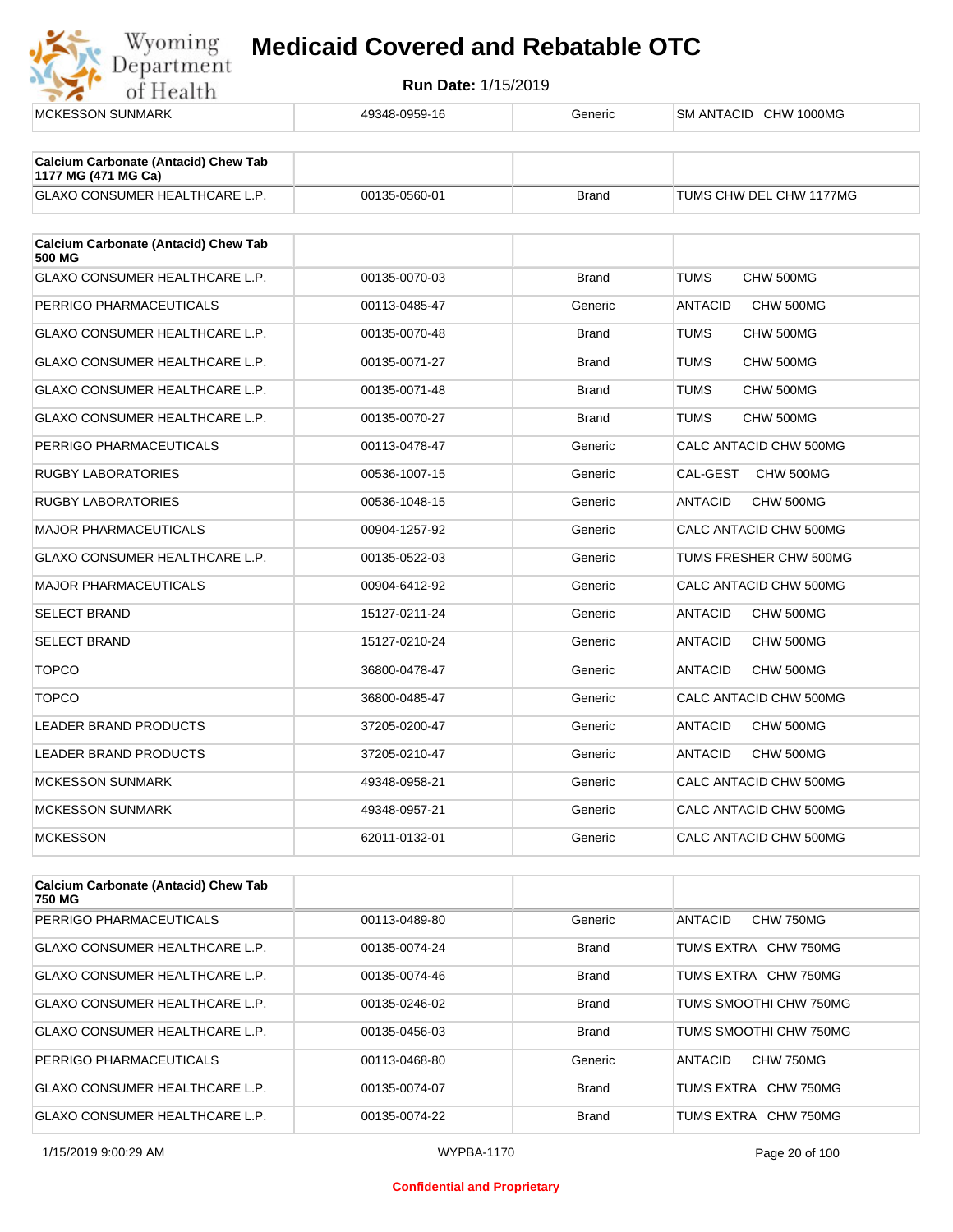| Wyoming<br>Department                 | <b>Medicaid Covered and Rebatable OTC</b> |              |                             |
|---------------------------------------|-------------------------------------------|--------------|-----------------------------|
| of Health                             | <b>Run Date: 1/15/2019</b>                |              |                             |
| GLAXO CONSUMER HEALTHCARE L.P.        | 00135-0140-03                             | <b>Brand</b> | TUMS E-X<br>CHW 750MG       |
| GLAXO CONSUMER HEALTHCARE L.P.        | 00135-0178-02                             | Brand        | TUMS E-X<br>CHW 750MG       |
| GLAXO CONSUMER HEALTHCARE L.P.        | 00135-0178-03                             | Brand        | TUMS E-X<br>CHW 750MG       |
| GLAXO CONSUMER HEALTHCARE L.P.        | 00135-0178-08                             | <b>Brand</b> | TUMS E-X<br>CHW 750MG       |
| GLAXO CONSUMER HEALTHCARE L.P.        | 00135-0074-25                             | Brand        | TUMS EXTRA CHW 750MG        |
| GLAXO CONSUMER HEALTHCARE L.P.        | 00135-0076-25                             | <b>Brand</b> | TUMS E-X<br>CHW 750MG       |
| GLAXO CONSUMER HEALTHCARE L.P.        | 00135-0140-01                             | <b>Brand</b> | TUMS E-X<br>CHW 750MG       |
| GLAXO CONSUMER HEALTHCARE L.P.        | 00135-0178-09                             | Brand        | TUMS E-X<br>CHW 750MG       |
| <b>GLAXO CONSUMER HEALTHCARE L.P.</b> | 00135-0243-02                             | <b>Brand</b> | TUMS SMOOTHI CHW 750MG      |
| PERRIGO PHARMACEUTICALS               | 00113-0179-80                             | Generic      | CALC ANTACID CHW 750MG      |
| GLAXO CONSUMER HEALTHCARE L.P.        | 00135-0154-05                             | <b>Brand</b> | TUMS E-X<br>CHW 750MG       |
| GLAXO CONSUMER HEALTHCARE L.P.        | 00135-0469-01                             | <b>Brand</b> | TUMS KIDS CHW 750MG         |
| RUGBY LABORATORIES                    | 00536-1049-22                             | Generic      | CALC ANTACID CHW 750MG      |
| GLAXO CONSUMER HEALTHCARE L.P.        | 00135-0245-02                             | Generic      | TUMS SMOOTHI CHW 750MG      |
| GLAXO CONSUMER HEALTHCARE L.P.        | 00135-0246-01                             | <b>Brand</b> | TUMS SMOOTHI CHW 750MG      |
| MAJOR PHARMACEUTICALS                 | 00904-5513-79                             | Generic      | CALC ANTACID CHW 750MG      |
| RUGBY LABORATORIES                    | 00536-1050-22                             | Generic      | CALC ANTACID CHW 750MG      |
| SELECT BRAND                          | 15127-0207-37                             | Generic      | ANTACID<br>CHW 750MG        |
| MAJOR PHARMACEUTICALS                 | 00904-7695-91                             | Generic      | CALC ANTACID CHW 750MG      |
| SELECT BRAND                          | 15127-0212-96                             | Generic      | ANTACID<br>CHW 750MG        |
| BERGEN BRUNSWIG                       | 24385-0106-80                             | Generic      | <b>ANTACID</b><br>CHW 750MG |
| <b>TOPCO</b>                          | 36800-0468-80                             | Generic      | CALC ANTACID CHW 750MG      |
| TOPCO                                 | 36800-0489-80                             | Generic      | CALC ANTACID CHW 750MG      |
| LEADER BRAND PRODUCTS                 | 37205-0205-80                             | Generic      | CHW 750MG<br>ANTACID        |
| <b>TOPCO</b>                          | 36800-0179-80                             | Generic      | CALC ANTACID CHW 750MG      |
| LEADER BRAND PRODUCTS                 | 37205-0706-80                             | Generic      | CHW 750MG<br><b>ANTACID</b> |
| <b>MCKESSON SUNMARK</b>               | 49348-0954-34                             | Generic      | CALC ANTACID CHW 750MG      |
| <b>MCKESSON</b>                       | 62011-0229-01                             | Generic      | CALC ANTACID CHW 750MG      |
| <b>MCKESSON</b>                       | 62011-0131-01                             | Generic      | CALC ANTACID CHW 750MG      |
|                                       |                                           |              |                             |

| Calcium Carbonate (Antacid) Susp 1250<br>MG/5ML |               |         |                           |
|-------------------------------------------------|---------------|---------|---------------------------|
| <b>HIKMA</b>                                    | 00054-3117-63 | Generic | CALCIUM CARB SUS 1250/5ML |
| PHARMACEUTICAL ASSOCIATES                       | 00121-0766-16 | Generic | CALCIUM CARB SUS 1250/5ML |
| PHARMACEUTICAL ASSOCIATES                       | 00121-4766-05 | Generic | CALCIUM CARB SUS 1250/5ML |

| Calcium Carbonate (Antacid) Tab 648 MG |               |         |                        |
|----------------------------------------|---------------|---------|------------------------|
| <b>RUGBY LABORATORIES</b>              | 00536-1024-10 | Generic | CALCIUM CARB TAB 648MG |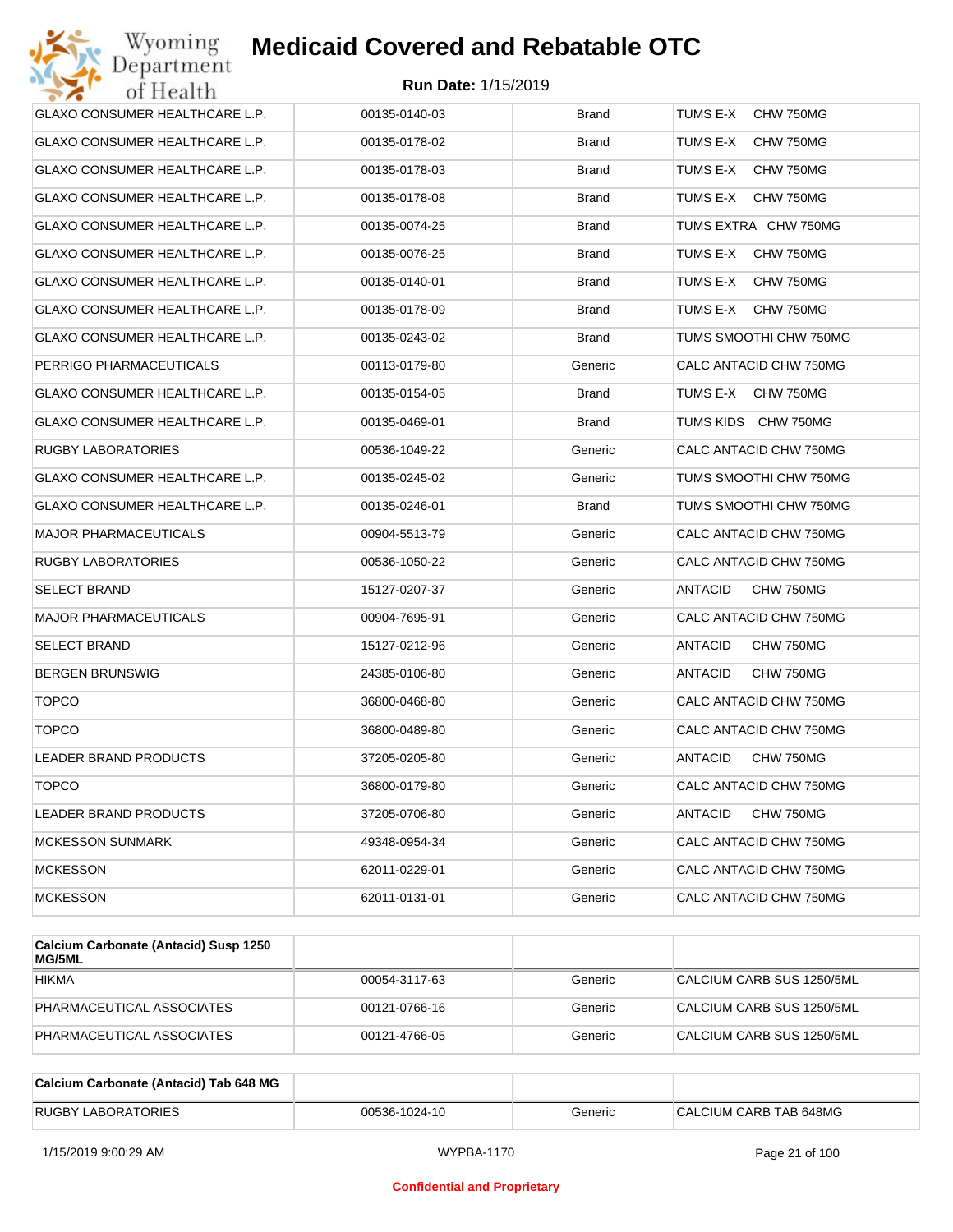

| AMERISOURCE BERGEN DRUGS<br><b>Calcium Carbonate-Mag Hydroxide Chew</b><br>Tab 700-300 MG<br><b>MAJOR PHARMACEUTICALS</b><br><b>Calcium Carbonate-Simethicone Chew Tab</b><br>1000-60 MG<br>AMERISOURCE BERGEN DRUGS | 46122-0153-47<br>00904-5115-71 | Generic      | GNP ANTACID CHW 550-110     |
|----------------------------------------------------------------------------------------------------------------------------------------------------------------------------------------------------------------------|--------------------------------|--------------|-----------------------------|
|                                                                                                                                                                                                                      |                                |              |                             |
|                                                                                                                                                                                                                      |                                |              |                             |
|                                                                                                                                                                                                                      |                                |              |                             |
|                                                                                                                                                                                                                      |                                | <b>Brand</b> | <b>CHW</b><br>MI-ACID       |
|                                                                                                                                                                                                                      |                                |              |                             |
|                                                                                                                                                                                                                      |                                |              |                             |
|                                                                                                                                                                                                                      | 46122-0151-75                  | Generic      | ANT/ANTI-GAS CHW 1000-60    |
| Magnesium Oxide Tab 400 MG                                                                                                                                                                                           |                                |              |                             |
| PAR PHARMACEUTICALS                                                                                                                                                                                                  | 00603-0209-22                  | Generic      | MAG OXIDE TAB 400MG         |
|                                                                                                                                                                                                                      |                                |              |                             |
| Magnesium Oxide Tab 420 MG                                                                                                                                                                                           |                                |              |                             |
| PAR PHARMACEUTICALS                                                                                                                                                                                                  | 00603-0213-21                  | Generic      | MAG OXIDE TAB 420MG         |
| Sodium Bicarbonate Tab 325 MG                                                                                                                                                                                        |                                |              |                             |
| <b>RUGBY LABORATORIES</b>                                                                                                                                                                                            | 00536-1046-10                  | Generic      | SODIUM BICAR TAB 325MG      |
| Sodium Bicarbonate Tab 650 MG                                                                                                                                                                                        |                                |              |                             |
| <b>RUGBY LABORATORIES</b>                                                                                                                                                                                            | 00536-1047-10                  | Generic      | SODIUM BICAR TAB 650MG      |
| <b>RUGBY LABORATORIES</b>                                                                                                                                                                                            | 00536-4544-10                  | Generic      | SODIUM BICAR TAB 650MG      |
| RISING PHARMACEUTICALS                                                                                                                                                                                               | 64980-0182-10                  | Generic      | SODIUM BICAR TAB 10GR       |
| <b>ANTIASTHMATIC AND BRONCHODILATOR</b><br><b>AGENTS</b>                                                                                                                                                             |                                |              |                             |
|                                                                                                                                                                                                                      |                                |              |                             |
| <b>Ephedrine Sulfate Cap 25 MG</b>                                                                                                                                                                                   |                                |              |                             |
| <b>HIKMA</b>                                                                                                                                                                                                         | 00143-3145-01                  | Generic      | EPHEDRINE SU CAP 25MG       |
| Racepinephrine HCI Soln Nebu 2.25%<br>(Base Equivalent)                                                                                                                                                              |                                |              |                             |
| NEPHRON PHARMACEUTICALS CORP.                                                                                                                                                                                        | 00487-5901-10                  | <b>Brand</b> | S <sub>2</sub><br>NEB 2.25% |
| NEPHRON PHARMACEUTICALS CORP.                                                                                                                                                                                        | 00487-5901-99                  | <b>Brand</b> | S <sub>2</sub><br>NEB 2.25% |
| <b>ANTIDIABETICS</b>                                                                                                                                                                                                 |                                |              |                             |

| Insulin NPH & Regular Susp Pen-Inj 100<br>Unit/ML (70-30) |               |              |                                       |
|-----------------------------------------------------------|---------------|--------------|---------------------------------------|
| LILLY                                                     | 00002-8803-01 | <b>Brand</b> | <b>INJ 70/30KWP</b><br><b>HUMULIN</b> |
| LILLY                                                     | 00002-8803-59 | <b>Brand</b> | <b>HUMULIN</b><br><b>INJ 70/30KWP</b> |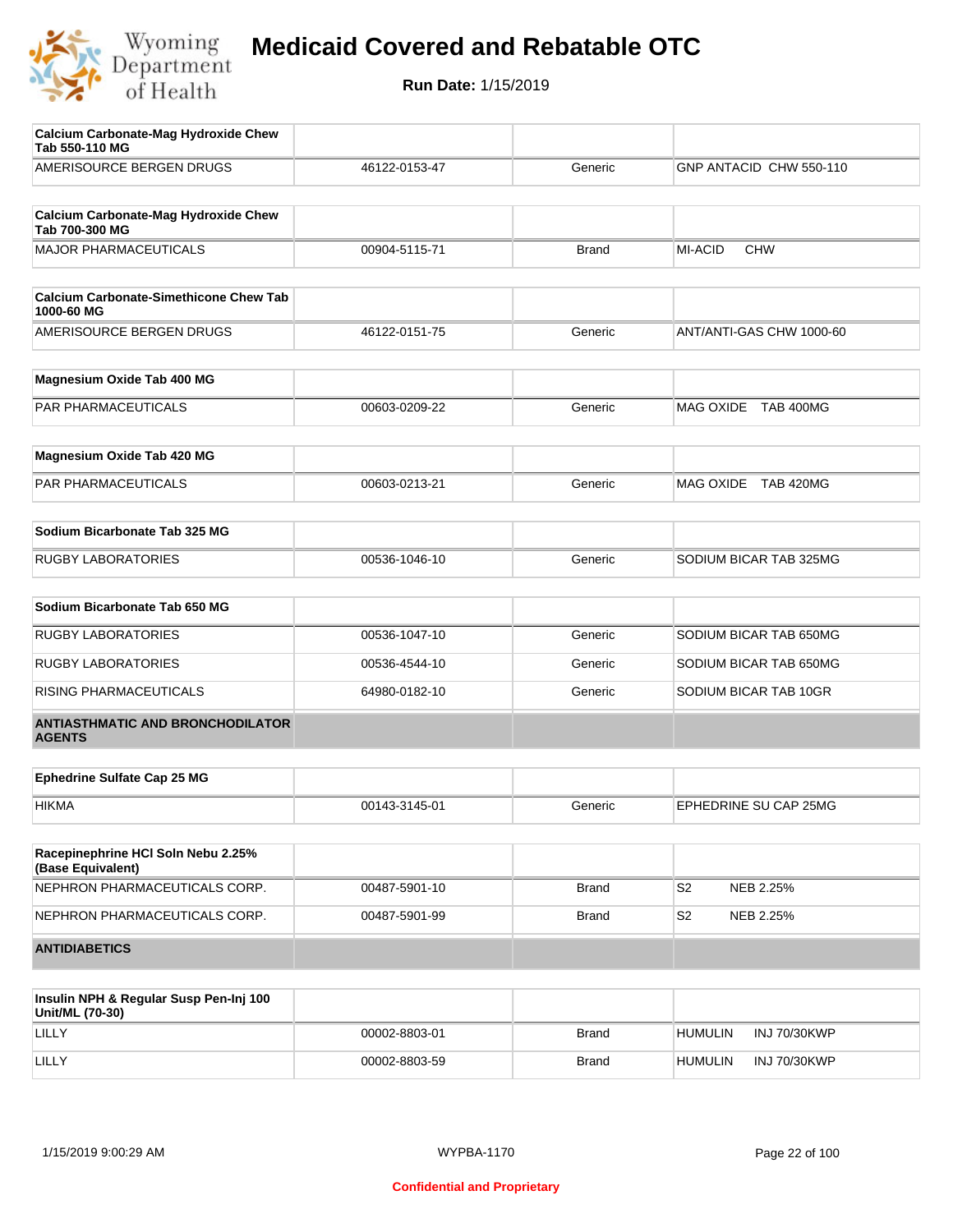

| Insulin NPH (Human) (Isophane) Inj 100<br>Unit/ML |               |              |                         |
|---------------------------------------------------|---------------|--------------|-------------------------|
| LILLY                                             | 00002-8315-01 | Brand        | HUMULIN N INJ U-100     |
| LILLY                                             | 00002-8315-17 | Brand        | HUMULIN N<br>INJ U-100  |
| NOVO NORDISK                                      | 00169-1834-02 | Brand        | INJ RELION<br>NOVOLIN N |
| NOVO NORDISK                                      | 00169-1834-11 | <b>Brand</b> | INJ U-100<br>NOVOLIN N  |

| Insulin NPH (Human) (Isophane) Susp Pen-<br>injector 100 Unit/ML |               |              |                        |
|------------------------------------------------------------------|---------------|--------------|------------------------|
| LILLY                                                            | 00002-8805-01 | Brand        | HUMULIN N INJ U-100KWP |
| LILLY                                                            | 00002-8805-59 | <b>Brand</b> | HUMULIN N INJ U-100KWP |

| Insulin NPH Isophane & Regular Human Inj<br>100 Unit/ML (70-30) |               |              |                             |
|-----------------------------------------------------------------|---------------|--------------|-----------------------------|
| LILLY                                                           | 00002-8715-01 | <b>Brand</b> | <b>HUMULIN</b><br>INJ 70/30 |
| LILLY                                                           | 00002-8715-17 | <b>Brand</b> | <b>HUMULIN</b><br>INJ 70/30 |
| NOVO NORDISK                                                    | 00169-1837-02 | <b>Brand</b> | NOVOLIN70/30 INJ RELION     |
| NOVO NORDISK                                                    | 00169-1837-11 | <b>Brand</b> | <b>NOVOLIN</b><br>INJ 70/30 |

| Insulin Regular (Human) Inj 100 Unit/ML |               |              |                         |
|-----------------------------------------|---------------|--------------|-------------------------|
| <b>LILLY</b>                            | 00002-8215-01 | <b>Brand</b> | HUMULIN R INJ U-100     |
| LILLY                                   | 00002-8215-17 | <b>Brand</b> | HUMULIN R INJ U-100     |
| NOVO NORDISK                            | 00169-1833-02 | <b>Brand</b> | NOVOLIN R<br>INJ RELION |
| NOVO NORDISK                            | 00169-1833-11 | <b>Brand</b> | NOVOLIN R INJ U-100     |
| <b>ANTIDIARRHEAL/PROBIOTIC AGENTS</b>   |               |              |                         |

| <b>Bismuth Subsalicylate Chew Tab 262 MG</b> |               |         |                                      |
|----------------------------------------------|---------------|---------|--------------------------------------|
| <b>RUGBY LABORATORIES</b>                    | 00536-1021-07 | Generic | PEPTIC RELF CHW 262MG                |
| <b>PAR PHARMACEUTICAL</b>                    | 00603-0235-16 | Generic | PINK BISMUTH CHW 262MG               |
| <b>MAJOR PHARMACEUTICALS</b>                 | 00904-1315-46 | Generic | <b>BISMATROL</b><br><b>CHW 262MG</b> |
| <b>BERGEN BRUNSWIG</b>                       | 24385-0024-65 | Generic | PINK BISMUTH CHW 262MG               |
| LEADER BRAND PRODUCTS                        | 37205-0720-65 | Generic | PINK BISMUTH CHW 262MG               |
| <b>TOPCO</b>                                 | 36800-0469-65 | Generic | <b>STOMACH RELF CHW 262MG</b>        |
| <b>MCKESSON SUNMARK</b>                      | 49348-0953-44 | Generic | <b>STOMACH RELF CHW 262MG</b>        |
| <b>MCKESSON</b>                              | 62011-0140-01 | Generic | <b>STOMACH RELF CHW 262MG</b>        |

| Bismuth Subsalicylate Susp 262 MG/15ML |               |         |                           |
|----------------------------------------|---------------|---------|---------------------------|
| PERRIGO                                | 00113-0302-40 | Generic | STOMACH RELF SUS 262/15ML |
| PERRIGO                                | 00113-0302-34 | Generic | STOMACH RELF SUS 262/15ML |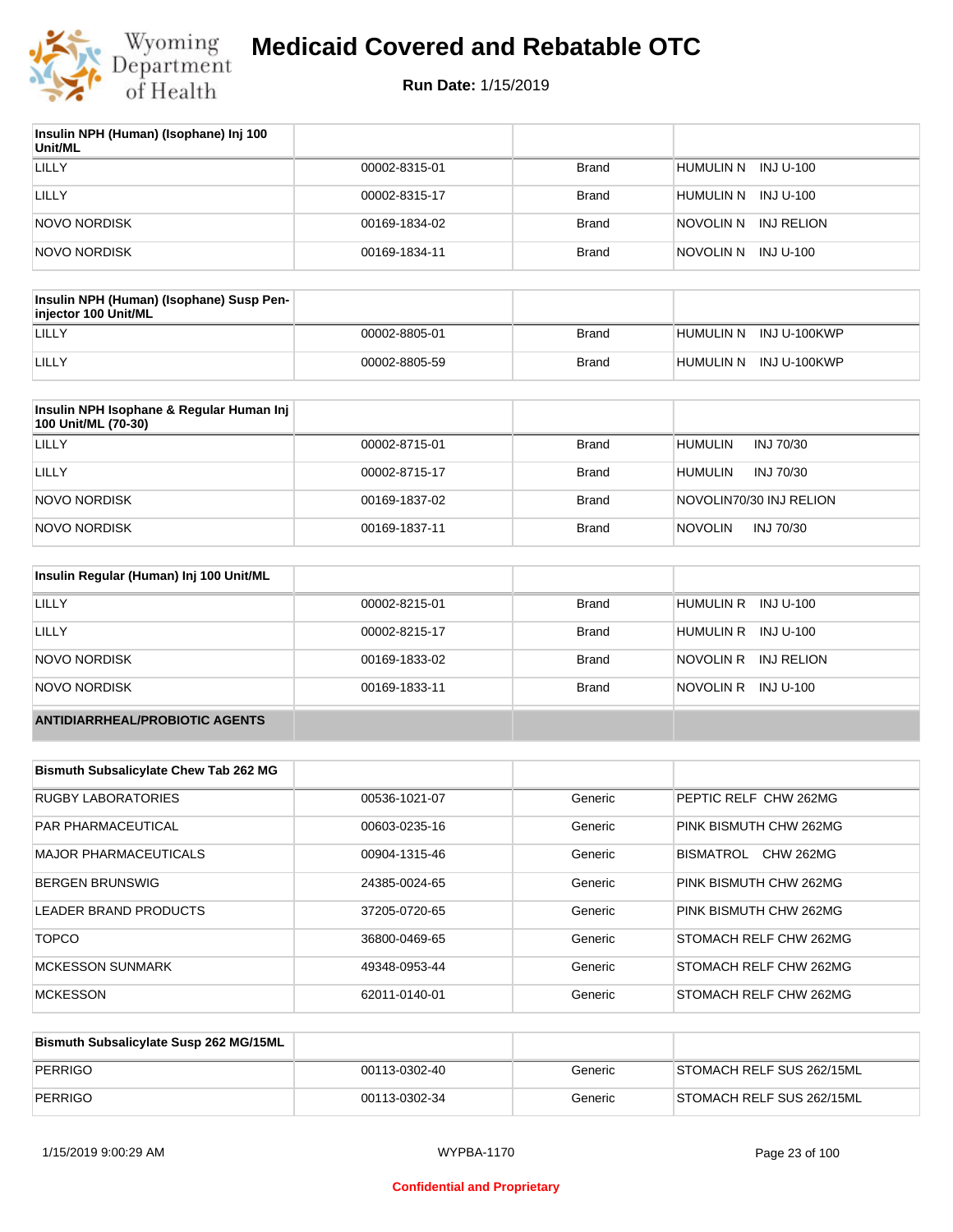## Wyoming<br>Department<br>of Health **Medicaid Covered and Rebatable OTC**

| <b>RUGBY LABORATORIES</b>    | 00536-1810-59 | Generic | PEPTIC RELF SUS 262/15ML  |
|------------------------------|---------------|---------|---------------------------|
| <b>MAJOR PHARMACEUTICALS</b> | 00904-1313-09 | Generic | BISMATROL<br>SUS 262/15ML |
| <b>MAJOR PHARMACEUTICALS</b> | 00904-5709-09 | Generic | KAO-TIN<br>SUS 262/15ML   |
| <b>MAJOR PHARMACEUTICALS</b> | 00904-5709-16 | Generic | KAO-TIN<br>SUS 262/15ML   |
| <b>SELECT BRAND</b>          | 15127-0550-68 | Generic | SB BISMUTH SUS 262/15ML   |
| <b>BERGEN BRUNSWIG</b>       | 24385-0302-26 | Generic | STOMACH RELF SUS 262/15ML |
| <b>TOPCO</b>                 | 36800-0302-40 | Generic | STOMACH RELF SUS 262/15ML |
| <b>TOPCO</b>                 | 36800-0302-34 | Generic | STOMACH RELF SUS 262/15ML |
| <b>BERGEN BRUNSWIG</b>       | 24385-0302-34 | Generic | STOMACH RELF SUS 262/15ML |
| <b>MCKESSON SUNMARK</b>      | 49348-0922-37 | Generic | SM STOMACH SUS 262/15ML   |
| <b>MCKESSON</b>              | 62011-0126-01 | Generic | STOMACH RELF SUS 262/15ML |

| Bismuth Subsalicylate Susp 525 MG/15ML |               |         |                                         |
|----------------------------------------|---------------|---------|-----------------------------------------|
| <b>PERRIGO PHARMACEUTICALS</b>         | 00113-0337-34 | Generic | STOMACH RELF SUS 525/15ML               |
| <b>MAJOR PHARMACEUTICALS</b>           | 00904-1314-09 | Generic | <b>SUS 525/15ML</b><br><b>BISMATROL</b> |
| <b>SELECT BRAND</b>                    | 15127-0555-68 | Generic | BISMUTH MS SUS 525/15ML                 |
| <b>BERGEN BRUNSWIG</b>                 | 24385-0337-34 | Generic | STOMACH RELF SUS 525/15ML               |
| <b>TOPCO</b>                           | 36800-0337-34 | Generic | STOMACH RELF SUS 525/15ML               |
| <b>TOPCO</b>                           | 36800-0337-40 | Generic | STOMACH RELF SUS 525/15ML               |
| <b>MCKESSON</b>                        | 62011-0127-01 | Generic | STOMACH RELF SUS 525/15ML               |

| <b>Bismuth Subsalicylate Tab 262 MG</b> |               |         |                        |
|-----------------------------------------|---------------|---------|------------------------|
| <b>BERGEN BRUNSWIG</b>                  | 24385-0017-58 | Generic | PINK BISMUTH TAB 262MG |
| <b>IMCKESSON SUNMARK</b>                | 49348-0511-59 | Generic | STOMACH RELF TAB 262MG |

| Loperamide HCI Cap 2 MG  |               |         |                      |
|--------------------------|---------------|---------|----------------------|
| IMCKESSON SUNMARK        | 49348-0752-04 | Generic | ANTI-DIARRHE CAP 2MG |
| AMERISOURCE BERGEN DRUGS | 46122-0207-62 | Generic | ANTI-DIARRHE CAP 2MG |
| <b>IMCKESSON</b>         | 62011-0158-01 | Generic | LOPERAMIDE CAP 2MG   |

| Loperamide HCI Liq 1 MG/5ML (0.2 MG/ML) |               |         |                        |
|-----------------------------------------|---------------|---------|------------------------|
| HI-TECH                                 | 50383-0618-05 | Generic | LOPERAMIDE LIQ 1MG/5ML |
| HI-TECH                                 | 50383-0618-10 | Generic | LOPERAMIDE LIQ 1MG/5ML |
| HI-TECH                                 | 50383-0618-11 | Generic | LOPERAMIDE LIQ 1MG/5ML |
| HI-TECH                                 | 50383-0618-04 | Generic | LOPERAMIDE LIQ 1MG/5ML |
| HI-TECH                                 | 50383-0618-06 | Generic | LOPERAMIDE LIQ 1MG/5ML |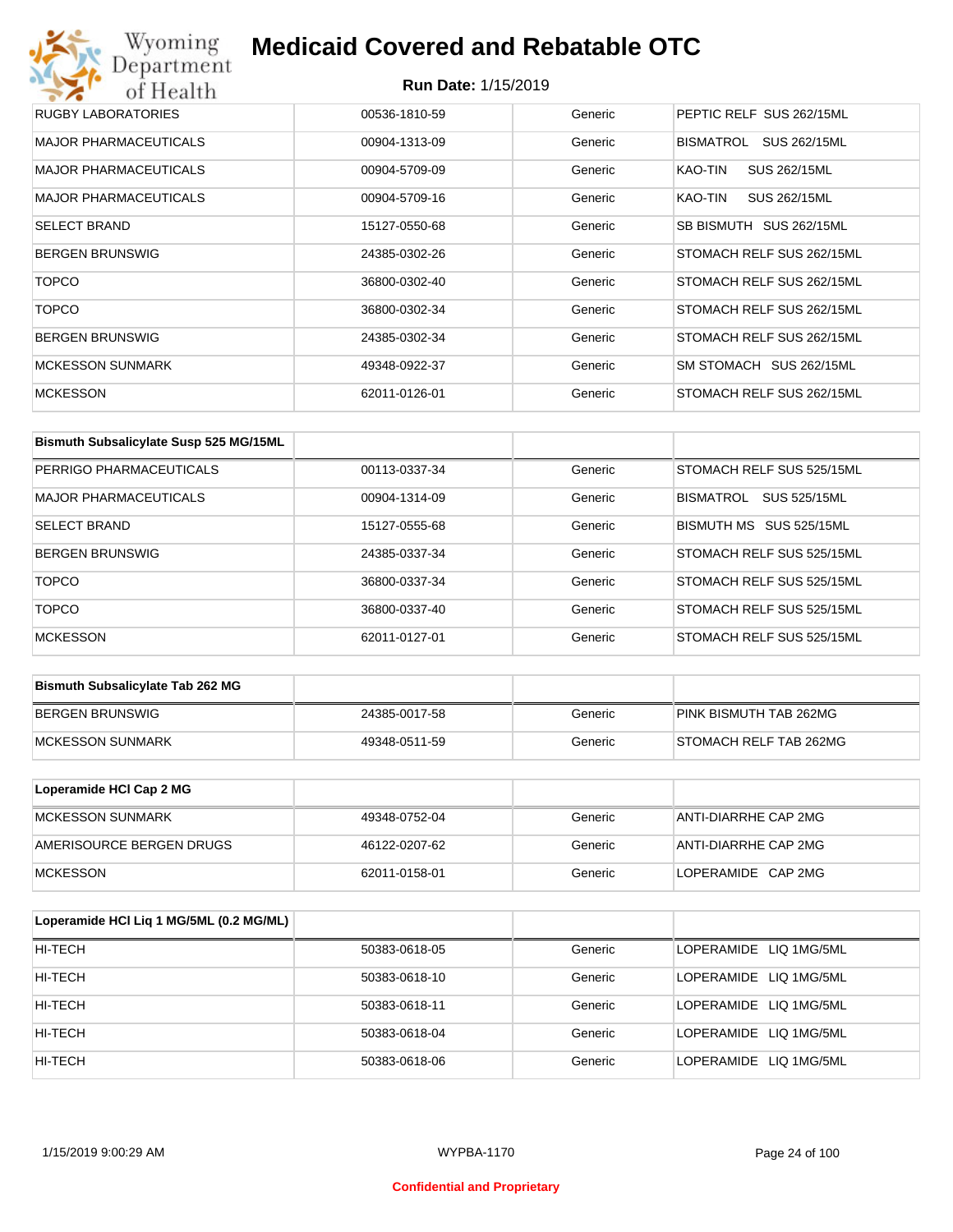

**Loperamide HCl Liq 1 MG/7.5ML**

## **Medicaid Covered and Rebatable OTC**

| PERRIGO PHARMACEUTICALS      | 00113-0645-26 | Generic | LOPERAMIDE SUS 1MG/7.5      |
|------------------------------|---------------|---------|-----------------------------|
| <b>MAJOR PHARMACEUTICALS</b> | 00904-6256-20 | Generic | LOPERAMIDE SUS 1MG/7.5      |
| AMERISOURCE BERGEN DRUGS     | 46122-0111-26 | Generic | LOPERAMIDE SUS 1MG/7.5      |
| <b>MCKESSON SUNMARK</b>      | 49348-0999-34 | Generic | LOPERAMIDE SUS 1MG/7.5      |
| <b>MCKESSON</b>              | 62011-0236-01 | Generic | LOPERAMIDE LIQ 1MG/7.5      |
| <b>MCKESSON</b>              | 62011-0151-01 | Generic | LOPERAMIDE SUS 1MG/7.5      |
| PRECISION DOSE, INC.         | 68094-0107-59 | Generic | LOPERAMIDE SUS 1MG/7.5      |
| PRECISION DOSE, INC.         | 68094-0108-59 | Generic | LOPERAMIDE SUS 1MG/7.5      |
| PRECISION DOSE, INC.         | 68094-0107-62 | Generic | LOPERAMIDE SUS 1MG/7.5      |
| PRECISION DOSE, INC.         | 68094-0108-62 | Generic | LOPERAMIDE SUS 1MG/7.5      |
| Loperamide HCI Tab 2 MG      |               |         |                             |
|                              |               |         | <b>ANTI-DIARRHE TAB 2MG</b> |
| PERRIGO PHARMACEUTICALS      | 00113-0224-62 | Generic |                             |
| PERRIGO PHARMACEUTICALS      | 00113-0224-91 | Generic | <b>ANTI-DIARRHE TAB 2MG</b> |
| PERRIGO PHARMACEUTICALS      | 00113-0224-53 | Generic | ANTI-DIARRHE TAB 2MG        |
| PERRIGO PHARMACEUTICALS      | 00113-0224-89 | Generic | ANTI-DIARRHE TAB 2MG        |
| <b>MAJOR PHARMACEUTICALS</b> | 00904-7725-24 | Generic | ANTI-DIARRHE TAB 2MG        |
| <b>SELECT BRAND</b>          | 15127-0338-66 | Generic | ANTI-DIARRHE TAB 2MG        |
| <b>MAJOR PHARMACEUTICALS</b> | 00904-7725-12 | Generic | ANTI-DIARRHE TAB 2MG        |
| <b>SELECT BRAND</b>          | 15127-0338-12 | Generic | ANTI-DIARRHE TAB 2MG        |
| <b>BERGEN BRUNSWIG</b>       | 24385-0554-53 | Generic | ANTI-DIARRHE TAB 2MG        |
| <b>TOPCO</b>                 | 36800-0224-53 | Generic | ANTI-DIARRHE TAB 2MG        |
| <b>TOPCO</b>                 | 36800-0224-80 | Generic | ANTI-DIARRHE TAB 2MG        |
| <b>LEADER BRAND PRODUCTS</b> | 37205-0370-67 | Generic | ANTI-DIARRHE TAB 2MG        |
| <b>TOPCO</b>                 | 36800-0224-62 | Generic | <b>ANTI-DIARRHE TAB 2MG</b> |
| <b>BERGEN BRUNSWIG</b>       | 24385-0554-62 | Generic | ANTI-DIARRHE TAB 2MG        |
| <b>BERGEN BRUNSWIG</b>       | 24385-0554-67 | Generic | ANTI-DIARRHE TAB 2MG        |
| LEADER BRAND PRODUCTS        | 37205-0370-89 | Generic | ANTI-DIARRHE TAB 2MG        |
| <b>BERGEN BRUNSWIG</b>       | 24385-0386-89 | Generic | ANTI-DIARRHE TAB 2MG        |
| <b>TOPCO</b>                 | 36800-0224-91 | Generic | ANTI-DIARRHE TAB 2MG        |
| AMERISOURCE BERGEN DRUGS     | 46122-0169-08 | Generic | ANTI-DIARRHE TAB 2MG        |
| LEADER BRAND PRODUCTS        | 37205-0370-53 | Generic | ANTI-DIARRHE TAB 2MG        |
| <b>MCKESSON SUNMARK</b>      | 49348-0529-02 | Generic | SM ANTI-DIAR TAB 2MG        |
| <b>MCKESSON SUNMARK</b>      | 49348-0529-04 | Generic | SM ANTI-DIAR TAB 2MG        |
| <b>MCKESSON SUNMARK</b>      | 49348-0529-08 | Generic | SM ANTI-DIAR TAB 2MG        |
|                              |               |         |                             |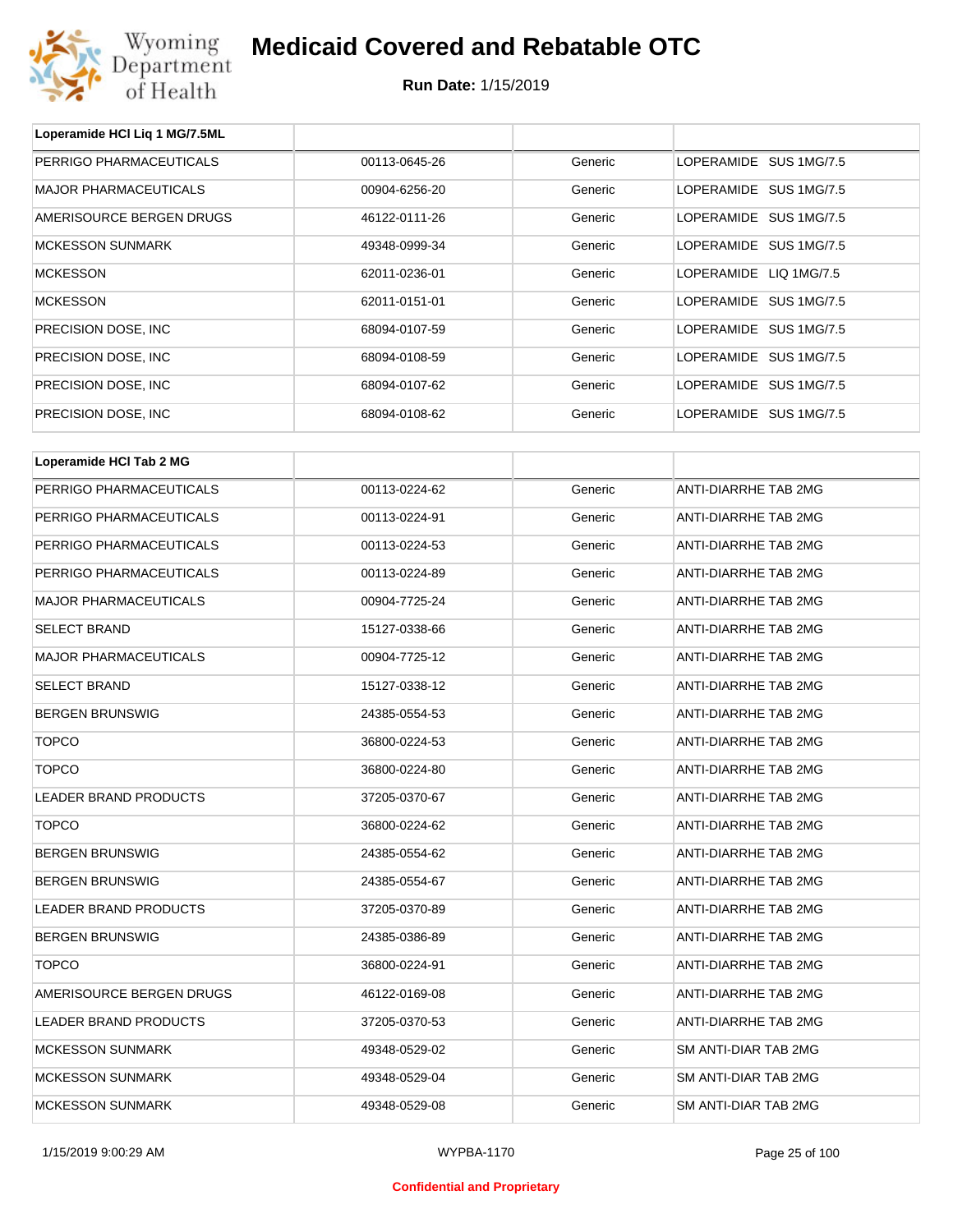

#### **Run Date:** 1/15/2019

| MCKESSON SUNMARK           | 49348-0529-34 | Generic | SM ANTI-DIAR TAB 2MG |
|----------------------------|---------------|---------|----------------------|
| <b>MCKESSON</b>            | 62011-0150-01 | Generic | ANTI-DIARRHE TAB 2MG |
| <b>MCKESSON</b>            | 62011-0150-03 | Generic | ANTI-DIARRHE TAB 2MG |
| <b>MCKESSON</b>            | 62011-0150-02 | Generic | ANTI-DIARRHE TAB 2MG |
| CHAIN DRUG MARKETING ASSOC | 63868-0338-12 | Generic | ANTI-DIARRHE TAB 2MG |
| CHAIN DRUG MARKETING ASSOC | 63868-0338-24 | Generic | ANTI-DIARRHE TAB 2MG |
| CHAIN DRUG MARKETING ASSOC | 63868-0338-60 | Generic | ANTI-DIARRHE TAB 2MG |
| <b>ANTIHISTAMINES</b>      |               |         |                      |

| Brompheniramine Maleate Liquid 1 MG/ML |               |       |          |            |
|----------------------------------------|---------------|-------|----------|------------|
| JAYMAC PHARMACEUTICAL LLC              | 64661-0031-30 | Brand | J-TAN PD | DRO 1MG/ML |

| Cetirizine HCI Chew Tab 10 MG |               |         |                       |
|-------------------------------|---------------|---------|-----------------------|
| SANDOZ                        | 00781-5284-64 | Generic | CETIRIZINE CHW 10MG   |
| MAJOR PHARMACEUTICALS         | 00904-5879-12 | Generic | ALL DAY ALLG CHW 10MG |
| <b>SUN PHARMACEUTICALS</b>    | 47335-0344-83 | Generic | CETIRIZINE CHW 10MG   |

| Cetirizine HCI Chew Tab 5 MG |               |         |                    |
|------------------------------|---------------|---------|--------------------|
| SANDOZ                       | 00781-5283-64 | Generic | CETIRIZINE CHW 5MG |
| <b>SUN PHARMACEUTICALS</b>   | 47335-0343-83 | Generic | CETIRIZINE CHW 5MG |

| Cetirizine HCI Oral Soln 1 MG/ML (5<br>MG/5ML) |               |         |                          |
|------------------------------------------------|---------------|---------|--------------------------|
| PERRIGO PHARMACEUTICALS                        | 00113-0974-26 | Generic | ALL DAY ALLG SOL 5MG/5ML |
| <b>MAJOR PHARMACEUTICALS</b>                   | 00904-5828-20 | Generic | ALL DAY ALLG SOL 1MG/ML  |
| <b>MAJOR PHARMACEUTICALS</b>                   | 00904-6372-20 | Generic | ALL DAY ALLG SOL 1MG/ML  |
| <b>LEADER BRAND PRODUCTS</b>                   | 37205-0591-26 | Generic | ALLERGY RELF SOL 5MG/5ML |
| <b>BERGEN BRUNSWIG</b>                         | 24385-0188-26 | Generic | ALL DAY ALLG SOL 1MG/ML  |
| PERRIGO PHARMACEUTICALS                        | 45802-0974-26 | Generic | CETIRIZINE SOL 1MG/ML    |
| AMERISOURCE BERGEN DRUGS                       | 46122-0020-26 | Generic | ALL DAY ALLG SOL 1MG/ML  |
| <b>TOPCO</b>                                   | 36800-0974-26 | Generic | ALL DAY ALLG SOL 5MG/5ML |
| <b>LEADER BRAND PRODUCTS</b>                   | 37205-0826-26 | Generic | ALL DAY ALLG SOL 1MG/ML  |
| <b>LEADER BRAND PRODUCTS</b>                   | 37205-0855-26 | Generic | ALL DAY ALLG SOL 5MG/5ML |
| <b>MCKESSON SUNMARK</b>                        | 49348-0078-34 | Generic | ALL DAY ALLG SOL 5MG/5ML |
| <b>MCKESSON SUNMARK</b>                        | 49348-0934-34 | Generic | ALL DAY ALLG SOL 5MG/5ML |
| AMERISOURCE BERGEN DRUGS                       | 46122-0101-26 | Generic | ALL DAY ALLG SOL 5MG/5ML |
| <b>MCKESSON SUNMARK</b>                        | 49348-0326-34 | Generic | ALL DAY ALLG SOL 5MG/5ML |
| <b>TARO</b>                                    | 51672-2088-08 | Generic | CETIRIZINE SOL 1MG/ML    |

#### **Confidential and Proprietary**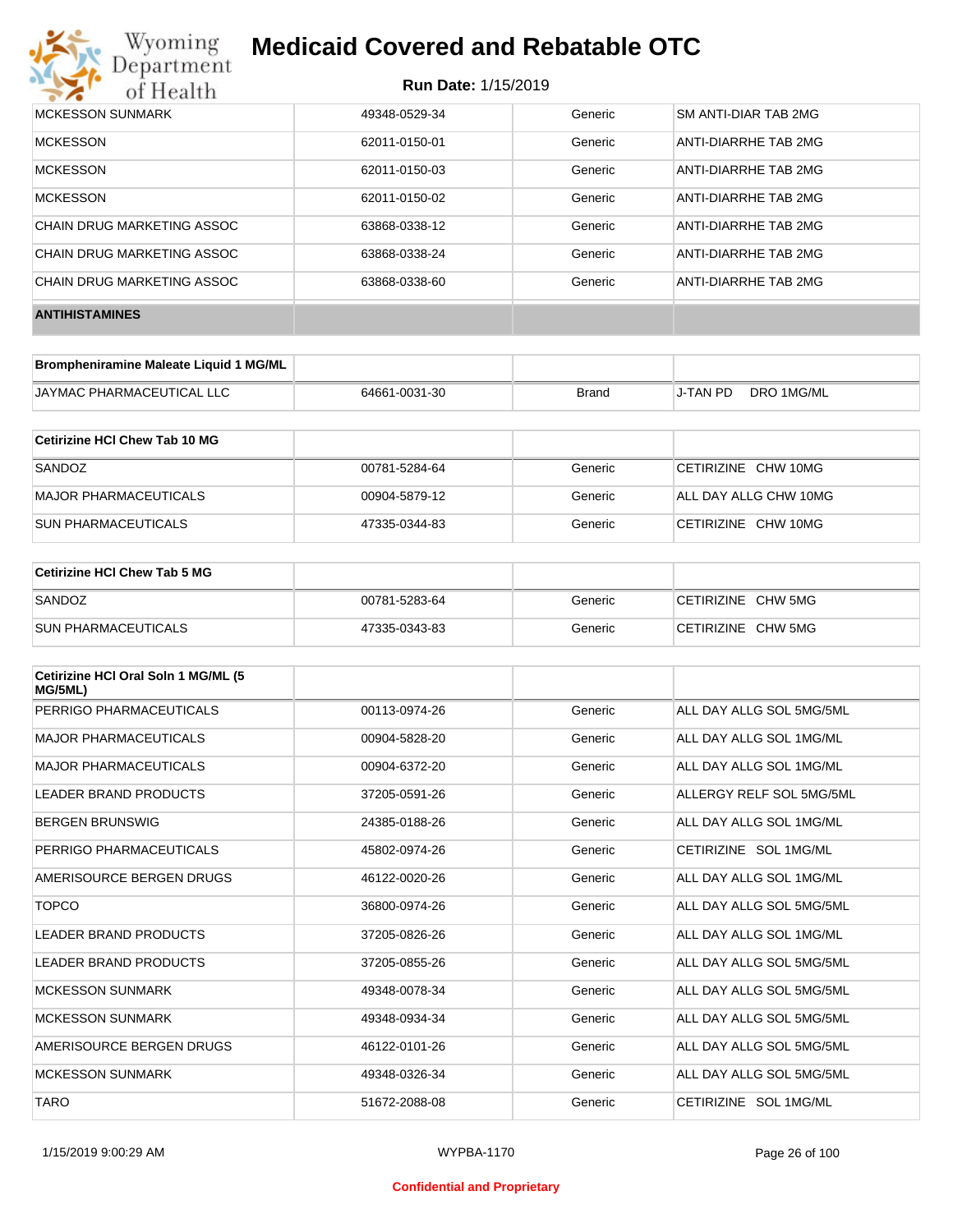

| <b>TARO</b>          | 51672-2102-08 | Generic | CETIRIZINE SOL 5MG/5ML           |
|----------------------|---------------|---------|----------------------------------|
| <b>SILARX</b>        | 54838-0552-40 | Generic | CFTIRIZINE SOL 5MG/5ML           |
| <b>MCKESSON</b>      | 62011-0051-01 | Generic | CETIRIZINE SOL 5MG/5ML           |
| <b>MCKESSON</b>      | 62011-0054-01 | Generic | ALLERGY COMP SOL 1MG/ML          |
| <b>MCKESSON</b>      | 62011-0093-01 | Generic | CETIRIZINE SOL 5MG/5ML           |
| PRECISION DOSE, INC. | 68094-0720-62 | Generic | CETIRIZINE SOL 5MG/5ML           |
| PRECISION DOSE, INC. | 68094-0720-59 | Generic | SOL 5MG/5ML<br><b>CETIRIZINE</b> |

| <b>Cetirizine HCI Tab 10 MG</b> |               |         |                                |
|---------------------------------|---------------|---------|--------------------------------|
| <b>GEISS DESTIN &amp; DUNN</b>  | 00113-9458-39 | Generic | ALL DAY ALLG TAB 10MG          |
| <b>GEISS DESTIN &amp; DUNN</b>  | 00113-9458-66 | Generic | ALL DAY ALLG TAB 10MG          |
| <b>RUGBY LABORATORIES</b>       | 00536-1041-05 | Generic | CETIRIZINE TAB 10MG            |
| <b>MYLAN</b>                    | 00378-3637-01 | Generic | CETIRIZINE TAB 10MG            |
| <b>MAJOR PHARMACEUTICALS</b>    | 00904-5852-61 | Generic | CETIRIZINE TAB 10MG            |
| <b>MYLAN</b>                    | 00378-3637-05 | Generic | CETIRIZINE TAB 10MG            |
| <b>MAJOR PHARMACEUTICALS</b>    | 00904-5852-60 | Generic | ALL DAY ALLG TAB 10MG          |
| <b>MAJOR PHARMACEUTICALS</b>    | 00904-5852-89 | Generic | ALL DAY ALLG TAB 10MG          |
| <b>RUGBY LABORATORIES</b>       | 00536-4088-07 | Generic | CETIRIZINE TAB 10MG            |
| <b>RUGBY LABORATORIES</b>       | 00536-4088-11 | Generic | CETIRIZINE TAB 10MG            |
| <b>RUGBY LABORATORIES</b>       | 00536-4088-88 | Generic | CETIRIZINE TAB 10MG            |
| SANDOZ                          | 00781-1684-01 | Generic | CETIRIZINE TAB 10MG            |
| <b>MAJOR PHARMACEUTICALS</b>    | 00904-5852-41 | Generic | ALL DAY ALLG TAB 10MG          |
| <b>MAJOR PHARMACEUTICALS</b>    | 00904-5852-43 | Generic | ALL DAY ALLG TAB 10MG          |
| <b>MAJOR PHARMACEUTICALS</b>    | 00904-5852-46 | Generic | ALL DAY ALLG TAB 10MG          |
| NORTHSTAR RX                    | 16714-0271-02 | Generic | CETIRIZINE TAB 10MG            |
| <b>SELECT BRAND</b>             | 15127-0909-14 | Generic | SB ALLERGY TAB 10MG            |
| <b>SELECT BRAND</b>             | 15127-0909-30 | Generic | SB ALLERGY TAB 10MG            |
| PACK PHARMACEUTICALS, LLC       | 16571-0402-10 | Generic | CETIRIZINE TAB 10MG            |
| PACK PHARMACEUTICALS, LLC       | 16571-0402-50 | Generic | CETIRIZINE TAB 10MG            |
| NORTHSTAR RX                    | 16714-0271-03 | Generic | CETIRIZINE TAB 10MG            |
| <b>TOPCO</b>                    | 36800-0458-47 | Generic | ALL DAY ALLG TAB 10MG          |
| <b>TOPCO</b>                    | 36800-0458-72 | Generic | ALL DAY ALLG TAB 10MG          |
| <b>TOPCO</b>                    | 36800-0458-39 | Generic | ALL DAY ALLG TAB 10MG          |
| <b>TOPCO</b>                    | 36800-0458-66 | Generic | ALL DAY ALLG TAB 10MG          |
| <b>BERGEN BRUNSWIG</b>          | 24385-0998-65 | Generic | GNP ALL DAY TAB ALLERGY        |
| <b>BERGEN BRUNSWIG</b>          | 24385-0998-74 | Generic | <b>GNP ALL DAY TAB ALLERGY</b> |
| <b>BERGEN BRUNSWIG</b>          | 24385-0998-75 | Generic | GNP ALL DAY TAB ALLERGY        |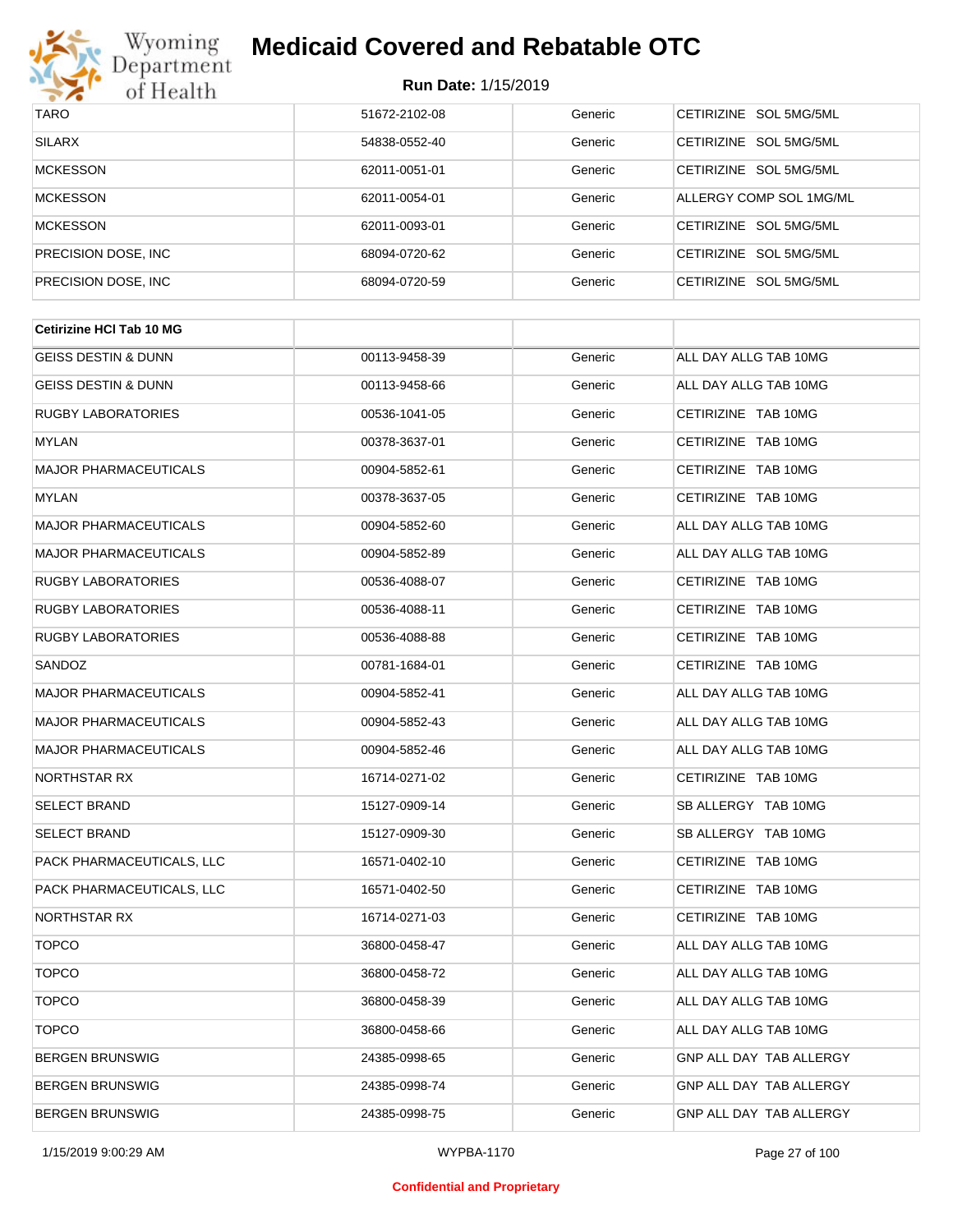

# Wyoming<br>Department<br>of Health

## **Medicaid Covered and Rebatable OTC**

| <b>TOPCO</b>                      | 36800-0458-87 | Generic | ALL DAY ALLG TAB 10MG  |
|-----------------------------------|---------------|---------|------------------------|
| <b>TOPCO</b>                      | 36800-0458-95 | Generic | ALL DAY ALLG TAB 10MG  |
| <b>TOPCO</b>                      | 36800-0458-13 | Generic | ALL DAY ALLG TAB 10MG  |
| <b>PERRIGO</b>                    | 45802-0919-39 | Generic | CETIRIZINE TAB 10MG    |
| <b>PERRIGO</b>                    | 45802-0919-87 | Generic | CETIRIZINE TAB 10MG    |
| <b>MCKESSON SUNMARK</b>           | 49348-0939-44 | Generic | SM ALL DAY TAB ALLERGY |
| <b>MCKESSON SUNMARK</b>           | 49348-0984-46 | Generic | SM ALL DAY TAB ALLERGY |
| <b>MYLAN INSTITUTIONAL</b>        | 51079-0597-20 | Generic | CETIRIZINE TAB 10MG    |
| <b>OHM LABS</b>                   | 51660-0939-54 | Generic | CETIRIZINE TAB 10MG    |
| <b>MCKESSON SUNMARK</b>           | 49348-0939-12 | Generic | SM ALL DAY TAB ALLERGY |
| <b>MYLAN INSTITUTIONAL</b>        | 51079-0597-01 | Generic | CETIRIZINE TAB 10MG    |
| DR.REDDY'S LABORATORIES, INC.     | 55111-0699-90 | Generic | CETIRIZINE TAB 10MG    |
| <b>APOTEX</b>                     | 60505-2633-01 | Generic | CETIRIZINE TAB 10MG    |
| <b>APOTEX</b>                     | 60505-2633-08 | Generic | CETIRIZINE TAB 10MG    |
| <b>MCKESSON</b>                   | 62011-0052-01 | Generic | ALL DAY ALLG TAB 10MG  |
| <b>MCKESSON</b>                   | 62011-0052-02 | Generic | ALL DAY ALLG TAB 10MG  |
| <b>MCKESSON</b>                   | 62011-0205-02 | Generic | ALL DAY ALLG TAB 10MG  |
| CHAIN DRUG MARKETING ASSOC        | 63868-0132-14 | Generic | QC ALLERGY TAB 10MG    |
| <b>CHAIN DRUG MARKETING ASSOC</b> | 63868-0132-90 | Generic | QC ALLERGY TAB 10MG    |
| CHAIN DRUG MARKETING ASSOC        | 63868-0132-30 | Generic | QC ALLERGY TAB 10MG    |
|                                   |               |         |                        |

| Cetirizine HCI Tab 5 MG   |               |         |                    |
|---------------------------|---------------|---------|--------------------|
| <b>MYLAN</b>              | 00378-3635-01 | Generic | CETIRIZINE TAB 5MG |
| SANDOZ                    | 00781-1683-01 | Generic | CETIRIZINE TAB 5MG |
| PACK PHARMACEUTICALS, LLC | 16571-0401-10 | Generic | CETIRIZINE TAB 5MG |

| <b>Chlorcyclizine HCI Tab 25 MG</b> |               |       |              |          |
|-------------------------------------|---------------|-------|--------------|----------|
| MAGNA PHARMACEUTICALS. INC          | 58407-0025-30 | Brand | <b>AHIST</b> | TAB 25MG |

| <b>Chlorpheniramine Maleate Liquid 2 MG/ML</b> |               |              |                                |
|------------------------------------------------|---------------|--------------|--------------------------------|
| WOMEN'S CHOICE PHARMACEUTICALS                 | 00485-0094-02 | <b>Brand</b> | <b>IED CHLORPED LIQ 2MG/ML</b> |

| <b>Chlorpheniramine Maleate Syrup 2</b><br>MG/5ML |               |         |                         |
|---------------------------------------------------|---------------|---------|-------------------------|
| WOMEN'S CHOICE PHARMACEUTICALS                    | 00485-0098-16 | Generic | ED CHLORPED SYP JR      |
| WOMEN'S CHOICE PHARMACEUTICALS                    | 00485-0098-04 | Generic | ED CHLORPED SYP JR      |
| RUGBY LABORATORIES                                | 00536-1025-47 | Generic | ALLER-CHLOR SYP 2MG/5ML |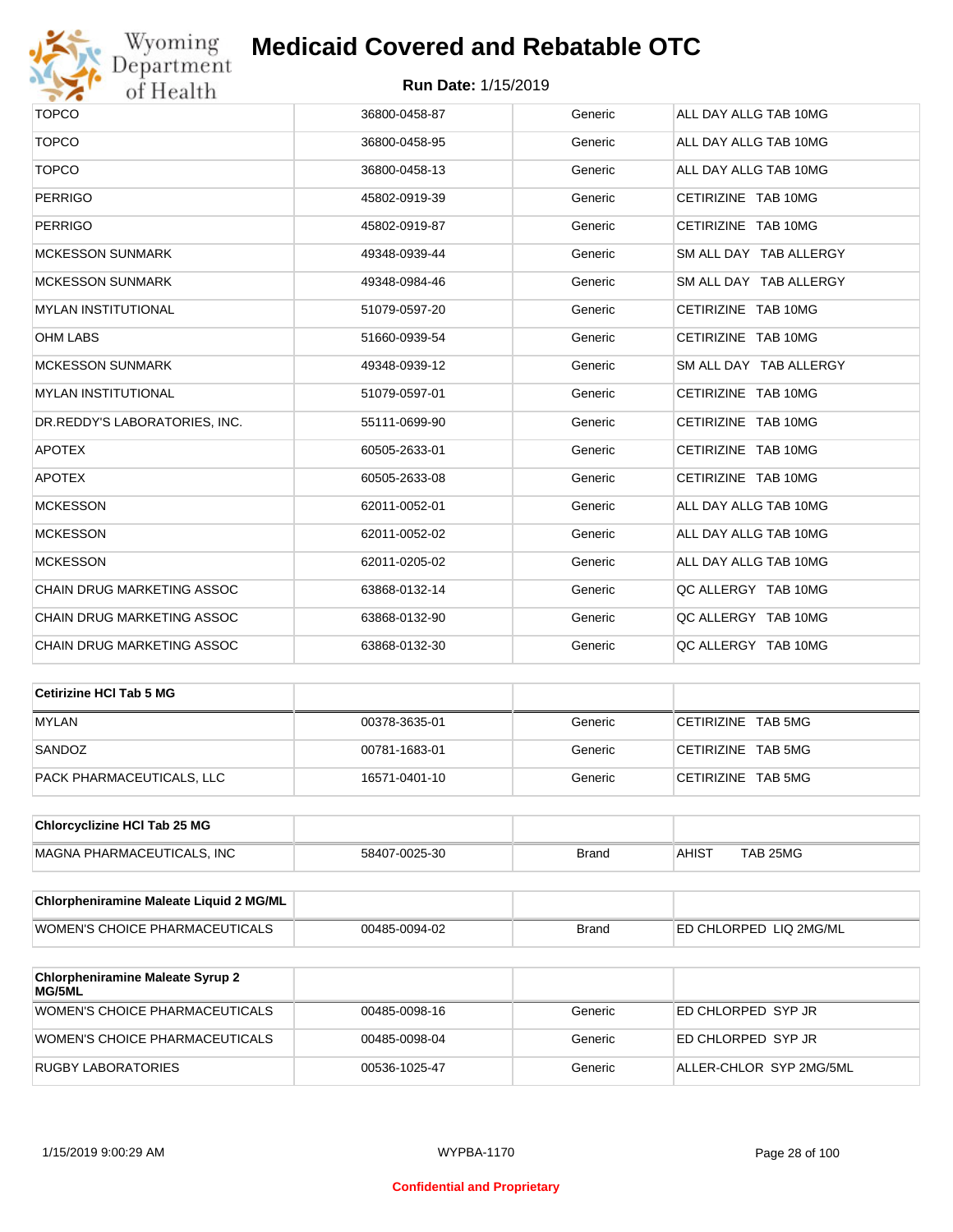

| <b>Chlorpheniramine Maleate Tab 4 MG</b> |               |         |                            |
|------------------------------------------|---------------|---------|----------------------------|
| <b>RUGBY LABORATORIES</b>                | 00536-1006-35 | Generic | ALLER-CHLOR TAB 4MG        |
| <b>RUGBY LABORATORIES</b>                | 00536-1006-10 | Generic | ALLER-CHLOR TAB 4MG        |
| <b>RUGBY LABORATORIES</b>                | 00536-1006-01 | Generic | ALLER-CHLOR TAB 4MG        |
| <b>RUGBY LABORATORIES</b>                | 00536-3467-10 | Generic | ALLER-CHLOR TAB 4MG        |
| <b>MAJOR PHARMACEUTICALS</b>             | 00904-0012-61 | Generic | <b>ALLERGY</b><br>TAB 4MG  |
| <b>MAJOR PHARMACEUTICALS</b>             | 00904-0012-80 | Generic | <b>ALLERGY</b><br>TAB 4MG  |
| <b>WOMEN'S CHOICE PHARMACEUTICALS</b>    | 00485-0085-01 | Generic | <b>ED-CHLORTAN TAB 4MG</b> |
| <b>MAJOR PHARMACEUTICALS</b>             | 00904-0012-24 | Generic | <b>ALLERGY</b><br>TAB 4MG  |
| <b>MAJOR PHARMACEUTICALS</b>             | 00904-0012-59 | Generic | TAB 4MG<br><b>ALLERGY</b>  |
| <b>SELECT BRAND</b>                      | 15127-0821-09 | Generic | CHLORPHENIR TAB 4MG        |
| <b>BERGEN BRUNSWIG</b>                   | 24385-0463-78 | Generic | GNP ALLERGY TAB 4MG        |
| <b>TOPCO</b>                             | 36800-0463-62 | Generic | <b>ALLERGY</b><br>TAB 4MG  |
| <b>BERGEN BRUNSWIG</b>                   | 24385-0463-62 | Generic | GNP ALLERGY TAB 4MG        |
| <b>LEADER BRAND PRODUCTS</b>             | 37205-0215-62 | Generic | <b>ALLERGY</b><br>TAB 4MG  |
| <b>LEADER BRAND PRODUCTS</b>             | 37205-0215-78 | Generic | <b>ALLERGY</b><br>TAB 4MG  |
| <b>MCKESSON SUNMARK</b>                  | 49348-0025-04 | Generic | SM ALLERGY TAB 4MG         |
| <b>MCKESSON SUNMARK</b>                  | 49348-0025-10 | Generic | SM ALLERGY TAB 4MG         |
| <b>TIME-CAP LABS</b>                     | 49483-0242-01 | Generic | ALLERGY-TIME TAB 4MG       |
| <b>TIME-CAP LABS</b>                     | 49483-0242-10 | Generic | ALLERGY-TIME TAB 4MG       |
| <b>MCKESSON</b>                          | 62011-0059-01 | Generic | HM ALLERGY TAB 4MG         |

| <b>Chlorpheniramine Maleate Tab ER 12 MG</b> |               |         |                         |
|----------------------------------------------|---------------|---------|-------------------------|
| KVK TECH                                     | 10702-0017-06 | Generic | CHLORPHENIR TAB 12MG CR |
| KVK TECH                                     | 10702-0017-24 | Generic | CHLORPHENIR TAB 12MG CR |
| LEADER BRAND PRODUCTS                        | 37205-0117-62 | Generic | TAB 12MG CR<br>ALLERGY  |

| Clemastine Fumarate Tab 1.34 MG (1 MG<br><b>Base Equiv)</b> |               |         |                          |
|-------------------------------------------------------------|---------------|---------|--------------------------|
| PERRIGO PHARMACEUTICALS                                     | 00113-0282-73 | Generic | DAYHIST ALRG TAB 12 HOUR |
| SANDOZ                                                      | 00781-1358-01 | Generic | CLEMASTINE TAB 1.34MG    |
| <b>BERGEN BRUNSWIG</b>                                      | 24385-0183-51 | Generic | GNP DAYHIST TAB 1.34MG   |
| <b>TOPCO</b>                                                | 36800-0282-51 | Generic | DAYHIST ALRG TAB 12 HOUR |
| LEADER BRAND PRODUCTS                                       | 37205-0228-73 | Generic | ALLERHIST-1 TAB 1.34MG   |
| MCKESSON SUNMARK                                            | 49348-0686-03 | Generic | ALLERGY RELF TAB 1.34MG  |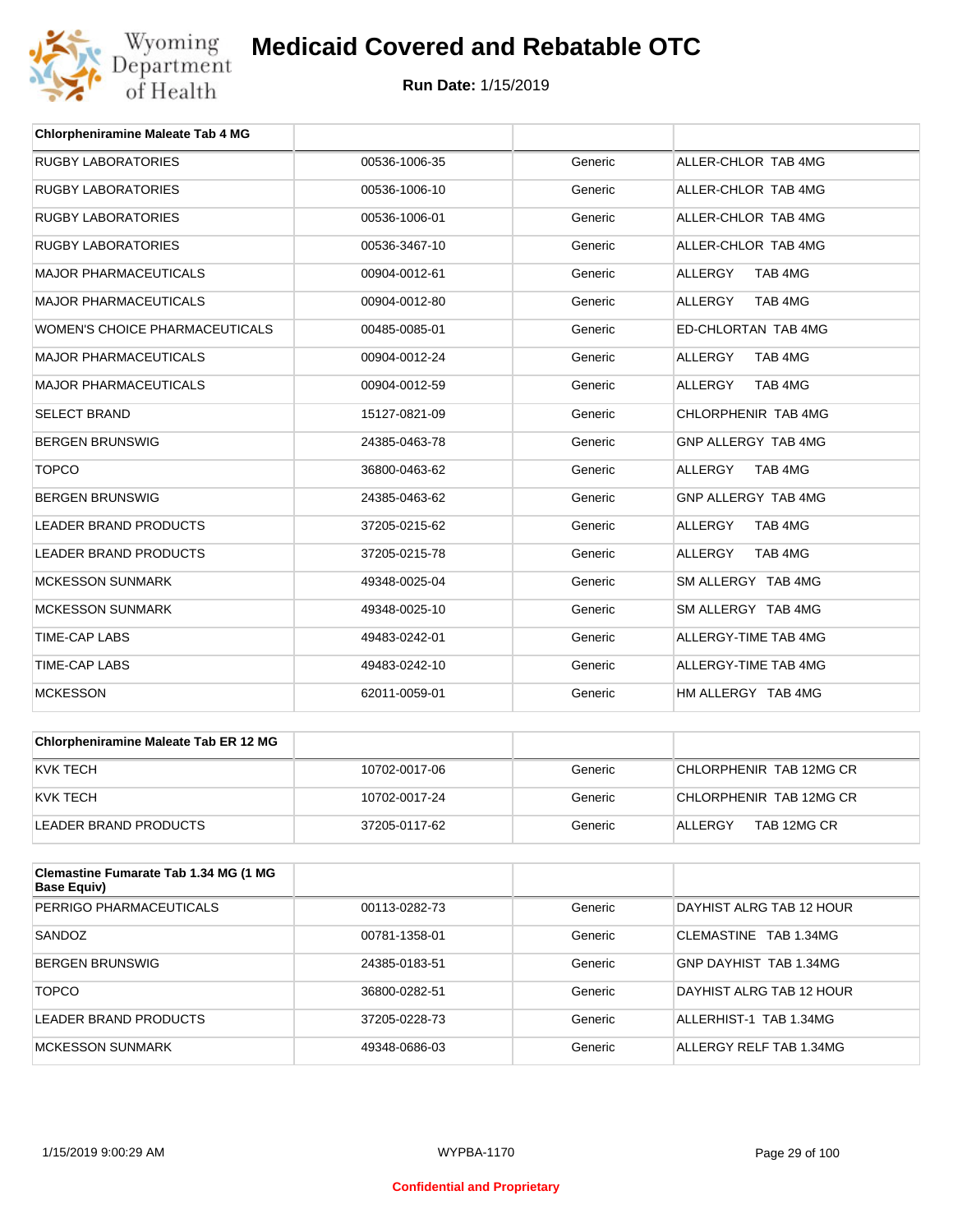

| Dexbrompheniramine Maleate Tab 2 MG |               |              |                             |
|-------------------------------------|---------------|--------------|-----------------------------|
| POLY PHARMACEUTICALS                | 50991-0783-60 | <b>Brand</b> | ALA-HIST IR TAB 2MG         |
|                                     |               |              |                             |
| Diphenhydramine HCI Cap 25 MG       |               |              |                             |
| <b>GEISS DESTIN &amp; DUNN</b>      | 00113-0462-62 | Generic      | ALLERGY RELF CAP 25MG       |
| SANDOZ                              | 00185-0648-10 | Generic      | DIPHENHYDRAM CAP 25MG       |
| RUGBY LABORATORIES                  | 00536-1010-01 | Generic      | DIPHENHIST CAP 25MG         |
| SANDOZ                              | 00185-0648-01 | Generic      | DIPHENHYDRAM CAP 25MG       |
| PAR PHARMACEUTICAL                  | 00603-0241-18 | Generic      | Q-DRYL<br>CAP 25MG          |
| <b>MAJOR PHARMACEUTICALS</b>        | 00904-5306-61 | Generic      | DIPHENHYDRAM CAP 25MG       |
| <b>MAJOR PHARMACEUTICALS</b>        | 00904-5306-80 | Generic      | <b>BANOPHEN</b><br>CAP 25MG |
| <b>MAJOR PHARMACEUTICALS</b>        | 00904-2035-24 | Generic      | <b>BANOPHEN</b><br>CAP 25MG |
| <b>MAJOR PHARMACEUTICALS</b>        | 00904-5306-60 | Generic      | <b>BANOPHEN</b><br>CAP 25MG |
| PAR PHARMACEUTICALS                 | 00603-3339-21 | Generic      | DIPHENHYDRAM CAP 25MG       |
| <b>PAR PHARMACEUTICALS</b>          | 00603-3339-32 | Generic      | DIPHENHYDRAM CAP 25MG       |
| <b>SELECT BRAND</b>                 | 15127-0283-24 | Generic      | ALLERGY<br>CAP 25MG         |
| CONTRACT PHARMACAL CORPORATION      | 10267-0835-01 | Generic      | DIPHENHYDRAM CAP 25MG       |
| PHARBEST PHARMACEUTICALS            | 16103-0348-08 | Generic      | PHARBEDRYL CAP 25MG         |
| PHARBEST PHARMACEUTICALS            | 16103-0348-11 | Generic      | PHARBEDRYL CAP 25MG         |
| CONTRACT PHARMACAL CORPORATION      | 10267-0835-04 | Generic      | DIPHENHYDRAM CAP 25MG       |
| <b>SELECT BRAND</b>                 | 15127-0283-48 | Generic      | ALLERGY<br>CAP 25MG         |
| PHARBEST PHARMACEUTICALS            | 16103-0348-03 | Generic      | PHARBEDRYL CAP 25MG         |
| <b>TOPCO</b>                        | 36800-0462-67 | Generic      | ALLERGY<br>CAP 25MG         |
| <b>TOPCO</b>                        | 36800-0462-78 | Generic      | ALLERGY<br>CAP 25MG         |
| <b>TOPCO</b>                        | 36800-0462-62 | Generic      | ALLERGY<br>CAP 25MG         |
| BERGEN BRUNSWIG                     | 24385-0462-62 | Generic      | GNP ALLERGY CAP 25MG        |
| <b>BERGEN BRUNSWIG</b>              | 24385-0462-78 | Generic      | GNP ALLERGY CAP 25MG        |
| <b>MCKESSON SUNMARK</b>             | 49348-0971-10 | Generic      | ALLERGY RELF CAP 25MG       |
| <b>MCKESSON</b>                     | 62011-0056-01 | Generic      | ALLERGY<br>CAP 25MG         |
| <b>MCKESSON</b>                     | 62011-0056-03 | Generic      | ALLERGY<br>CAP 25MG         |
| <b>SDA LABORATORIES INC</b>         | 66424-0020-01 | Generic      | DIPHENHYDRAM CAP 25MG       |
| CHAIN DRUG MARKETING ASSOC          | 63868-0087-24 | Generic      | COMP ALLERGY CAP 25MG       |
| <b>SDA LABORATORIES INC</b>         | 66424-0020-10 | Generic      | DIPHENHYDRAM CAP 25MG       |
| CHAIN DRUG MARKETING ASSOC          | 63868-0087-01 | Generic      | COMP ALLERGY CAP 25MG       |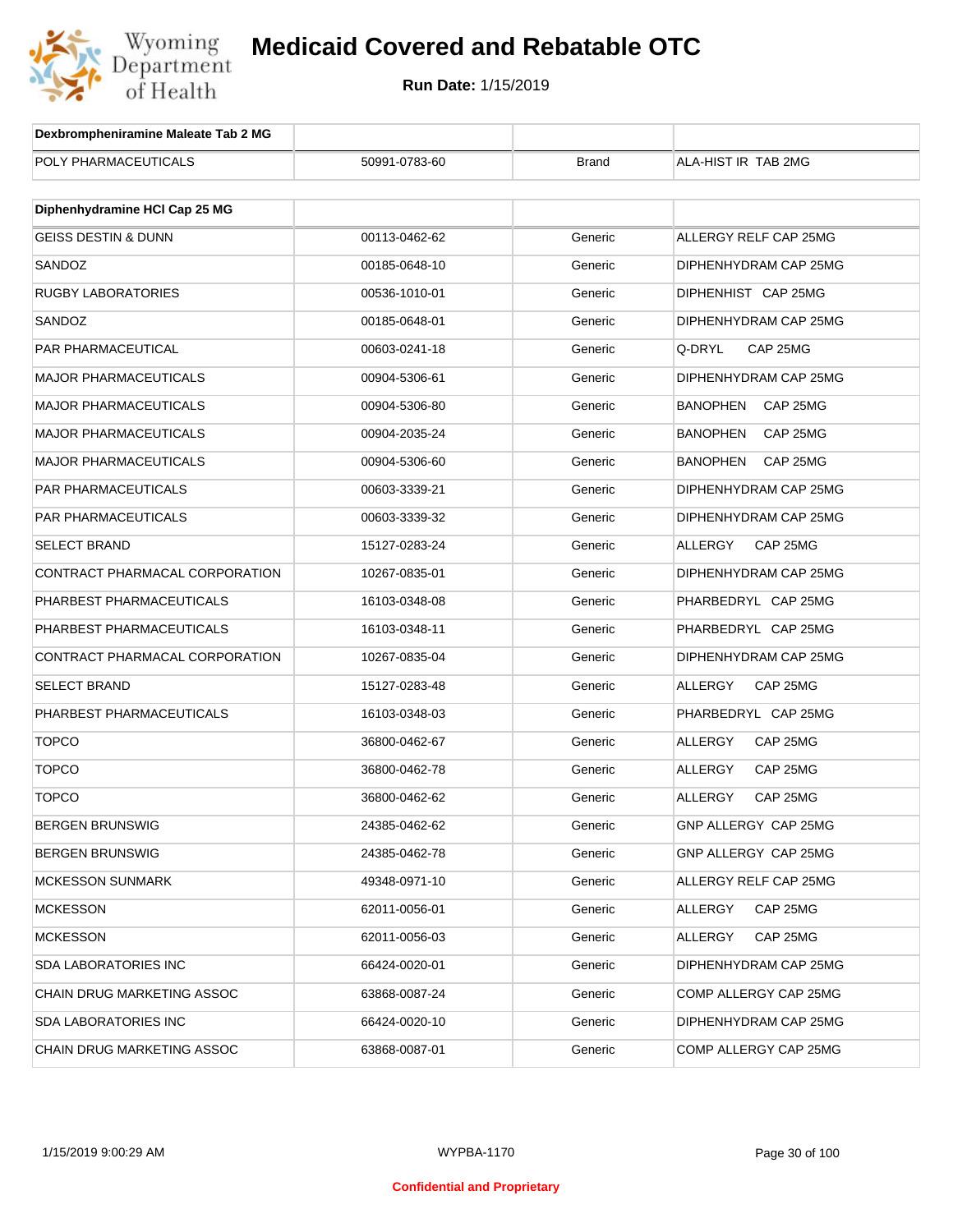

## **Medicaid Covered and Rebatable OTC**

**Run Date:** 1/15/2019

| Diphenhydramine HCI Cap 50 MG          |               |         |                                 |
|----------------------------------------|---------------|---------|---------------------------------|
| SANDOZ                                 | 00185-0649-01 | Generic | DIPHENHYDRAM CAP 50MG           |
| PAR PHARMACEUTICALS                    | 00603-3340-32 | Generic | DIPHENHYDRAM CAP 50MG           |
| <b>MAJOR PHARMACEUTICALS</b>           | 00904-5307-60 | Generic | <b>BANOPHEN</b><br>CAP 50MG     |
| <b>MAJOR PHARMACEUTICALS</b>           | 00904-5307-80 | Generic | CAP 50MG<br>BANOPHEN            |
| PAR PHARMACEUTICALS                    | 00603-3340-21 | Generic | DIPHENHYDRAM CAP 50MG           |
| SANDOZ                                 | 00185-0649-10 | Generic | DIPHENHYDRAM CAP 50MG           |
| <b>MAJOR PHARMACEUTICALS</b>           | 00904-2056-61 | Generic | DIPHENHYDRAM CAP 50MG           |
| PHARBEST PHARMACEUTICALS               | 16103-0347-11 | Generic | PHARBEDRYL CAP 50MG             |
| <b>SDA LABORATORIES INC</b>            | 66424-0021-01 | Generic | DIPHENHYDRAM CAP 50MG           |
| <b>SDA LABORATORIES INC</b>            | 66424-0021-10 | Generic | DIPHENHYDRAM CAP 50MG           |
|                                        |               |         |                                 |
| Diphenhydramine HCI Liquid 12.5 MG/5ML |               |         |                                 |
| <b>GEISS DESTIN &amp; DUNN</b>         | 00113-0379-26 | Generic | ALLERGY RELF LIQ 12.5/5ML       |
| PAR PHARMACEUTICALS                    | 00603-0823-58 | Generic | Q-DRYL<br>LIQ 12.5/5ML          |
| <b>MAJOR PHARMACEUTICALS</b>           | 00904-5174-16 | Generic | LIQ 12.5/5ML<br>BANOPHEN        |
| PAR PHARMACEUTICALS                    | 00603-0823-54 | Generic | Q-DRYL<br>LIQ 12.5/5ML          |
| PAR PHARMACEUTICALS                    | 00603-0823-81 | Generic | Q-DRYL<br>LIQ 12.5/5ML          |
| <b>RUGBY LABORATORIES</b>              | 00536-0770-85 | Generic | DIPHENHIST LIQ 12.5/5ML         |
| <b>RUGBY LABORATORIES</b>              | 00536-0770-97 | Generic | DIPHENHIST LIQ 12.5/5ML         |
| PAR PHARMACEUTICALS                    | 00603-0823-94 | Generic | Q-DRYL<br>LIQ 12.5/5ML          |
| <b>MAJOR PHARMACEUTICALS</b>           | 00904-1228-00 | Generic | LIQ 12.5/5ML<br>BANOPHEN        |
| <b>MAJOR PHARMACEUTICALS</b>           | 00904-1228-20 | Generic | <b>BANOPHEN</b><br>LIQ 12.5/5ML |
| LEADER BRAND PRODUCTS                  | 37205-0565-26 | Generic | <b>ALLERGY</b><br>LIQ 12.5/5ML  |
| <b>BERGEN BRUNSWIG</b>                 | 24385-0379-26 | Generic | CHLD ALLERGY LIQ 12.5/5ML       |
| LEADER BRAND PRODUCTS                  | 37205-0565-34 | Generic | <b>ALLERGY</b><br>LIQ 12.5/5ML  |
| <b>TOPCO</b>                           | 36800-0379-26 | Generic | CHLD ALLERGY LIQ 12.5/5ML       |
| <b>TOPCO</b>                           | 36800-0379-34 | Generic | CHLD ALLERGY LIQ 12.5/5ML       |
| <b>MCKESSON SUNMARK</b>                | 49348-0045-37 | Generic | ALLERGY RELF LIQ 12.5/5ML       |
| <b>MCKESSON SUNMARK</b>                | 49348-0045-34 | Generic | ALLERGY RELF LIQ 12.5/5ML       |
| <b>SILARX</b>                          | 54838-0135-40 | Generic | SILADRYL ALR LIQ 12.5/5ML       |
| <b>SILARX</b>                          | 54838-0135-70 | Generic | SILADRYL ALR LIQ 12.5/5ML       |
| <b>MCKESSON</b>                        | 62011-0057-01 | Generic | ALLERGY CHLD LIQ 12.5/5ML       |
| <b>SILARX</b>                          | 54838-0135-80 | Generic | SILADRYL ALR LIQ 12.5/5ML       |
| CHAIN DRUG MARKETING ASSOC             | 63868-0823-54 | Generic | CHLD ALLERGY LIQ 12.5/5ML       |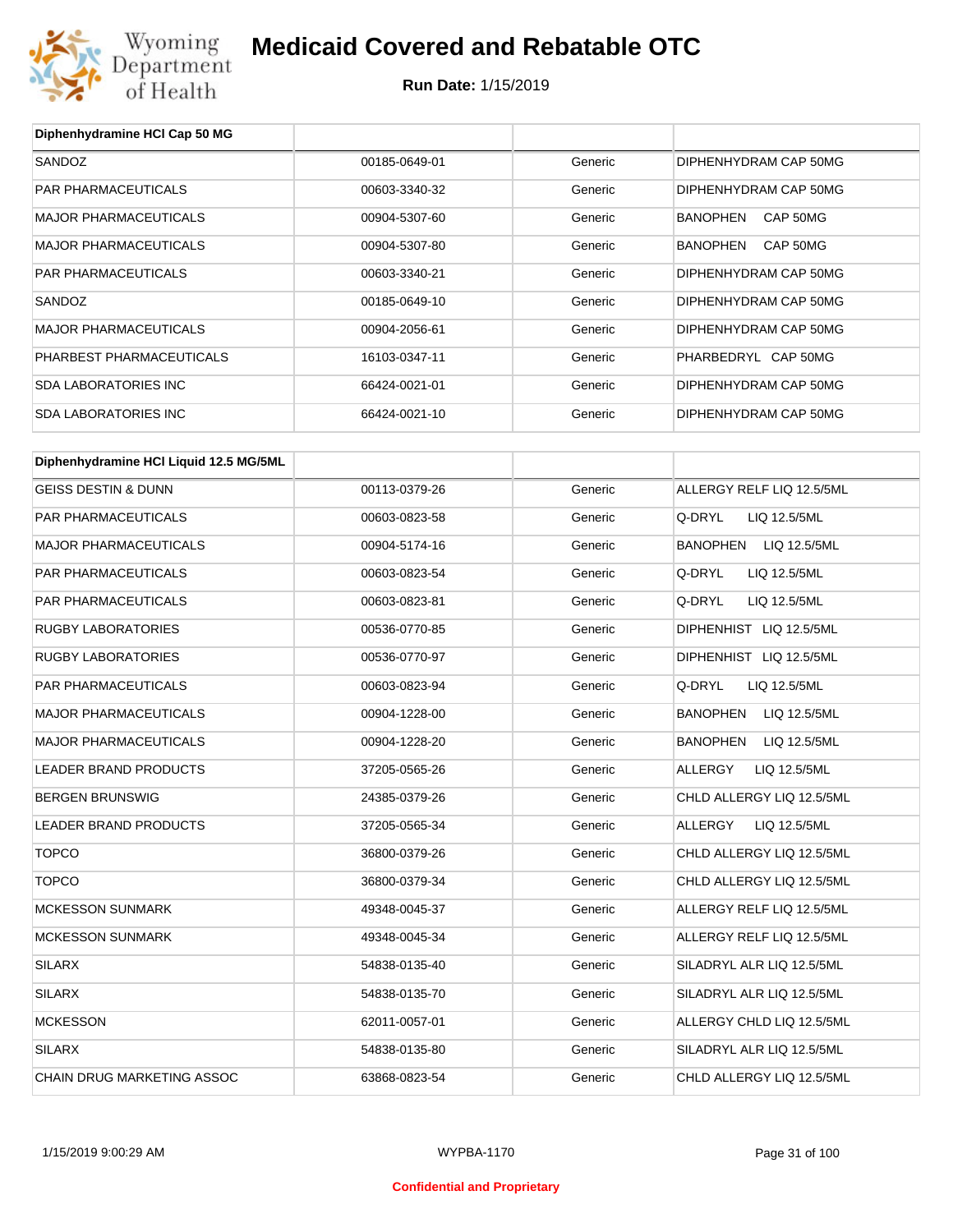

| Diphenhydramine HCI Syrup 12.5 MG/5ML        |               |              |                             |
|----------------------------------------------|---------------|--------------|-----------------------------|
| <b>PAR PHARMACEUTICALS</b>                   | 00603-0860-54 | Generic      | SYP 12.5/5ML<br>QUENALIN    |
| <b>SILARX</b>                                | 54838-0154-70 | <b>Brand</b> | SILPHEN COUG SYP 12.5/5ML   |
| <b>SILARX</b>                                | 54838-0154-40 | <b>Brand</b> | SILPHEN COUG SYP 12.5/5ML   |
| <b>SILARX</b>                                | 54838-0154-80 | <b>Brand</b> | SILPHEN COUG SYP 12.5/5ML   |
| Diphenhydramine HCI Tab 25 MG                |               |              |                             |
| <b>GEISS DESTIN &amp; DUNN</b>               | 00113-0479-62 | Generic      | ALLERGY RELF TAB 25MG       |
| <b>GEISS DESTIN &amp; DUNN</b>               | 00113-0479-78 | Generic      | ALLERGY RELF TAB 25MG       |
| <b>MAJOR PHARMACEUTICALS</b>                 | 00904-5551-24 | Generic      | <b>BANOPHEN</b><br>TAB 25MG |
| <b>MAJOR PHARMACEUTICALS</b>                 | 00904-5551-59 | Generic      | <b>BANOPHEN</b><br>TAB 25MG |
| <b>RUGBY LABORATORIES</b>                    | 00536-1016-01 | Generic      | DIPHENHIST TAB 25MG         |
| <b>SELECT BRAND</b>                          | 15127-0018-01 | Generic      | SB ALLERGY TAB 25MG MED     |
| <b>BERGEN BRUNSWIG</b>                       | 24385-0479-78 | Generic      | GNP ALLERGY TAB 25MG        |
| <b>TOPCO</b>                                 | 36800-0479-62 | Generic      | TAB 25MG<br><b>ALLERGY</b>  |
| <b>TOPCO</b>                                 | 36800-0479-67 | Generic      | TAB 25MG<br>ALLERGY         |
| <b>TOPCO</b>                                 | 36800-0479-78 | Generic      | TAB 25MG<br>ALLERGY         |
| <b>TOPCO</b>                                 | 36800-0479-79 | Generic      | TAB 25MG<br>ALLERGY         |
| <b>BERGEN BRUNSWIG</b>                       | 24385-0479-62 | Generic      | GNP ALLERGY TAB 25MG        |
| TIME-CAP LABS                                | 49483-0061-01 | Generic      | DIPHENHYDRAM TAB 25MG       |
| <b>TIME-CAP LABS</b>                         | 49483-0061-10 | Generic      | DIPHENHYDRAM TAB 25MG       |
| <b>MCKESSON SUNMARK</b>                      | 49348-0983-10 | Generic      | SM ALLERGY TAB 25MG RLF     |
| <b>MCKESSON</b>                              | 62011-0058-01 | Generic      | HM ALLERGY TAB 25MG         |
| <b>MCKESSON</b>                              | 62011-0058-03 | Generic      | HM ALLERGY TAB 25MG         |
| Fexofenadine HCI Susp 30 MG/5ML (6<br>MG/ML) |               |              |                             |
| <b>RUGBY LABORATORIES</b>                    | 00536-1005-97 | Generic      | FEXOFENADINE SUS 30MG/5ML   |
| <b>ACTAVIS MID ATLANTIC</b>                  | 00472-0527-94 | Generic      | FEXOFENADINE SUS 30MG/5ML   |
| Fexofenadine HCI Tab 180 MG                  |               |              |                             |
| <b>MYLAN</b>                                 | 00378-0782-05 | Generic      | FEXOFENADINE TAB 180MG      |
| <b>MYLAN</b>                                 | 00378-0782-93 | Generic      | FEXOFENADINE TAB 180MG      |
| <b>MAJOR PHARMACEUTICALS</b>                 | 00904-6214-18 | Generic      | FEXOFENADINE TAB 180MG      |
| <b>MAJOR PHARMACEUTICALS</b>                 | 00904-6214-48 | Generic      | FEXOFENADINE TAB 180MG      |
| <b>MAJOR PHARMACEUTICALS</b>                 | 00904-6214-46 | Generic      | FEXOFENADINE TAB 180MG      |
| <b>RUGBY LABORATORIES</b>                    | 00536-1066-15 | Generic      | FEXOFENADINE TAB 180MG      |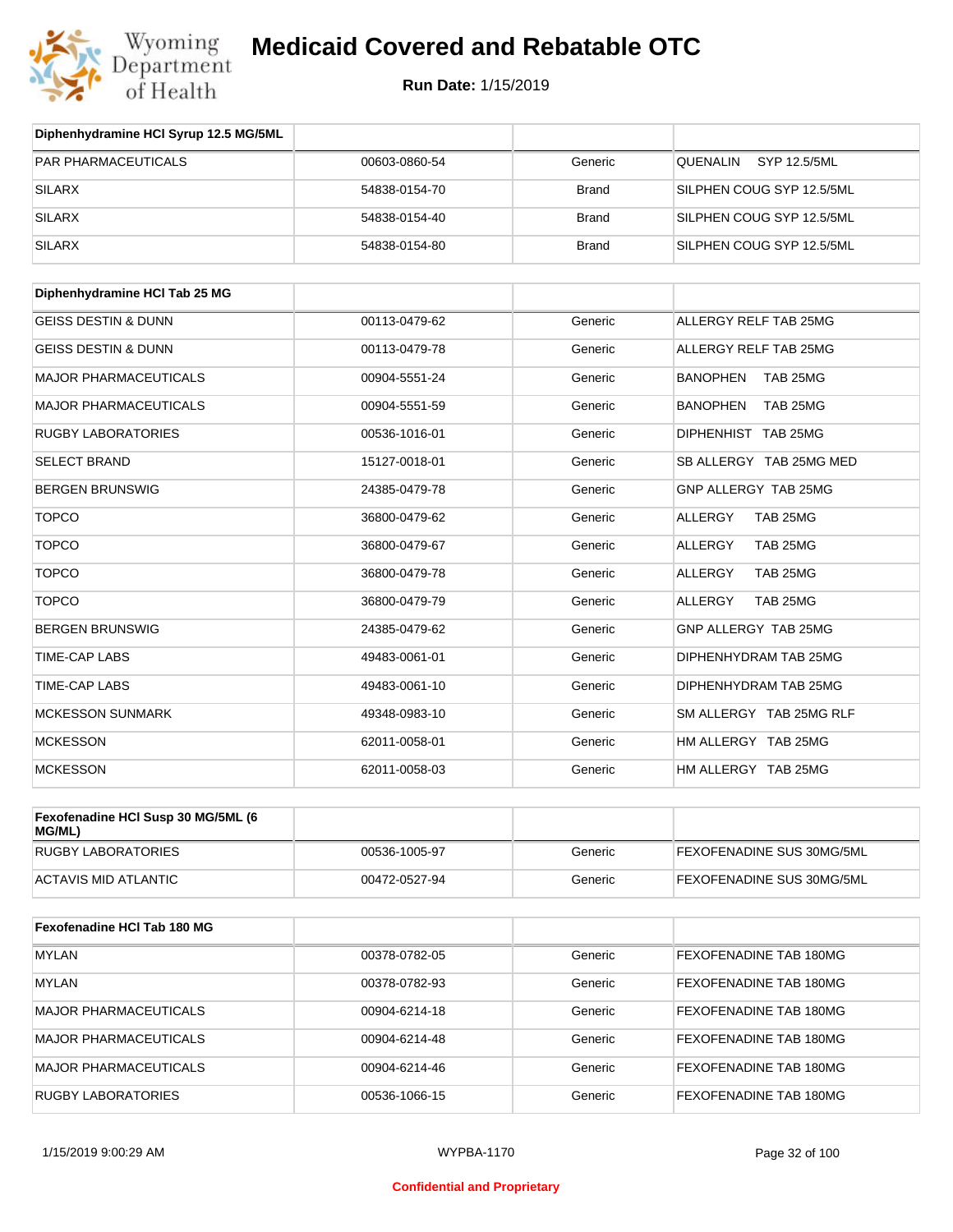#### **Run Date:** 1/15/2019

| Wyoming<br>Department         | <b>Medicaid Covered and Rebatable OTC</b> |         |                        |
|-------------------------------|-------------------------------------------|---------|------------------------|
| of Health                     | <b>Run Date: 1/15/2019</b>                |         |                        |
| <b>MAJOR PHARMACEUTICALS</b>  | 00904-6214-52                             | Generic | FEXOFENADINE TAB 180MG |
| <b>MAJOR PHARMACEUTICALS</b>  | 00904-6214-89                             | Generic | FEXOFENADINE TAB 180MG |
| LEADER BRAND PRODUCTS         | 37205-0650-65                             | Generic | ALLER-EASE TAB 180MG   |
| LEADER BRAND PRODUCTS         | 37205-0650-88                             | Generic | ALLER-EASE TAB 180MG   |
| AMERISOURCE BERGEN DRUGS      | 46122-0040-22                             | Generic | GNP ALLERGY TAB 180MG  |
| AMERISOURCE BERGEN DRUGS      | 46122-0040-65                             | Generic | GNP ALLERGY TAB 180MG  |
| PERRIGO PHARMACEUTICALS       | 45802-0571-78                             | Generic | FEXOFENADINE TAB 180MG |
| AMERISOURCE BERGEN DRUGS      | 46122-0040-61                             | Generic | GNP ALLERGY TAB 180MG  |
| AMERISOURCE BERGEN DRUGS      | 46122-0040-75                             | Generic | GNP ALLERGY TAB 180MG  |
| <b>MCKESSON SUNMARK</b>       | 49348-0968-56                             | Generic | FEXOFENADINE TAB 180MG |
| <b>MYLAN INSTITUTIONAL</b>    | 51079-0548-20                             | Generic | FEXOFENADINE TAB 180MG |
| <b>MCKESSON SUNMARK</b>       | 49348-0968-44                             | Generic | FEXOFENADINE TAB 180MG |
| <b>MCKESSON SUNMARK</b>       | 49348-0968-57                             | Generic | FEXOFENADINE TAB 180MG |
| <b>MYLAN INSTITUTIONAL</b>    | 51079-0548-01                             | Generic | FEXOFENADINE TAB 180MG |
| <b>MCKESSON</b>               | 62011-0067-02                             | Generic | FEXOFENADINE TAB 180MG |
| <b>MCKESSON</b>               | 62011-0067-01                             | Generic | FEXOFENADINE TAB 180MG |
| DR.REDDY'S LABORATORIES, INC. | 55111-0784-30                             | Generic | FEXOFENADINE TAB 180MG |
| <b>RECKITT BENCKISER</b>      | 63824-0926-40                             | Generic | MUCINEX ALLR TAB 180MG |
| <b>MCKESSON</b>               | 62011-0233-01                             | Generic | FEXOFENADINE TAB 180MG |
| <b>RECKITT BENCKISER</b>      | 63824-0926-10                             | Generic | MUCINEX ALLR TAB 180MG |
| <b>RECKITT BENCKISER</b>      | 63824-0926-05                             | Generic | MUCINEX ALLR TAB 180MG |
| <b>RECKITT BENCKISER</b>      | 63824-0926-30                             | Generic | MUCINEX ALLR TAB 180MG |
|                               |                                           |         |                        |
| Fexofenadine HCI Tab 60 MG    |                                           |         |                        |
| <b>PERRIGO</b>                | 00113-0425-53                             | Generic | ALLER-EASE TAB 60MG    |
| MYLAN                         | 00378-0781-05                             | Generic | FEXOFENADINE TAB 60MG  |
| MYLAN                         | 00378-0781-91                             | Generic | FEXOFENADINE TAB 60MG  |
| PERRIGO PHARMACEUTICALS       | 45802-0425-78                             | Generic | FEXOFENADINE TAB 60MG  |
| <b>MCKESSON SUNMARK</b>       | 49348-0970-02                             | Generic | FEXOFENADINE TAB 60MG  |

|                      |               | ------  | ———————————————————          |
|----------------------|---------------|---------|------------------------------|
| MCKESSON SUNMARK     | 49348-0970-02 | Generic | FEXOFENADINE TAB 60MG        |
| MYLAN INSTITUTIONAL  | 51079-0547-20 | Generic | <b>FEXOFENADINE TAB 60MG</b> |
| IMYLAN INSTITUTIONAL | 51079-0547-01 | Generic | <b>FEXOFENADINE TAB 60MG</b> |
| MCKESSON             | 62011-0068-01 | Generic | FEXOFENADINE TAB 60MG        |

| Loratadine Rapidly-Disintegrating Tab 10<br>МG |               |         |                       |
|------------------------------------------------|---------------|---------|-----------------------|
| MAJOR PHARMACEUTICALS                          | 00904-5806-15 | Generic | TAB 10MG<br>ALLERGY   |
| BERGEN BRUNSWIG                                | 24385-0540-53 | Generic | ALLERGY RELF TAB 10MG |
| BERGEN BRUNSWIG                                | 24385-0161-52 | Generic | ALLERGY RELF TAB 10MG |

#### **Confidential and Proprietary**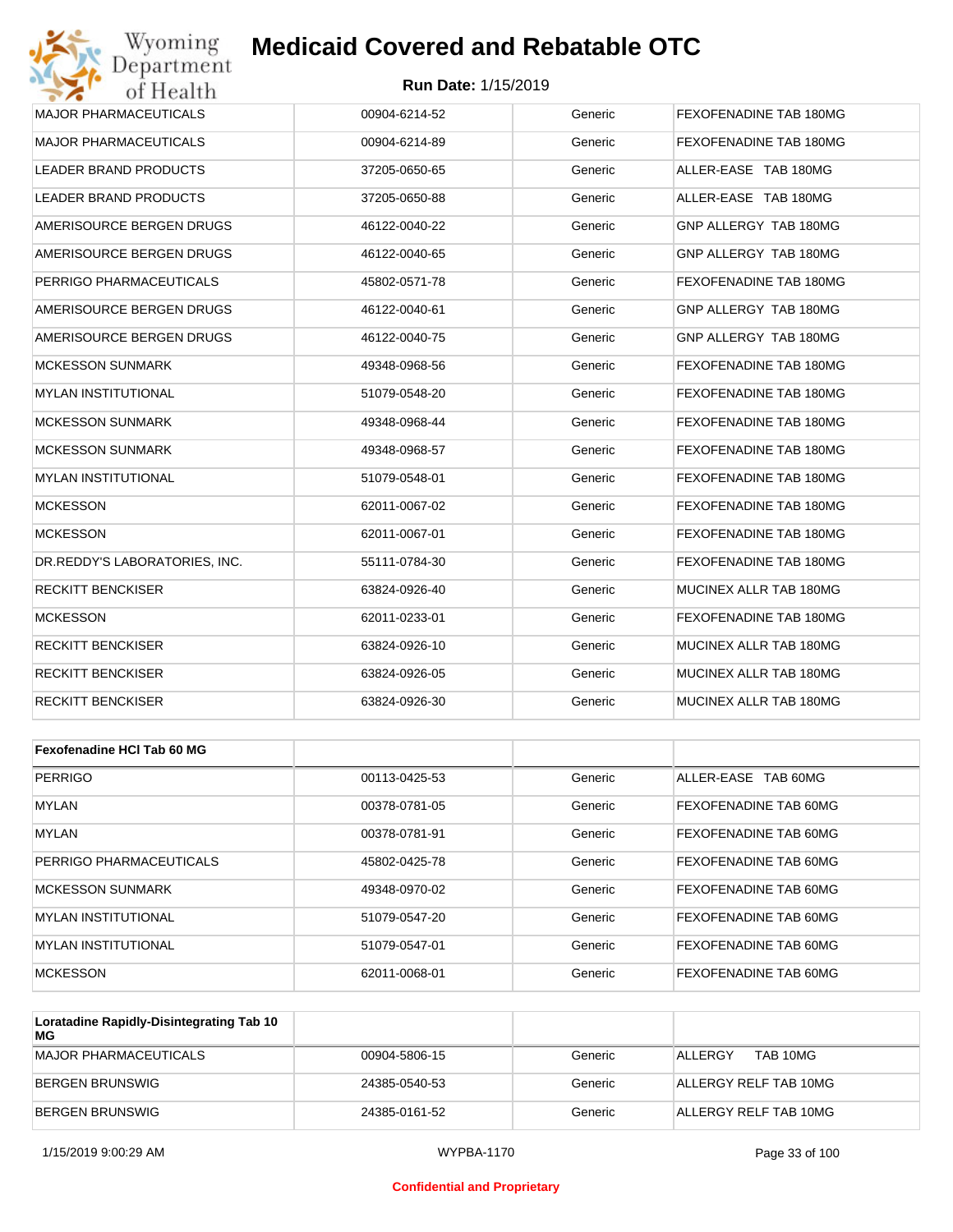| Wyoming<br><b>Medicaid Covered and Rebatable OTC</b><br>Department |                            |         |                         |  |
|--------------------------------------------------------------------|----------------------------|---------|-------------------------|--|
| of Health                                                          | <b>Run Date: 1/15/2019</b> |         |                         |  |
| AMERISOURCE BERGEN DRUGS                                           | 46122-0140-52              | Generic | ALLERGY RELF TAB 10MG   |  |
| LEADER BRAND PRODUCTS                                              | 37205-0745-65              | Generic | ALLERGY RELF TAB 10MG   |  |
| <b>MCKESSON SUNMARK</b>                                            | 49348-0930-01              | Generic | TAB 10MG<br>LORATADINE  |  |
| <b>MCKESSON SUNMARK</b>                                            | 49348-0930-44              | Generic | I ORATADINE<br>TAB 10MG |  |
| <b>OHM LABS</b>                                                    | 51660-0527-31              | Generic | ALLERGY RELF TAB 10MG   |  |
| <b>MCKESSON</b>                                                    | 62011-0073-01              | Generic | ALLERGY RELF TAB 10MG   |  |
| CHAIN DRUG MARKETING ASSOC                                         | 63868-0157-10              | Generic | ALLERGY RELF TAB 10MG   |  |

| Loratadine Syrup 5 MG/5ML    |               |         |                          |
|------------------------------|---------------|---------|--------------------------|
| <b>MAJOR PHARMACEUTICALS</b> | 00904-6234-20 | Generic | LORATADINE SOL 5MG/5ML   |
| <b>BERGEN BRUNSWIG</b>       | 24385-0531-26 | Generic | LORATADINE SYP 5MG/5ML   |
| LEADER BRAND PRODUCTS        | 37205-0378-26 | Generic | ALLERGY RELF SYP 5MG/5ML |
| <b>MCKESSON SUNMARK</b>      | 49348-0636-34 | Generic | LORATADINE SYP 5MG/5ML   |
| <b>MCKESSON SUNMARK</b>      | 49348-0333-34 | Generic | LORATADINE SYP 5MG/5ML   |
| AMERISOURCE BERGEN DRUGS     | 46122-0164-26 | Generic | LORATADINE SYP 5MG/5ML   |
| <b>TARO</b>                  | 51672-2085-08 | Generic | LORATADINE SYP 5MG/5ML   |
| <b>TARO</b>                  | 51672-2073-08 | Generic | LORATADINE SYP 5MG/5ML   |
| <b>SILARX</b>                | 54838-0558-40 | Generic | LORATADINE SOL 5MG/5ML   |
| <b>TARO</b>                  | 51672-2092-08 | Generic | LORATADINE SOL 5MG/5ML   |
| <b>SILARX</b>                | 54838-0554-40 | Generic | LORATADINE SOL 5MG/5ML   |
| <b>MCKESSON</b>              | 62011-0072-01 | Generic | LORATADINE SYP 5MG/5ML   |
| <b>MCKESSON</b>              | 62011-0181-01 | Generic | LORATADINE SYP 5MG/5ML   |

| <b>Loratadine Tab 10 MG</b>    |               |         |                       |
|--------------------------------|---------------|---------|-----------------------|
| <b>GEISS DESTIN &amp; DUNN</b> | 00113-0612-46 | Generic | ALLERGY RELF TAB 10MG |
| <b>GEISS DESTIN &amp; DUNN</b> | 00113-0612-39 | Generic | ALLERGY RELF TAB 10MG |
| <b>GEISS DESTIN &amp; DUNN</b> | 00113-0612-60 | Generic | ALLERGY RELF TAB 10MG |
| <b>GEISS DESTIN &amp; DUNN</b> | 00113-0612-65 | Generic | ALLERGY RELF TAB 10MG |
| <b>MAJOR PHARMACEUTICALS</b>   | 00904-5728-87 | Generic | TAB 10MG<br>ALLERGY   |
| SANDOZ                         | 00781-5077-01 | Generic | LORATADINE TAB 10MG   |
| <b>MAJOR PHARMACEUTICALS</b>   | 00904-5728-89 | Generic | ALLERGY<br>TAB 10MG   |
| <b>MAJOR PHARMACEUTICALS</b>   | 00904-6074-46 | Generic | TAB 10MG<br>ALLERGY   |
| <b>MAJOR PHARMACEUTICALS</b>   | 00904-6074-60 | Generic | TAB 10MG<br>ALLERGY   |
| <b>MAJOR PHARMACEUTICALS</b>   | 00904-6074-61 | Generic | LORATADINE TAB 10MG   |
| <b>MAJOR PHARMACEUTICALS</b>   | 00904-6074-89 | Generic | TAB 10MG<br>ALLERGY   |
| <b>SELECT BRAND</b>            | 15127-0715-10 | Generic | LORATADINE TAB 10MG   |
| <b>SELECT BRAND</b>            | 15127-0715-30 | Generic | LORATADINE TAB 10MG   |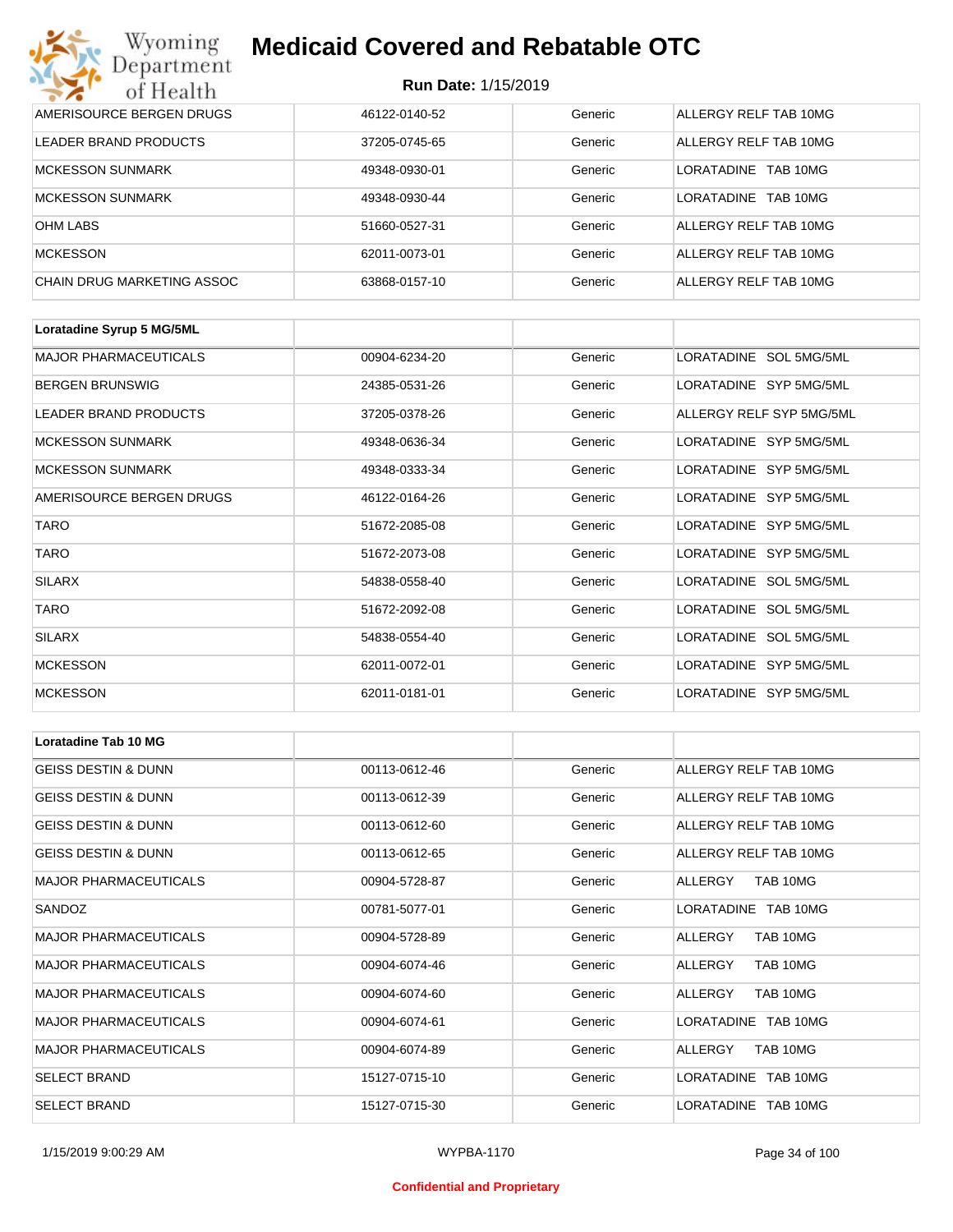

| <b>BERGEN BRUNSWIG</b>              | 24385-0471-78 | Generic      | LORATADINE TAB 10MG          |  |  |
|-------------------------------------|---------------|--------------|------------------------------|--|--|
| <b>BERGEN BRUNSWIG</b>              | 24385-0471-99 | Generic      | LORATADINE TAB 10MG          |  |  |
| <b>TOPCO</b>                        | 36800-0612-46 | Generic      | ALLERGY RELF TAB 10MG        |  |  |
| <b>BERGEN BRUNSWIG</b>              | 24385-0471-52 | Generic      | LORATADINE TAB 10MG          |  |  |
| <b>TOPCO</b>                        | 36800-0612-65 | Generic      | ALLERGY RELF TAB 10MG        |  |  |
| <b>TOPCO</b>                        | 36800-0612-72 | Generic      | ALLERGY RELF TAB 10MG        |  |  |
| <b>TOPCO</b>                        | 36800-0612-76 | Generic      | ALLERGY RELF TAB 10MG        |  |  |
| <b>TOPCO</b>                        | 36800-0612-87 | Generic      | ALLERGY RELF TAB 10MG        |  |  |
| PERRIGO PHARMACEUTICALS             | 45802-0650-78 | Generic      | LORATADINE TAB 10MG          |  |  |
| LEADER BRAND PRODUCTS               | 37205-0346-72 | Generic      | LORATADINE TAB 10MG          |  |  |
| PERRIGO PHARMACEUTICALS             | 45802-0650-87 | Generic      | LORATADINE TAB 10MG          |  |  |
| AMERISOURCE BERGEN DRUGS            | 46122-0158-65 | Generic      | LORATADINE TAB 10MG          |  |  |
| PERRIGO PHARMACEUTICALS             | 45802-0650-65 | Generic      | LORATADINE TAB 10MG          |  |  |
| <b>MCKESSON SUNMARK</b>             | 49348-0818-01 | Generic      | ALLERGY RELF TAB 10MG        |  |  |
| <b>MCKESSON SUNMARK</b>             | 49348-0818-13 | Generic      | ALLERGY RELF TAB 10MG        |  |  |
| <b>MCKESSON SUNMARK</b>             | 49348-0818-44 | Generic      | ALLERGY RELF TAB 10MG        |  |  |
| OHM LABS                            | 51660-0526-01 | Generic      | ALLERGY RELF TAB 10MG        |  |  |
| <b>MYLAN INSTITUTIONAL</b>          | 51079-0246-01 | Generic      | LORATADINE TAB 10MG          |  |  |
| <b>MYLAN INSTITUTIONAL</b>          | 51079-0246-20 | Generic      | LORATADINE TAB 10MG          |  |  |
| <b>APOTEX</b>                       | 60505-0147-08 | Generic      | LORATADINE TAB 10MG          |  |  |
| <b>OHM LABS</b>                     | 51660-0526-05 | Generic      | ALLERGY RELF TAB 10MG        |  |  |
| OHM LABS                            | 51660-0526-31 | Generic      | ALLERGY RELF TAB 10MG        |  |  |
| <b>APOTEX</b>                       | 60505-0147-01 | Generic      | LORATADINE TAB 10MG          |  |  |
| CHAIN DRUG MARKETING ASSOC          | 63868-0151-01 | Generic      | LORATADINE TAB 10MG          |  |  |
| CHAIN DRUG MARKETING ASSOC          | 63868-0151-10 | Generic      | LORATADINE TAB 10MG          |  |  |
| CHAIN DRUG MARKETING ASSOC          | 63868-0151-30 | Generic      | LORATADINE TAB 10MG          |  |  |
| AMERICAN HEALTH PACKAGING           | 68084-0248-11 | Generic      | LORATADINE TAB 10MG          |  |  |
| AMERICAN HEALTH PACKAGING           | 68084-0248-01 | Generic      | LORATADINE TAB 10MG          |  |  |
| Triprolidine HCI Drops 0.938 MG/ML  |               |              |                              |  |  |
| ALLEGIS PHARMACEUTICALS             | 28595-0801-30 | <b>Brand</b> | DRO 0.938MG<br>HISTEX PD     |  |  |
| Triprolidine HCI Liquid 0.625 MG/ML |               |              |                              |  |  |
| <b>GM PHARMACEUTICALS</b>           | 58809-0501-30 | <b>Brand</b> | VANAHIST PD LIQ 0.625MG      |  |  |
|                                     |               |              |                              |  |  |
| Triprolidine HCI Syrup 2.5 MG/5ML   |               |              |                              |  |  |
| ALLEGIS PHARMACEUTICALS             | 28595-0802-08 | <b>Brand</b> | <b>HISTEX</b><br>SYP 2.5MG/5 |  |  |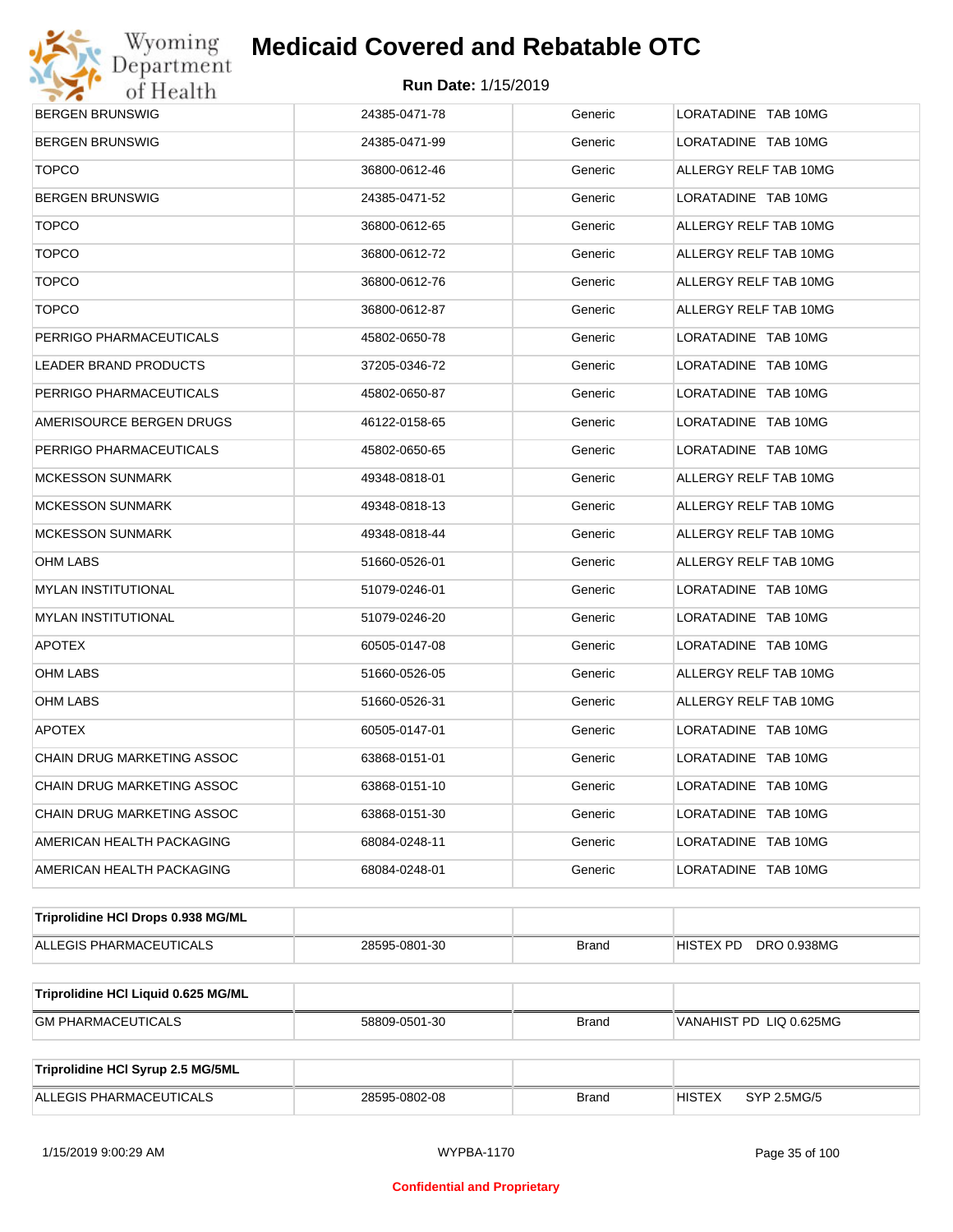

|  | CONTRACEPTIVES |
|--|----------------|
|  |                |

| Levonorgestrel Tab 1.5 MG      |               |              |                             |
|--------------------------------|---------------|--------------|-----------------------------|
|                                |               |              |                             |
| LUPIN PHARMACEUTICALS          | 43386-0622-30 | Generic      | MY WAY<br><b>TAB 1.5MG</b>  |
| <b>ACTAVIS PHARMA</b>          | 52544-0065-54 | Generic      | NEXT CHOICE TAB 1.5MG       |
| <b>AFAXYS</b>                  | 50102-0111-01 | Generic      | ECONTRA EZ TAB 1.5MG        |
| <b>AFAXYS</b>                  | 50102-0111-12 | Generic      | ECONTRA EZ TAB 1.5MG        |
| FOUNDATION CONSUMER HEALTHCARE | 51285-0100-88 | Generic      | TAKE ACTION TAB 1.5MG       |
| FOUNDATION CONSUMER HEALTHCARE | 51285-0103-88 | Generic      | AFTERA<br><b>TAB 1.5MG</b>  |
| <b>TEVA/WOMENS HEALTH</b>      | 51285-0943-88 | <b>Brand</b> | PLAN B<br><b>TAB 1.5MG</b>  |
| FOUNDATION CONSUMER HEALTHCARE | 51285-0146-19 | <b>Brand</b> | <b>TAB 1.5MG</b><br>PLAN B  |
| FOUNDATION CONSUMER HEALTHCARE | 51285-0162-88 | <b>Brand</b> | PLAN B<br><b>TAB 1.5MG</b>  |
| <b>SUN PHARMACEUTICALS</b>     | 62756-0718-60 | Generic      | <b>OPCICON</b><br>TAB 1.5MG |
| PHARMACIST PHARMACEUTICAL LLC  | 63704-0010-01 | Generic      | LEVONORGESTR TAB 1.5MG      |
| <b>LUPIN PHARMACEUTICALS</b>   | 68180-0853-13 | Generic      | FALLBACK<br>TAB 1.5MG       |
| <b>COUGH/COLD/ALLERGY</b>      |               |              |                             |

| *Camphor-Eucalyptus-Menthol - Oint*** |               |         |                             |
|---------------------------------------|---------------|---------|-----------------------------|
| AMERISOURCE BERGEN DRUGS              | 46122-0157-54 | Generic | OIN RUB<br><b>GNP CHEST</b> |
| <b>MCKESSON</b>                       | 62011-0075-01 | Generic | HM CHEST RUB OIN            |

| *Camphor-Eucalyptus-Menthol-Turp Oil-<br><b>White Pet -Oint***</b> |               |         |                                  |
|--------------------------------------------------------------------|---------------|---------|----------------------------------|
| MCKESSON SUNMARK                                                   | 49348-0398-96 | Generic | <b>SM MEDICATED MIS CHST RUB</b> |

| *DM-GG-PE Tab & APAP-Diphenhyd-PE<br>Tab Therapy Pack*** |               |       |                            |
|----------------------------------------------------------|---------------|-------|----------------------------|
| RECKITT BENCKISER                                        | 63824-0555-30 | Brand | IMUCINEX FAST MIS MX DAY/N |

| *PE-DM-GG Ligd & Diphenhyd-PE-APAP<br>Ligd Therapy Pack*** |               |              |                                   |
|------------------------------------------------------------|---------------|--------------|-----------------------------------|
| RECKITT BENCKISER                                          | 63824-0287-22 | <b>Brand</b> | <b>IMUCINEX CHLD MIS DAY/NITE</b> |

| *PE-DM-GG-APAP Ligd & PE-Diphenhyd-<br><b>APAP Ligd Therapy Pack***</b> |               |       |                             |
|-------------------------------------------------------------------------|---------------|-------|-----------------------------|
| <b>RECKITT BENCKISER</b>                                                | 63824-0526-22 | Brand | I MUCINEX FAST MIS DAY/NGHT |

| *PE-DM-GG-APAP Pack & PE-Diphenhyd-<br><b>APAP Pack Therapy Pack***</b> |               |              |                |              |
|-------------------------------------------------------------------------|---------------|--------------|----------------|--------------|
| <b>RECKITT BENCKISER</b>                                                | 63824-0234-44 | <b>Brand</b> | <b>MUCINEX</b> | MIS DAY/NGHT |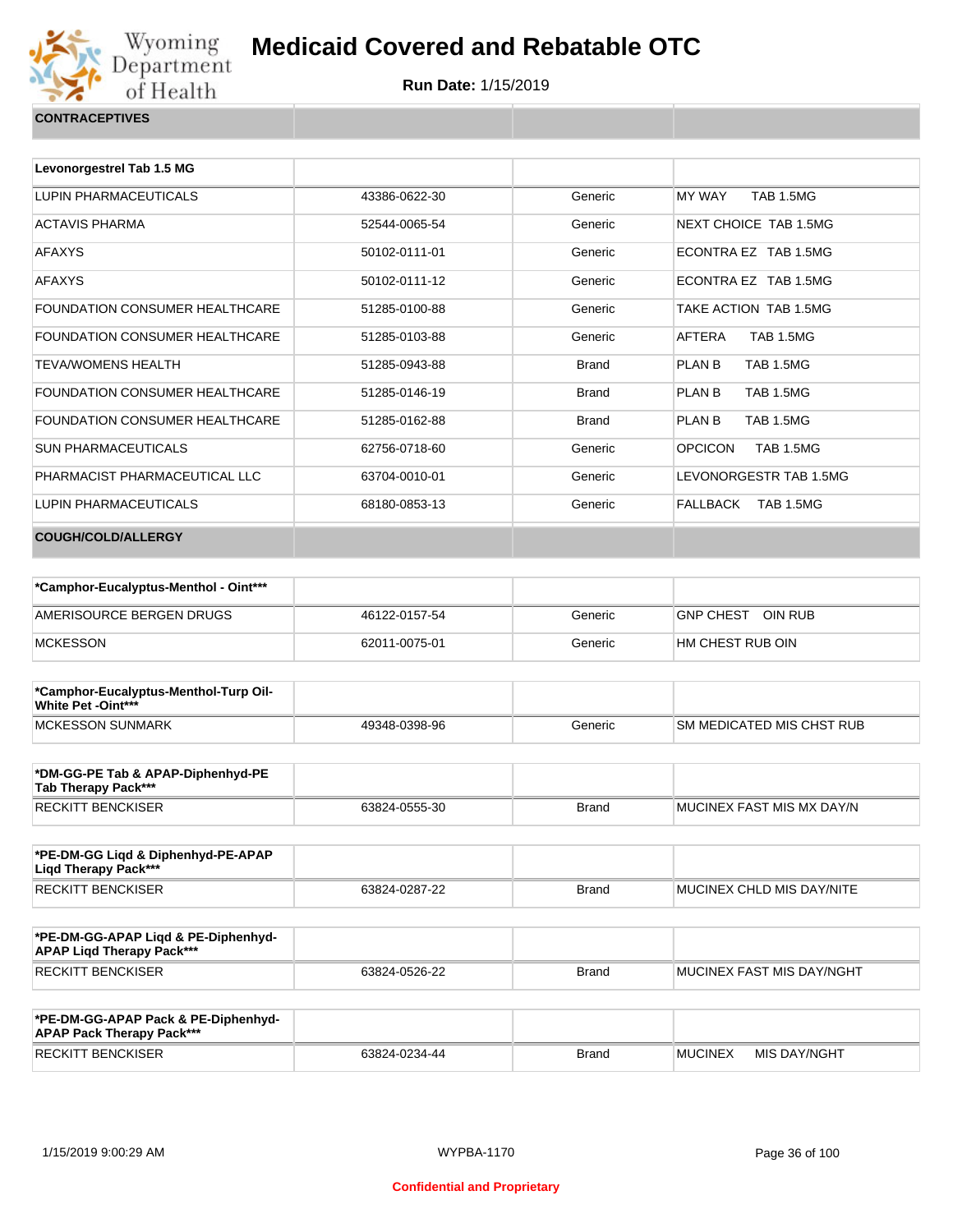

| *PE-DM-GG-APAP Tab & PE-Diphenhyd-<br><b>APAP Tab Therapy Pack***</b> |               |              |                                         |
|-----------------------------------------------------------------------|---------------|--------------|-----------------------------------------|
| <b>RECKITT BENCKISER</b>                                              | 63824-0551-30 | Generic      | <b>MUCINEX FAST MIS DAY/NGHT</b>        |
|                                                                       |               |              |                                         |
| Acetaminophen w/ DM Lig 1000-30<br>MG/30ML                            |               |              |                                         |
| <b>TOPCO</b>                                                          | 36800-0698-34 | Generic      | <b>COUGH &amp; SORE LIQ THRT DAY</b>    |
| Acetaminophen w/ DM Susp 160-5 MG/5ML                                 |               |              |                                         |
| <b>GLAXO CONSUMER HEALTHCARE L.P.</b>                                 | 00067-8115-04 | <b>Brand</b> | <b>SUS CGH/ST</b><br>TRIAMINIC          |
| Brompheniramine & Phenylephrine Elixir 1<br>-2.5 MG/5ML               |               |              |                                         |
| <b>PERRIGO</b>                                                        | 00113-0906-26 | Generic      | COLD/ALLERGY ELX CHILDREN               |
| <b>WOMEN'S CHOICE PHARMACEUTICALS</b>                                 | 00485-0202-16 | Generic      | RYNEX PE<br>ELX                         |
| <b>MAJOR PHARMACEUTICALS</b>                                          | 00904-5781-20 | Generic      | <b>ELX CHILDREN</b><br><b>DIMAPHEN</b>  |
| <b>TOPCO</b>                                                          | 36800-0906-34 | Generic      | COLD/ALLERGY ELX CHILDREN               |
| <b>BERGEN BRUNSWIG</b>                                                | 24385-0517-26 | Generic      | GNP CLD/ALLE ELX CHILDREN               |
| <b>BERGEN BRUNSWIG</b>                                                | 24385-0517-34 | Generic      | <b>GNP CLD/ALLE ELX CHILDREN</b>        |
| <b>TOPCO</b>                                                          | 36800-0906-26 | Generic      | COLD/ALLERGY ELX CHILDREN               |
| <b>LEADER BRAND PRODUCTS</b>                                          | 37205-0931-26 | Generic      | COLD/ALLERGY ELX CHILDREN               |
| <b>MCKESSON SUNMARK</b>                                               | 49348-0777-37 | Generic      | SM CLD/ALRGY ELX CHILDREN               |
| <b>MCKESSON SUNMARK</b>                                               | 49348-0777-34 | Generic      | SM CLD/ALRGY ELX CHILDREN               |
| <b>MCKESSON</b>                                                       | 62011-0062-01 | Generic      | COLD/ALLERGY ELX CHILDREN               |
| Brompheniramine & Phenylephrine Syrup<br>1-2.5 MG/5ML                 |               |              |                                         |
| GLAXO CONSUMER HEALTHCARE L.P.                                        | 00067-8117-04 | <b>Brand</b> | <b>TRIAMINIC</b><br><b>SYP CLD/ALRG</b> |
| Brompheniramine & Phenylephrine Tab 4-                                |               |              |                                         |
| <b>10 MG</b>                                                          |               |              |                                         |
| ALLEGIS PHARMACEUTICALS                                               | 28595-0900-60 | <b>Brand</b> | RU-HIST D TAB 4-10MG                    |
| Brompheniramine & Pseudoephedrine Cap<br>4-60 MG                      |               |              |                                         |
| VALEANT                                                               | 00095-0860-06 | <b>Brand</b> | LODRANE D CAP 4-60MG                    |
| Brompheniramine & Pseudoephedrine<br>Elixir 1-15 MG/5ML               |               |              |                                         |
| WOMEN'S CHOICE PHARMACEUTICALS                                        | 00485-0206-16 | Generic      | RYNEX PSE LIQ                           |
| PAR PHARMACEUTICALS                                                   | 00603-0851-94 | Generic      | Q-TAPP<br>ELX 1-15/5ML                  |
| <b>SILARX</b>                                                         | 54838-0125-70 | Generic      | LIQ<br>BROTAPP                          |
| <b>SILARX</b>                                                         | 54838-0125-40 | Generic      | LIQ<br>BROTAPP                          |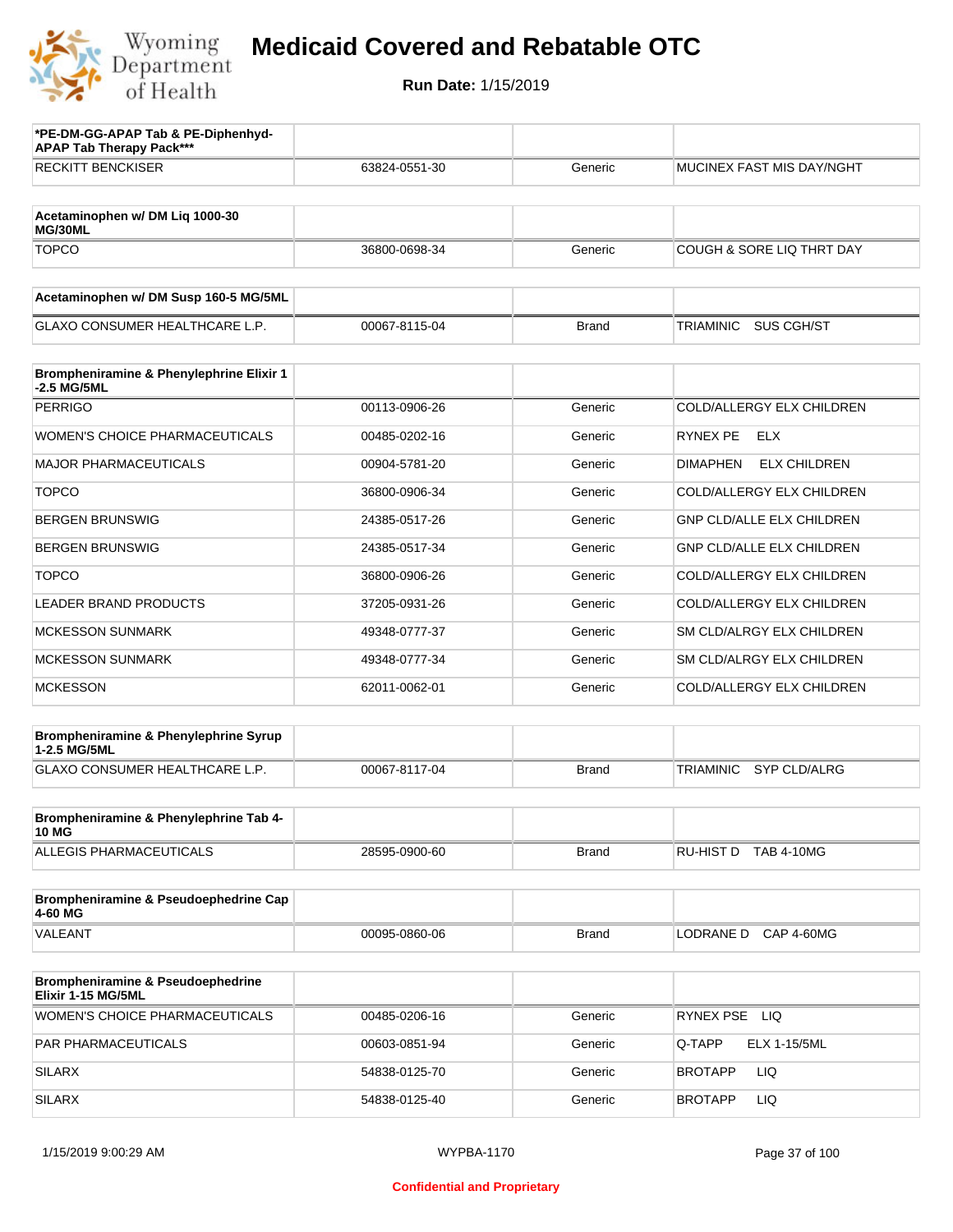

| <b>SILARX</b>                                                | 54838-0125-80 | Generic      | BROTAPP<br>LIQ                       |
|--------------------------------------------------------------|---------------|--------------|--------------------------------------|
| Brompheniramine & Pseudoephedrine<br>Liquid 1-7.5 MG/ML      |               |              |                                      |
| JAYMAC PHARMACEUTICAL LLC                                    | 64661-0032-30 | <b>Brand</b> | J-TAN D PD DRO 1-7.5MG               |
| Brompheniramine-Acetaminophen Tab 2-<br><b>250 MG</b>        |               |              |                                      |
| MAGNA PHARMACEUTICALS, INC                                   | 58407-0225-01 | <b>Brand</b> | <b>STAFLEX</b><br><b>TAB 2-250MG</b> |
| Cetirizine-Pseudoephedrine Tab ER 12HR                       |               |              |                                      |
| 5-120 MG<br><b>PERRIGO</b>                                   | 00113-2176-53 | Generic      | ALLERGY-D TAB 5-120MG                |
| <b>PERRIGO</b>                                               | 00113-2176-62 | Generic      | ALLERGY-D TAB 5-120MG                |
|                                                              |               |              |                                      |
| <b>GEISS DESTIN &amp; DUNN</b>                               | 00113-0176-53 | Generic      | ALLERGY-D TAB 5-120MG                |
| GEISS DESTIN & DUNN                                          | 00113-0176-62 | Generic      | ALLERGY-D TAB 5-120MG                |
| <b>MAJOR PHARMACEUTICALS</b>                                 | 00904-5831-12 | Generic      | ALLERGY-D TAB 5-120MG                |
| <b>TOPCO</b>                                                 | 36800-0176-53 | Generic      | ALLERGY D TAB 5-120MG                |
| <b>BERGEN BRUNSWIG</b>                                       | 24385-0175-53 | Generic      | ALLERGY-D TAB 5-120MG                |
| <b>BERGEN BRUNSWIG</b>                                       | 24385-0175-62 | Generic      | ALLERGY-D TAB 5-120MG                |
| <b>TOPCO</b>                                                 | 36800-0176-62 | Generic      | ALLERGY D TAB 5-120MG                |
| PERRIGO PHARMACEUTICALS                                      | 45802-0721-53 | Generic      | CETIRIZ/PSE TAB 5-120MG              |
| PERRIGO PHARMACEUTICALS                                      | 45802-0721-62 | Generic      | CETIRIZ/PSE TAB 5-120MG              |
| <b>MCKESSON SUNMARK</b>                                      | 49348-0851-04 | Generic      | ALLERGY-D TAB 5-120MG                |
| <b>MCKESSON</b>                                              | 62011-0055-01 | Generic      | ALLGY COMP-D TAB 5-120MG             |
| Chlophedianol-Dexbrompheniramine Soln<br>12.5-1 MG/5ML       |               |              |                                      |
| <b>RAMCNEIL</b>                                              | 12830-0864-16 | <b>Brand</b> | CHLO HIST SOL                        |
| Chlophedianol-Guaifenesin Liquid 12.5-100<br>MG/5ML          |               |              |                                      |
| <b>RAMCNEIL</b>                                              | 12830-0767-16 | <b>Brand</b> | CHLO TUSS EX LIQ 12.5-100            |
| Chlophedianol-Pyrilamine Liquid 12.5-12.5<br>MG/5ML          |               |              |                                      |
| <b>CENTURION LABS</b>                                        | 23359-0032-16 | <b>Brand</b> | <b>NINJACOF</b><br>LIQ               |
| Chlophedianol-Pyrilamine Liquid 25-50<br>MG/15ML             |               |              |                                      |
| <b>GM PHARMACEUTICALS</b>                                    | 58809-0350-04 | <b>Brand</b> | VANACOF-8 LIQ 25-50/15               |
|                                                              |               |              |                                      |
| Chlophedianol-Pyrilamine-APAP Liquid<br>12.5-12.5-160 MG/5ML |               |              |                                      |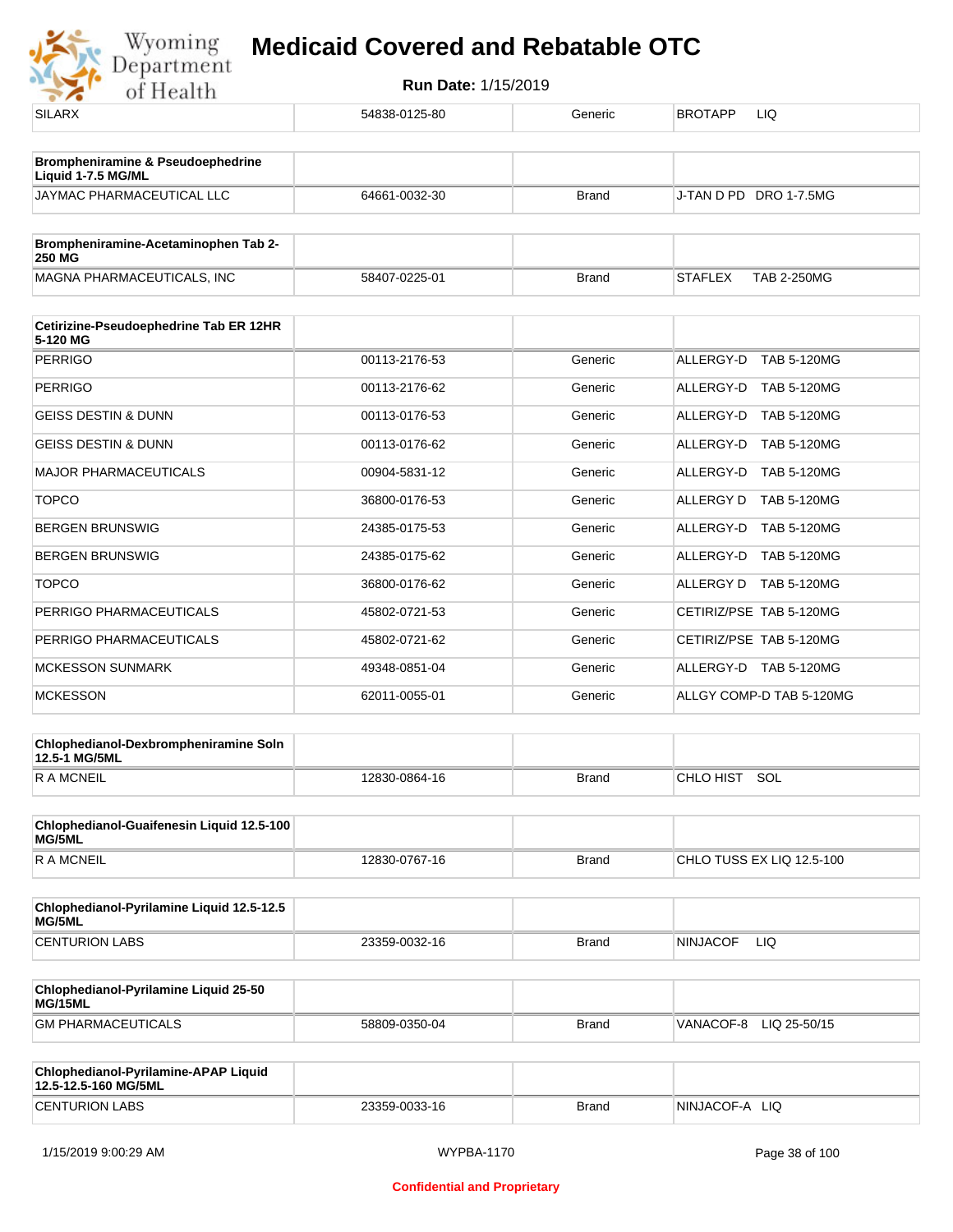

| <b>Chlorcyclizine &amp; Pseudoephedrine Liquid</b><br>25-60 MG/5ML  |               |              |                                      |
|---------------------------------------------------------------------|---------------|--------------|--------------------------------------|
| MAGNA PHARMACEUTICALS, INC                                          | 58407-0624-04 | <b>Brand</b> | STAHIST AD LIQ                       |
|                                                                     |               |              |                                      |
| Chlorcyclizine & Pseudoephedrine Tab 25-<br>60 MG                   |               |              |                                      |
| MAGNA PHARMACEUTICALS, INC                                          | 58407-0625-30 | <b>Brand</b> | STAHIST AD TAB 25-60MG               |
|                                                                     |               |              |                                      |
| Chlorpheniramine & Phenylephrine Liquid<br>1-2.5 MG/ML              |               |              |                                      |
| <b>LASER PHARMACEUTICALS</b>                                        | 16477-0121-30 | <b>Brand</b> | DRO 1-2.5MG<br><b>DALLERGY</b>       |
|                                                                     |               |              |                                      |
| Chlorpheniramine & Phenylephrine Liquid<br>1-3.5 MG/ML              |               |              |                                      |
| <b>VIRTUS PHARMACEUTICALS OPCO</b>                                  | 76439-0319-30 | Generic      | <b>VIRDEC</b><br><b>DRO</b>          |
| Chlorpheniramine & Phenylephrine Liquid                             |               |              |                                      |
| 2-5 MG/ML                                                           |               |              |                                      |
| <b>WOMEN'S CHOICE PHARMACEUTICALS</b>                               | 00485-0096-02 | <b>Brand</b> | ED CHLORPED DRO D                    |
|                                                                     |               |              |                                      |
| Chlorpheniramine & Phenylephrine Liquid<br>4-10 MG/5ML              |               |              |                                      |
| WOMEN'S CHOICE PHARMACEUTICALS                                      | 00485-0155-16 | <b>Brand</b> | ED A-HIST<br>LIQ 4-10/5ML            |
| LARKEN LABORATORIES, INC.                                           | 68047-0185-16 | Generic      | NOHIST-LQ<br>LIQ 4-10/5ML            |
|                                                                     |               |              |                                      |
| Chlorpheniramine & Phenylephrine Tab 4-<br><b>10 MG</b>             |               |              |                                      |
| <b>WOMEN'S CHOICE PHARMACEUTICALS</b>                               | 00485-0254-01 | Generic      | ED A-HIST TAB 4-10MG                 |
| <b>SELECT BRAND</b>                                                 | 15127-0082-24 | Generic      | SINUS/ALERGY TAB MAX ST              |
| <b>BERGEN BRUNSWIG</b>                                              | 24385-0961-62 | Generic      | SINUS/ALLERG TAB 4-10MG              |
| <b>TOPCO</b>                                                        | 36800-0358-62 | Generic      | SINUS/ALERGY TAB PE MAX              |
| <b>TOPCO</b>                                                        | 36800-0139-62 | Generic      | COLD/ALLERGY TAB 4-10MG              |
| AMERISOURCE BERGEN DRUGS                                            | 46122-0181-62 | Generic      | COLD/ALLERGY TAB 4-10MG              |
|                                                                     |               |              |                                      |
| <b>Chlorpheniramine &amp; Pseudoephedrine</b><br>Liquid 2-30 MG/5ML |               |              |                                      |
| LARKEN LABORATORIES, INC.                                           | 68047-0120-16 | <b>Brand</b> | LOHIST-D<br>LIQ.                     |
|                                                                     |               |              |                                      |
| Chlorpheniramine & Pseudoephedrine Tab<br>4-60 MG                   |               |              |                                      |
| MAJOR PHARMACEUTICALS                                               | 00904-5351-24 | Generic      | <b>SUDOGEST</b><br><b>TAB 4-60MG</b> |
| MAJOR PHARMACEUTICALS                                               | 00904-5351-96 | Generic      | <b>SUDOGEST</b><br><b>TAB 4-60MG</b> |
|                                                                     |               |              |                                      |
| Chlorpheniramine w/ Codeine Liquid 2-9<br>MG/5ML                    |               |              |                                      |
| MAGNA PHARMACEUTICALS, INC                                          | 58407-0920-16 | <b>Brand</b> | Z-TUSS AC<br>LIQ 2-9/5ML             |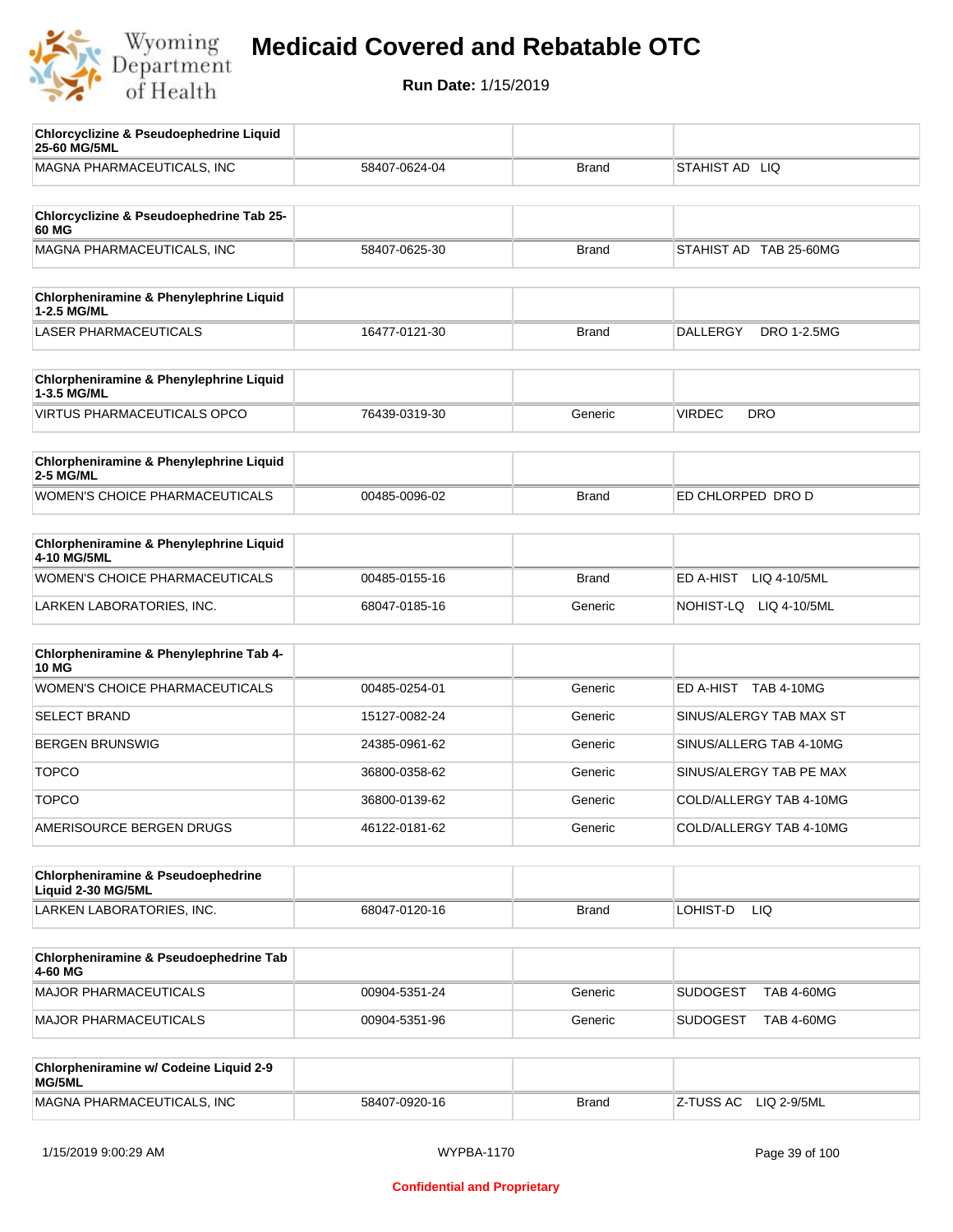

| Chlorpheniramine-DM Tab 4-30 MG                                  |               |              |                                       |
|------------------------------------------------------------------|---------------|--------------|---------------------------------------|
| <b>MAJOR PHARMACEUTICALS</b>                                     | 00904-5817-44 | Generic      | <b>COUGH &amp; COLD TAB</b>           |
| <b>SELECT BRAND</b>                                              | 15127-0268-16 | Generic      | SB COLD/CGH TAB HBP                   |
| Chlorpheniramine-Phenylephrine-ASA<br>Effer Tab 2-7.8-325 MG     |               |              |                                       |
| <b>CHAIN DRUG MARKETING ASSOC</b>                                | 63868-0228-20 | Generic      | <b>COLD RELIEF TAB PLUS</b>           |
| Chlorphen-PE-APAP Tab 2-5-325 MG & PE-<br>APAP Tab 5-325 MG Pack |               |              |                                       |
| <b>SELECT BRAND</b>                                              | 15127-0933-24 | Generic      | <b>SB SINUS CNG PAK/PAIN</b>          |
| AMERISOURCE BERGEN DRUGS                                         | 46122-0075-60 | Generic      | SINUS RELIEF PAK CNG/PAIN             |
| Chlorphen-Phenylephrine w/ APAP Tab 2-5<br>-325 MG               |               |              |                                       |
| <b>GEISS DESTIN &amp; DUNN</b>                                   | 00113-0476-62 | Generic      | <b>ALLERGY</b><br><b>TAB MULTI-SY</b> |
| <b>TOPCO</b>                                                     | 36800-0935-62 | Generic      | NIGHT TIME TAB SINUS                  |
| <b>SELECT BRAND</b>                                              | 15127-0966-24 | Generic      | SB SINUS CNG TAB / PAIN               |
| <b>SELECT BRAND</b>                                              | 15127-0967-24 | Generic      | SB ALLERGY TAB MULTI-SY               |
| <b>BERGEN BRUNSWIG</b>                                           | 24385-0147-62 | Generic      | GNP ALLERGY TAB MULTI-SY              |
| <b>TOPCO</b>                                                     | 36800-0476-62 | Generic      | <b>ALLERGY</b><br>TAB MULTI-SY        |
| <b>TOPCO</b>                                                     | 36800-0476-67 | Generic      | ALLERGY<br>TAB MULTI-SY               |
| <b>LEADER BRAND PRODUCTS</b>                                     | 37205-0940-62 | Generic      | ALLERGY<br>TAB MULTI-SY               |
| <b>MCKESSON SUNMARK</b>                                          | 49348-0778-04 | Generic      | SM ALLERGY TAB MULTI-SY               |
| AMERISOURCE BERGEN DRUGS                                         | 46122-0074-62 | Generic      | GNP SINUS TAB CNG/PAIN                |
| CHAIN DRUG MARKETING ASSOC                                       | 63868-0981-24 | Generic      | QC ALLERGY TAB RELIEF                 |
| Chlorphen-Phenylephrine w/ APAP Tab 4-<br>10-325 MG              |               |              |                                       |
| U S PHARMACEUTICAL                                               | 52747-0475-70 | Brand        | NOREL AD TAB 4-10-325                 |
| Dexbrompheniramine & Pseudoephedrine<br><b>Soln 1-30 MG/5ML</b>  |               |              |                                       |
| LLORENS PHARMACEUTICAL                                           | 54859-0802-04 | Brand        | SOL CLD/ALRG<br><b>CONEX</b>          |
| Dexbrompheniramine & Pseudoephedrine<br><b>Tab 2-60 MG</b>       |               |              |                                       |
| LLORENS PHARMACEUTICAL                                           | 54859-0702-60 | <b>Brand</b> | <b>CONEX</b><br><b>TAB 2-60MG</b>     |
| Dexbrompheniramine-Phenylephrine<br>Syrup 1-5 MG/5ML             |               |              |                                       |
| LASER PHARMACEUTICALS                                            | 16477-0822-01 | <b>Brand</b> | DALLERGY SYP                          |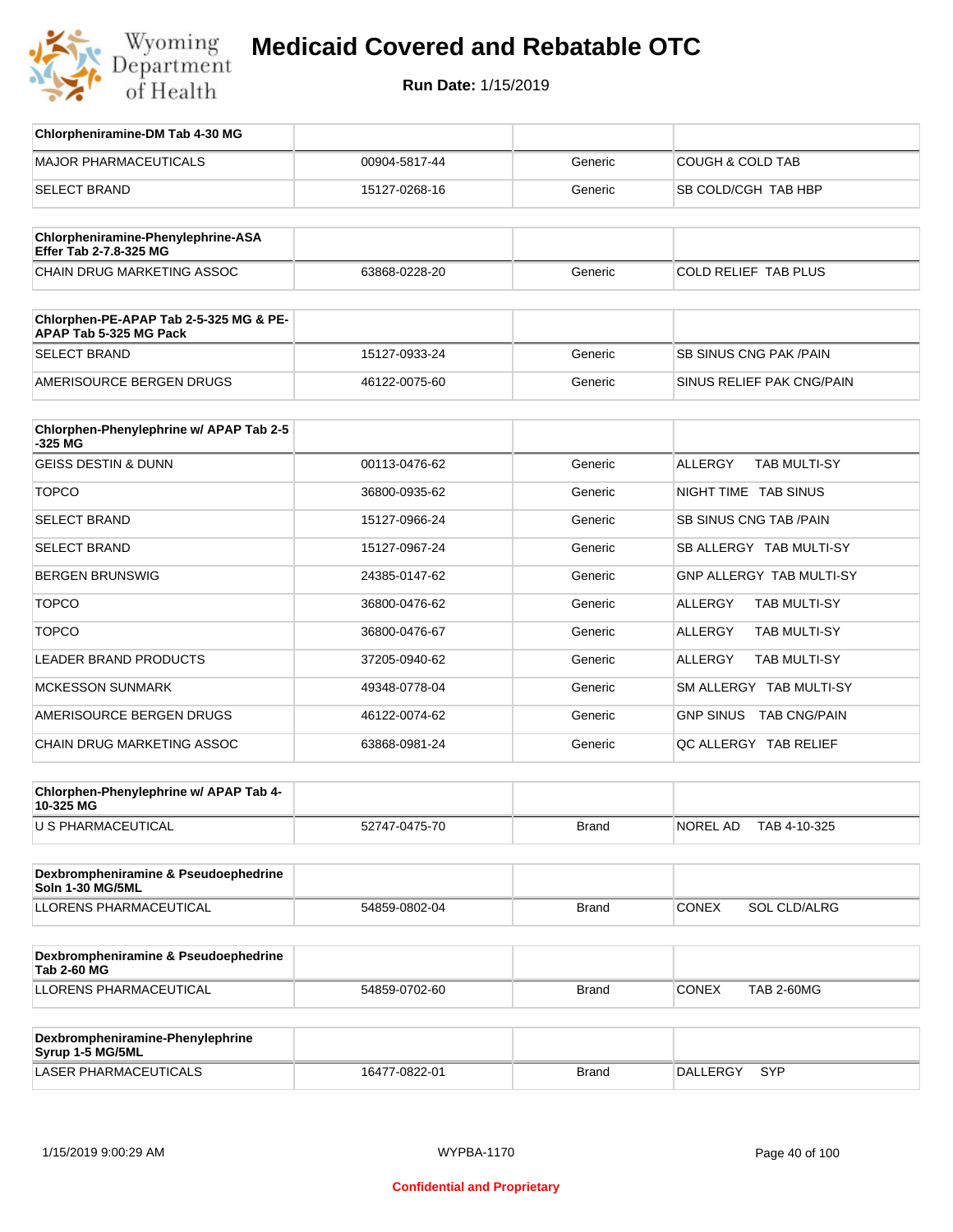

| Dexbrompheniramine-Phenylephrine Tab 1<br>-5 MG                |               |              |                                    |
|----------------------------------------------------------------|---------------|--------------|------------------------------------|
| <b>LASER PHARMACEUTICALS</b>                                   | 16477-0161-01 | <b>Brand</b> | TAB 1-5MG<br><b>DALLERGY</b>       |
| Dexbrompheniramine-Phenylephrine Tab 2<br>-10 MG               |               |              |                                    |
| POLY PHARMACEUTICALS                                           | 50991-0782-60 | <b>Brand</b> | ALA-HIST PE TAB 2-10MG             |
| Dexchlorpheniramine & Pseudoephedrine<br><b>Tab 2-60 MG</b>    |               |              |                                    |
| CAPELLON PHARMACEUTICALS                                       | 64543-0097-90 | <b>Brand</b> | <b>RESCON</b><br><b>TAB 2-60MG</b> |
| Dexchlorpheniramine-Phenylephrine Tab 2<br>-10 MG              |               |              |                                    |
| WOMEN'S CHOICE PHARMACEUTICALS                                 | 00485-0080-01 | <b>Brand</b> | <b>RYMED</b><br><b>TAB 2-10MG</b>  |
| Dextromethorphan HBr Cap 15 MG                                 |               |              |                                    |
| <b>RUGBY LABORATORIES</b>                                      | 00536-1068-34 | Generic      | ROBAFEN CGH CAP 15MG               |
| <b>MAJOR PHARMACEUTICALS</b>                                   | 00904-5752-95 | Generic      | ROBAFEN CGH CAP 15MG               |
| <b>SELECT BRAND</b>                                            | 15127-0984-20 | Generic      | SB CGH CONTR CAP 15MG              |
| Dextromethorphan HBr Liquid 15 MG/15ML                         |               |              |                                    |
| <b>TOPCO</b>                                                   | 36800-0473-38 | Generic      | DAY TIME<br>LIQ COUGH              |
| Dextromethorphan HBr Liquid 15 MG/5ML                          |               |              |                                    |
| SELECT BRAND                                                   | 15127-0925-04 | Generic      | SB CGH RELF LIQ 15MG/5ML           |
| <b>BERGEN BRUNSWIG</b>                                         | 24385-0263-26 | Generic      | GNP CGH RELF LIQ 15MG/5ML          |
| <b>BERGEN BRUNSWIG</b>                                         | 24385-0262-26 | Generic      | GNP CGH RELF LIQ 15MG/5ML          |
| <b>CHAIN DRUG MARKETING ASSOC</b>                              | 63868-0070-04 | Generic      | QC CGH RELF LIQ 15MG/5ML           |
| Dextromethorphan HBr Syrup 15 MG/5ML                           |               |              |                                    |
| <b>TOPCO</b>                                                   | 36800-0300-26 | Generic      | TUSSIN COUGH SYP 15MG/5ML          |
| <b>BERGEN BRUNSWIG</b>                                         | 24385-0493-26 | Generic      | TUSSIN COUGH SYP 15MG/5ML          |
| Dextromethorphan Polistirex Extended<br>Release Susp 30 MG/5ML |               |              |                                    |
| <b>MAJOR PHARMACEUTICALS</b>                                   | 00904-6312-56 | Generic      | <b>COUGH DM</b><br>SUS 30MG/5ML    |
| PERRIGO PHARMACEUTICALS                                        | 45802-0433-21 | Generic      | DEXTROMETHOR SUS 30MG/5ML          |
| AMERISOURCE BERGEN DRUGS                                       | 46122-0141-25 | Generic      | GNP COUGH DM SUS 30MG/5ML          |
| LEADER BRAND PRODUCTS                                          | 37205-0697-21 | Generic      | COUGH DM<br>SUS 30MG/5ML           |
| AMERISOURCE BERGEN DRUGS                                       | 46122-0141-21 | Generic      | GNP COUGH DM SUS 30MG/5ML          |
| AMERISOURCE BERGEN DRUGS                                       | 46122-0142-21 | Generic      | GNP COUGH DM SUS 30MG/5ML          |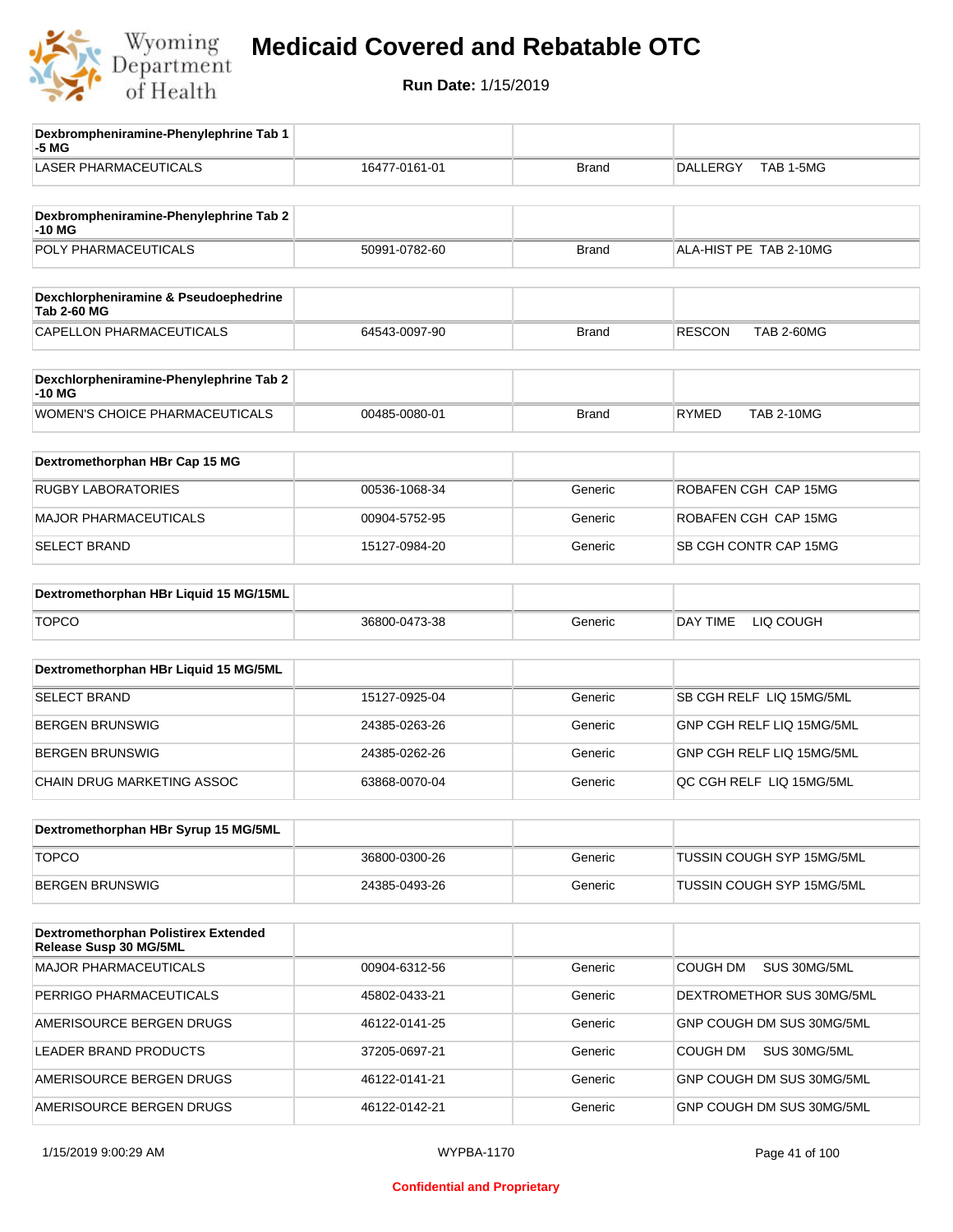

| <b>MCKESSON</b>          | 62011-0176-01 | Generic      | HM COUGH DM SUS 30MG/5ML      |
|--------------------------|---------------|--------------|-------------------------------|
| <b>RECKITT BENCKISER</b> | 63824-0171-63 | <b>Brand</b> | <b>DELSYM</b><br>SUS 30MG/5ML |
| <b>RECKITT BENCKISER</b> | 63824-0175-65 | <b>Brand</b> | <b>DELSYM</b><br>SUS 30MG/5ML |
| <b>RECKITT BENCKISER</b> | 63824-0176-65 | <b>Brand</b> | DELSYM<br>SUS 30MG/5ML        |
| <b>RECKITT BENCKISER</b> | 63824-0177-63 | <b>Brand</b> | DELSYM CHILD SUS 30MG/5ML     |
| <b>RECKITT BENCKISER</b> | 63824-0177-65 | <b>Brand</b> | DELSYM CHILD SUS 30MG/5ML     |
| <b>RECKITT BENCKISER</b> | 63824-0172-63 | <b>Brand</b> | DELSYM<br>SUS 30MG/5ML        |
| <b>RECKITT BENCKISER</b> | 63824-0172-65 | <b>Brand</b> | SUS 30MG/5ML<br>DELSYM        |
| <b>RECKITT BENCKISER</b> | 63824-0173-63 | <b>Brand</b> | DELSYM CHILD SUS 30MG/5ML     |
| <b>MCKESSON</b>          | 62011-0198-01 | Generic      | HM COUGH DM SUS 30MG/5ML      |
| <b>RECKITT BENCKISER</b> | 63824-0171-65 | <b>Brand</b> | DELSYM<br>SUS 30MG/5ML        |
| <b>RECKITT BENCKISER</b> | 63824-0173-65 | <b>Brand</b> | DELSYM CHILD SUS 30MG/5ML     |
| <b>RECKITT BENCKISER</b> | 63824-0175-63 | <b>Brand</b> | DELSYM<br>SUS 30MG/5ML        |
| <b>RECKITT BENCKISER</b> | 63824-0176-63 | <b>Brand</b> | <b>DELSYM</b><br>SUS 30MG/5ML |

| Dextromethorphan-Doxylamine-APAP Cap<br>15-6.25-325 MG |               |         |                           |
|--------------------------------------------------------|---------------|---------|---------------------------|
| <b>MAJOR PHARMACEUTICALS</b>                           | 00904-5764-44 | Generic | NIGHT TIME CAP COLD/FLU   |
| <b>SELECT BRAND</b>                                    | 15127-0985-12 | Generic | NIGHT TIME CAP COLD/FLU   |
| TOPCO                                                  | 36800-0977-60 | Generic | NITE TIME<br>CAP COLD/FLU |
| TOPCO                                                  | 36800-0977-53 | Generic | NITE TIME<br>CAP COLD/FLU |
| LEADER BRAND PRODUCTS                                  | 37205-0707-62 | Generic | NITE-TIME<br>CAP COLD/FLU |
| AMERISOURCE BERGEN DRUGS                               | 46122-0183-73 | Generic | NIGHT TIME CAP COLD/FLU   |
| AMERISOURCE BERGEN DRUGS                               | 46122-0245-62 | Generic | NIGHT TIME CAP COLD/FLU   |
| <b>MCKESSON SUNMARK</b>                                | 49348-0741-03 | Generic | SM NITE TIME CAP COLD/FLU |
| <b>MCKESSON</b>                                        | 62011-0084-02 | Generic | NIGHT TIME CAP COLD/FLU   |

| Dextromethorphan-Doxylamine-APAP<br>Liquid 15-6.25-325 MG/15ML |               |         |                            |
|----------------------------------------------------------------|---------------|---------|----------------------------|
| <b>MAJOR PHARMACEUTICALS</b>                                   | 00904-5777-09 | Generic | LIQ COLD/FLU<br>ALL-NITE   |
| AMERISOURCE BERGEN DRUGS                                       | 46122-0136-34 | Generic | NIGHT TIME<br>LIQ COLD/FLU |
| AMERISOURCE BERGEN DRUGS                                       | 46122-0198-34 | Generic | NIGHT TIME<br>LIQ COLD/FLU |
| AMERISOURCE BERGEN DRUGS                                       | 46122-0198-40 | Generic | NIGHT TIME<br>LIQ COLD/FLU |
| AMERISOURCE BERGEN DRUGS                                       | 46122-0136-40 | Generic | NIGHT TIME LIQ COLD/FLU    |
| <b>MCKESSON SUNMARK</b>                                        | 49348-0975-37 | Generic | SM NITE TIME LIQ CLD/FLU   |
| <b>MCKESSON SUNMARK</b>                                        | 49348-0975-39 | Generic | SM NITE TIME LIQ CLD/FLU   |
| <b>MCKESSON</b>                                                | 62011-0082-02 | Generic | NIGHT TIME<br>LIO CLD/FLU  |
| <b>MCKESSON</b>                                                | 62011-0083-02 | Generic | NIGHT TIME<br>LIO CLD/FLU  |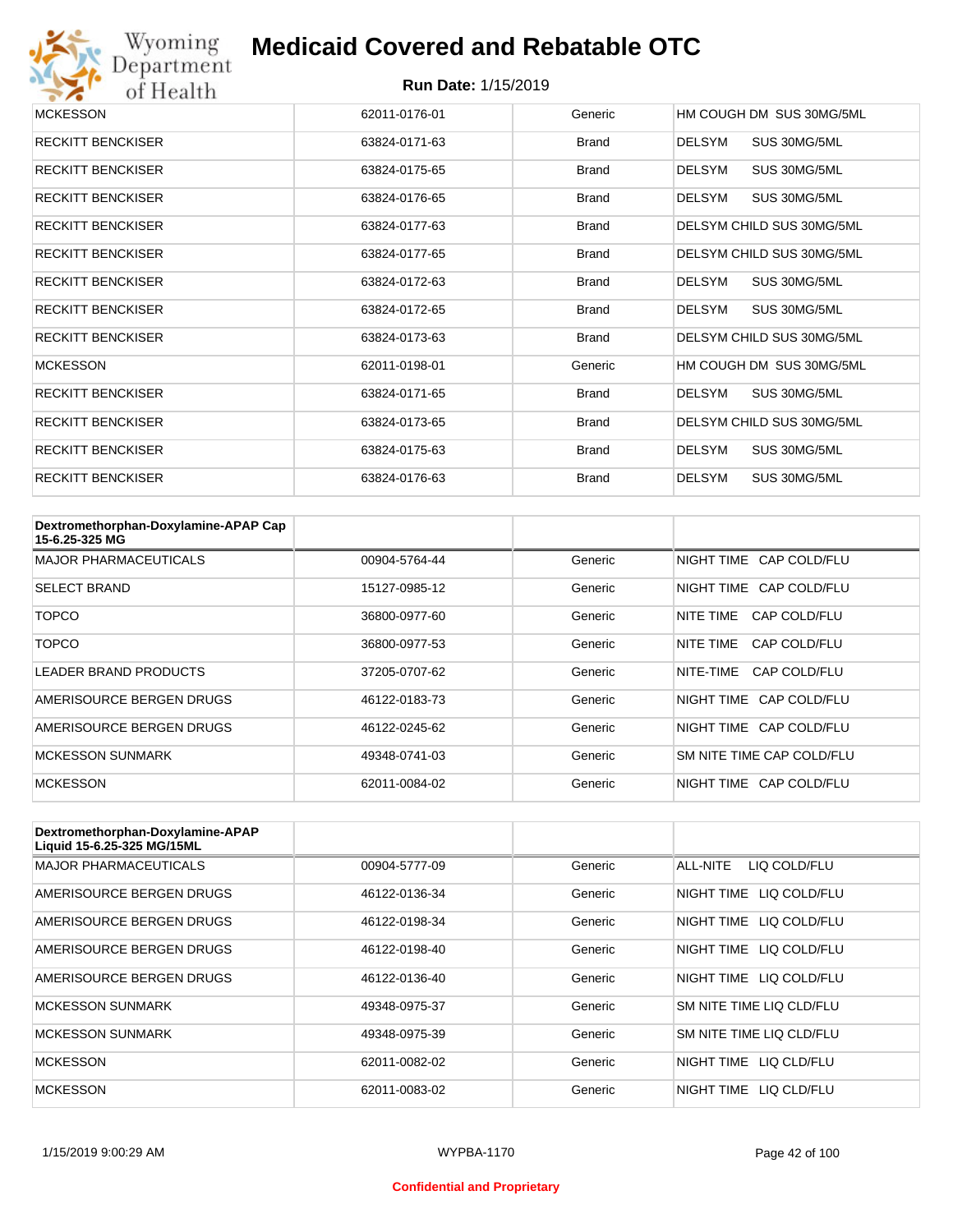

#### **Run Date:** 1/15/2019

| Dextromethorphan-Doxylamine-APAP<br>Liquid 30-12.5-1000 MG/30ML |               |         |                            |
|-----------------------------------------------------------------|---------------|---------|----------------------------|
| <b>SELECT BRAND</b>                                             | 15127-0987-10 | Generic | LIQ COLD/FLU<br>NIGHT TIME |
| <b>SELECT BRAND</b>                                             | 15127-0987-06 | Generic | NIGHT TIME<br>LIQ COLD/FLU |
| <b>TOPCO</b>                                                    | 36800-0041-38 | Generic | NITE-TIME<br>LIQ COLD/FLU  |
| <b>TOPCO</b>                                                    | 36800-0666-34 | Generic | COUGH & SORE LIQ NGT TIME  |
| <b>TOPCO</b>                                                    | 36800-0908-38 | Generic | NITE TIME<br>LIQ COLD/FLU  |
| <b>TOPCO</b>                                                    | 36800-0908-30 | Generic | NITE TIME<br>LIQ COLD/FLU  |
| <b>TOPCO</b>                                                    | 36800-0041-30 | Generic | LIQ COLD/FLU<br>NITE-TIME  |
| <b>TOPCO</b>                                                    | 36800-0990-38 | Generic | NITE TIME<br>LIQ COLD/FLU  |
| CHAIN DRUG MARKETING ASSOC                                      | 63868-0065-08 | Generic | LIQ SORE THR<br>QC COUGH   |

| Dextromethorphan-Guaifenesin Granules<br>Packet 5-100 MG |               |              |                         |
|----------------------------------------------------------|---------------|--------------|-------------------------|
| <b>RECKITT BENCKISER</b>                                 | 63824-0256-12 | <b>Brand</b> | MUCINEX CGH GRA 5-100MG |

| Dextromethorphan-Guaifenesin Liquid 10-<br><b>100 MG/5ML</b> |               |         |                                  |
|--------------------------------------------------------------|---------------|---------|----------------------------------|
| <b>PERRIGO</b>                                               | 00113-0578-26 | Generic | TUSSIN DM LIQ                    |
| <b>PAR PHARMACEUTICALS</b>                                   | 00603-1330-58 | Generic | IOPHEN DM-NR LIQ 100-10/5        |
| <b>BERGEN BRUNSWIG</b>                                       | 24385-0359-26 | Generic | <b>GNP TUSSIN LIQ DM</b>         |
| <b>BERGEN BRUNSWIG</b>                                       | 24385-0578-26 | Generic | GNP TUSSIN LIQ DM COUGH          |
| <b>TOPCO</b>                                                 | 36800-0359-26 | Generic | TUSSIN DM LIQ 100-10/5           |
| <b>TOPCO</b>                                                 | 36800-0359-40 | Generic | <b>TUSSIN DM</b><br>LIQ 100-10/5 |
| <b>TOPCO</b>                                                 | 36800-0359-34 | Generic | <b>TUSSIN DM</b><br>LIQ 100-10/5 |
| <b>BERGEN BRUNSWIG</b>                                       | 24385-0359-34 | Generic | <b>GNP TUSSIN LIQ DM</b>         |
| <b>TOPCO</b>                                                 | 36800-0578-26 | Generic | <b>TUSSIN DM</b><br>LIQ 100-10/5 |
| <b>LEADER BRAND PRODUCTS</b>                                 | 37205-0712-26 | Generic | TUSSIN DM LIQ CLEAR              |
| <b>HI-TECH</b>                                               | 50383-0062-07 | Generic | DM/GG<br>SOL 10-100/5            |
| <b>HI-TECH</b>                                               | 50383-0062-12 | Generic | SOL<br>DM/GG                     |
| <b>SILARX</b>                                                | 54838-0133-40 | Generic | SILTUSSIN DM LIQ DAS             |
| <b>HI-TECH</b>                                               | 50383-0062-11 | Generic | SOL<br>DM/GG                     |
| <b>LLORENS PHARMACEUTICAL</b>                                | 54859-0505-04 | Generic | TUSNEL DIABT LIQ 10-100/5        |
| <b>MCKESSON</b>                                              | 62011-0091-02 | Generic | HM TUSSIN LIQ ADLT DM            |
| <b>MCKESSON</b>                                              | 62011-0092-02 | Generic | TUSSIN ADULT LIQ CGH/CONG        |
| HI-TECH                                                      | 50383-0062-06 | Generic | DM/GG<br>SOL 10-100/5            |
| <b>SILARX</b>                                                | 54838-0139-40 | Generic | SILTUSSIN-DM LIQ DIABETIC        |
| <b>LLORENS PHARMACEUTICAL</b>                                | 54859-0505-16 | Generic | TUSNEL DIABT LIQ 10-100/5        |
| <b>MCKESSON</b>                                              | 62011-0091-01 | Generic | HM TUSSIN LIQ ADLT DM            |

#### **Confidential and Proprietary**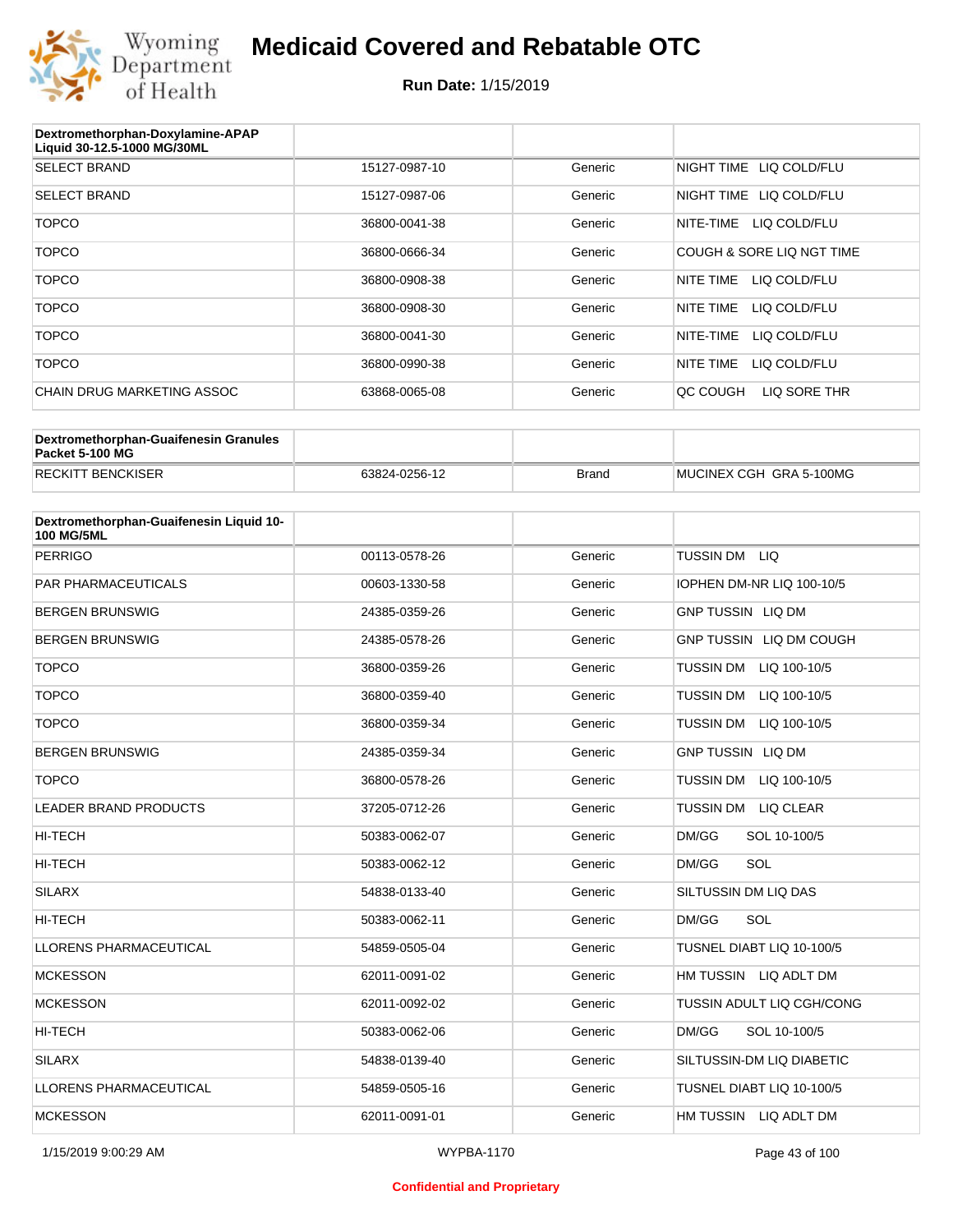

| <b>MCKESSON</b>                                              | 62011-0092-01 | Generic | TUSSIN ADULT LIQ CGH/CONG |
|--------------------------------------------------------------|---------------|---------|---------------------------|
|                                                              |               |         |                           |
| Dextromethorphan-Guaifenesin Liquid 10-<br><b>200 MG/5ML</b> |               |         |                           |
| <b>PERRIGO</b>                                               | 00113-0799-26 | Generic | TUSSIN DM MX LIQ 10-200/5 |
| <b>TOPCO</b>                                                 | 36800-0799-26 | Generic | TUSSIN DM<br>LIQ MAX      |
| <b>LEADER BRAND PRODUCTS</b>                                 | 37205-0629-34 | Generic | TUSSIN DM MX LIQ 10-200/5 |
| <b>TOPCO</b>                                                 | 36800-0799-34 | Generic | TUSSIN DM LIQ MAX         |
| LEADER BRAND PRODUCTS                                        | 37205-0629-26 | Generic | TUSSIN DM MX LIQ 10-200/5 |
| AMERISOURCE BERGEN DRUGS                                     | 46122-0139-26 | Generic | LIQ 10-200/5<br>TUSSIN DM |
| AMERISOURCE BERGEN DRUGS                                     | 46122-0139-34 | Generic | LIQ 10-200/5<br>TUSSIN DM |
| AMERISOURCE BERGEN DRUGS                                     | 46122-0017-26 | Generic | GNP TUSSIN LIQ DM MAX     |
| AMERISOURCE BERGEN DRUGS                                     | 46122-0017-34 | Generic | GNP TUSSIN LIQ DM MAX     |
| <b>SILARX</b>                                                | 54838-0140-40 | Generic | SILTUSSIN-DM LIQ MAX ST   |
| <b>MCKESSON</b>                                              | 62011-0211-01 | Generic | HM TUSSIN<br>LIQ DM MAX   |

| Dextromethorphan-Guaifenesin Liquid 5-<br><b>100 MG/5ML</b> |               |         |                                 |
|-------------------------------------------------------------|---------------|---------|---------------------------------|
| <b>GEISS DESTIN &amp; DUNN</b>                              | 00113-0419-26 | Generic | MUCUS RELIEF LIO 5-100MG        |
| <b>BERGEN BRUNSWIG</b>                                      | 24385-0985-26 | Generic | MUCUS RELIEF LIQ 5-100MG        |
| <b>TOPCO</b>                                                | 36800-0419-26 | Generic | MUCUS RELIEF LIO 5-100MG        |
| LEADER BRAND PRODUCTS                                       | 37205-0993-26 | Generic | MUCUS RELIEF LIQ 5-100MG        |
| <b>MCKESSON SUNMARK</b>                                     | 49348-0828-34 | Generic | MUCUS RELIEF LIQ 5-100MG        |
| <b>RECKITT BENCKISER</b>                                    | 63824-0213-66 | Generic | DELSYM COUGH LIQ CONGS DM       |
| <b>RECKITT BENCKISER</b>                                    | 63824-0214-66 | Generic | DELSYM COUGH LIQ CONGS DM       |
| <b>RECKITT BENCKISER</b>                                    | 63824-0019-66 | Generic | LIQ 20-400<br><b>MUCINEX DM</b> |
| <b>RECKITT BENCKISER</b>                                    | 63824-0286-64 | Generic | MUCINEX CGH LIQ 5-100MG         |

| Dextromethorphan-Guaifenesin Syrup 10-<br><b>100 MG/5ML</b> |               |         |                           |
|-------------------------------------------------------------|---------------|---------|---------------------------|
| <b>PERRIGO</b>                                              | 00113-0359-34 | Generic | TUSSIN DM<br>SYP 100-10/5 |
| <b>PERRIGO</b>                                              | 00113-0359-26 | Generic | TUSSIN DM SYP 100-10/5    |
| PHARMACEUTICAL ASSOCIATES                                   | 00121-0638-05 | Generic | <b>GUAIFENESIN SYP DM</b> |
| PHARMACEUTICAL ASSOCIATES                                   | 00121-0638-10 | Generic | <b>GUAIFENESIN SYP DM</b> |
| RUGBY LABORATORIES                                          | 00536-0970-97 | Generic | EXTRA ACTION SYP 100-10/5 |
| <b>RUGBY LABORATORIES</b>                                   | 00536-0970-85 | Generic | EXTRA ACTION SYP 100-10/5 |
| <b>MAJOR PHARMACEUTICALS</b>                                | 00904-0053-00 | Generic | ROBAFEN DM SYP 100-10/5   |
| <b>MAJOR PHARMACEUTICALS</b>                                | 00904-0053-09 | Generic | ROBAFEN DM SYP 100-10/5   |
| <b>PAR PHARMACEUTICALS</b>                                  | 00603-0855-94 | Generic | Q-TUSSIN DM SYP 100-10/5  |
| <b>MAJOR PHARMACEUTICALS</b>                                | 00904-0053-16 | Generic | ROBAFEN DM SYP 100-10/5   |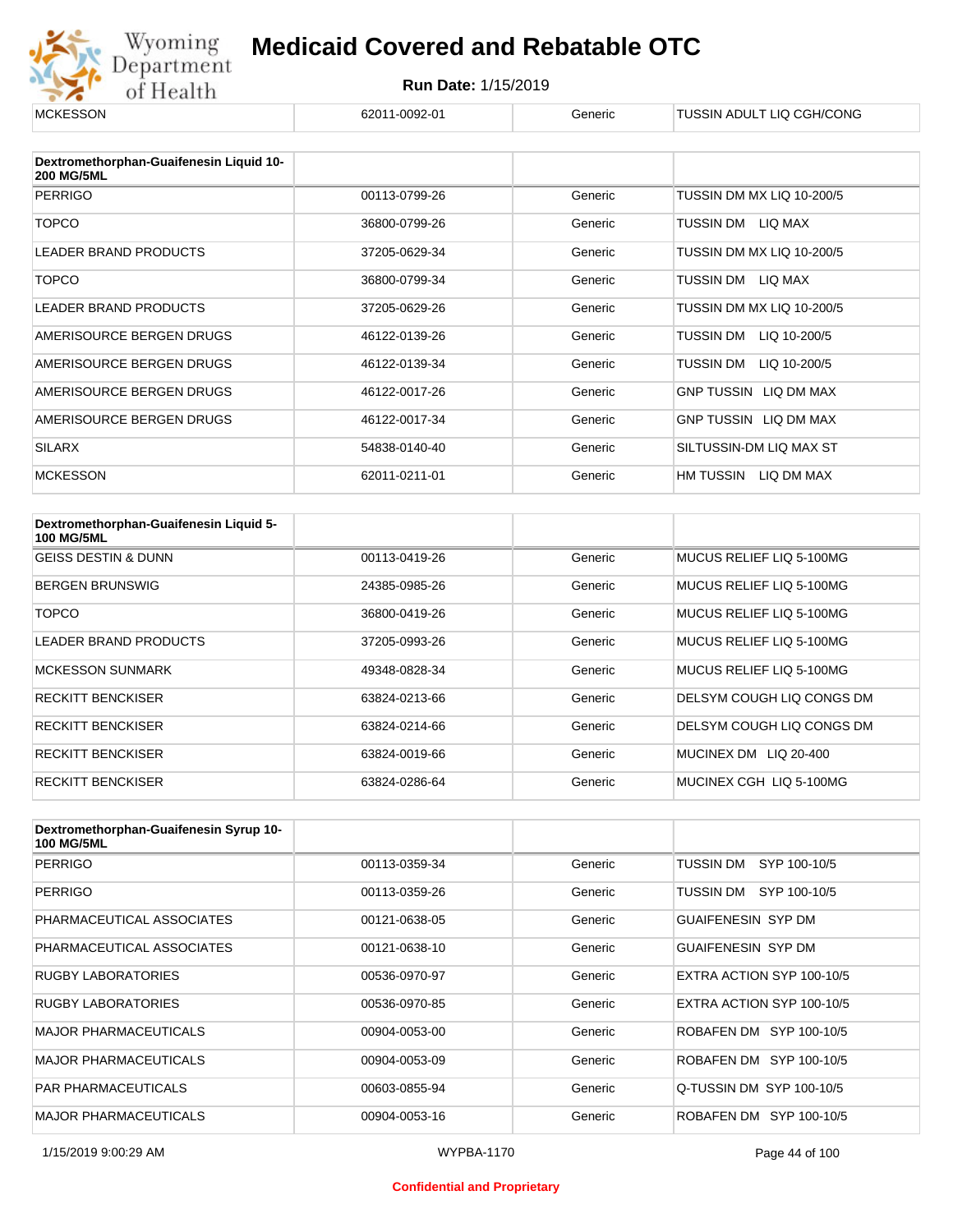| Wyoming<br>Department        | <b>Medicaid Covered and Rebatable OTC</b> |         |                           |  |  |  |
|------------------------------|-------------------------------------------|---------|---------------------------|--|--|--|
| of Health                    | <b>Run Date: 1/15/2019</b>                |         |                           |  |  |  |
| <b>MAJOR PHARMACEUTICALS</b> | 00904-0053-20                             | Generic | ROBAFEN DM SYP 100-10/5   |  |  |  |
| <b>PAR PHARMACEUTICALS</b>   | 00603-0855-58                             | Generic | Q-TUSSIN DM SYP 100-10/5  |  |  |  |
| <b>PAR PHARMACEUTICALS</b>   | 00603-0855-81                             | Generic | Q-TUSSIN DM SYP 100-10/5  |  |  |  |
| <b>MAJOR PHARMACEUTICALS</b> | 00904-6306-20                             | Generic | ROBAFEN DM SYP 100-10/5   |  |  |  |
| <b>LEADER BRAND PRODUCTS</b> | 37205-0970-26                             | Generic | SYP 100-10/5<br>TUSSIN DM |  |  |  |
| <b>LEADER BRAND PRODUCTS</b> | 37205-0970-34                             | Generic | TUSSIN DM SYP 100-10/5    |  |  |  |
| <b>MCKESSON SUNMARK</b>      | 49348-0017-34                             | Generic | SM TUSSIN DM SYP 100-10/5 |  |  |  |
| <b>MCKESSON SUNMARK</b>      | 49348-0017-39                             | Generic | SM TUSSIN DM SYP 100-10/5 |  |  |  |
| <b>MCKESSON SUNMARK</b>      | 49348-0017-37                             | Generic | SM TUSSIN DM SYP 100-10/5 |  |  |  |
| <b>MCKESSON SUNMARK</b>      | 49348-0861-34                             | Generic | SM TUSSIN SYP DM          |  |  |  |
| <b>MCKESSON SUNMARK</b>      | 49348-0861-37                             | Generic | SM TUSSIN SYP DM          |  |  |  |
| <b>SILARX</b>                | 54838-0209-40                             | Generic | SILTUSSIN-DM SYP ALC FREE |  |  |  |
| <b>SILARX</b>                | 54838-0209-70                             | Generic | SILTUSSIN-DM SYP ALC FREE |  |  |  |
| <b>SILARX</b>                | 54838-0209-80                             | Generic | SILTUSSIN-DM SYP ALC FREE |  |  |  |

| Dextromethorphan-Guaifenesin Syrup 5-<br><b>100 MG/5ML</b> |               |              |                       |
|------------------------------------------------------------|---------------|--------------|-----------------------|
| <b>GLAXO CONSUMER HEALTHCARE L.P.</b>                      | 00067-8118-04 | <b>Brand</b> | TRIAMINIC SYP CGH/CNG |

| Dextromethorphan-Guaifenesin Tab 20-400<br>MG |               |         |                           |
|-----------------------------------------------|---------------|---------|---------------------------|
| <b>MAJOR PHARMACEUTICALS</b>                  | 00904-6233-46 | Generic | MUCUS RELIEF TAB DM       |
| <b>MAJOR PHARMACEUTICALS</b>                  | 00904-6233-52 | Generic | MUCUS RELIEF TAB DM       |
| <b>BERGEN BRUNSWIG</b>                        | 24385-0026-71 | Generic | MUCUS RELIEF TAB DM       |
| <b>LEADER BRAND PRODUCTS</b>                  | 37205-0538-71 | Generic | CHEST CONGES TAB 20-400MG |
| LEADER BRAND PRODUCTS                         | 37205-0675-62 | Generic | TABTUSSIN DM TAB 20-400MG |
| <b>MCKESSON SUNMARK</b>                       | 49348-0728-09 | Generic | CHEST CONGES TAB 20-400MG |
| AMERISOURCE BERGEN DRUGS                      | 46122-0058-62 | Generic | TAB TUSSIN TAB DM         |
| <b>TIME-CAP LABS</b>                          | 49483-0280-06 | Generic | MUCOSA DM<br>TAB 20-400MG |
| <b>MCKESSON</b>                               | 62011-0061-01 | Generic | CHEST CONGES TAB RELF DM  |
| CHAIN DRUG MARKETING ASSOC                    | 63868-0753-50 | Generic | OC MEDIFIN TAB DM         |

| Dextromethorphan-Guaifenesin Tab ER<br>12HR 30-600 MG |               |              |                         |
|-------------------------------------------------------|---------------|--------------|-------------------------|
| RECKITT BENCKISER                                     | 63824-0056-34 | Brand        | MUCINEX DM TAB 30-600ER |
| RECKITT BENCKISER                                     | 63824-0056-32 | <b>Brand</b> | MUCINEX DM TAB 30-600ER |
| RECKITT BENCKISER                                     | 63824-0056-69 | <b>Brand</b> | MUCINEX DM TAB 30-600ER |

| Dextromethorphan-Guaifenesin Tab ER<br>12HR 60-1200 MG |               |       |                        |
|--------------------------------------------------------|---------------|-------|------------------------|
| <b>RECKITT BENCKISER</b>                               | 63824-0072-35 | Brand | MUCINEX DM TAB 60-1200 |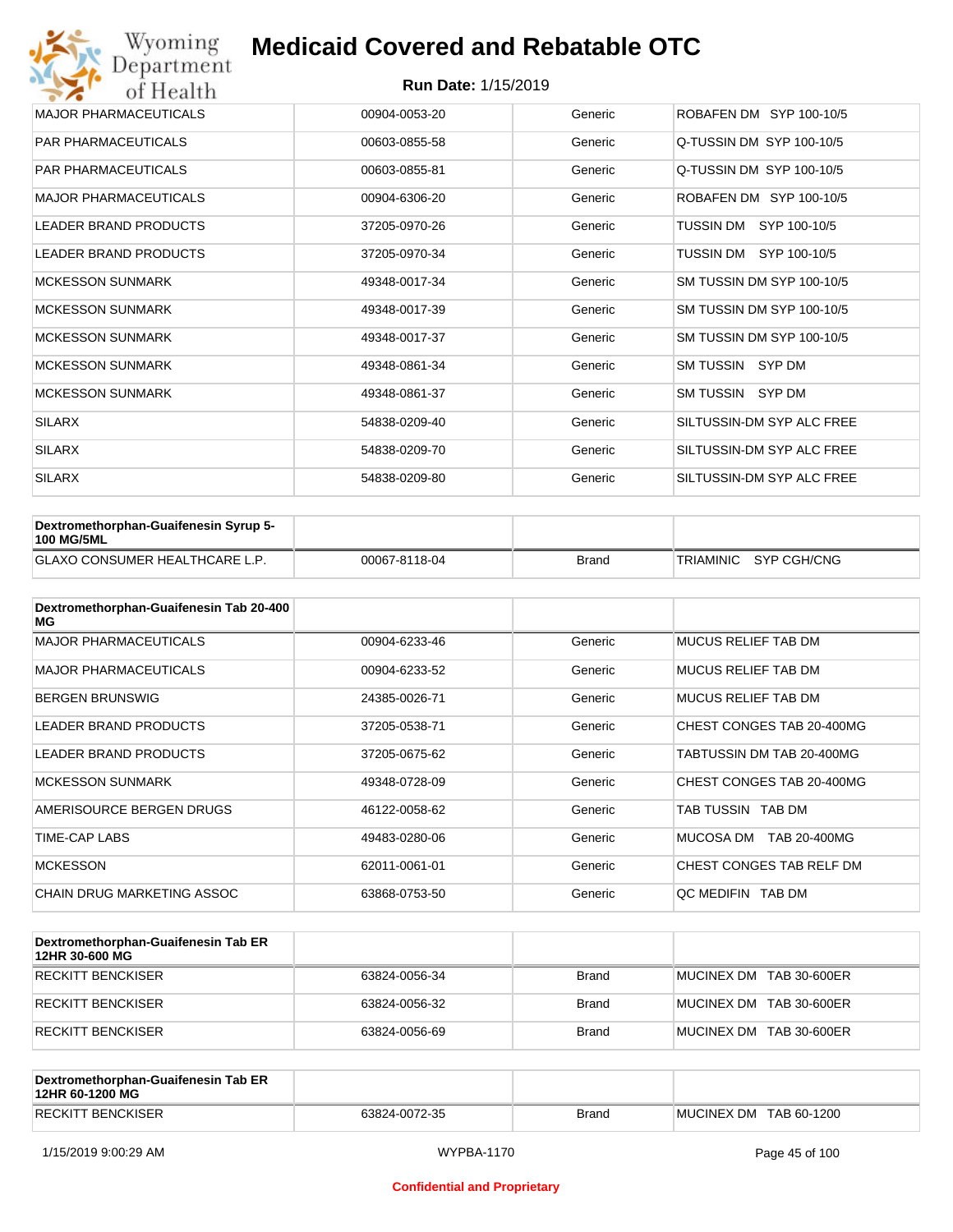# Wyoming<br>Department<br>of Health

## **Medicaid Covered and Rebatable OTC**

| RECKITT BENCKISER | 63824-0072-36 | <b>Brand</b> | MUCINEX DM TAB 60-1200 |
|-------------------|---------------|--------------|------------------------|
| RECKITT BENCKISER | 63824-0072-46 | <b>Brand</b> | MUCINEX DM TAB 60-1200 |

| Dextromethorphan-Phenylephrine-APAP<br>Cap 10-5-325 MG |               |              |                                  |
|--------------------------------------------------------|---------------|--------------|----------------------------------|
| <b>MAJOR PHARMACEUTICALS</b>                           | 00904-5763-44 | <b>Brand</b> | DAY TIME<br>CAP COLD/FLU         |
| <b>SELECT BRAND</b>                                    | 15127-0989-12 | Generic      | SB DAY TIME CAP COLD/FLU         |
| <b>BERGEN BRUNSWIG</b>                                 | 24385-0036-62 | Generic      | <b>GNP DAY TIME CAP COLD/FLU</b> |
| <b>TOPCO</b>                                           | 36800-0215-53 | Generic      | DAYTIME PE CAP COLD/FLU          |
| <b>TOPCO</b>                                           | 36800-0215-60 | Generic      | DAYTIME PE CAP COLD/FLU          |
| <b>MCKESSON SUNMARK</b>                                | 49348-0738-04 | Generic      | SM DAY TIME CAP PE               |
| AMERISOURCE BERGEN DRUGS                               | 46122-0184-73 | Generic      | DAY COLD/FLU CAP 10-5-325        |
| <b>MCKESSON</b>                                        | 62011-0066-02 | Generic      | HM DAY TIME CAP                  |

| Dextromethorphan-Phenylephrine-APAP<br>Ligd 10-5-325 MG/15ML |               |         |                                  |
|--------------------------------------------------------------|---------------|---------|----------------------------------|
| <b>TOPCO</b>                                                 | 36800-0656-30 | Generic | DAY TIME<br>LIQ COLD/FLU         |
| <b>TOPCO</b>                                                 | 36800-0656-38 | Generic | LIQ COLD/FLU<br>DAY TIME         |
| <b>BERGEN BRUNSWIG</b>                                       | 24385-0005-34 | Generic | <b>GNP DAY TIME LIQ COLD/FLU</b> |
| AMERISOURCE BERGEN DRUGS                                     | 46122-0015-33 | Generic | <b>GNP FLU RELF LIQ DAYTIME</b>  |
| <b>MCKESSON SUNMARK</b>                                      | 49348-0753-37 | Generic | <b>SM DAY TIME LIQ COLD/FLU</b>  |
| <b>MCKESSON</b>                                              | 62011-0065-02 | Generic | HM DAYTIME LIQ COLD/FLU          |
| CHAIN DRUG MARKETING ASSOC                                   | 63868-0067-08 | Generic | OC FLU RELF LIO DAYTIME          |

| Dextromethorphan-Phenylephrine-APAP<br><b>Powd Pack 20-10-500 MG</b> |               |              |          |              |
|----------------------------------------------------------------------|---------------|--------------|----------|--------------|
| <b>GLAXO CONSUMER HEALTHCARE L.P.</b>                                | 00067-6426-06 | <b>Brand</b> | THERAFLU | PAK SEV COLD |
|                                                                      |               |              |          |              |

| Dextromethorphan-Phenylephrine-APAP<br><b>Powd Pack 20-10-650 MG</b> |               |         |                                 |
|----------------------------------------------------------------------|---------------|---------|---------------------------------|
| <b>PERRIGO PHARMACEUTICALS</b>                                       | 00113-0096-91 | Generic | <b>FLU/COLD/CGH POW DAYTIME</b> |
| ICHAIN DRUG MARKETING ASSOC                                          | 63868-0763-06 | Generic | IQC COLD/CGH POW DAYTIME        |

| Dextromethorphan-Phenylephrine-APAP<br>Tab 10-5-325 MG |               |         |                                  |
|--------------------------------------------------------|---------------|---------|----------------------------------|
| <b>MAJOR PHARMACEUTICALS</b>                           | 00904-5786-24 | Generic | MAPAP COLD TAB 10-5-325          |
| <b>TOPCO</b>                                           | 36800-0371-62 | Generic | COLD MULT-SY TAB DAYTIME         |
| <b>TOPCO</b>                                           | 36800-0402-62 | Generic | COLD HEAD<br><b>TAB CONGESTI</b> |
| AMERISOURCE BERGEN DRUGS                               | 46122-0073-62 | Generic | COLD RELIEF TAB MULTI-S          |

| Dextromethorphan-Pyrilamine Liquid 7.5-<br>7.5 MG/5ML |               |       |                  |
|-------------------------------------------------------|---------------|-------|------------------|
| CAPITAL PHARMACEUTICAL                                | 29978-0127-16 | Brand | LIQ<br>CAPRON DM |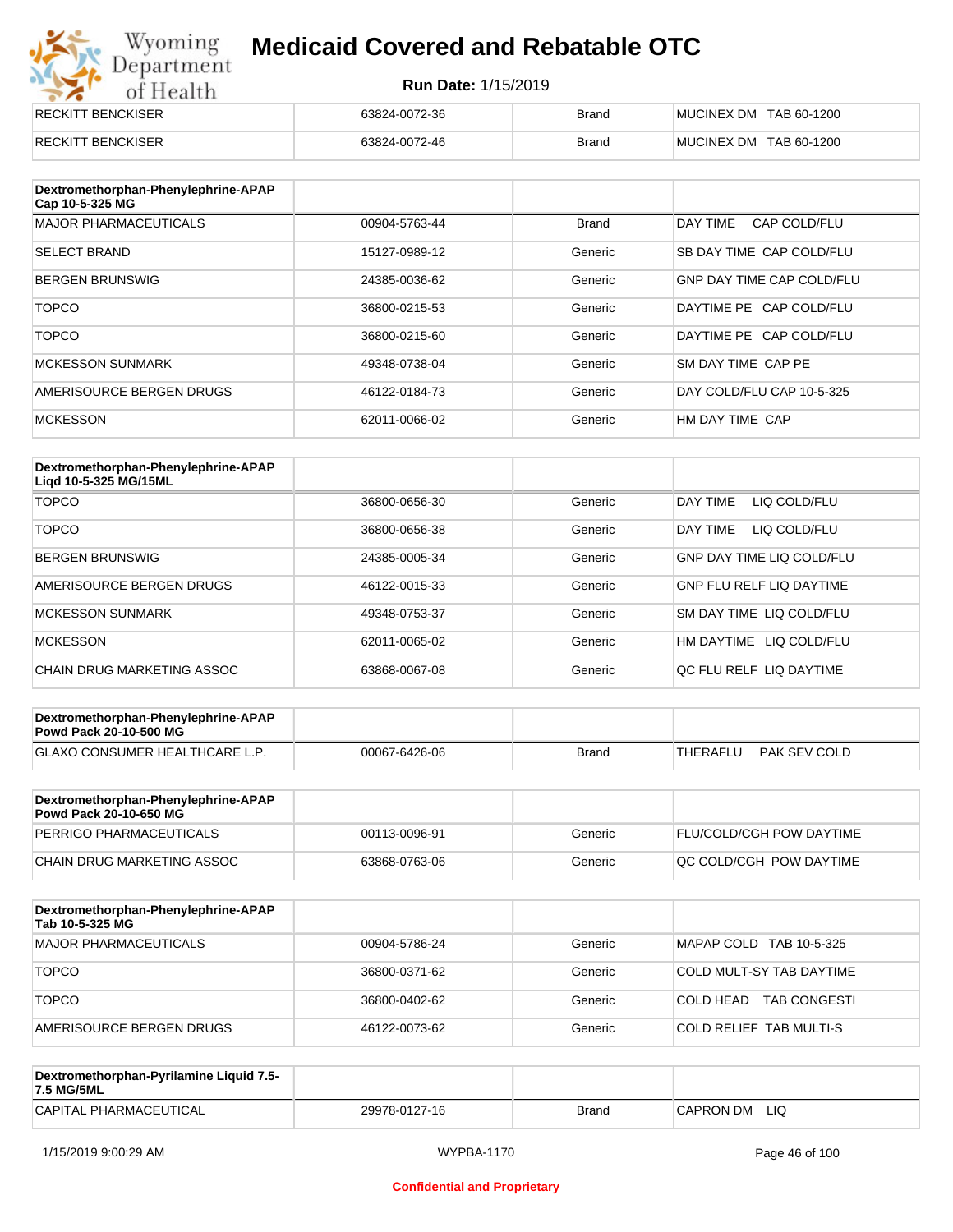

**12.5-325 MG**

**Diphenhydramine-Acetaminophen Tab** 

## **Medicaid Covered and Rebatable OTC**

| <b>RUGBY LABORATORIES</b>                                    | 00536-1003-01 | Generic      | ACETA-GESIC TAB 12.5-325         |
|--------------------------------------------------------------|---------------|--------------|----------------------------------|
|                                                              |               |              |                                  |
| Diphenhydramine-Phenylephrine Liq 6.25-<br>2.5 MG/5ML        |               |              |                                  |
| <b>TOPCO</b>                                                 | 36800-0913-26 | Generic      | TRIACTING NT LIQ COLD/CGH        |
| Diphenhydramine-Phenylephrine Syrup<br>6.25-2.5 MG/5ML       |               |              |                                  |
| GLAXO CONSUMER HEALTHCARE L.P.                               | 00067-8106-04 | <b>Brand</b> | SYP COLD/CGH<br><b>TRIAMINIC</b> |
| Diphenhydramine-Phenylephrine-APAP<br>Liq 12.5-5-325 MG/10ML |               |              |                                  |
| <b>RECKITT BENCKISER</b>                                     | 63824-0262-66 | Generic      | <b>MUCINEX</b><br>LIQ            |
| <b>RECKITT BENCKISER</b>                                     | 63824-0211-66 | Generic      | DELSYM NIGHT LIQ CGH+CLD         |
| <b>RECKITT BENCKISER</b>                                     | 63824-0212-66 | Generic      | DELSYM NIGHT LIQ CGH+CLD         |
| <b>RECKITT BENCKISER</b>                                     | 63824-0600-64 | Generic      | MUCINEX MS LIQ COLD NGH          |
| <b>RECKITT BENCKISER</b>                                     | 63824-0500-66 | Generic      | MUCINEX FAST LIQ COLD FLU        |
| Diphenhydramine-Phenylephrine-APAP<br>Lig 12.5-5-325 MG/15ML |               |              |                                  |
| AMERISOURCE BERGEN DRUGS                                     | 46122-0016-33 | Generic      | <b>GNP FLU RELF LIQ NIGHTIME</b> |
| CHAIN DRUG MARKETING ASSOC                                   | 63868-0068-08 | Generic      | QC FLU RELF LIQ NIGHTIME         |
| Diphenhydramine-Phenylephrine-APAP<br>Packet 25-10-650 MG    |               |              |                                  |
| GLAXO CONSUMER HEALTHCARE L.P.                               | 00067-7918-06 | <b>Brand</b> | THERAFLU SEV POW COLD/CGH        |
| <b>RECKITT BENCKISER</b>                                     | 63824-0233-04 | Generic      | <b>MUCINEX</b><br>PAK FAST-MAX   |
| CHAIN DRUG MARKETING ASSOC                                   | 63868-0764-06 | Generic      | QC COLD/CGH POW NIGHTTIM         |
| Diphenhydramine-Phenylephrine-APAP<br>Tab 12.5-5-325 MG      |               |              |                                  |
| <b>SELECT BRAND</b>                                          | 15127-0973-24 | Generic      | SB ALLERGY/ TAB COLD PE          |
| <b>SELECT BRAND</b>                                          | 15127-0974-12 | Generic      | SB SEVERE TAB COLD PE            |
| AMERISOURCE BERGEN DRUGS                                     | 46122-0052-62 | Generic      | ALLERGY PLUS TAB SINUS           |
| CHAIN DRUG MARKETING ASSOC                                   | 63868-0985-24 | Generic      | QC ALLERGY/ TAB SINUS            |
| Diphenhydramine-Phenylephrine-APAP<br>Tab 25-5-325 MG        |               |              |                                  |
| AMERISOURCE BERGEN DRUGS                                     | 46122-0053-60 | Generic      | ALLERGY PLUS TAB SEV/SINU        |
| <b>RECKITT BENCKISER</b>                                     | 63824-0550-20 | Generic      | MUCINEX FAST TAB 25-5-325        |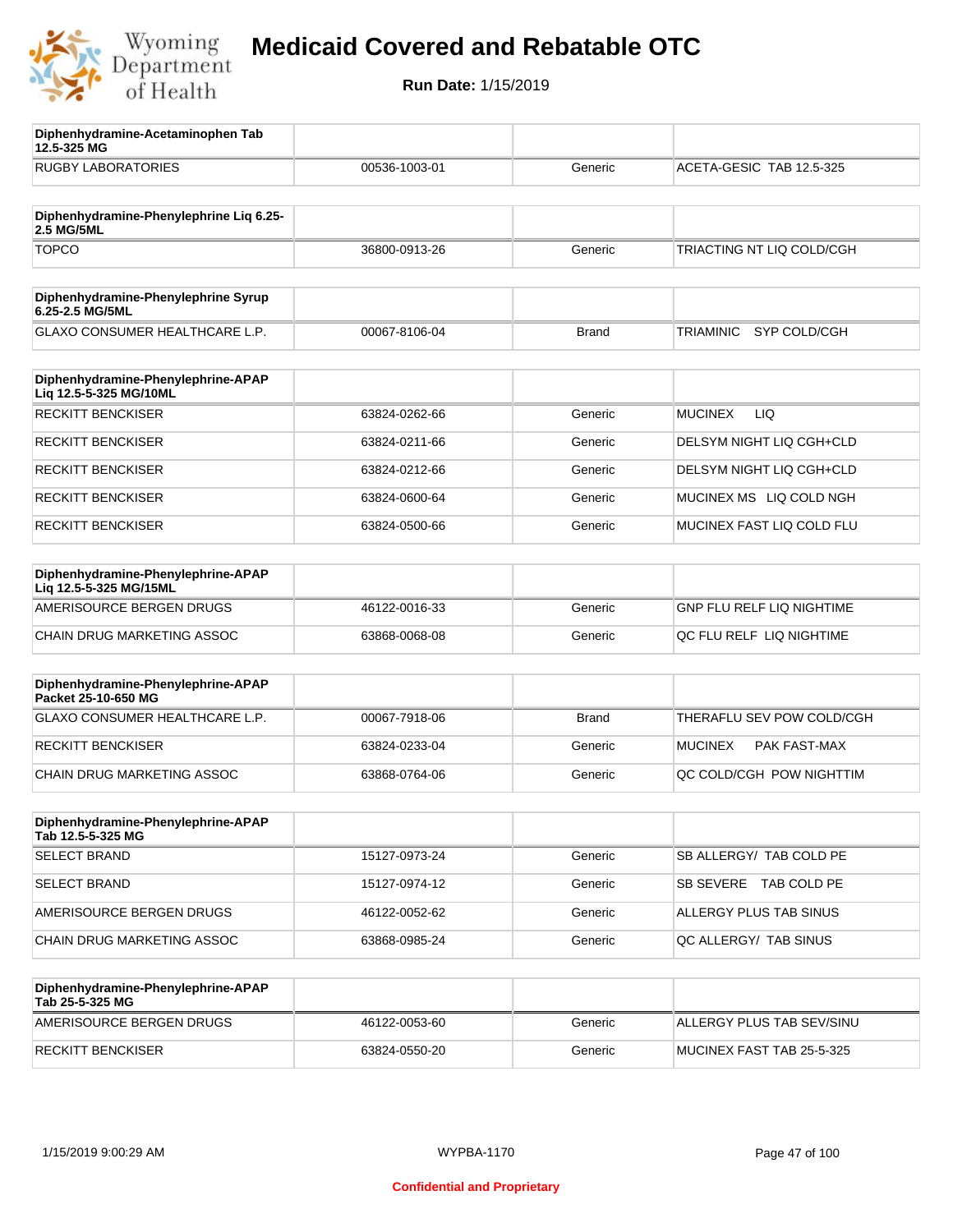

| Doxylamine-DM Liquid 6.25-15 MG/15ML                   |               |              |                                |
|--------------------------------------------------------|---------------|--------------|--------------------------------|
| <b>BERGEN BRUNSWIG</b>                                 | 24385-0461-34 | Generic      | NIGHT TIME LIQ COUGH           |
| <b>TOPCO</b>                                           | 36800-0668-38 | Generic      | NITE TIME LIQ COUGH            |
| <b>BERGEN BRUNSWIG</b>                                 | 24385-0461-40 | Generic      | NIGHT TIME LIQ COUGH           |
| Doxylamine-Phenylephrine Tab 7.5-10 MG                 |               |              |                                |
| POLY PHARMACEUTICALS                                   | 50991-0216-01 | <b>Brand</b> | POLY HIST TAB 7.5-10MG         |
| Doxylamine-Pseudoephedrine Liquid 6.25-<br>30 MG/5ML   |               |              |                                |
| <b>SALLUS LABORATORIES</b>                             | 69036-0110-16 | <b>Brand</b> | LORTUSS LQ LIQ                 |
| Fexofenadine-Pseudoephedrine Tab ER<br>24HR 180-240 MG |               |              |                                |
| DR.REDDY'S LABORATORIES, INC.                          | 55111-0557-35 | Generic      | FEXOFEN/PSE TAB 180-240        |
| <b>Guaifenesin Granules Packet 100 MG</b>              |               |              |                                |
| <b>RECKITT BENCKISER</b>                               | 63824-0254-12 | <b>Brand</b> | MUCINEX/KIDS GRA 100MG         |
| <b>Guaifenesin Liquid 100 MG/5ML</b>                   |               |              |                                |
| PERRIGO PHARMACEUTICALS                                | 00113-0288-26 | Generic      | MUCUS RELIEF LIQ 100/5ML       |
| PHARMACEUTICAL ASSOCIATES                              | 00121-1744-10 | Generic      | GUAIFENESIN SOL 100/5ML        |
| PHARMACEUTICAL ASSOCIATES                              | 00121-1744-05 | Generic      | GUAIFENESIN SOL 100/5ML        |
| PHARMACEUTICAL ASSOCIATES                              | 00121-1744-15 | Generic      | GUAIFENESIN SOL 100/5ML        |
| PAR PHARMACEUTICALS                                    | 00603-0857-58 | Generic      | Q-TUSSIN<br><b>SOL 100/5ML</b> |
| PAR PHARMACEUTICALS                                    | 00603-0857-81 | Generic      | Q-TUSSIN<br><b>SOL 100/5ML</b> |
| PAR PHARMACEUTICALS                                    | 00603-1328-58 | Generic      | IOPHEN-NR LIQ 100/5ML          |
| <b>PAR PHARMACEUTICALS</b>                             | 00603-0857-94 | Generic      | Q-TUSSIN<br><b>SOL 100/5ML</b> |
| <b>BERGEN BRUNSWIG</b>                                 | 24385-0982-26 | Generic      | MUCUS RELIEF LIQ 100/5ML       |
| <b>TOPCO</b>                                           | 36800-0288-26 | Generic      | MUCUS RELIEF LIQ 100/5ML       |
| HI-TECH                                                | 50383-0063-07 | Generic      | GUAIFENESIN SOL 100/5ML        |
| HI-TECH                                                | 50383-0063-11 | Generic      | GUAIFENESIN SOL 200/10ML       |
| HI-TECH                                                | 50383-0063-12 | Generic      | GUAIFENESIN SOL 200/10ML       |
| HI-TECH                                                | 50383-0063-17 | Generic      | GUAIFENESIN SOL 300/15ML       |
| HI-TECH                                                | 50383-0063-06 | Generic      | GUAIFENESIN SOL 100/5ML        |
| HI-TECH                                                | 50383-0063-18 | Generic      | GUAIFENESIN SOL 300/15ML       |
| SILARX                                                 | 54838-0138-40 | Generic      | SILTUSS DAS LIQ 100/5ML        |
| <b>MCKESSON</b>                                        | 62011-0089-01 | Generic      | TUSSIN ADULT LIQ 100/5ML       |
| <b>MCKESSON</b>                                        | 62011-0089-02 | Generic      | TUSSIN ADULT LIQ 100/5ML       |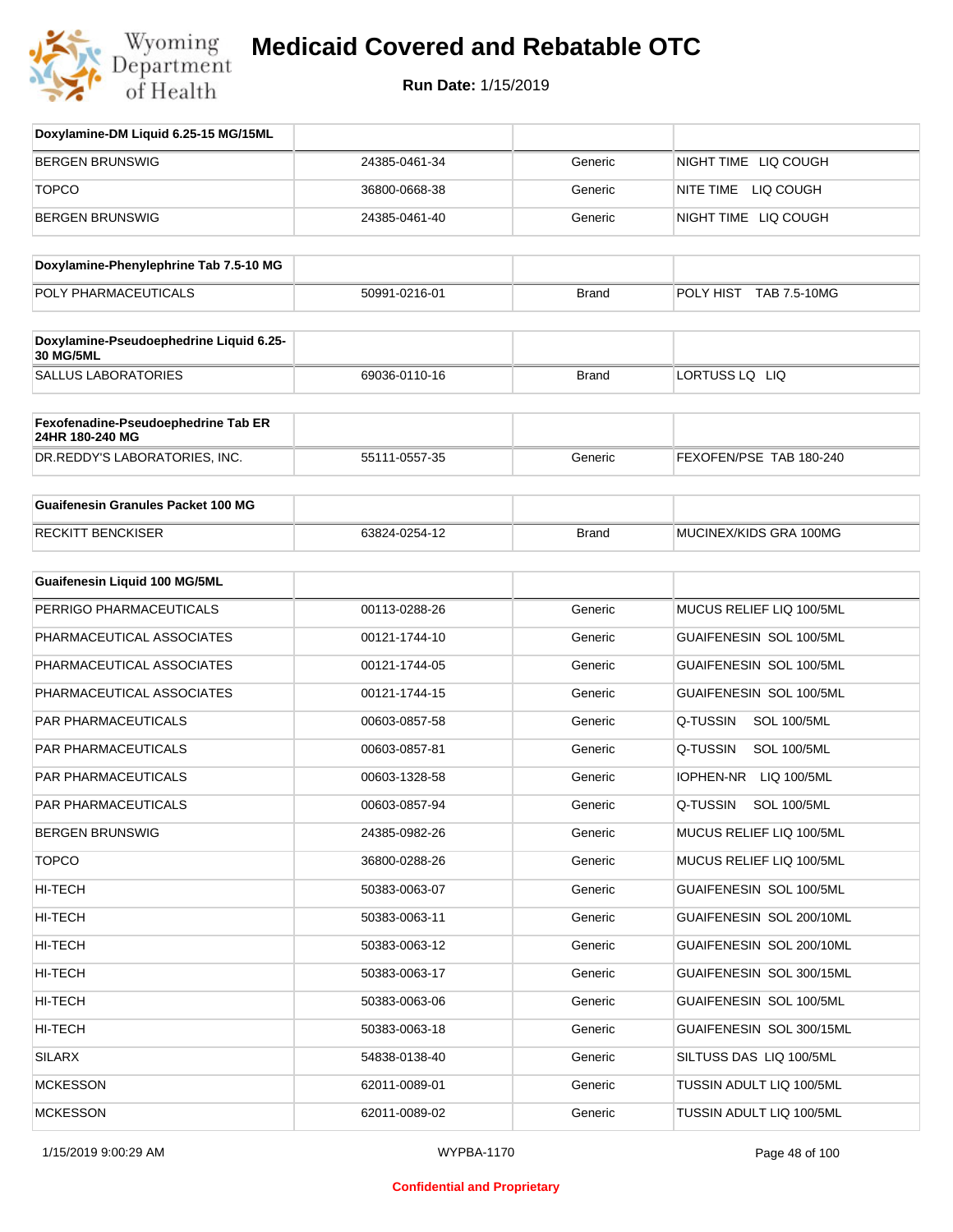

## Wyoming **Medicaid Covered and Rebatable OTC**<br>
Of Health **Run Date:** 1/15/2019<br>
ENCKISER G3824-0285-64 Generic MUCINEX CHLD LIQ 100/5ML **Medicaid Covered and Rebatable OTC**

| RECKII I BENCKISER                  | 63824-0285-64 | Generic | MUCINEX CHLD LIQ 100/5ML             |
|-------------------------------------|---------------|---------|--------------------------------------|
| <b>Guaifenesin Syrup 100 MG/5ML</b> |               |         |                                      |
| <b>PERRIGO</b>                      | 00113-0061-26 | Generic | TUSSIN CHEST SYP 100/5ML             |
| <b>PERRIGO</b>                      | 00113-0061-34 | Generic | TUSSIN CHEST SYP 100/5ML             |
| <b>RUGBY LABORATORIES</b>           | 00536-0825-85 | Generic | <b>COUGH</b><br><b>SYP 100/5ML</b>   |
| RUGBY LABORATORIES                  | 00536-0825-97 | Generic | <b>COUGH</b><br><b>SYP 100/5ML</b>   |
| <b>MAJOR PHARMACEUTICALS</b>        | 00904-0061-00 | Generic | <b>SYP 100/5ML</b><br><b>ROBAFEN</b> |
| <b>MAJOR PHARMACEUTICALS</b>        | 00904-0061-09 | Generic | <b>ROBAFEN</b><br><b>SYP 100/5ML</b> |
| <b>MAJOR PHARMACEUTICALS</b>        | 00904-0061-16 | Generic | <b>ROBAFEN</b><br><b>SYP 100/5ML</b> |
| <b>BERGEN BRUNSWIG</b>              | 24385-0310-34 | Generic | GNP TUSSIN SYP 100/5ML               |
| <b>SELECT BRAND</b>                 | 15127-0940-44 | Generic | SB CGH CONTR SYP 100/5ML             |
| <b>SELECT BRAND</b>                 | 15127-0940-48 | Generic | SB CGH CONTR SYP 100/5ML             |
| <b>TOPCO</b>                        | 36800-0310-26 | Generic | TUSSIN CHEST SYP 100/5ML             |
| <b>MCKESSON SUNMARK</b>             | 49348-0278-34 | Generic | SM TUSSIN SYP 100/5ML                |
| <b>MCKESSON SUNMARK</b>             | 49348-0278-37 | Generic | SM TUSSIN SYP 100/5ML                |
| <b>SILARX</b>                       | 54838-0117-70 | Generic | SILTUSSIN SA SYP 100/5ML             |
| <b>SILARX</b>                       | 54838-0117-40 | Generic | SILTUSSIN SA SYP 100/5ML             |
| <b>SILARX</b>                       | 54838-0117-80 | Generic | SILTUSSIN SA SYP 100/5ML             |

| Guaifenesin Tab 200 MG     |               |         |                                     |
|----------------------------|---------------|---------|-------------------------------------|
| <b>PAR PHARMACEUTICALS</b> | 00603-4886-21 | Generic | ORGAN-LNR TAB 200MG                 |
| <b>PAR PHARMACEUTICALS</b> | 00603-4890-21 | Generic | ORGAN-LNR TAB 200MG                 |
| MAJOR PHARMACEUTICALS      | 00904-5154-60 | Generic | GUAIFENESIN TAB 200MG               |
| <b>SELECT BRAND</b>        | 15127-0129-60 | Generic | SB COUGHTAB TAB 200MG               |
| LEADER BRAND PRODUCTS      | 37205-0466-72 | Generic | <b>TAB 200MG</b><br><b>COUGHTAB</b> |

| <b>Guaifenesin Tab 400 MG</b> |               |         |                                   |
|-------------------------------|---------------|---------|-----------------------------------|
| <b>MAJOR PHARMACEUTICALS</b>  | 00904-6232-46 | Generic | MUCUS RELIEF TAB 400MG            |
| <b>MAJOR PHARMACEUTICALS</b>  | 00904-6232-52 | Generic | MUCUS RELIEF TAB 400MG            |
| <b>BERGEN BRUNSWIG</b>        | 24385-0602-71 | Generic | MUCUS RELIEF TAB 400MG            |
| LEADER BRAND PRODUCTS         | 37205-0476-71 | Generic | CHEST CONGES TAB 400MG            |
| LEADER BRAND PRODUCTS         | 37205-0674-62 | Generic | <b>TAB 400MG</b><br>TABTUSSIN     |
| <b>MCKESSON SUNMARK</b>       | 49348-0729-09 | Generic | CHEST CONGES TAB 400MG            |
| AMERISOURCE BERGEN DRUGS      | 46122-0057-62 | Generic | TAB TUSSIN TAB 400MG              |
| TIME-CAP LABS                 | 49483-0272-06 | Generic | <b>MUCOSA</b><br><b>TAB 400MG</b> |
| <b>MCKESSON</b>               | 62011-0060-01 | Generic | CHEST CONGES TAB 400MG            |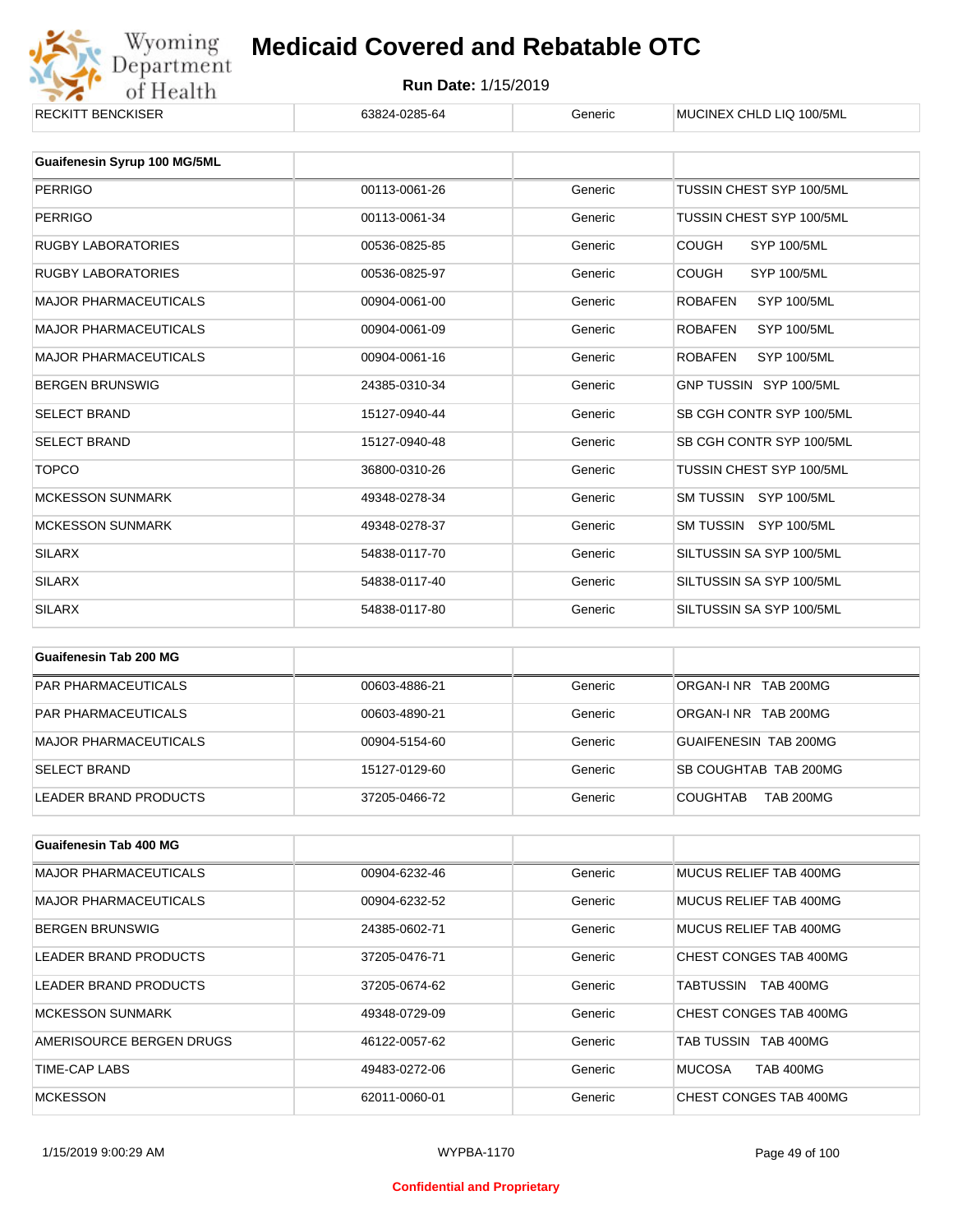

**Run Date:** 1/15/2019

| CHAIN DRUG MARKETING ASSOC                   | 63868-0998-50 | Generic      | MEDIFIN 400 TAB 400MG               |
|----------------------------------------------|---------------|--------------|-------------------------------------|
| Guaifenesin Tab ER 12HR 1200 MG              |               |              |                                     |
|                                              |               |              |                                     |
| <b>RECKITT BENCKISER</b>                     | 63824-0023-48 | Brand        | <b>TAB 1200MG</b><br><b>MUCINEX</b> |
| <b>RECKITT BENCKISER</b>                     | 63824-0023-35 | Brand        | <b>MUCINEX</b><br><b>TAB 1200MG</b> |
| <b>RECKITT BENCKISER</b>                     | 63824-0023-36 | Brand        | <b>MUCINEX</b><br><b>TAB 1200MG</b> |
| <b>RECKITT BENCKISER</b>                     | 63824-0023-46 | Brand        | <b>MUCINEX</b><br><b>TAB 1200MG</b> |
| Guaifenesin Tab ER 12HR 600 MG               |               |              |                                     |
| <b>RUGBY LABORATORIES</b>                    | 00536-1026-37 | Generic      | TAB 600MG<br><b>MUCUS-ER</b>        |
| LEADER BRAND PRODUCTS                        | 37205-0628-58 | Generic      | MUCUS-ER<br>TAB 600MG               |
| PERRIGO PHARMACEUTICALS                      | 45802-0498-60 | Generic      | GUAIFENESIN TAB 600MG ER            |
| AMERISOURCE BERGEN DRUGS                     | 46122-0028-60 | Generic      | GNP MUCUS-ER TAB 600MG              |
| AMERISOURCE BERGEN DRUGS                     | 46122-0028-58 | Generic      | GNP MUCUS-ER TAB 600MG              |
| PERRIGO PHARMACEUTICALS                      | 45802-0498-58 | Generic      | GUAIFENESIN TAB 600MG ER            |
| PERRIGO PHARMACEUTICALS                      | 45802-0498-78 | Generic      | <b>GUAIFENESIN TAB 600MG ER</b>     |
| <b>MCKESSON SUNMARK</b>                      | 49348-0905-47 | Generic      | SM MUCUS ER TAB 600MG               |
| <b>MCKESSON SUNMARK</b>                      | 49348-0905-59 | Generic      | SM MUCUS ER TAB 600MG               |
| <b>MCKESSON</b>                              | 62011-0076-02 | Generic      | HM MUCUS ER TAB 600MG               |
| <b>MCKESSON</b>                              | 62011-0076-01 | Generic      | HM MUCUS ER TAB 600MG               |
| <b>RECKITT BENCKISER</b>                     | 63824-0008-32 | Brand        | <b>MUCINEX</b><br>TAB 600MG ER      |
| <b>RECKITT BENCKISER</b>                     | 63824-0008-36 | Brand        | <b>MUCINEX</b><br>TAB 600MG ER      |
| <b>RECKITT BENCKISER</b>                     | 63824-0008-69 | Brand        | <b>MUCINEX</b><br>TAB 600MG ER      |
| <b>RECKITT BENCKISER</b>                     | 63824-0008-50 | Brand        | <b>MUCINEX</b><br>TAB 600MG ER      |
| <b>RECKITT BENCKISER</b>                     | 63824-0008-61 | Brand        | <b>MUCINEX</b><br>TAB 600MG ER      |
| RECKITT BENCKISER                            | 63824-0008-15 | <b>Brand</b> | <b>MUCINEX</b><br>TAB 600MG ER      |
| <b>RECKITT BENCKISER</b>                     | 63824-0008-27 | Brand        | TAB 600MG ER<br><b>MUCINEX</b>      |
| <b>RECKITT BENCKISER</b>                     | 63824-0008-34 | Brand        | <b>MUCINEX</b><br>TAB 600MG ER      |
| Guaifenesin-Codeine Liquid 200-8 MG/5ML      |               |              |                                     |
| <b>CENTURION LABS</b>                        | 23359-0040-16 | Brand        | NINJACOF-XG LIQ 200-8/5             |
|                                              |               |              |                                     |
| Guaifenesin-Codeine Liquid 225-7.5<br>MG/5ML |               |              |                                     |
| ALLEGIS PHARMACEUTICALS                      | 00682-0475-16 | Brand        | MAR-COF CG LIQ 225-7.5              |
| Guaifenesin-Codeine Soln 100-10 MG/5ML       |               |              |                                     |
| PHARMACEUTICAL ASSOCIATES                    | 00121-0775-04 | Generic      | GG/CODEINE SOL 100-10/5             |

PHARMACEUTICAL ASSOCIATES 00121-0775-16 Generic GG/CODEINE SOL 100-10/5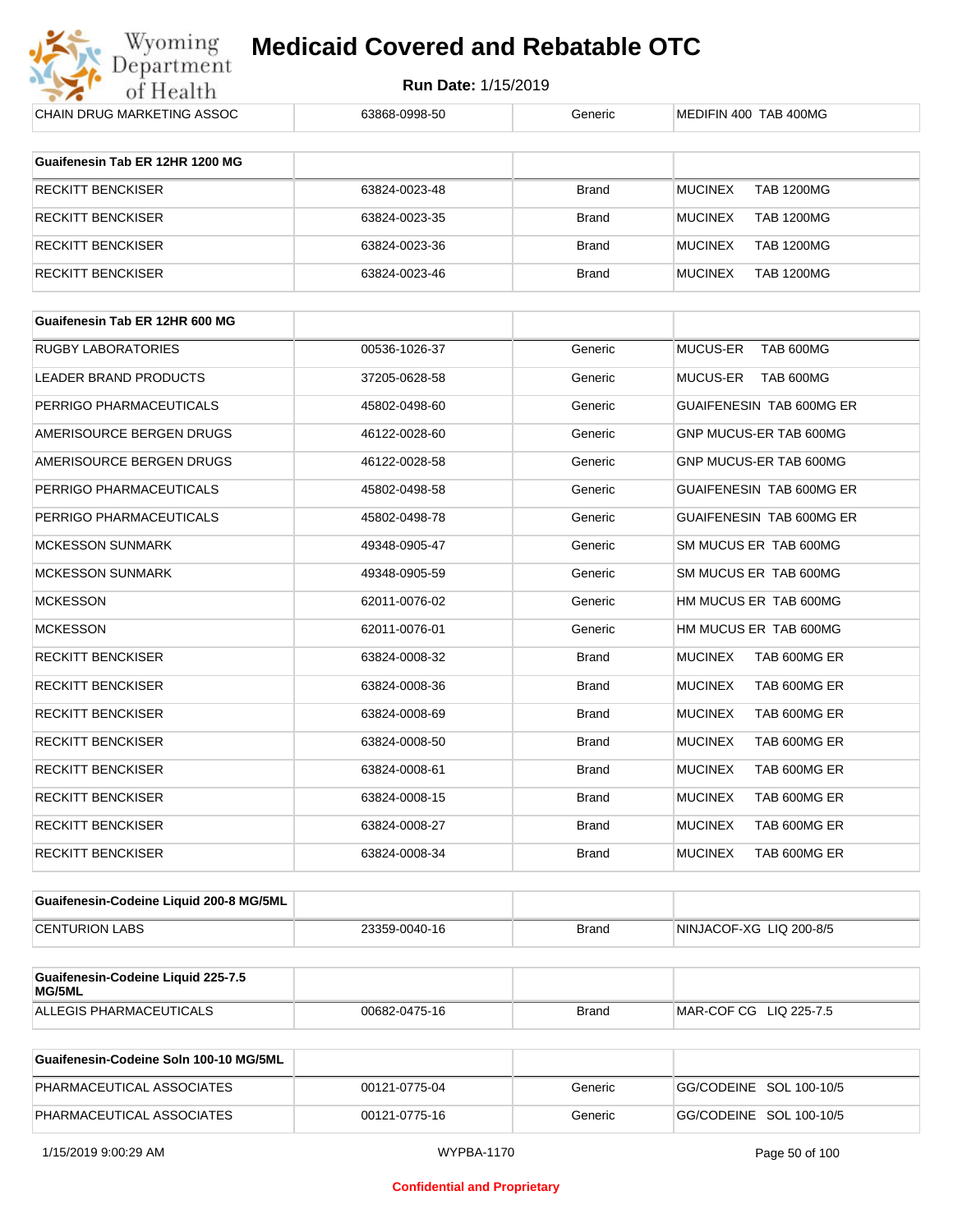| Wyoming<br><b>Medicaid Covered and Rebatable OTC</b><br>Department |                            |         |                           |  |
|--------------------------------------------------------------------|----------------------------|---------|---------------------------|--|
| of Health                                                          | <b>Run Date: 1/15/2019</b> |         |                           |  |
| PHARMACEUTICAL ASSOCIATES                                          | 00121-1775-05              | Generic | GG/CODEINE SOL 100-10/5   |  |
| PHARMACEUTICAL ASSOCIATES                                          | 00121-1775-10              | Generic | GG/CODEINE SOL 100-10/5   |  |
| <b>PAR PHARMACEUTICALS</b>                                         | 00603-1075-56              | Generic | CHERATUSSIN SYP AC        |  |
| <b>PAR PHARMACEUTICALS</b>                                         | 00603-1075-54              | Generic | CHERATUSSIN SYP AC        |  |
| <b>PAR PHARMACEUTICALS</b>                                         | 00603-1329-58              | Generic | IOPHEN C-NR LIQ 100-10/5  |  |
| <b>PAR PHARMACEUTICALS</b>                                         | 00603-1075-58              | Generic | CHERATUSSIN SYP AC        |  |
| PACK PHARMACEUTICALS, LLC                                          | 16571-0302-16              | Generic | GUAIFENESIN SYP 100-10/5  |  |
| <b>HI-TECH</b>                                                     | 50383-0087-12              | Generic | GUAIATUSSIN SYP 100-10/5  |  |
| HI-TECH                                                            | 50383-0087-10              | Generic | GUAIATUSSIN SYP 100-10/5  |  |
| HI-TECH                                                            | 50383-0087-16              | Generic | GUAIATUSSIN SYP 100-10/5  |  |
| HI-TECH                                                            | 50383-0087-04              | Generic | GUAIATUSSIN SYP 100-10/5  |  |
| <b>HI-TECH</b>                                                     | 50383-0087-05              | Generic | GUAIATUSSIN SYP 100-10/5  |  |
| HI-TECH                                                            | 50383-0087-07              | Generic | GUAIATUSSIN SYP 100-10/5  |  |
| <b>METHOD PHARMACEUTICALS</b>                                      | 58657-0500-04              | Generic | CODEINE/GG SOL 10-100/5   |  |
| <b>METHOD PHARMACEUTICALS</b>                                      | 58657-0500-16              | Generic | CODEINE/GG SOL 10-100/5   |  |
| <b>VIRTUS PHARMACEUTICALS OPCO</b>                                 | 76439-0252-16              | Generic | VIRTUSSIN AC SOL 100-10/5 |  |
| <b>VIRTUS PHARMACEUTICALS OPCO</b>                                 | 76439-0252-04              | Generic | VIRTUSSIN AC SOL 100-10/5 |  |

| Guaifenesin-Codeine Soln 100-6.3 MG/5ML |               |         |                        |
|-----------------------------------------|---------------|---------|------------------------|
| <b>RAMCNEIL</b>                         | 12830-0717-16 | Brand   | M-CLEAR WC LIQ 100-6.3 |
| BUREL PHARMACEUTICALS                   | 35573-0006-16 | Generic | RELCOFC SOL 100-6.3    |

| Loratadine & Pseudoephedrine Tab ER<br>12HR 5-120 MG |               |         |                          |
|------------------------------------------------------|---------------|---------|--------------------------|
| <b>PERRIGO</b>                                       | 00113-2013-52 | Generic | ALLERGY/CONG TAB 5-120MG |
| <b>PERRIGO</b>                                       | 00113-2013-60 | Generic | ALLERGY/CONG TAB 5-120MG |
| <b>PERRIGO</b>                                       | 00113-2013-39 | Generic | ALLERGY/CONG TAB 5-120MG |
| PERRIGO PHARMACEUTICALS                              | 45802-0106-39 | Generic | LORATADINE-D TAB 5-120MG |
| PERRIGO PHARMACEUTICALS                              | 45802-0106-52 | Generic | LORATADINE-D TAB 5-120MG |
| PERRIGO PHARMACEUTICALS                              | 45802-0106-60 | Generic | LORATADINE-D TAB 5-120MG |
| AMERISOURCE BERGEN DRUGS                             | 46122-0109-52 | Generic | LORATADINE-D TAB 5-120MG |
| <b>MCKESSON SUNMARK</b>                              | 49348-0183-47 | Generic | LORATADINE D TAB 5-120MG |
| <b>MCKESSON</b>                                      | 62011-0120-01 | Generic | ALLERGY/CONG TAB 5-120MG |

| Loratadine & Pseudoephedrine Tab ER<br>24HR 10-240 MG |               |         |                           |
|-------------------------------------------------------|---------------|---------|---------------------------|
| PERRIGO                                               | 00113-0165-22 | Generic | ALLERGY/CONG TAB RELIEF   |
| PERRIGO                                               | 00113-0165-52 | Generic | ALLERGY/CONG TAB RELIEF   |
| MAJOR PHARMACEUTICALS                                 | 00904-5833-15 | Generic | LORATADINE-D TAB 10-240MG |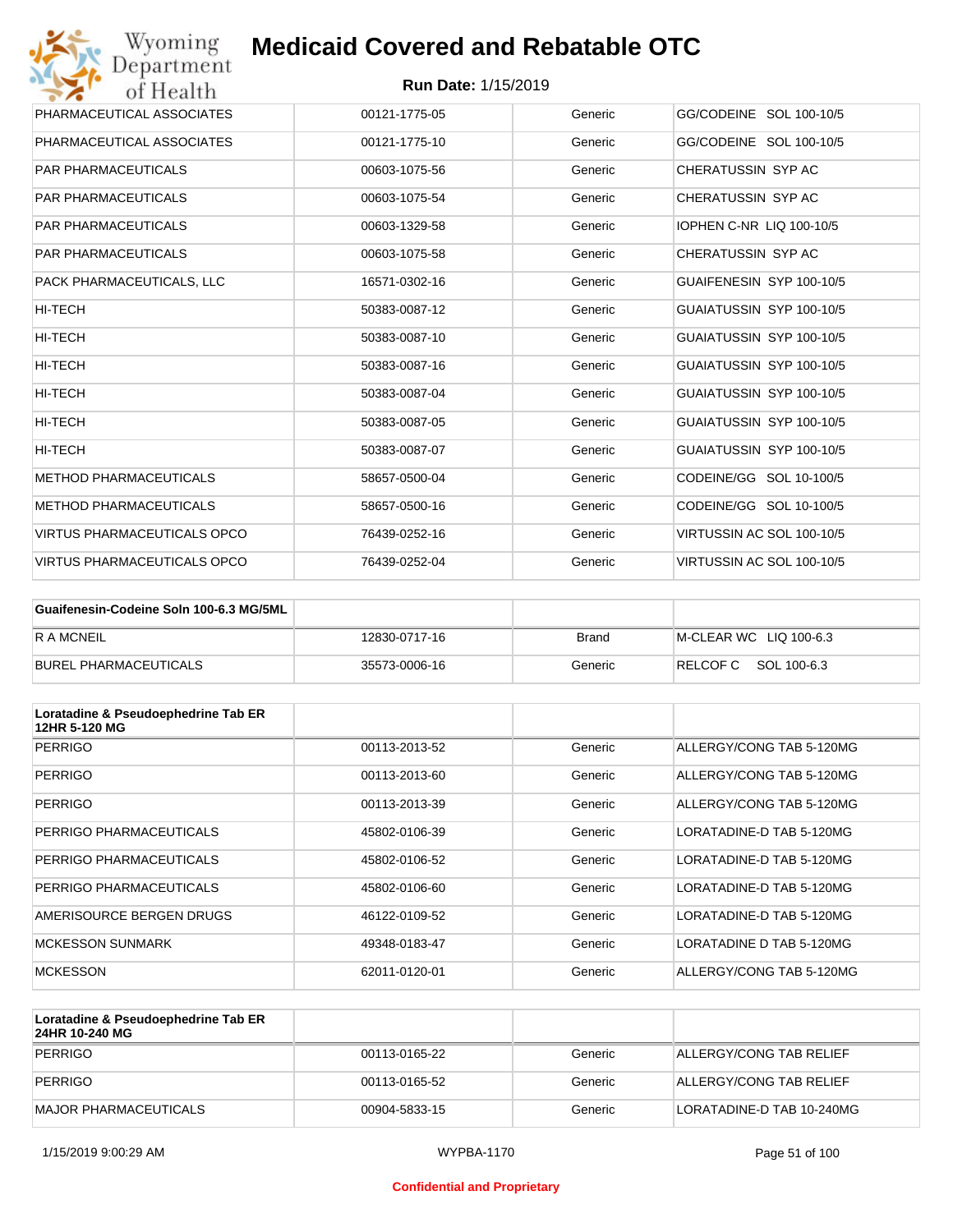| Wyoming<br>Department        | <b>Medicaid Covered and Rebatable OTC</b> |         |                               |
|------------------------------|-------------------------------------------|---------|-------------------------------|
| of Health                    | <b>Run Date: 1/15/2019</b>                |         |                               |
| <b>MAJOR PHARMACEUTICALS</b> | 00904-5833-48                             | Generic | LORATADINE-D TAB 10-240MG     |
| <b>LEADER BRAND PRODUCTS</b> | 37205-0348-52                             | Generic | ALLERGY RELF TAB D-24         |
| <b>LEADER BRAND PRODUCTS</b> | 37205-0348-88                             | Generic | ALLERGY RELF TAB D-24         |
| PERRIGO PHARMACEUTICALS      | 45802-0008-52                             | Generic | LORATADINE-D TAB 10-240MG     |
| AMERISOURCE BERGEN DRUGS     | 46122-0167-52                             | Generic | ALLER/CONGES TAB 10-240MG     |
| PERRIGO PHARMACEUTICALS      | 45802-0008-22                             | Generic | LORATADINE-D TAB 10-240MG     |
| AMERISOURCE BERGEN DRUGS     | 46122-0206-22                             | Generic | LORATADINE-D TAB 10-240MG     |
| MCKESSON SUNMARK             | 49348-0543-01                             | Generic | <b>LORATA-DINE TAB D 24HR</b> |
| <b>MCKESSON SUNMARK</b>      | 49348-0543-57                             | Generic | LORATA-DINE TAB D 24HR        |
| <b>OHM LABS</b>              | 51660-0724-15                             | Generic | ALLERGY RELF TAB DECONGES     |
| <b>OHM LABS</b>              | 51660-0724-69                             | Generic | ALLERGY RELF TAB DECONGES     |
| <b>MCKESSON</b>              | 62011-0071-01                             | Generic | ALLERGY REL/ TAB DECONGES     |
| CHAIN DRUG MARKETING ASSOC   | 63868-0154-10                             | Generic | LORATADINE-D TAB 10-240MG     |

| PE-DM-APAP & PE-CPM-DM-APAP Tab<br>Day/Night Therapy Pack |               |         |                                  |
|-----------------------------------------------------------|---------------|---------|----------------------------------|
| <b>SELECT BRAND</b>                                       | 15127-0927-24 | Generic | <b>SB COLD MULT PAK DAY/NGHT</b> |
| BERGEN BRUNSWIG                                           | 24385-0963-60 | Generic | COLD HEAD PAK DAY/NGHT           |

| <b>PE-GG-APAP Tab 5-200-325MG &amp;PE-</b><br>Diphenhyd-APAP Tab 5-25-325MG |               |         |                           |
|-----------------------------------------------------------------------------|---------------|---------|---------------------------|
| <b>RECKITT BENCKISER</b>                                                    | 63824-0202-20 | Generic | MIS DAY/NGHT<br>SINUS-MAX |

| Pheniramine-Phenylephrine w/ APAP<br>Powd Pack 20-10-650 MG |               |       |                                  |
|-------------------------------------------------------------|---------------|-------|----------------------------------|
| GLAXO CONSUMER HEALTHCARE L.P.                              | 00067-7916-06 | Brand | 'THERAFLU FLU PAK SORE THR       |
| <b>TOPCO</b>                                                | 36800-0133-91 | Brand | <b>FLU &amp; SORE POW THROAT</b> |

| Phenyleph-Chlorphen-DM w/APAP Susp<br>2.5-1-5-160 MG/5ML |               |         |                                     |
|----------------------------------------------------------|---------------|---------|-------------------------------------|
| <b>GLAXO CONSUMER HEALTHCARE L.P.</b>                    | 00067-8116-04 | Generic | TRIAMINIC<br><b>SUS FEV&amp;CLD</b> |
| <b>TOPCO</b>                                             | 36800-0903-26 | Generic | PAIN RELIEF SUS PLS COLD            |
| <b>BERGEN BRUNSWIG</b>                                   | 24385-0984-26 | Generic | PAIN RELIEF SUS PLS COLD            |
| AMERISOURCE BERGEN DRUGS                                 | 46122-0036-26 | Generic | MULTI-SYMPT SUS PLS COLD            |
| MCKESSON SUNMARK                                         | 49348-0879-34 | Generic | SM CHILDRENS SUS MS COLD            |
| CHAIN DRUG MARKETING ASSOC                               | 63868-0063-04 | Generic | OC COLD RELF SUS PLUS MS            |

| Phenyleph-Chlorphen-DM w/APAP Tab 5-2-<br>10-325 MG |               |         |                            |
|-----------------------------------------------------|---------------|---------|----------------------------|
| BERGEN BRUNSWIG                                     | 24385-0195-62 | Generic | ICLD HEAD CNG TAB NIGHTTIM |
| <b>TOPCO</b>                                        | 36800-0393-62 | Generic | CLD HEAD CNG TAB NIGHTTIM  |
| <b>TOPCO</b>                                        | 36800-0014-62 | Generic | COLD MULTI-S TAB NIGHTTIM  |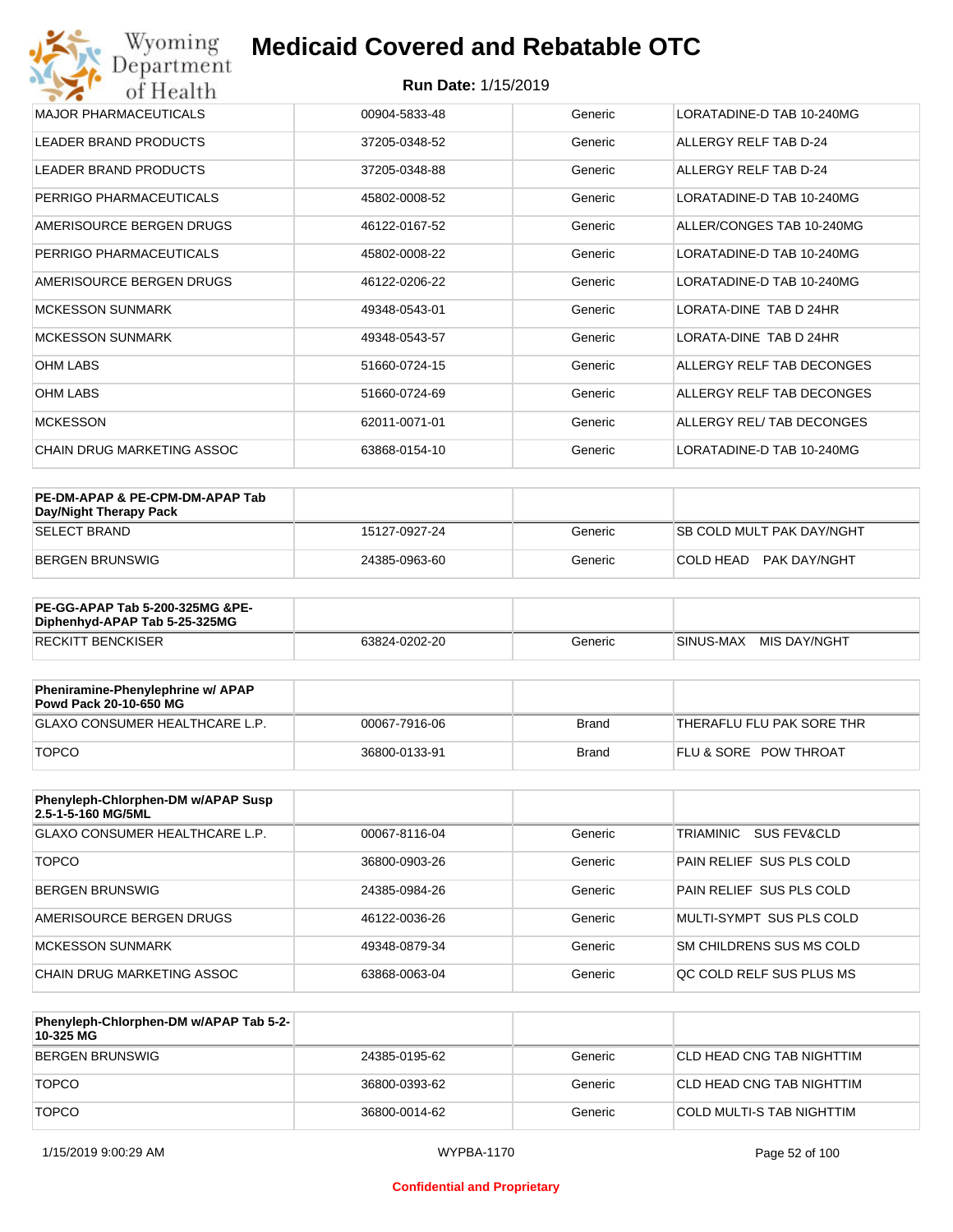#### **Run Date:** 1/15/2019

| Wyoming<br>Department      | <b>Medicaid Covered and Rebatable OTC</b> |         |                           |
|----------------------------|-------------------------------------------|---------|---------------------------|
| of Health                  | <b>Run Date: 1/15/2019</b>                |         |                           |
| CHAIN DRUG MARKETING ASSOC | 63868-0072-24                             | Generic | MULTI-SYMPTM TAB NIGHTTIM |
| CHAIN DRUG MARKETING ASSOC | 63868-0074-24                             | Generic | QC COLD/HEAD TAB NIGHTTIM |

| Phenylephrine w/ Acetaminophen Tab 5-<br>325 MG |               |         |                                         |
|-------------------------------------------------|---------------|---------|-----------------------------------------|
| <b>PERRIGO</b>                                  | 00113-0272-62 | Generic | SINUS CONGST TAB /PAIN DT               |
| MAJOR PHARMACEUTICALS                           | 00904-5783-24 | Generic | MAPAP SINUS TAB MAX ST                  |
| <b>SELECT BRAND</b>                             | 15127-0965-24 | Generic | SB SINUS CNG TAB / PAIN DT              |
| BERGEN BRUNSWIG                                 | 24385-0169-62 | Generic | <b>TAB CNG/PAIN</b><br><b>GNP SINUS</b> |
| <b>TOPCO</b>                                    | 36800-0272-62 | Generic | SINUS CONGST TAB /PAIN DT               |
| LEADER BRAND PRODUCTS                           | 37205-0571-62 | Generic | PAIN RLF SIN TAB PE DAY                 |
| CHAIN DRUG MARKETING ASSOC                      | 63868-0984-24 | Generic | QC SINUS PAI TAB RELIEF                 |

| Phenylephrine w/ DM-GG Ligd 10-18-200<br>MG/15ML |               |       |                |
|--------------------------------------------------|---------------|-------|----------------|
| <b>GM PHARMACEUTICALS</b>                        | 58809-0555-08 | Brand | VANACOF DM LIQ |

| Phenylephrine w/ DM-GG Ligd 2.5-5-100<br>MG/5ML |               |              |                           |
|-------------------------------------------------|---------------|--------------|---------------------------|
| MCKESSON SUNMARK                                | 49348-0083-36 | Generic      | SEVERE CONG LIQ COUGH     |
| <b>RECKITT BENCKISER</b>                        | 63824-0014-69 | <b>Brand</b> | MUCINEX CONG LIO COUGH    |
| <b>RECKITT BENCKISER</b>                        | 63824-0014-66 | <b>Brand</b> | MUCINEX CONG LIO COUGH    |
| <b>RECKITT BENCKISER</b>                        | 63824-0282-67 | <b>Brand</b> | MUCINEX COLD LIQ CHILDREN |
| <b>RECKITT BENCKISER</b>                        | 63824-0283-67 | <b>Brand</b> | MUCINEX CONG LIO & COUGH  |
| <b>RECKITT BENCKISER</b>                        | 63824-0282-64 | <b>Brand</b> | MUCINEX COLD LIQ CHILDREN |

| Phenylephrine w/ DM-GG Ligd 5-10-100<br><b>MG/5ML</b> |               |         |                                  |
|-------------------------------------------------------|---------------|---------|----------------------------------|
| PERRIGO PHARMACEUTICALS                               | 00113-0516-26 | Generic | <b>TUSSIN CF</b><br>LIQ CGH/COLD |
| PERRIGO PHARMACEUTICALS                               | 00113-0516-34 | Generic | LIQ CGH/COLD<br><b>TUSSIN CF</b> |
| <b>TOPCO</b>                                          | 36800-0516-26 | Generic | <b>TUSSIN CF</b><br>LIQ.         |
| <b>LEADER BRAND PRODUCTS</b>                          | 37205-0709-26 | Generic | <b>TUSSIN CF</b><br>LIQ.         |
| <b>TOPCO</b>                                          | 36800-0516-34 | Generic | <b>TUSSIN CF</b><br>LIQ.         |
| <b>SELECT BRAND</b>                                   | 15127-0943-04 | Generic | SB CGH CONTR LIQ CF              |
| <b>SELECT BRAND</b>                                   | 15127-0943-08 | Generic | SB CGH CONTR LIQ CF              |
| <b>LEADER BRAND PRODUCTS</b>                          | 37205-0709-34 | Generic | TUSSIN CF LIQ                    |
| <b>MCKESSON SUNMARK</b>                               | 49348-0737-34 | Generic | SM TUSSIN CF LIQ                 |
| <b>MCKESSON SUNMARK</b>                               | 49348-0737-37 | Generic | SM TUSSIN CF LIQ                 |
| <b>MCKESSON</b>                                       | 62011-0090-01 | Generic | TUSSIN ADULT LIQ COLD            |
| CHAIN DRUG MARKETING ASSOC                            | 63868-0244-08 | Generic | <b>TUSSIN CF</b><br><b>LIQ</b>   |
| CHAIN DRUG MARKETING ASSOC                            | 63868-0244-04 | Generic | <b>TUSSIN CF</b><br>LIQ.         |

#### **Confidential and Proprietary**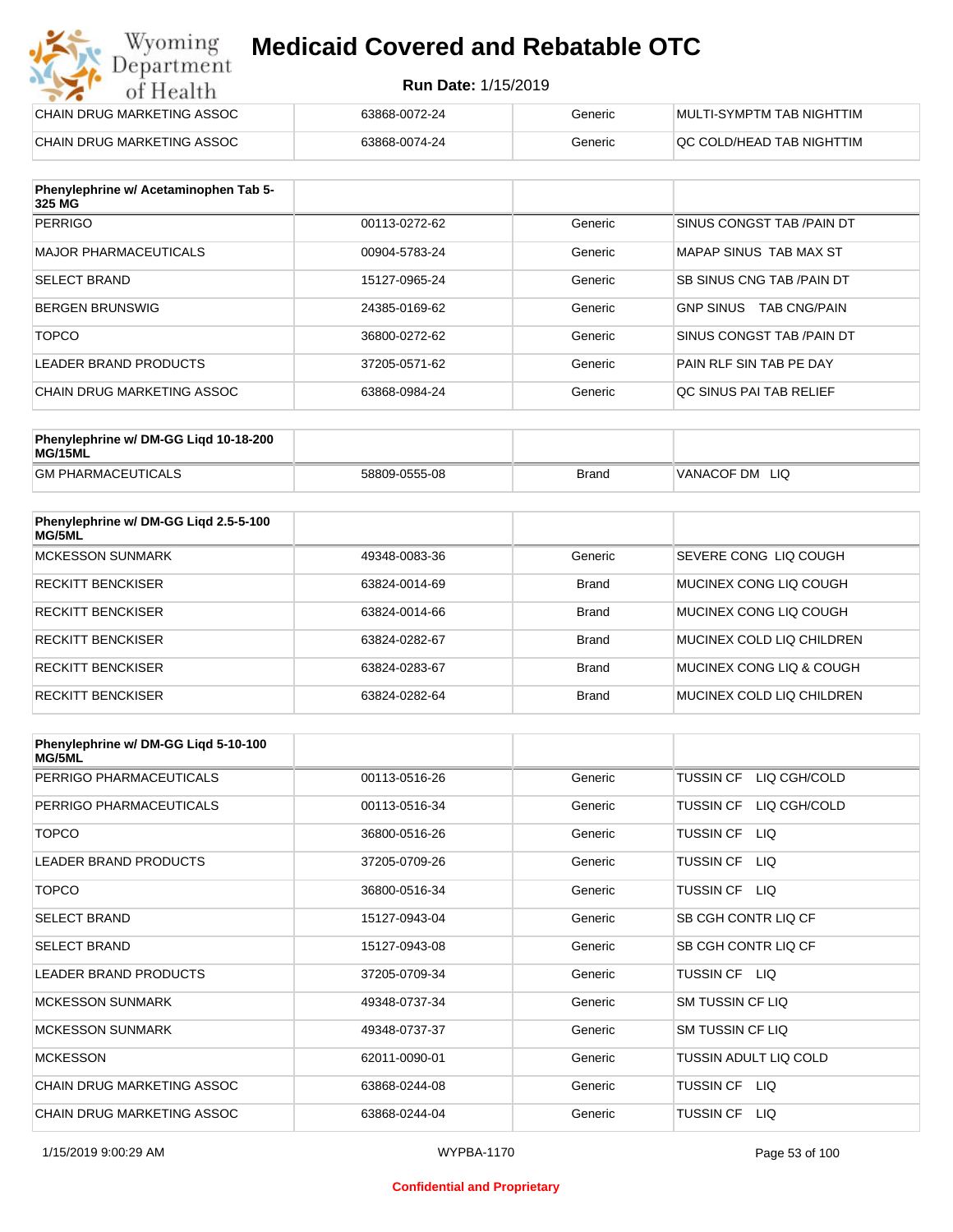

| AMERISOURCE BERGEN DRUGS<br>46122-0138-26 | Generic | LIO MAX/M-S<br><b>TUSSIN CF</b> |
|-------------------------------------------|---------|---------------------------------|
| AMERISOURCE BERGEN DRUGS<br>46122-0138-34 | Generic | LIO MAX/M-S<br>TUSSIN CF        |

| Phenylephrine w/ DM-GG Syrup 5-10-100<br>MG/5ML |               |         |                          |
|-------------------------------------------------|---------------|---------|--------------------------|
| MAJOR PHARMACEUTICALS                           | 00904-6309-20 | Generic | ROBAFEN CF SYP CGH/CLD   |
| BERGEN BRUNSWIG                                 | 24385-0904-26 | Generic | <b>GNP TUSSIN SYP CF</b> |
| BERGEN BRUNSWIG                                 | 24385-0904-34 | Generic | GNP TUSSIN SYP CF        |

| Phenylephrine w/ DM-GG Tab 10-15-380<br>MG |               |              |                 |
|--------------------------------------------|---------------|--------------|-----------------|
| POLY PHARMACEUTICALS                       | 50991-0730-60 | <b>Brand</b> | DECONEX DMX TAB |
| NIVAGEN PHARMACEUTICALS                    | 75834-0040-60 | Brand        | NIVANEX DMX TAB |

| Phenylephrine w/ DM-GG Tab 10-15-395<br>MG |               |       |                 |
|--------------------------------------------|---------------|-------|-----------------|
| ALLEGIS PHARMACEUTICALS                    | 28595-0906-60 | Brand | DURAVENT DM TAB |

| Phenylephrine w/ DM-GG Tab 5-10-200 MG |               |       |                           |
|----------------------------------------|---------------|-------|---------------------------|
| RECKITT BENCKISER                      | 63824-0193-20 | Brand | MUCINEX FAST TAB 5-10-200 |
| RECKITT BENCKISER                      | 63824-0193-30 | Brand | MUCINEX FAST TAB 5-10-200 |

| Phenylephrine-APAP-GG Ligd 10-650-400<br>MG/20ML |               |              |                              |
|--------------------------------------------------|---------------|--------------|------------------------------|
| <b>RECKITT BENCKISER</b>                         | 63824-0260-66 | Generic      | LIQ<br><b>MUCINEX</b>        |
| <b>RECKITT BENCKISER</b>                         | 63824-0016-66 | <b>Brand</b> | MUCINEX COLD LIQ SINUS       |
| RECKITT BENCKISER                                | 63824-0261-66 | Generic      | <b>LIQ</b><br><b>MUCINEX</b> |

| Phenylephrine-APAP-GG Tab 5-325-200<br>MG |               |         |                                    |
|-------------------------------------------|---------------|---------|------------------------------------|
| <b>SELECT BRAND</b>                       | 15127-0963-24 | Generic | <b>SB SINUS CNG TAB /PAIN</b>      |
| AMERISOURCE BERGEN DRUGS                  | 46122-0194-60 | Generic | MUCUS RELIEF TAB CLD/SINU          |
| <b>RECKITT BENCKISER</b>                  | 63824-0200-30 | Generic | <b>TAB SINUS</b><br><b>MUCINEX</b> |
| <b>RECKITT BENCKISER</b>                  | 63824-0201-30 | Generic | <b>MUCINEX</b><br><b>TAB SINUS</b> |
| <b>RECKITT BENCKISER</b>                  | 63824-0190-20 | Generic | MUCINEX COLD TAB SINUS             |
| <b>RECKITT BENCKISER</b>                  | 63824-0190-30 | Generic | MUCINEX COLD TAB SINUS             |
| <b>RECKITT BENCKISER</b>                  | 63824-0200-20 | Generic | <b>TAB SINUS</b><br><b>MUCINEX</b> |
| <b>RECKITT BENCKISER</b>                  | 63824-0201-20 | Generic | <b>MUCINEX</b><br><b>TAB SINUS</b> |
| CHAIN DRUG MARKETING ASSOC                | 63868-0071-24 | Generic | SINUS CONGST TAB /PAIN             |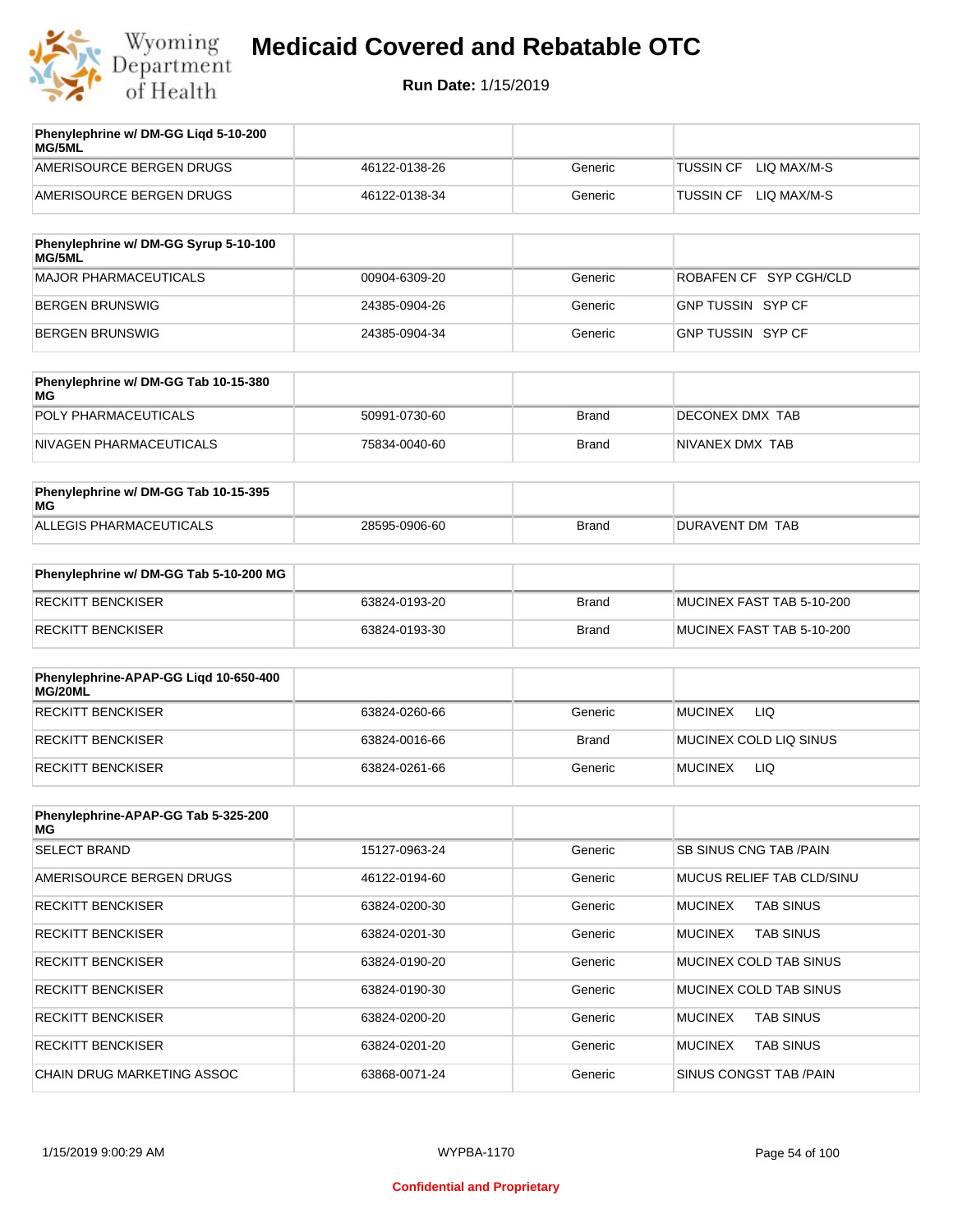

**3.33-1.33-6.33 MG/5ML**

**Phenylephrine-Bromphen w/ Codeine Liqd** 

## **Medicaid Covered and Rebatable OTC**

| <b>RAMCNEIL</b>                                                   | 12830-0754-12 | Brand        | <b>M-END PE</b><br>LIQ        |
|-------------------------------------------------------------------|---------------|--------------|-------------------------------|
|                                                                   |               |              |                               |
| Phenylephrine-Bromphen w/ Codeine<br><b>Liquid 10-4-10 MG/5ML</b> |               |              |                               |
| POLY PHARMACEUTICALS                                              | 50991-0723-16 | <b>Brand</b> | POLY-TUSSIN LIQ 10-4-10       |
|                                                                   |               |              |                               |
| Phenylephrine-Brompheniramine-DM Elixir<br>2.5-1-5 MG/5ML         |               |              |                               |
| <b>PERRIGO</b>                                                    | 00113-0987-26 | Generic      | COLD/COUGH ELX CHILD          |
| <b>MAJOR PHARMACEUTICALS</b>                                      | 00904-5782-20 | Generic      | DIMAPHEN DM ELX COLD/CGH      |
| <b>BERGEN BRUNSWIG</b>                                            | 24385-0519-26 | Generic      | GNP COLD/CGH ELX CHILD        |
| <b>TOPCO</b>                                                      | 36800-0987-26 | Generic      | COLD/COUGH ELX CHILD          |
| <b>LEADER BRAND PRODUCTS</b>                                      | 37205-0969-26 | Generic      | COLD/COUGH ELX DM CHILD       |
| <b>MCKESSON SUNMARK</b>                                           | 49348-0775-34 | Generic      | SM COLD/CGH ELX DM CHILD      |
| <b>MCKESSON</b>                                                   | 62011-0063-01 | Generic      | HM COLD/CGH ELX CHILDREN      |
|                                                                   |               |              |                               |
| Phenylephrine-Brompheniramine-DM<br>Liquid 2.5-1-5 MG/5ML         |               |              |                               |
| WOMEN'S CHOICE PHARMACEUTICALS                                    | 00485-0204-04 | Generic      | LIQ<br><b>RYNEX DM</b>        |
| WOMEN'S CHOICE PHARMACEUTICALS                                    | 00485-0204-16 | Generic      | <b>RYNEX DM</b><br>LIQ        |
| LARKEN LABORATORIES, INC.                                         | 68047-0143-16 | Generic      | ENDACOF-DM LIQ 2.5-1-5        |
|                                                                   |               |              |                               |
| Phenylephrine-Brompheniramine-DM<br>Liquid 7.5-4-15 MG/5ML        |               |              |                               |
| ALLEGIS PHARMACEUTICALS                                           | 28595-0800-16 | <b>Brand</b> | AP-HIST DM<br>LIQ 7.5-4-15    |
| POLY PHARMACEUTICALS                                              | 50991-0814-16 | <b>Brand</b> | ALAHIST DM LIQ 7.5-4-15       |
| NIVAGEN PHARMACEUTICALS                                           | 75834-0060-16 | Generic      | NIVA-HIST DM LIQ 7.5-4-15     |
|                                                                   |               |              |                               |
| Phenylephrine-Brompheniramine-DM<br><b>Syrup 5-2-10 MG/5ML</b>    |               |              |                               |
| LARKEN LABORATORIES, INC.                                         | 68047-0129-16 | <b>Brand</b> | LOHIST-DM<br>SYP 5-2-10MG     |
|                                                                   |               |              |                               |
| Phenylephrine-Chlorphen w/ Codeine<br><b>Syrup 5-2-10 MG/5ML</b>  |               |              |                               |
| CAPITAL PHARMACEUTICAL                                            | 29978-0420-16 | <b>Brand</b> | SYP 5-2-10MG<br><b>CAPCOF</b> |
|                                                                   |               |              |                               |
| Phenylephrine-Chlorphen-DM Liquid 10-4-<br><b>15 MG/5ML</b>       |               |              |                               |
| WOMEN'S CHOICE PHARMACEUTICALS                                    | 00485-0171-16 | Generic      | ED A-HIST DM LIQ              |
| LARKEN LABORATORIES, INC.                                         | 68047-0186-16 | Generic      | NOHIST-DM LIQ                 |
|                                                                   |               |              |                               |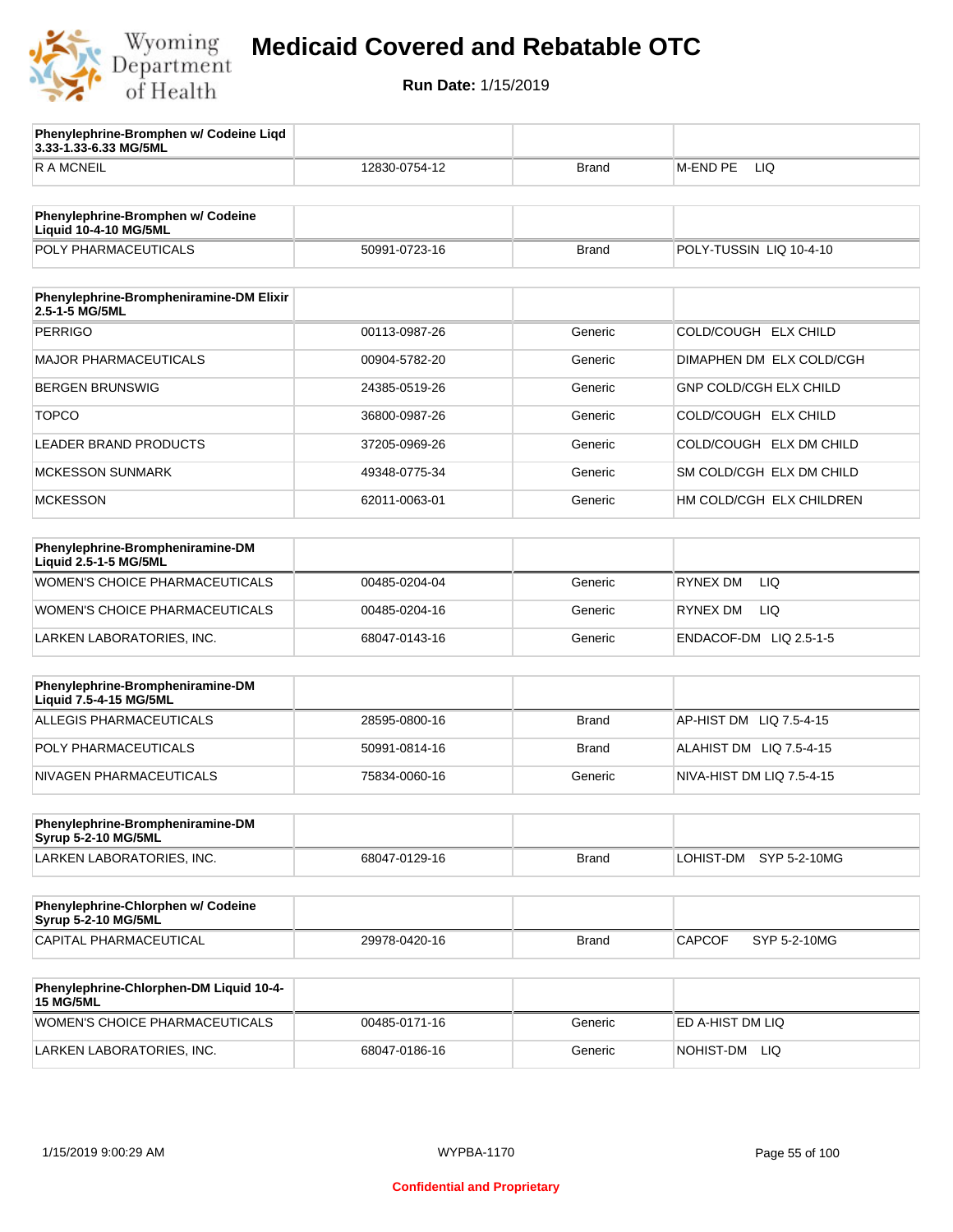

**Run Date:** 1/15/2019

| Phenylephrine-Chlorphen-DM Liquid 3.5-1-<br>3 MG/ML        |               |              |                           |
|------------------------------------------------------------|---------------|--------------|---------------------------|
| <b>VIRTUS PHARMACEUTICALS OPCO</b>                         | 76439-0320-30 | Generic      | VIRDEC DM DRO 3.5-1-3     |
|                                                            |               |              |                           |
| Phenylephrine-Chlorphen-DM Syrup 10-4-<br><b>20 MG/5ML</b> |               |              |                           |
| <b>LASER PHARMACEUTICALS</b>                               | 16477-0186-01 | <b>Brand</b> | DONATUSSIN SYP            |
|                                                            |               |              |                           |
| Phenylephrine-Chlorphen-DM Tab 10-4-10<br>ΜG               |               |              |                           |
| <b>WOMEN'S CHOICE PHARMACEUTICALS</b>                      | 00485-0240-01 | <b>Brand</b> | ED A-HIST DM TAB 10-4-10  |
| Phenylephrine-Dexbromphen-                                 |               |              |                           |
| Chlophedianol Liqd 5-1-12.5 MG/5ML                         |               |              |                           |
| <b>RAMCNEIL</b>                                            | 12830-0760-16 | <b>Brand</b> | CHLO TUSS LIQ             |
|                                                            |               |              |                           |
| Phenylephrine-Dexchlorphenir-Codeine<br>Syrup 5-1-9 MG/5ML |               |              |                           |
| PRO-PHARMA LLC                                             | 66594-0499-16 | <b>Brand</b> | PRO-RED AC SYP 5-1-9/5    |
|                                                            |               |              |                           |
| Phenylephrine-DM Soln 2.5-5 MG/5ML                         |               |              |                           |
| <b>TOPCO</b>                                               | 36800-0444-26 | Generic      | TRIACTING DT LIQ COLD/CGH |
| <b>BERGEN BRUNSWIG</b>                                     | 24385-0981-26 | Generic      | TRIACTING DT LIQ COLD/CGH |
|                                                            |               |              |                           |
| Phenylephrine-DM Syrup 2.5-5 MG/5ML                        |               |              |                           |
| GLAXO CONSUMER HEALTHCARE L.P.                             | 00067-8105-04 | <b>Brand</b> | SOL COLD/CGH<br>TRIAMINIC |
|                                                            |               |              |                           |
| Phenylephrine-DM-GG w/ APAP Liq 5-10-<br>200-325 MG/10ML   |               |              |                           |
| <b>RECKITT BENCKISER</b>                                   | 63824-0020-66 | <b>Brand</b> | MUCINEX FAST LIQ SEV COLD |
| <b>RECKITT BENCKISER</b>                                   | 63824-0278-64 | Brand        | MUCINEX COLD LIQ CHILD    |
| <b>RECKITT BENCKISER</b>                                   | 63824-0015-66 | <b>Brand</b> | MUCINEX COLD LIQ FLU&SORE |
| <b>RECKITT BENCKISER</b>                                   | 63824-0015-69 | <b>Brand</b> | MUCINEX COLD LIQ FLU&SORE |
| <b>RECKITT BENCKISER</b>                                   | 63824-0017-64 | <b>Brand</b> | MUCINEX CHLD LIQ MULTISYM |
| <b>RECKITT BENCKISER</b>                                   | 63824-0215-66 | Generic      | CGH/COLD DAY LIQ DELSYM   |
|                                                            |               |              |                           |
| Phenylephrine-DM-GG w/ APAP Liq 5-10-<br>200-325 MG/15ML   |               |              |                           |
| <b>PERRIGO</b>                                             | 00113-0603-34 | Generic      | COLD & FLU LIQ DAY TIME   |
| <b>PERRIGO</b>                                             | 00113-0603-40 | Generic      | COLD & FLU LIQ DAY TIME   |
|                                                            |               |              |                           |
| Phenylephrine-DM-GG w/ APAP Packet 10-<br>20-400-650 MG    |               |              |                           |

RECKITT BENCKISER 63824-0231-04 Brand MUCINEX PAK FAST-MAX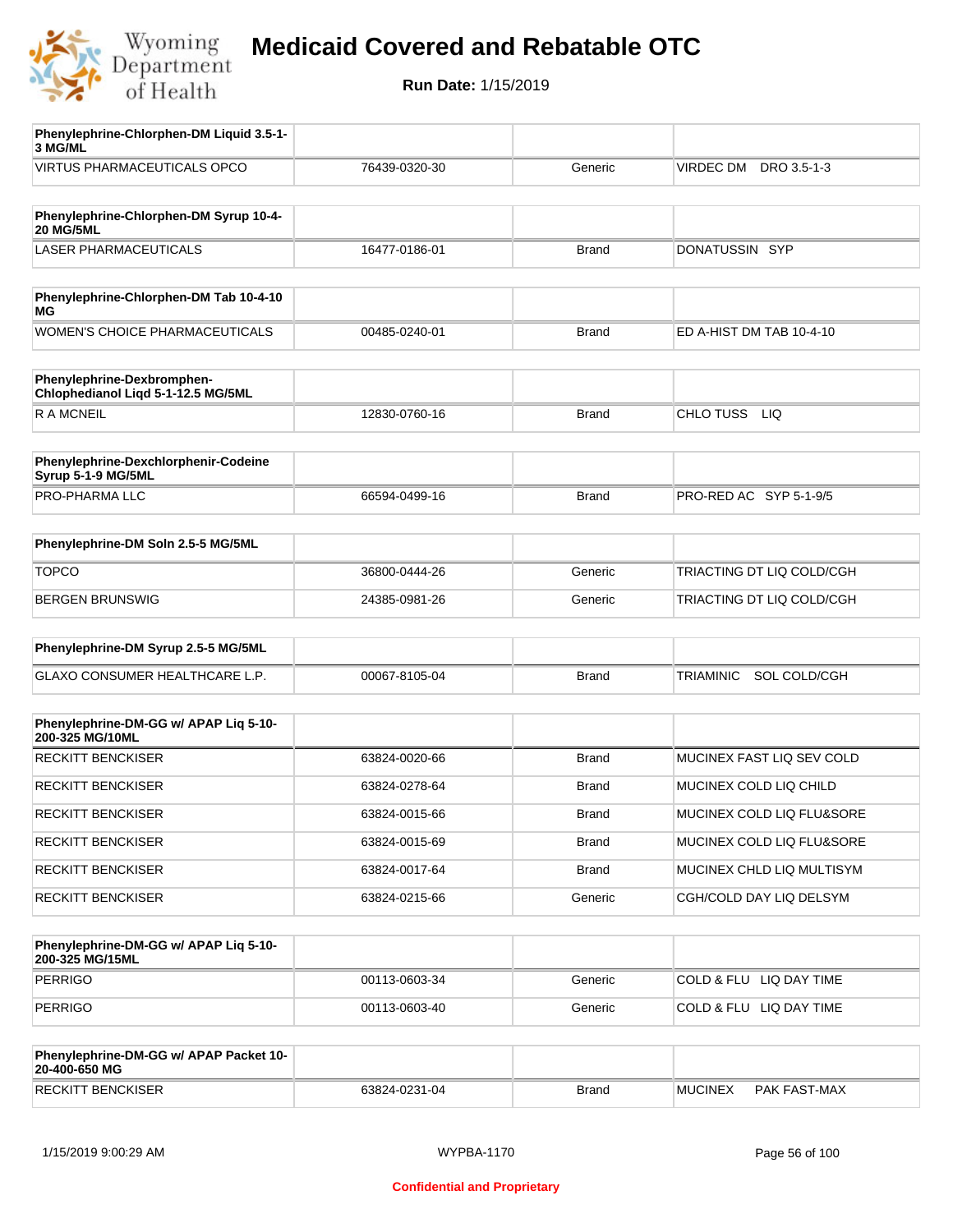

| <b>RECKITT BENCKISER</b>                            | 63824-0232-08 | <b>Brand</b> | <b>MUCINEX</b><br><b>PAK FAST-MAX</b> |
|-----------------------------------------------------|---------------|--------------|---------------------------------------|
| Phenylephrine-DM-GG w/ APAP Tab 5-10-<br>200-325 MG |               |              |                                       |
| <b>PERRIGO</b>                                      | 00113-0548-62 | Generic      | COLD & FLU TAB DAYTIME                |
| PERRIGO PHARMACEUTICALS                             | 00113-0308-62 | Generic      | COLD MULT-SY TAB SEVR DAY             |
| <b>PERRIGO</b>                                      | 00113-0548-53 | Generic      | COLD & FLU TAB DAYTIME                |
| PERRIGO PHARMACEUTICALS                             | 00113-0234-62 | Generic      | COLD HEAD TAB CONG DT                 |
| <b>SELECT BRAND</b>                                 | 15127-0962-24 | Generic      | SB COLD MULT TAB SYMP SEV             |
| <b>SELECT BRAND</b>                                 | 15127-0964-24 | Generic      | SB COLD HEAD TAB CONGEST              |
| <b>TOPCO</b>                                        | 36800-0234-62 | Generic      | COLD HEAD TAB CONG DT                 |
| <b>TOPCO</b>                                        | 36800-0308-62 | Generic      | COLD MULT-SY TAB SEVR DAY             |
| AMERISOURCE BERGEN DRUGS                            | 46122-0192-60 | Generic      | MUCUS RELIEF TAB COLD/FLU             |
| <b>MCKESSON SUNMARK</b>                             | 49348-0104-04 | Generic      | SM COLD&FLU TAB SEVERE                |
| AMERISOURCE BERGEN DRUGS                            | 46122-0126-62 | Generic      | <b>GNP COLD RLF TAB DAYTIME</b>       |
| AMERISOURCE BERGEN DRUGS                            | 46122-0193-60 | Generic      | MUCUS RELIEF TAB CONG/CLD             |
| AMERISOURCE BERGEN DRUGS                            | 46122-0072-62 | Generic      | COLD RELIEF TAB MULTI-SY              |
| <b>MCKESSON SUNMARK</b>                             | 49348-0118-04 | Generic      | SM COLD&FLU TAB SEVERE                |
| <b>RECKITT BENCKISER</b>                            | 63824-0191-20 | Generic      | MUCINEX COLD TAB FLU&SORE             |
| <b>RECKITT BENCKISER</b>                            | 63824-0192-20 | Generic      | MUCINEX FAST TAB CONGEST              |
| <b>MCKESSON</b>                                     | 62011-0241-01 | Generic      | HM SEVERE TAB COLD/FLU                |
| <b>RECKITT BENCKISER</b>                            | 63824-0191-30 | Generic      | MUCINEX COLD TAB FLU&SORE             |
| <b>RECKITT BENCKISER</b>                            | 63824-0192-30 | Generic      | MUCINEX FAST TAB CONGEST              |
| <b>RECKITT BENCKISER</b>                            | 63824-0196-20 | Generic      | MUCINEX FAST TAB SEV COLD             |
| <b>RECKITT BENCKISER</b>                            | 63824-0196-30 | Generic      | MUCINEX FAST TAB SEV COLD             |
| <b>CHAIN DRUG MARKETING ASSOC</b>                   | 63868-0073-24 | Generic      | MULTI-SYMPTM TAB DAYTIME              |

| Phenylephrine-Doxylamine-DM-APAP Liq 5<br>⊦6.25-10-325 MG/15ML |               |         |                           |
|----------------------------------------------------------------|---------------|---------|---------------------------|
| <b>PERRIGO</b>                                                 | 00113-0763-34 | Generic | COLD & FLU LIQ NIGHTTIM   |
| PERRIGO                                                        | 00113-0763-40 | Generic | COLD & FLU LIQ NIGHTTIM   |
| AMERISOURCE BERGEN DRUGS                                       | 46122-0034-34 | Generic | IMULTI-SYMPT LIQ CLD NGHT |

| Phenylephrine-Guaifenesin Ligd 2.5-100<br>MG/5ML |               |              |                          |
|--------------------------------------------------|---------------|--------------|--------------------------|
| RECKITT BENCKISER                                | 63824-0284-64 | <b>Brand</b> | MUCINEX COLD LIQ 2.5-100 |

| <b>Phenylephrine-Guaifenesin Ligd 5-100</b><br><b>MG/5ML</b> |               |       |                    |
|--------------------------------------------------------------|---------------|-------|--------------------|
| WOMEN'S CHOICE PHARMACEUTICALS                               | 00485-0208-16 | Brand | ED BRON GP<br>-LIQ |
| CAPELLON PHARMACEUTICALS                                     | 64543-0044-16 | Brand | RESCON-GG<br>LIQ   |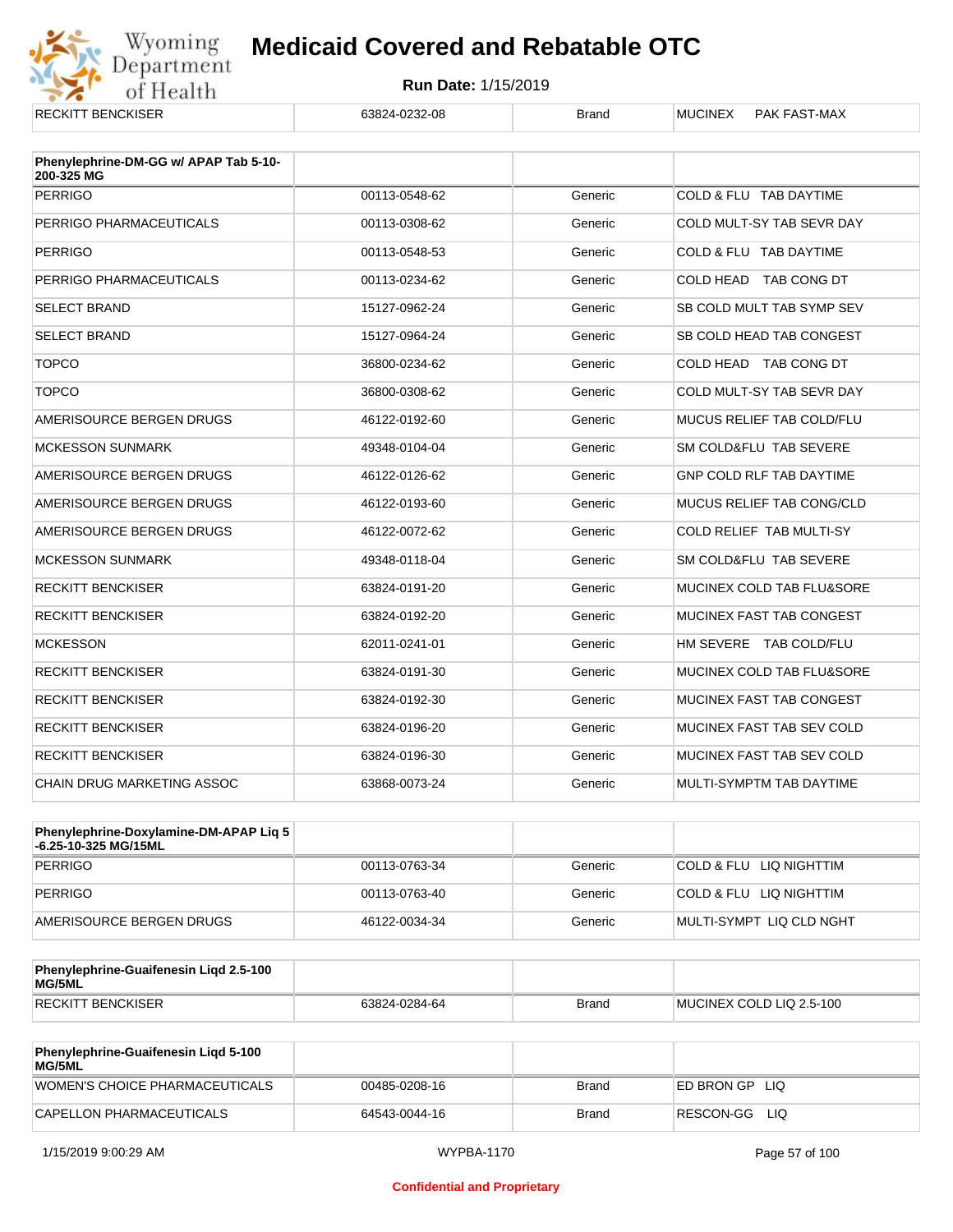| of Health                                       | <b>Run Date: 1/15/2019</b> |              |                                 |  |
|-------------------------------------------------|----------------------------|--------------|---------------------------------|--|
| CAPELLON PHARMACEUTICALS                        | 64543-0044-04              | <b>Brand</b> | RESCON-GG<br><b>LIQ</b>         |  |
|                                                 |                            |              |                                 |  |
| Phenylephrine-Guaifenesin Syrup 5-200<br>MG/5ML |                            |              |                                 |  |
| <b>JAYMAC PHARMACEUTICAL LLC</b>                | 64661-0011-16              | <b>Brand</b> | SYP 5-200MG<br>J-MAX            |  |
| Phenylephrine-Guaifenesin Tab 10-380 MG         |                            |              |                                 |  |
| POLY PHARMACEUTICALS                            | 50991-0716-60              | <b>Brand</b> | DECONEX IR TAB 10-380MG         |  |
|                                                 |                            |              |                                 |  |
| Phenylephrine-Guaifenesin Tab 10-400 MG         |                            |              |                                 |  |
| <b>WOMEN'S CHOICE PHARMACEUTICALS</b>           | 00485-0250-01              | Generic      | <b>MUCAPHED</b><br>TAB 10-400MG |  |
| <b>MAJOR PHARMACEUTICALS</b>                    | 00904-5792-46              | Generic      | MUCUSRELIEF TAB SINUS           |  |
| <b>MAJOR PHARMACEUTICALS</b>                    | 00904-5792-52              | Generic      | MUCUSRELIEF TAB SINUS           |  |
| <b>BERGEN BRUNSWIG</b>                          | 24385-0925-71              | Generic      | <b>MUCUS RELIEF TAB PE</b>      |  |
| <b>LEADER BRAND PRODUCTS</b>                    | 37205-0874-71              | Generic      | CHEST CONGST TAB RLF PE         |  |
| <b>MCKESSON SUNMARK</b>                         | 49348-0774-09              | Generic      | CHEST CONGST TAB RLF PE         |  |
| <b>CHAIN DRUG MARKETING ASSOC</b>               | 63868-0752-50              | <b>Brand</b> | MEDIFIN PE TAB 10-400MG         |  |
|                                                 |                            |              |                                 |  |
| Phenylephrine-Ibuprofen Tab 10-200 MG           |                            |              |                                 |  |

| RUGBY LABORATORIES | 00536-1044-19 | Generic | CONGESTION TAB 10-200MG |
|--------------------|---------------|---------|-------------------------|
| RUGBY LABORATORIES | 00536-1044-34 | Generic | CONGESTION TAB 10-200MG |

| Phenylephrine-Pyrilamine-DM Syrup 5-8.33<br>-10 MG/5ML |               |       |                 |
|--------------------------------------------------------|---------------|-------|-----------------|
| <b>PAR PHARMACEUTICALS</b>                             | 00603-0728-54 | Brand | CODITUSS DM SYP |

| <b>Phenylephrine-Thonzylamine-DM Liquid 5-</b><br><b>25-10 MG/5ML</b> |               |       |                          |
|-----------------------------------------------------------------------|---------------|-------|--------------------------|
| <b>POLY PHARMACEUTICALS</b>                                           | 50991-0220-16 | Brand | POLY-HIST DM LIQ 5-25-10 |

| Phenyleph-Triprolidine-DM Syrup 10-2.5-20<br>MG/5ML |               |       |               |  |
|-----------------------------------------------------|---------------|-------|---------------|--|
| ALLEGIS PHARMACEUTICALS                             | 28595-0804-16 | Brand | HISTEX-DM SYP |  |

| <b>Pseudoephed-Bromphen-DM Elixir 15-1-5</b><br><b>MG/5ML</b> |               |         |                         |
|---------------------------------------------------------------|---------------|---------|-------------------------|
| <b>PAR PHARMACEUTICALS</b>                                    | 00603-0852-94 | Generic | Q-TAPP DM ELX           |
| <b>SILARX</b>                                                 | 54838-0136-40 | Brand   | BROTAPP DM LIQ 15-1-5/5 |
| <b>SILARX</b>                                                 | 54838-0136-70 | Brand   | BROTAPP DM LIQ 15-1-5/5 |

| Pseudoephed-Chlorphen-DM Lig 15-1-5<br><b>MG/5ML</b> |               |         |                            |
|------------------------------------------------------|---------------|---------|----------------------------|
| MAJOR PHARMACEUTICALS                                | 00904-5050-20 | Generic | IPEDIA RELIEF LIQ CGH/COLD |
| RUGBY LABORATORIES                                   | 00536-2310-97 | Generic | KIDKARE<br>LIQ CGH/COLD    |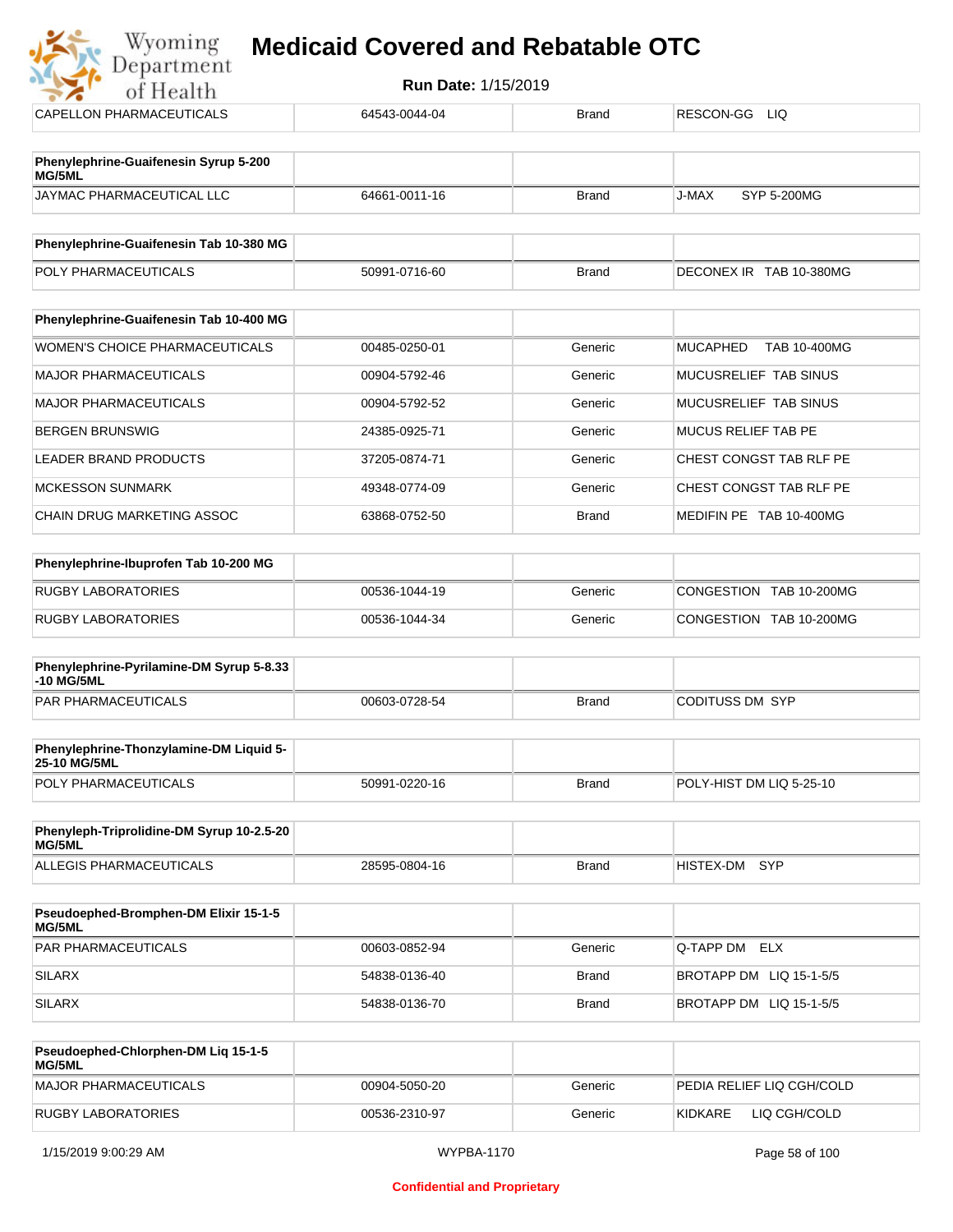Wyoming<br>Department<br>of Health

| <b>SILARX</b>                                                    | 54838-0115-40 | Generic      | <b>PEDIATRIC</b><br>LIQ CGH/COLD |
|------------------------------------------------------------------|---------------|--------------|----------------------------------|
|                                                                  |               |              |                                  |
| Pseudoephed-Chlorphen-DM Liq 15-2-15<br>MG/5ML                   |               |              |                                  |
| <b>RAMCNEIL</b>                                                  | 12830-0810-16 | Generic      | M-END DM<br>LIQ                  |
|                                                                  |               |              |                                  |
| Pseudoephed-Chlorphen-DM Syrup 30-2-<br><b>10 MG/5ML</b>         |               |              |                                  |
| <b>CAPELLON PHARMACEUTICALS</b>                                  | 64543-0105-04 | <b>Brand</b> | <b>RESCON-DM</b><br>SYP          |
| CAPELLON PHARMACEUTICALS                                         | 64543-0105-16 | Brand        | RESCON-DM<br>SYP                 |
| Pseudoephed-Dexbromphen-<br>Chlophedianol Liqd 30-1-12.5 MG/5ML  |               |              |                                  |
| <b>RAMCNEIL</b>                                                  | 12830-0762-16 | Brand        | CHLO TUSS LIQ                    |
| Pseudoephed-Dexbrompheniramine-DM<br>Liqd 20-0.667-10 MG/5ML     |               |              |                                  |
| <b>RAMCNEIL</b>                                                  | 12830-0816-16 | <b>Brand</b> | M-END DMX<br><b>LIQ</b>          |
| Pseudoephed-Dexchlorphen-<br>Chlophedianol Liqd 30-1-12.5 MG/5ML |               |              |                                  |
| <b>GM PHARMACEUTICALS</b>                                        | 58809-0999-01 | <b>Brand</b> | LIQ<br><b>VANACOF</b>            |
| Pseudoephed-Doxylamine-DM Liquid 30-<br>6.25-15 MG/5ML           |               |              |                                  |
| <b>SALLUS LABORATORIES</b>                                       | 69036-0120-16 | <b>Brand</b> | LORTUSS DM LIQ                   |
| Pseudoephedrine w/ COD-GG Liquid 30-10                           |               |              |                                  |
| -100 MG/5ML                                                      |               |              |                                  |
| <b>SALLUS LABORATORIES</b>                                       | 69036-0130-16 | <b>Brand</b> | LORTUSS EX LIQ                   |
| Pseudoephedrine w/ COD-GG Soln 30-10-<br><b>100 MG/5ML</b>       |               |              |                                  |
| PAR PHARMACEUTICALS                                              | 00603-1078-58 | Generic      | CHERATUSSIN SOL DAC              |
| VIRTUS PHARMACEUTICALS OPCO                                      | 76439-0253-16 | Generic      | VIRTUSSIN SOL DAC                |
| Pseudoephedrine w/ COD-GG Syrup 30-10-                           |               |              |                                  |
| <b>100 MG/5ML</b>                                                |               |              |                                  |
| LLORENS PHARMACEUTICAL                                           | 54859-0520-16 | <b>Brand</b> | <b>TUSNEL C</b><br><b>SYP</b>    |
| Pseudoephedrine w/ DM-GG Liquid 15-5-50<br>MG/5ML                |               |              |                                  |
| LLORENS PHARMACEUTICAL                                           | 54859-0544-04 | <b>Brand</b> | TUSNEL PEDI LIQ 15-5-50          |
| Pseudoephedrine w/ DM-GG Liquid 30-15-                           |               |              |                                  |
| <b>200 MG/5ML</b>                                                |               |              |                                  |
| LLORENS PHARMACEUTICAL                                           | 54859-0502-06 | <b>Brand</b> | <b>TUSNEL</b><br>LIQ.            |
| LLORENS PHARMACEUTICAL                                           | 54859-0502-10 | <b>Brand</b> | <b>TUSNEL</b><br>LIQ             |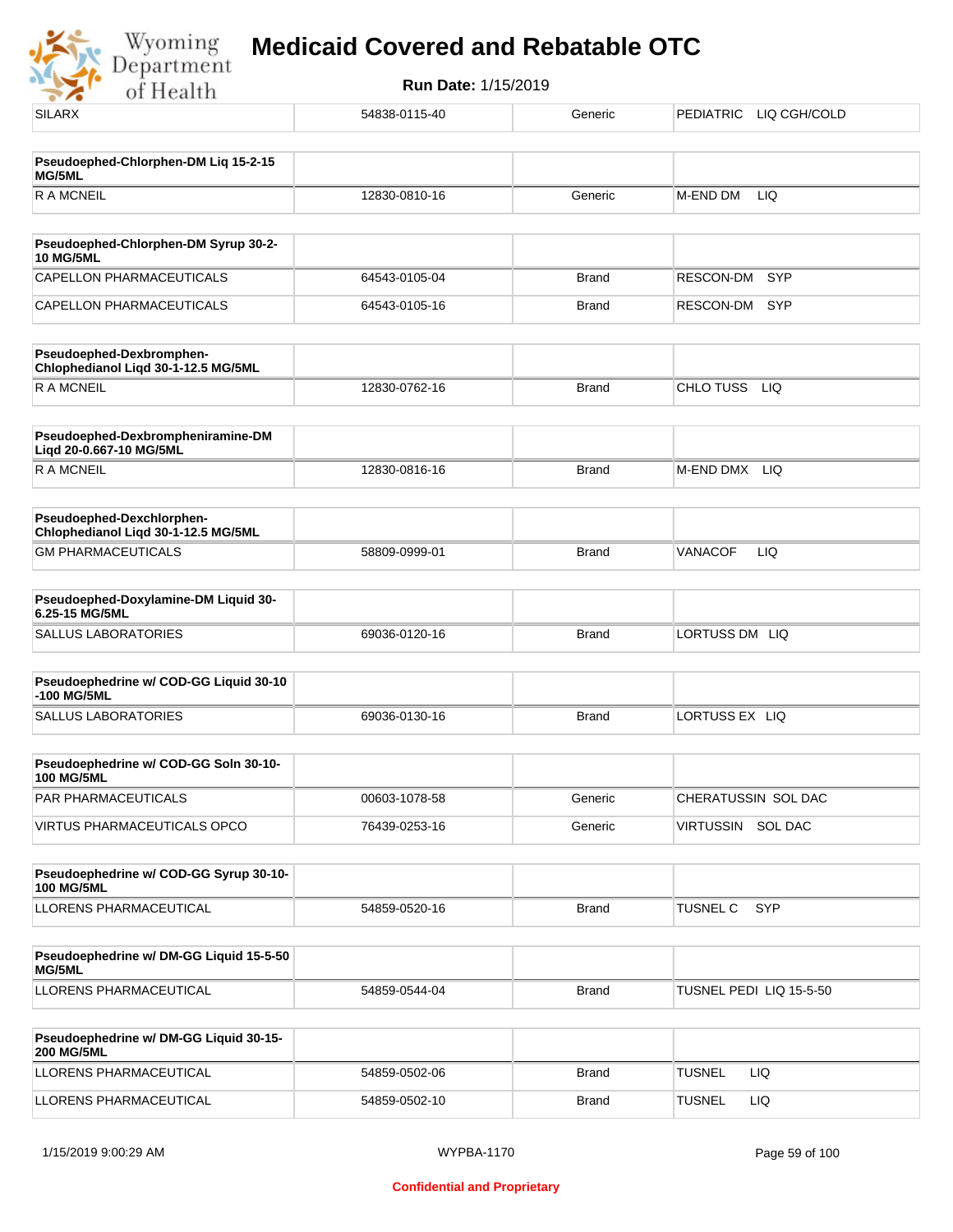| Wyoming<br><b>Medicaid Covered and Rebatable OTC</b><br>Department |                            |              |                                 |  |  |
|--------------------------------------------------------------------|----------------------------|--------------|---------------------------------|--|--|
| of Health                                                          | <b>Run Date: 1/15/2019</b> |              |                                 |  |  |
| LLORENS PHARMACEUTICAL                                             | 54859-0502-16              | <b>Brand</b> | <b>TUSNEL</b><br>LIQ            |  |  |
|                                                                    |                            |              |                                 |  |  |
| Pseudoephedrine w/ DM-GG Liquid 7.5-2.5-<br>25 MG/ML               |                            |              |                                 |  |  |
| LLORENS PHARMACEUTICAL                                             | 54859-0603-02              | <b>Brand</b> | TUSNEL-DM<br>DRO PEDIATRC       |  |  |
|                                                                    |                            |              |                                 |  |  |
| Pseudoephedrine w/ DM-GG Tab 60-15-400<br>MG                       |                            |              |                                 |  |  |
| <b>CAPITAL PHARMACEUTICAL</b>                                      | 29978-0601-90              | <b>Brand</b> | <b>CAPMIST DM</b><br><b>TAB</b> |  |  |
|                                                                    |                            |              |                                 |  |  |
| Pseudoephedrine w/ DM-GG Tab 60-20-380<br>MG                       |                            |              |                                 |  |  |

| POLY PHARMACEUTICALS                                        | 50991-0214-01 | <b>Brand</b> | <b>IPOLY-VENT DM TAB</b> |
|-------------------------------------------------------------|---------------|--------------|--------------------------|
|                                                             |               |              |                          |
| Pseudoephedrine-Bromphen-Codeine Liq<br>10-1.33-6.33 MG/5ML |               |              |                          |

| 10-1.33-0.33 MUJOML   |               |              |                 |
|-----------------------|---------------|--------------|-----------------|
| <b>CENTURION LABS</b> | 23359-0023-16 | <b>Brand</b> | LIQ<br>'RYDEX   |
| R A MCNEIL            | 12830-0735-16 | Generic      | M-END WC<br>LIQ |

| <b>Pseudoephedrine-Bromphen-Codeine Ligd</b><br>30-2-7.5 MG/5ML |               |       |                         |
|-----------------------------------------------------------------|---------------|-------|-------------------------|
| ALLEGIS PHARMACEUTICALS                                         | 00682-0480-16 | Brand | MAR-COF BP LIQ 30-2-7.5 |

| <b>Pseudoephedrine-Chlorphen w/ Codeine</b><br>Lia 30-2-10 MG/5ML |               |       |                         |
|-------------------------------------------------------------------|---------------|-------|-------------------------|
| PAR PHARMACEUTICALS                                               | 00603-1520-54 | Brand | PHENHIST DH LIQ 30-2-10 |
| PAR PHARMACEUTICALS                                               | 00603-1520-58 | Brand | PHENHIST DH LIQ 30-2-10 |

| Pseudoephedrine-Dexbromphen-Codeine<br>Liad 20-0.667-6 MG/5ML |               |              |                  |
|---------------------------------------------------------------|---------------|--------------|------------------|
| R A MCNEIL                                                    | 12830-0739-16 | <b>Brand</b> | IM-END MAX D LIQ |

| <b>Pseudoephedrine-DM-GG w/ APAP Tab 60-</b><br>20-200-500 MG |               |              |         |            |
|---------------------------------------------------------------|---------------|--------------|---------|------------|
| <b>POLY PHARMACEUTICALS</b>                                   | 50991-0510-01 | <b>Brand</b> | DURAFLU | <b>TAB</b> |

| Pseudoephedrine-Guaifenesin Cap 30-150<br>MG |               |       |                 |
|----------------------------------------------|---------------|-------|-----------------|
| LASER PHARMACEUTICALS                        | 16477-0306-01 | Brand | RESPAIRE-30 CAP |

| Pseudoephedrine-Guaifenesin Ligd 7.5-50<br><b>MG/ML</b> |               |       |                          |
|---------------------------------------------------------|---------------|-------|--------------------------|
| LLORENS PHARMACEUTICAL                                  | 54859-0602-02 | Brand | TUSNEL PED<br>DRO 7.5-50 |

| <b>Pseudoephedrine-Guaifenesin Tab 60-380</b><br>MG |               |       |                           |
|-----------------------------------------------------|---------------|-------|---------------------------|
| <b>POLY PHARMACEUTICALS</b>                         | 50991-0212-01 | Brand | POLY-VENT IR TAB 60-380MG |

٠.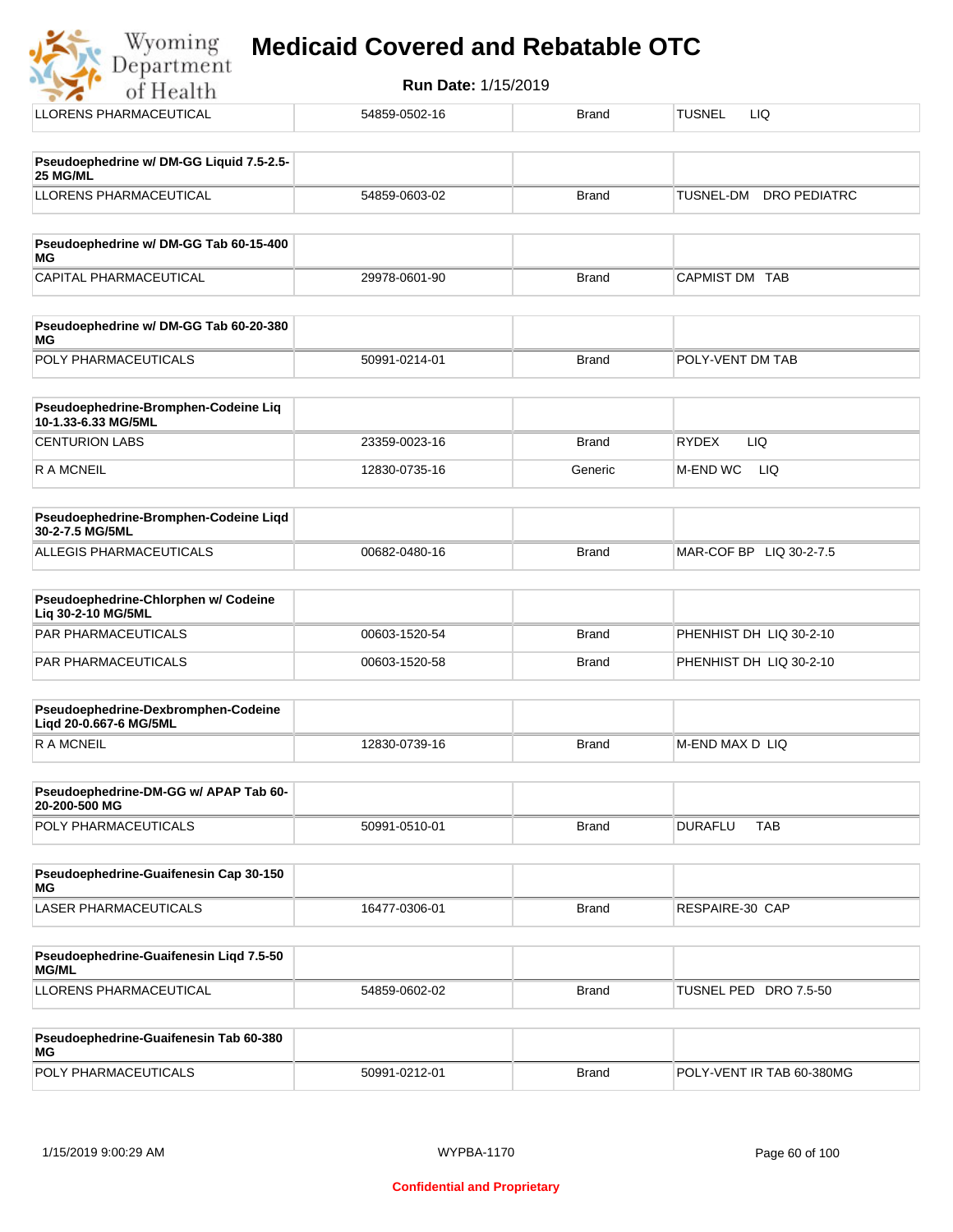

| Pseudoephedrine-Guaifenesin Tab 60-400<br>МG              |               |              |                                    |
|-----------------------------------------------------------|---------------|--------------|------------------------------------|
| <b>B.F. ASCHER</b>                                        | 00225-0580-06 | <b>Brand</b> | CONGESTAC<br>TAB 60-400MG          |
| <b>B.F. ASCHER</b>                                        | 00225-0580-08 | <b>Brand</b> | CONGESTAC<br>TAB 60-400MG          |
| Pseudoephedrine-Guaifenesin Tab ER                        |               |              |                                    |
| 12HR 120-1200 MG                                          |               |              |                                    |
| <b>RECKITT BENCKISER</b>                                  | 63824-0041-24 | <b>Brand</b> | MUCINEX D TAB 120-1200             |
| <b>RECKITT BENCKISER</b>                                  | 63824-0041-36 | <b>Brand</b> | MUCINEX D TAB 120-1200             |
| Pseudoephedrine-Guaifenesin Tab ER<br>12HR 60-600 MG      |               |              |                                    |
| <b>RECKITT BENCKISER</b>                                  | 63824-0057-18 | <b>Brand</b> | <b>MUCINEX D</b><br>TAB 60-600MG   |
| <b>RECKITT BENCKISER</b>                                  | 63824-0057-36 | <b>Brand</b> | MUCINEX D TAB 60-600MG             |
| Pseudoephedrine-Ibuprofen Tab 30-200<br>ΜG                |               |              |                                    |
| <b>BERGEN BRUNSWIG</b>                                    | 24385-0465-60 | Generic      | <b>GNP IBUPROFN TAB COLD/SIN</b>   |
| <b>TOPCO</b>                                              | 36800-0083-60 | Generic      | IBUPROFEN TAB COLD/SIN             |
| <b>MCKESSON</b>                                           | 62011-0070-01 | Generic      | <b>COLD &amp; SINUS TAB RELIEF</b> |
| CHAIN DRUG MARKETING ASSOC                                | 63868-0453-20 | Generic      | QC IBUPROFEN TAB COLD/SIN          |
| Pseudoephedrine-Naproxen Sodium Tab<br>ER 12HR 120-220 MG |               |              |                                    |
| <b>PERRIGO</b>                                            | 00113-2417-01 | Generic      | SINUS&COLD-D TAB NON-DRSY          |
| AMERISOURCE BERGEN DRUGS                                  | 46122-0197-52 | Generic      | SINUS/COLD-D TAB 120-220           |
| <b>MCKESSON</b>                                           | 62011-0204-01 | Generic      | SINUS/COLD-D TAB 120-220           |
| Pyrilamine-Phenylephrine Tab 25-10 MG                     |               |              |                                    |
| <b>XSPIRE PHARMA</b>                                      | 42195-0210-10 | Generic      | PYRILAMIN/PE TAB 25-10MG           |
| Pyrilamine-Phenylephrine Tab 30-10 MG                     |               |              |                                    |
| <b>CARWIN ASSOCIATES</b>                                  | 15370-0031-10 | <b>Brand</b> | RU-HIST-D TAB 30-10MG              |
|                                                           |               |              |                                    |
| Thonzylamine-Chlophedianol Liquid 6.25-<br>6.25 MG/ML     |               |              |                                    |
| POLY PHARMACEUTICALS                                      | 50991-0222-45 | Brand        | POLY-HIST PD LIQ                   |
| Thonzylamine-Phenylephrine Liquid 50-10                   |               |              |                                    |
| MG/15ML<br><b>GM PHARMACEUTICALS</b>                      | 58809-0729-04 | <b>Brand</b> | NASOPEN PE LIQ                     |
|                                                           |               |              |                                    |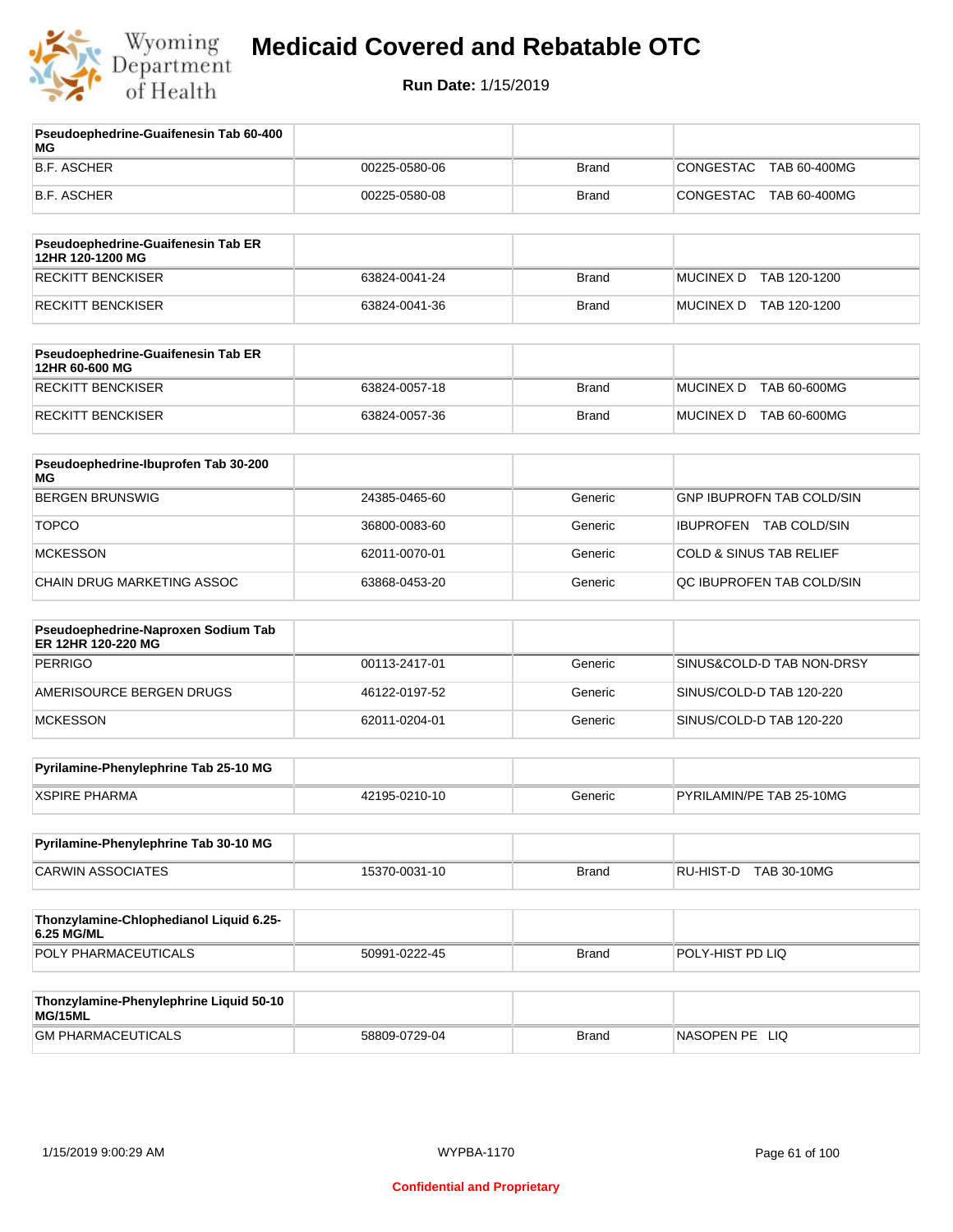

| Triprolidine & Pseudoephedrine Tab 2.5-60<br>MG |               |         |                           |
|-------------------------------------------------|---------------|---------|---------------------------|
| MAJOR PHARMACEUTICALS                           | 00904-0250-24 | Generic | TAB 2.5-60MG<br>APRODINE  |
| MAJOR PHARMACEUTICALS                           | 00904-0250-59 | Generic | TAB 2.5-60MG<br>APRODINE  |
| WOMEN'S CHOICE PHARMACEUTICALS                  | 00485-0210-01 | Generic | TAB 2.5-60MG<br>ED A-HIST |

| Triprolidine-Phenylephrine Liquid 2.5-10<br>MG/5ML |               |       |                        |
|----------------------------------------------------|---------------|-------|------------------------|
| ALLEGIS PHARMACEUTICALS                            | 28595-0803-16 | Brand | HISTEX-PE SYP 2.5-10/5 |
| <b>DERMATOLOGICALS</b>                             |               |       |                        |

| *Bacitracin-Polymyxin B Oint*** |               |         |                  |
|---------------------------------|---------------|---------|------------------|
| <b>FOUGERA</b>                  | 00168-0021-31 | Generic | DOUBLE ANTIB OIN |
| <b>FOUGERA</b>                  | 00168-0021-09 | Generic | DOUBLE ANTIB OIN |
| <b>FOUGERA</b>                  | 00168-0021-35 | Generic | DOUBLE ANTIB OIN |
| MCKESSON SUNMARK                | 49348-0274-72 | Generic | DOUBLE ANTIB OIN |
| <b>MCKESSON</b>                 | 62011-0097-01 | Generic | DOUBLE ANTIB OIN |

| *Neomycin-Bacitracin-Polymyxin Oint*** |               |         |                         |
|----------------------------------------|---------------|---------|-------------------------|
| PERRIGO PHARMACEUTICALS                | 00113-0067-64 | Generic | <b>TRIPLE ANTIB OIN</b> |
| <b>FOUGERA</b>                         | 00168-0012-31 | Generic | <b>BAC/NEO/POLY OIN</b> |
| <b>FOUGERA</b>                         | 00168-0012-09 | Generic | <b>BAC/NEO/POLY OIN</b> |
| <b>FOUGERA</b>                         | 00168-0012-35 | Generic | <b>BAC/NEO/POLY OIN</b> |
| <b>MAJOR PHARMACEUTICALS</b>           | 00904-0734-31 | Generic | <b>TRIPLE ANTIB OIN</b> |
| <b>MAJOR PHARMACEUTICALS</b>           | 00904-0734-36 | Generic | <b>TRIPLE ANTIB OIN</b> |
| G & W LABS                             | 00713-0268-31 | Generic | <b>TRIPLE ANTIB OIN</b> |
| <b>ACTAVIS MID ATLANTIC</b>            | 00472-0179-34 | Generic | TRIPLE ANTIB OIN        |
| <b>ACTAVIS MID ATLANTIC</b>            | 00472-0179-56 | Generic | TRIPLE ANTIB OIN        |
| <b>PAR PHARMACEUTICAL</b>              | 00603-0644-50 | Generic | TRIPLE ANTIB OIN        |
| <b>BERGEN BRUNSWIG</b>                 | 24385-0061-01 | Generic | GNP TRIPLE OIN ANTIBIOT |
| <b>BERGEN BRUNSWIG</b>                 | 24385-0061-03 | Generic | GNP TRIPLE OIN ANTIBIOT |
| <b>LEADER BRAND PRODUCTS</b>           | 37205-0273-10 | Generic | TRIPLE ANTIB OIN        |
| <b>PERRIGO</b>                         | 45802-0061-01 | Generic | TRIPLE ANTIB OIN        |
| <b>PERRIGO</b>                         | 45802-0061-70 | Generic | <b>TRIPLE ANTIB OIN</b> |
| PERRIGO PHARMACEUTICALS                | 45802-0143-01 | Generic | TRIPLE ANTIB OIN        |
| PERRIGO PHARMACEUTICALS                | 45802-0143-03 | Generic | TRIPLE ANTIB OIN        |
| PERRIGO PHARMACEUTICALS                | 45802-0143-70 | Generic | TRIPLE ANTIB OIN        |
| <b>PERRIGO</b>                         | 45802-0061-03 | Generic | TRIPLE ANTIB OIN        |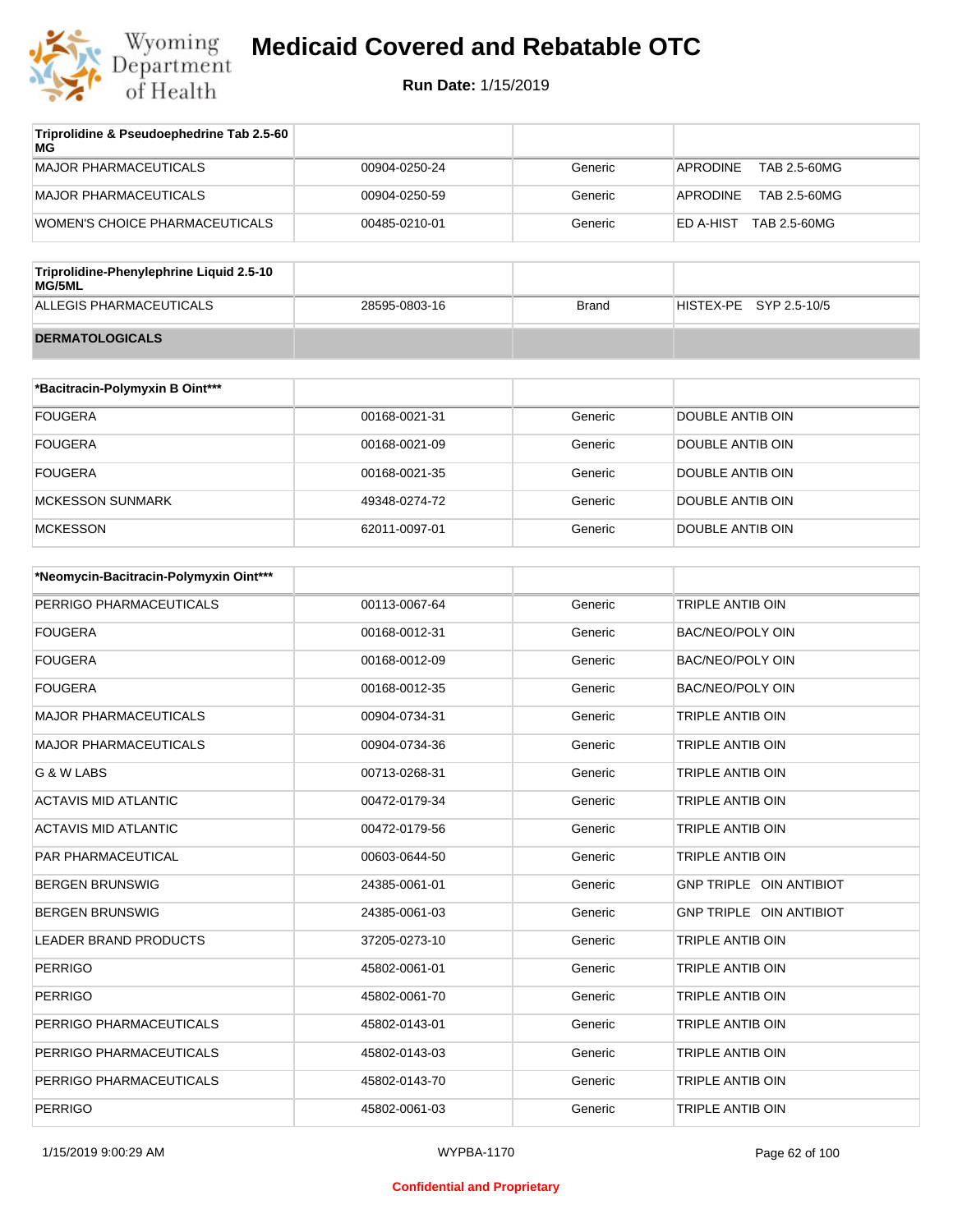## Wyoming<br>Department<br>of Health

## **Medicaid Covered and Rebatable OTC**

| MCKESSON SUNMARK | 49348-0029-72 | Generic | <b>SM TRIPLE</b><br>OIN ANTIBIOT |
|------------------|---------------|---------|----------------------------------|
| <b>TARO</b>      | 51672-2016-01 | Generic | TRIPLE ANTIB OIN                 |
| <b>TARO</b>      | 51672-2016-02 | Generic | TRIPLE ANTIB OIN                 |
| MCKESSON         | 62011-0098-01 | Generic | OIN ANTIBIOT<br>HM TRIPLE        |

| Bacitracin Oint 500 Unit/GM |               |         |                          |
|-----------------------------|---------------|---------|--------------------------|
| G & W LABS                  | 00713-0280-31 | Generic | BACITRACIN OIN 500/GM    |
| LEADER BRAND PRODUCTS       | 37205-0275-10 | Generic | OIN 500/GM<br>BACITRACIN |
| PERRIGO PHARMACEUTICALS     | 45802-0060-01 | Generic | OIN 500/GM<br>BACITRACIN |
| PERRIGO PHARMACEUTICALS     | 45802-0060-03 | Generic | BACITRACIN<br>OIN 500/GM |
| PERRIGO PHARMACEUTICALS     | 45802-0060-70 | Generic | BACITRACIN OIN 500/GM    |
| <b>MCKESSON</b>             | 62011-0094-01 | Generic | BACITRACIN OIN 500/GM    |

| Bacitracin Zinc Oint 500 Unit/GM |               |         |                         |
|----------------------------------|---------------|---------|-------------------------|
| <b>FOUGERA</b>                   | 00168-0011-04 | Generic | BACITR ZINC OIN 500/GM  |
| <b>FOUGERA</b>                   | 00168-0011-16 | Generic | BACITR ZINC OIN 500/GM  |
| <b>FOUGERA</b>                   | 00168-0011-31 | Generic | BACITR ZINC OIN 500/GM  |
| <b>FOUGERA</b>                   | 00168-0011-35 | Generic | BACITR ZINC OIN 500/GM  |
| <b>FOUGERA</b>                   | 00168-0111-09 | Generic | BACITR ZINC OIN 500/GM  |
| <b>PAR PHARMACEUTICAL</b>        | 00603-0441-50 | Generic | BACITR ZINC OIN 500/GM  |
| ACTAVIS MID ATLANTIC             | 00472-1105-34 | Generic | BACITR ZINC OIN 500/GM  |
| ACTAVIS MID ATLANTIC             | 00472-1105-56 | Generic | BACITR ZINC OIN 500/GM  |
| <b>BERGEN BRUNSWIG</b>           | 24385-0060-03 | Generic | BACITR ZINC OIN 500/GM  |
| <b>MCKESSON SUNMARK</b>          | 49348-0154-72 | Generic | SM ANTIBIOTI OIN 500/GM |
| TARO                             | 51672-2075-02 | Generic | BACITR ZINC OIN 500/GM  |
| <b>TARO</b>                      | 51672-2075-01 | Generic | BACITR ZINC OIN 500/GM  |

| ∣Castellani Paint |               |         |                         |
|-------------------|---------------|---------|-------------------------|
| <b>VALEANT</b>    | 00884-2893-01 | Generic | CASTELLANI LIQ PAINT    |
| <b>VALEANT</b>    | 00884-2993-01 | Generic | CASTELLANI LIQ PAINT/CL |

| <b>Clotrimazole Cream 1%</b> |               |         |                     |
|------------------------------|---------------|---------|---------------------|
| <b>MAJOR PHARMACEUTICALS</b> | 00904-7822-36 | Generic | CLOTRIMAZOLE CRE 1% |
| <b>MAJOR PHARMACEUTICALS</b> | 00904-7822-31 | Generic | CLOTRIMAZOLE CRE 1% |
| <b>BERGEN BRUNSWIG</b>       | 24385-0205-01 | Generic | ATHLETE FOOT CRE 1% |
| <b>BERGEN BRUNSWIG</b>       | 24385-0205-03 | Generic | ATHLETE FOOT CRE 1% |
| <b>PERRIGO</b>               | 45802-0434-11 | Generic | CLOTRIMAZOLE CRE 1% |
| <b>PERRIGO</b>               | 45802-0434-01 | Generic | CLOTRIMAZOLE CRE 1% |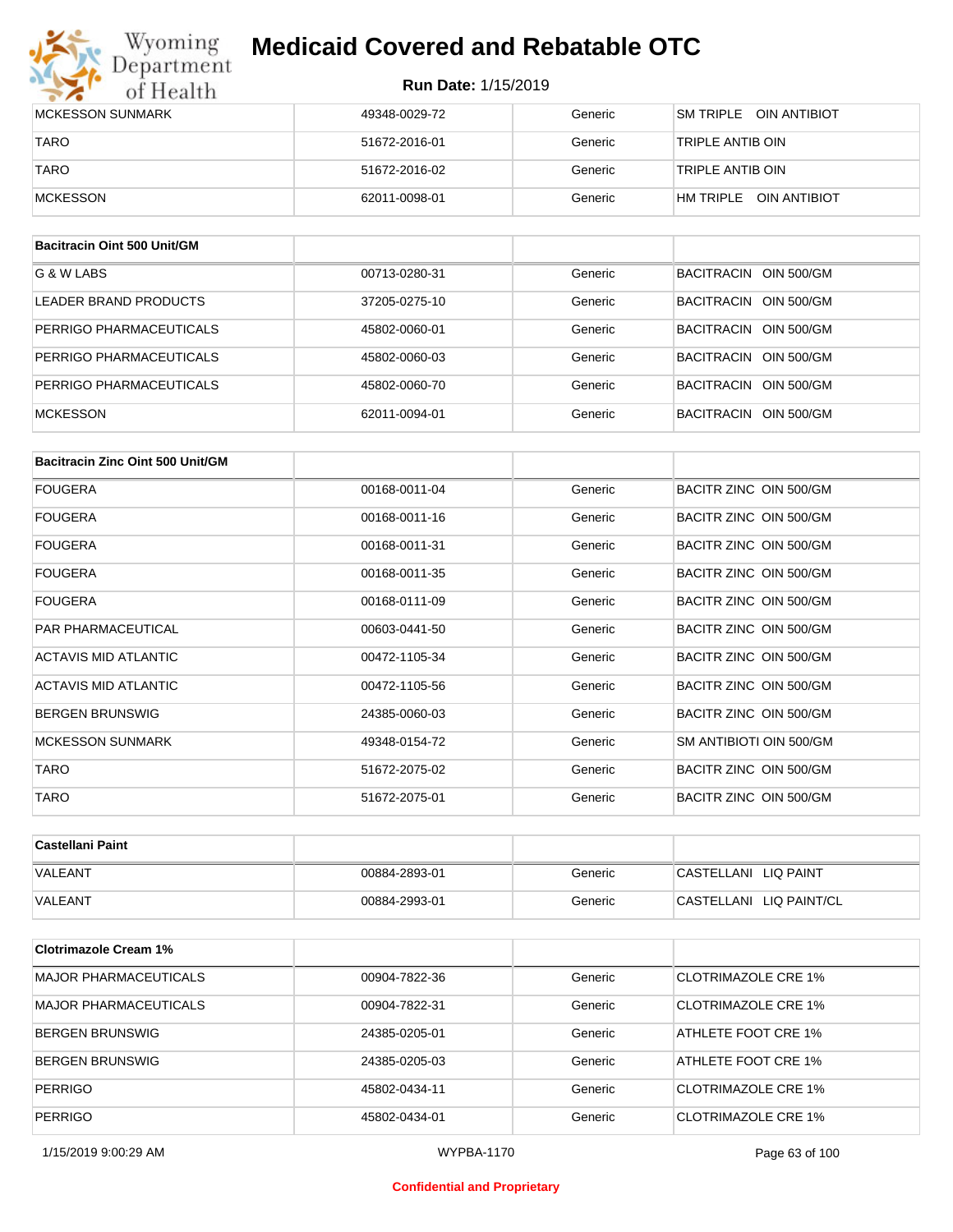

| <b>IMCKESSON SUNMARK</b> | 49348-0279-72 | Generic | CLOTRIMAZOLE CRE 1% |
|--------------------------|---------------|---------|---------------------|
| <b>TARO</b>              | 51672-2002-01 | Generic | CLOTRIMAZOLE CRE 1% |
| <b>TARO</b>              | 51672-2002-02 | Generic | CLOTRIMAZOLE CRE 1% |

| <b>Clotrimazole Ointment 1%</b> |               |              |                    |
|---------------------------------|---------------|--------------|--------------------|
| <b>CAPITAL PHARMACEUTICAL</b>   | 29978-0918-60 | <b>Brand</b> | OIN 1%<br>ALEVAZOL |

| <b>Clotrimazole Soln 1%</b> |               |         |                            |
|-----------------------------|---------------|---------|----------------------------|
| <b>TARO</b>                 | 51672-2037-01 | Generic | <b>CLOTRIMAZOLE SOL 1%</b> |

| <b>Hydrocortisone Cream 0.5%</b> |               |         |                              |
|----------------------------------|---------------|---------|------------------------------|
| FOUGERA                          | 00168-0014-31 | Generic | CRE 0.5%<br><b>HYDROCORT</b> |
| BERGEN BRUNSWIG                  | 24385-0190-03 | Generic | CRE 0.5%<br><b>HYDROCORT</b> |

| <b>Hydrocortisone Cream 1%</b> |               |         |                                 |
|--------------------------------|---------------|---------|---------------------------------|
| PERRIGO PHARMACEUTICALS        | 00113-0541-64 | Generic | ANTI-ITCH CRE 1%                |
| PERRIGO PHARMACEUTICALS        | 00113-0973-64 | Generic | ANTI-ITCH CRE 1%                |
| <b>FOUGERA</b>                 | 00168-0154-08 | Generic | HYDROCORT CRE 1%                |
| <b>FOUGERA</b>                 | 00168-0154-31 | Generic | HYDROCORT CRE 1%                |
| <b>ACTAVIS MID ATLANTIC</b>    | 00472-0343-56 | Generic | HYDROCORT CRE 1%                |
| <b>RUGBY LABORATORIES</b>      | 00536-5108-95 | Generic | HYDROSKIN CRE 1%                |
| <b>PAR PHARMACEUTICAL</b>      | 00603-0535-50 | Generic | HYDROCORT CRE 1%                |
| <b>MAJOR PHARMACEUTICALS</b>   | 00904-7623-31 | Generic | HYDROCORT CRE 1%                |
| <b>SELECT BRAND</b>            | 15127-0127-01 | Generic | SB HYDROCORT CRE 1%             |
| <b>BERGEN BRUNSWIG</b>         | 24385-0021-03 | Generic | <b>GNP HYDROCOR CRE 1% PLUS</b> |
| <b>LEADER BRAND PRODUCTS</b>   | 37205-0162-10 | Generic | HYDROCORT CRE 1%                |
| <b>MCKESSON SUNMARK</b>        | 49348-0521-72 | Generic | SM HYDROCORT CRE 1%             |
| <b>PERRIGO</b>                 | 45802-0438-03 | Generic | HYDROCORT CRE 1%                |
| <b>PERRIGO</b>                 | 45802-0438-05 | Generic | HYDROCORT CRE 1%                |
| <b>TARO</b>                    | 51672-2013-02 | Generic | HYDROCORT CRE 1%                |
| <b>TARO</b>                    | 51672-2013-01 | Generic | HYDROCORT CRE 1%                |
| <b>TARO</b>                    | 51672-2063-02 | Generic | HYDROCORT CRE 1%                |
| <b>TARO</b>                    | 51672-2069-02 | Generic | HYDROCORT CRE 1%                |

| <b>Hydrocortisone Lotion 1%</b> |               |         |                     |
|---------------------------------|---------------|---------|---------------------|
| RUGBY LABORATORIES              | 00536-5105-97 | Generic | HYDRO SKIN LOT 1%   |
| <b>BERGEN BRUNSWIG</b>          | 24385-0283-06 | Generic | HYDRO-LOTION LOT 1% |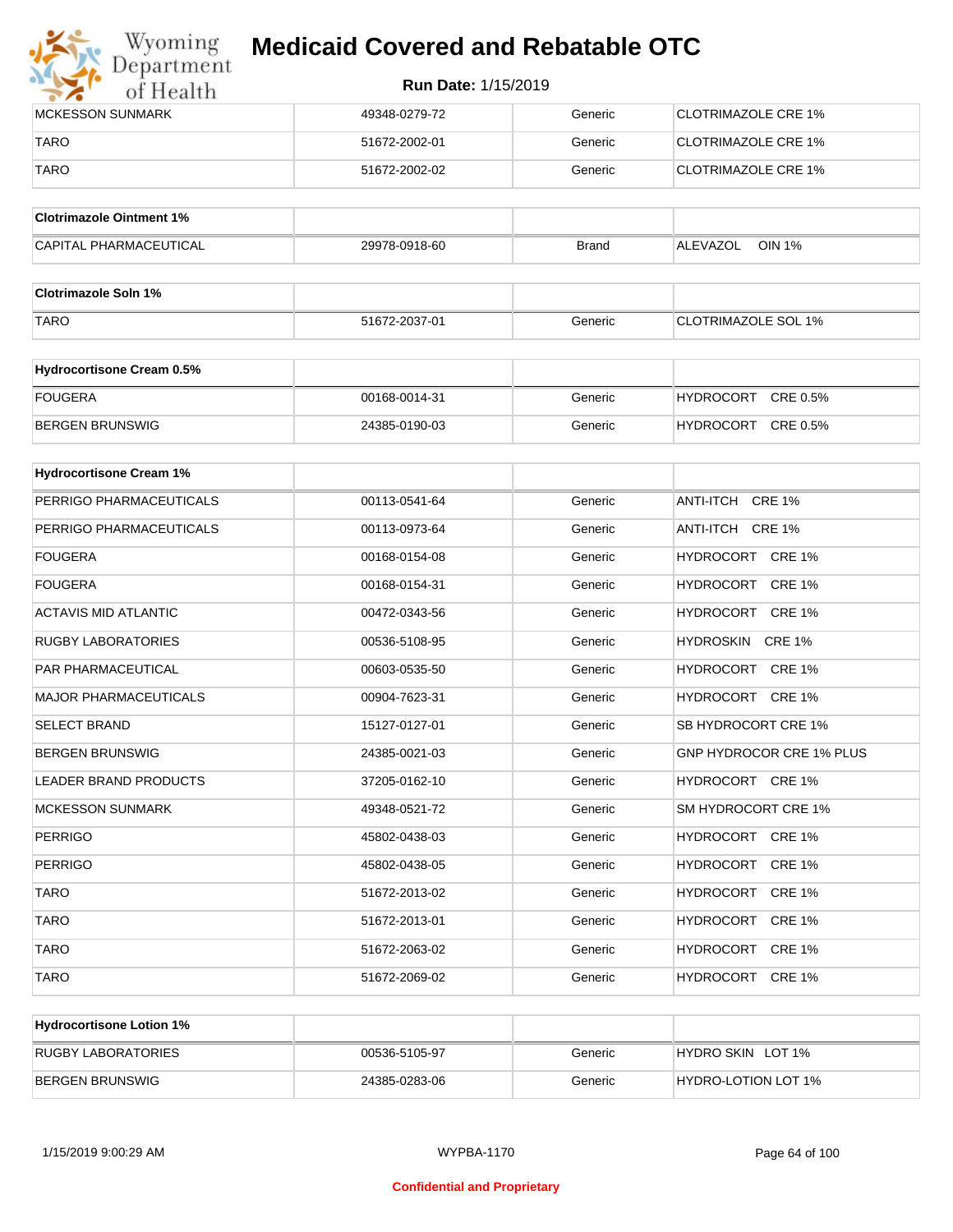

| Hydrocortisone Oint 0.5%                 |               |         |                                   |
|------------------------------------------|---------------|---------|-----------------------------------|
| <b>FOUGERA</b>                           | 00168-0016-31 | Generic | <b>HYDROCORT</b><br>OIN 0.5%      |
|                                          |               |         |                                   |
| <b>Hydrocortisone Oint 1%</b>            |               |         |                                   |
| <b>FOUGERA</b>                           | 00168-0181-31 | Generic | <b>HYDROCORT</b><br><b>OIN 1%</b> |
| <b>ACTAVIS MID ATLANTIC</b>              | 00472-0345-56 | Generic | HYDROCORT OIN 1%                  |
| <b>SELECT BRAND</b>                      | 15127-0128-01 | Generic | SB HYDROCORT OIN 1%               |
| <b>BERGEN BRUNSWIG</b>                   | 24385-0276-03 | Generic | HYDROCORT OIN 1%                  |
| PERRIGO PHARMACEUTICALS                  | 45802-0276-03 | Generic | HYDROCORT OIN 1%                  |
| <b>MCKESSON SUNMARK</b>                  | 49348-0522-72 | Generic | SM HYDROCORT OIN 1%               |
| <b>TARO</b>                              | 51672-2018-02 | Generic | HYDROCORT OIN 1%                  |
|                                          |               |         |                                   |
| <b>Hydrocortisone Soln 1%</b>            |               |         |                                   |
| <b>RECKITT BENCKISER</b>                 | 63824-0850-15 | Generic | <b>SCALPICIN</b><br><b>SOL 1%</b> |
| Hydrocortisone-Aloe Vera Cream 0.5%      |               |         |                                   |
| <b>TARO</b>                              | 51672-2010-02 | Generic | CRE 0.5%<br><b>HC/ALOE</b>        |
|                                          |               |         |                                   |
| Hydrocortisone-Aloe Vera Cream 1%        |               |         |                                   |
| <b>ACTAVIS MID ATLANTIC</b>              | 00472-0339-56 | Generic | HYDROCORT/ CRE ALOE 1%            |
| <b>BERGEN BRUNSWIG</b>                   | 24385-0274-03 | Generic | HYDROCORT/ CRE ALOE 1%            |
| <b>LEADER BRAND PRODUCTS</b>             | 37205-0272-10 | Generic | HYDROCORT/ CRE ALOE 1%            |
| <b>MCKESSON SUNMARK</b>                  | 49348-0441-72 | Generic | SM HYDROCORT CRE 1% PLUS          |
| <b>MCKESSON</b>                          | 62011-0095-01 | Generic | HYDROCORT/ CRE ALOE 1%            |
| <b>MCKESSON</b>                          | 62011-0096-01 | Generic | HM HYDROCORT CRE 1% PLUS          |
|                                          |               |         |                                   |
| Miconazole Nitrate Aerosol 2%            |               |         |                                   |
| <b>GLAXO CONSUMER HEALTHCARE L.P.</b>    | 00067-0969-46 | Generic | DESENEX SPRY AER LIQUID           |
| <b>Miconazole Nitrate Aerosol Pow 2%</b> |               |         |                                   |
| GLAXO CONSUMER HEALTHCARE L.P.           | 00067-0959-40 | Generic | <b>AER 2%</b><br>DESENEX          |
| LEADER BRAND PRODUCTS                    | 37205-0998-66 | Generic | <b>AER 2%</b><br>MICATIN          |
|                                          |               |         |                                   |
| <b>Miconazole Nitrate Cream 2%</b>       |               |         |                                   |
| <b>ACTAVIS MID ATLANTIC</b>              | 00472-0735-56 | Generic | ANTIFUNGAL CRE 2%                 |
| <b>ACTAVIS MID ATLANTIC</b>              | 00472-0735-14 | Generic | ANTIFUNGAL CRE 2%                 |
| <b>ACTAVIS MID ATLANTIC</b>              | 00472-0735-42 | Generic | ANTIFUNGAL CRE 2%                 |
| PAR PHARMACEUTICAL                       | 00603-7805-50 | Generic | MICONAZOLE CRE 2%                 |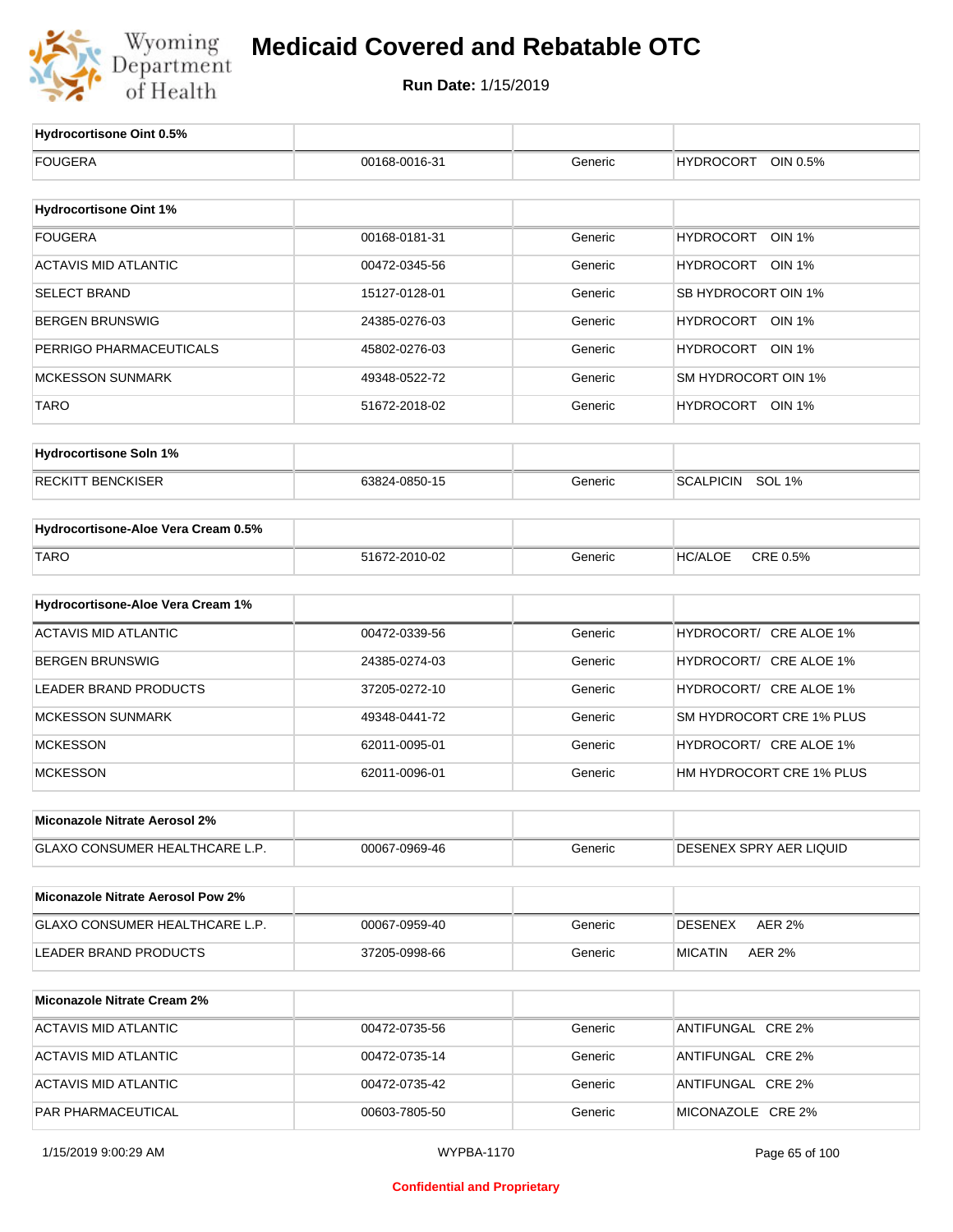

| <b>COLOPLAST</b>          | 11701-0045-22 | Generic | BAZA ANTIFUN CRE 2%           |
|---------------------------|---------------|---------|-------------------------------|
| <b>COLOPLAST</b>          | 11701-0045-23 | Generic | <b>BAZA ANTIFUN CRE 2%</b>    |
| <b>COLOPLAST</b>          | 11701-0045-14 | Generic | <b>BAZA ANTIFUN CRE 2%</b>    |
| <b>MCKESSON SUNMARK</b>   | 49348-0689-72 | Generic | SM ANTIFUNGL CRE 2%           |
| SMITH & NEPHEW UNITED     | 50484-0328-00 | Generic | ANTIFUNGAL CRE 2%             |
| <b>TARO</b>               | 51672-2001-01 | Generic | MICONAZOLE CRE 2%             |
| MEDLINE/DERMAL MANAGEMENT | 53329-0162-04 | Generic | <b>CRE ANTIFUNG</b><br>REMEDY |
| SMITH & NEPHEW UNITED     | 50484-0329-00 | Generic | ANTIFUNGAL CRE 2%             |
| <b>TARO</b>               | 51672-2001-02 | Generic | MICONAZOLE CRE 2%             |
| MEDLINE/DERMAL MANAGEMENT | 53329-0079-64 | Generic | ANTIFUNGAL CRE 2%             |
| MEDLINE/DERMAL MANAGEMENT | 53329-0080-58 | Generic | SOOTHE&COOL CRE INZO 2%       |
| MEDLINE/DERMAL MANAGEMENT | 53329-0080-57 | Generic | SOOTHE&COOL CRE INZO 2%       |

| Miconazole Nitrate Kit 2% |               |              |                         |
|---------------------------|---------------|--------------|-------------------------|
| VALEANT                   | 00884-5493-01 | <b>Brand</b> | <b>FUNGOID TINC KIT</b> |

| Miconazole Nitrate Ointment 2% |               |         |                   |
|--------------------------------|---------------|---------|-------------------|
| <b>COLOPLAST</b>               | 11701-0067-14 | Generic | CRITIC-AID OIN 2% |
| <b>COLOPLAST</b>               | 11701-0067-23 | Generic | CRITIC-AID OIN 2% |
| <b>COLOPLAST</b>               | 11701-0067-22 | Generic | CRITIC-AID OIN 2% |

| Miconazole Nitrate Powder 2%   |               |         |                            |
|--------------------------------|---------------|---------|----------------------------|
| GLAXO CONSUMER HEALTHCARE L.P. | 00067-0949-30 | Generic | DESENEX SHAK POW 2%        |
| GLAXO CONSUMER HEALTHCARE L.P. | 00067-0949-15 | Generic | <b>DESENEX SHAK POW 2%</b> |
| GLAXO CONSUMER HEALTHCARE L.P. | 00145-1506-05 | Generic | ZEASORB-AF POW 2%          |
| GLAXO CONSUMER HEALTHCARE L.P. | 00145-1501-03 | Generic | ZEASORB-AF POW 2%          |
| COLOPLAST                      | 11701-0038-16 | Generic | MICRO GUARD POW 2%         |
| LEADER BRAND PRODUCTS          | 37205-0653-18 | Generic | MICONAZORB POW AF 2%       |
| AMERISOURCE BERGEN DRUGS       | 46122-0039-27 | Generic | MICONAZORB POW AF 2%       |

| Miconazole Nitrate Soln 2% |               |              |                     |
|----------------------------|---------------|--------------|---------------------|
| <b>VALEANT</b>             | 00884-0293-01 | <b>Brand</b> | FUNGOID TINC SOL 2% |

| Neomycin-Bacitracin-Polymyxin-<br><b>Pramoxine Oint 1%</b> |               |         |                         |
|------------------------------------------------------------|---------------|---------|-------------------------|
| G & W LABS                                                 | 00713-0622-31 | Generic | TRIPLE ANTIB OIN PLUS   |
| <b>BERGEN BRUNSWIG</b>                                     | 24385-0143-03 | Generic | TRIPLE ANTIB OIN PLUS   |
| LEADER BRAND PRODUCTS                                      | 37205-0266-10 | Generic | TRIPLE ANTIB OIN PLUS   |
| MCKESSON SUNMARK                                           | 49348-0600-72 | Generic | TRIPLE ANTIB OIN MAX ST |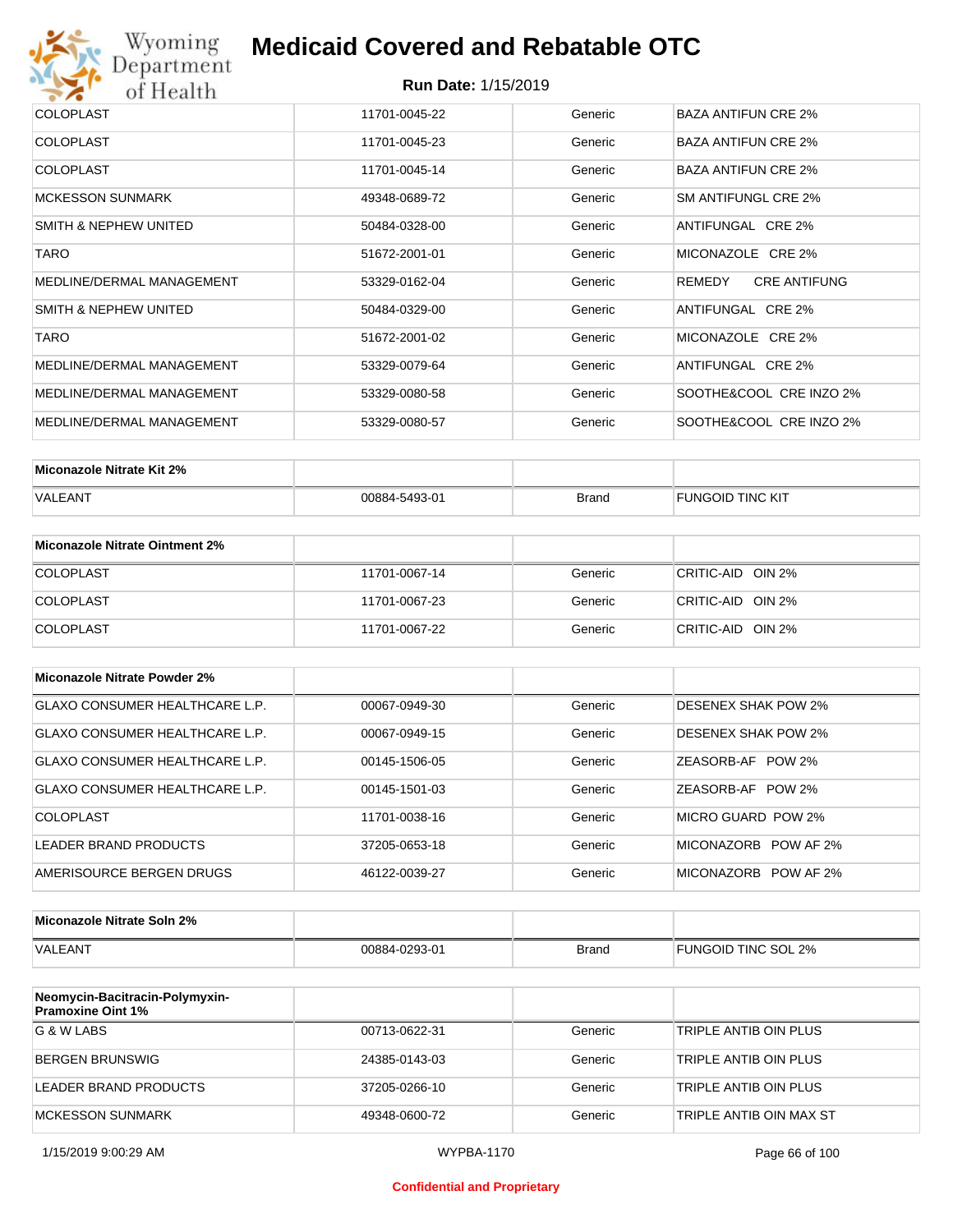| Wyoming<br>Department | <b>Medicaid Covered and Rebatable OTC</b> |         |                         |  |
|-----------------------|-------------------------------------------|---------|-------------------------|--|
| of Health             | <b>Run Date: 1/15/2019</b>                |         |                         |  |
| <b>TARO</b>           | 51672-2027-01                             | Generic | TRIPLE ANTIB OIN PLUS   |  |
| <b>TARO</b>           | 51672-2027-02                             | Generic | TRIPLE ANTIB OIN PLUS   |  |
| MCKESSON              | 62011-0099-01                             | Generic | TRIPLE ANTIB OIN MAX ST |  |

| Neomycin-Polymyxin w/ Pramoxine Cream<br>1% |               |         |                              |
|---------------------------------------------|---------------|---------|------------------------------|
| <b>IMCKESSON SUNMARK</b>                    | 49348-0690-69 | Generic | <b>SM ANTIBIOTI CRE PLUS</b> |
|                                             |               |         |                              |
| <b>Permethrin Creme Rinse 1%</b>            |               |         |                              |

| AMERISOURCE BERGEN DRUGS    | 46122-0108-46 | Generic | LICE TRTMNT LIQ 1% |
|-----------------------------|---------------|---------|--------------------|
|                             |               |         |                    |
| <b>Permethrin Lotion 1%</b> |               |         |                    |

| ACTAVIS MID ATLANTIC | 00472-5242-67 | Generic | PERMETHRIN LOT 1%                     |
|----------------------|---------------|---------|---------------------------------------|
| ACTAVIS MID ATLANTIC | 00472-5242-69 | Generic | PERMETHRIN LOT 1%                     |
| MCKESSON SUNMARK     | 49348-0460-30 | Generic | <b>SM LICE</b><br><b>LOT TREATMNT</b> |
| MCKESSON SUNMARK     | 49348-0460-34 | Generic | SM LICE<br>LOT TREATMNT               |
| MCKESSON             | 62011-0112-01 | Generic | LICE TREATME LOT 1%                   |

| <b>Pyreth-Piperonyl Butox Sham-Permeth</b><br>Aero-Nit Remover Gel Kit |               |         |                        |
|------------------------------------------------------------------------|---------------|---------|------------------------|
| BERGEN BRUNSWIG                                                        | 24385-0634-23 | Generic | <b>GNP LICE</b><br>KIT |
| LEADER BRAND PRODUCTS                                                  | 37205-0519-02 | Generic | LICE SOLN<br>KIT       |

| Pyrethrins-Piperonyl Butoxide Lig 0.33-4% |               |         |                          |
|-------------------------------------------|---------------|---------|--------------------------|
| LEADER BRAND PRODUCTS                     | 37205-0285-16 | Generic | LICE TRTMNT LIQ CRM RNSE |

| <b>Pyrethrins-Piperonyl Butoxide Shampoo</b><br>$0.33 - 4%$ |               |         |                          |
|-------------------------------------------------------------|---------------|---------|--------------------------|
| PERRIGO PHARMACEUTICALS                                     | 00113-0866-26 | Generic | LICE KILLING SHA 0.33-4% |
| MAJOR PHARMACEUTICALS                                       | 00904-2528-20 | Generic | LICE KILLING SHA 0.33-4% |
| BERGEN BRUNSWIG                                             | 24385-0116-03 | Generic | LICE TREATMT SHA 0.33-4% |
| LEADER BRAND PRODUCTS                                       | 37205-0165-26 | Generic | LICE KILLING SHA 0.33-4% |
| MCKESSON SUNMARK                                            | 49348-0443-34 | Generic | LICE KILLING SHA 0.33-4% |
| <b>MCKESSON</b>                                             | 62011-0119-02 | Generic | LICE KILLING SHA 0.33-4% |

| <b>⊺Terbinafine Gel 1%</b>           |               |              |                    |
|--------------------------------------|---------------|--------------|--------------------|
| <b>GLAXO CONSUMER HEALTHCARE L.P</b> | 00067-6239-42 | <b>Brand</b> | LAMISIL ADV GEL 1% |

| Terbinafine HCI Cream 1%              |               |       |                   |
|---------------------------------------|---------------|-------|-------------------|
| <b>GLAXO CONSUMER HEALTHCARE L.P.</b> | 00067-8100-12 | Brand | LAMISIL AT CRE 1% |
| <b>GLAXO CONSUMER HEALTHCARE L.P.</b> | 00067-8100-30 | Brand | LAMISIL AT CRE 1% |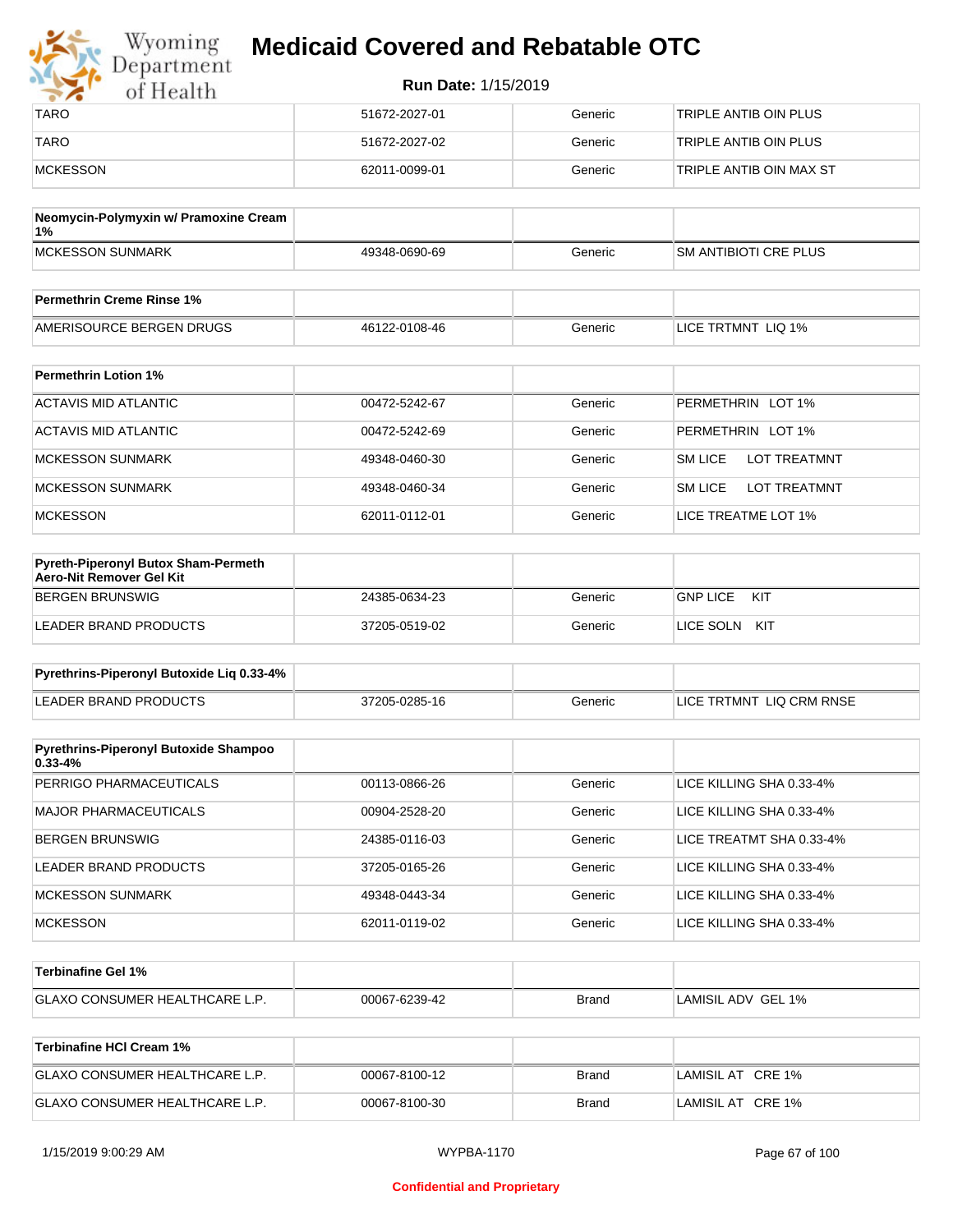| Wyoming<br><b>Medicaid Covered and Rebatable OTC</b><br>Department |               |              |                           |  |  |
|--------------------------------------------------------------------|---------------|--------------|---------------------------|--|--|
| <b>Run Date: 1/15/2019</b><br>of Health                            |               |              |                           |  |  |
| <b>GLAXO CONSUMER HEALTHCARE L.P.</b>                              | 00067-3998-42 | <b>Brand</b> | LAMISIL AT CRE 1%         |  |  |
| <b>GLAXO CONSUMER HEALTHCARE L.P.</b>                              | 00067-8114-12 | Brand        | LAMISIL AT CRE 1%         |  |  |
| BERGEN BRUNSWIG                                                    | 24385-0524-03 | Generic      | TERBINAFINE CRE 1%        |  |  |
| <b>BERGEN BRUNSWIG</b>                                             | 24385-0524-05 | Generic      | TERBINAFINE CRE 1%        |  |  |
| LEADER BRAND PRODUCTS                                              | 37205-0941-99 | Generic      | ATHLETE FOOT CRE AF       |  |  |
| <b>MCKESSON SUNMARK</b>                                            | 49348-0790-72 | Generic      | ATHLETE FOOT CRE 1%       |  |  |
| <b>TARO</b>                                                        | 51672-2080-01 | Generic      | TERBINAFINE CRE 1%        |  |  |
| <b>TARO</b>                                                        | 51672-2080-02 | Generic      | <b>TERBINAFINE CRE 1%</b> |  |  |

| Terbinafine HCI Soln 1%               |               |       |                   |
|---------------------------------------|---------------|-------|-------------------|
| <b>GLAXO CONSUMER HEALTHCARE L.P.</b> | 00067-6293-83 | Brand | LAMISIL AT SPR 1% |
| <b>GLAXO CONSUMER HEALTHCARE L.P.</b> | 00067-6292-83 | Brand | LAMISIL AT SPR 1% |

| Tolnaftate Aerosol 1%   |               |         |                     |
|-------------------------|---------------|---------|---------------------|
| PERRIGO PHARMACEUTICALS | 00113-0154-73 | Generic | ATH FOOT SPR AER 1% |
| LEADER BRAND PRODUCTS   | 37205-0344-66 | Generic | ANTIFUNGAL AER 1%   |

| Tolnaftate Aerosol Pow 1%      |               |         |                     |
|--------------------------------|---------------|---------|---------------------|
| GLAXO CONSUMER HEALTHCARE L.P. | 00067-6114-46 | Generic | LAMISIL AF AER 1%   |
| PERRIGO PHARMACEUTICALS        | 00113-0695-90 | Generic | JOCK ITCH<br>AER 1% |

| <b>Tolnaftate Cream 1%</b>   |               |         |                     |
|------------------------------|---------------|---------|---------------------|
| <b>MAJOR PHARMACEUTICALS</b> | 00904-0722-36 | Generic | ANTIFUNGAL CRE 1%   |
| <b>BERGEN BRUNSWIG</b>       | 24385-0032-03 | Generic | TOLNAFTATE CRE 1%   |
| <b>LEADER BRAND PRODUCTS</b> | 37205-0197-10 | Generic | ANTIFUNGAL CRE 1%   |
| <b>PERRIGO</b>               | 45802-0032-01 | Generic | TOLNAFTATE CRE 1%   |
| <b>PERRIGO</b>               | 45802-0032-03 | Generic | TOLNAFTATE CRE 1%   |
| <b>MCKESSON SUNMARK</b>      | 49348-0155-29 | Generic | SM ANTIFUNGL CRE 1% |
| <b>TARO</b>                  | 51672-2020-02 | Generic | TOLNAFTATE CRE 1%   |
| <b>TARO</b>                  | 51672-2020-01 | Generic | TOLNAFTATE CRE 1%   |
| CHAIN DRUG MARKETING ASSOC   | 63868-0104-46 | Generic | TOLNAFTATE CRE 1%   |

| Tolnaftate Powder 1%  |               |         |                    |
|-----------------------|---------------|---------|--------------------|
| RUGBY LABORATORIES    | 00536-5150-26 | Generic | ANTI-FUNGAL POW 1% |
| MAJOR PHARMACEUTICALS | 00904-0726-45 | Generic | TOLNAFTATE POW 1%  |

| Tolnaftate Soln 1%             |               |         |                      |
|--------------------------------|---------------|---------|----------------------|
| <b>PERRIGO PHARMACEUTICALS</b> | 45802-0701-11 | Generic | SOL 1%<br>TOLNAFTATE |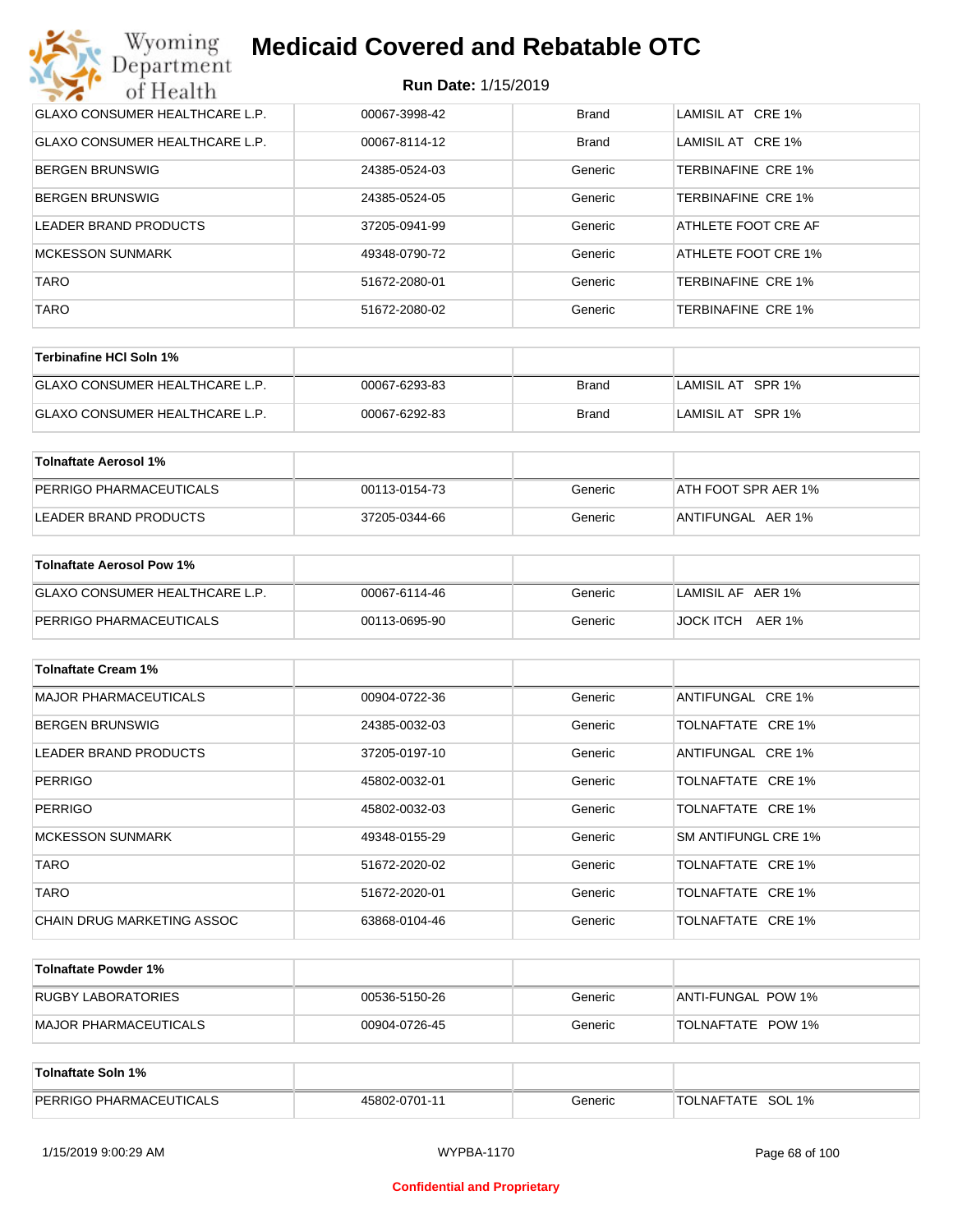

**GASTROINTESTINAL AGENTS - MISC.**

Wyoming<br>Department

of Health

| Calcium Acetate (Phosphate Binder) Tab<br>667 MG |               |         |                                     |
|--------------------------------------------------|---------------|---------|-------------------------------------|
| NEPHRO-TECH                                      | 59528-0331-02 | Generic | <b>CALPHRON</b><br><b>TAB 667MG</b> |
|                                                  |               |         |                                     |
| Simethicone Cap 125 MG                           |               |         |                                     |
| GLAXO CONSUMER HEALTHCARE L.P.                   | 00067-6275-10 | Generic | GAS-X<br><b>CAP 125MG</b>           |
| <b>GLAXO CONSUMER HEALTHCARE L.P.</b>            | 00067-6275-20 | Generic | GAS-X<br><b>CAP 125MG</b>           |
| GLAXO CONSUMER HEALTHCARE L.P.                   | 00067-6275-50 | Generic | GAS-X<br><b>CAP 125MG</b>           |
| <b>GLAXO CONSUMER HEALTHCARE L.P.</b>            | 00067-6275-72 | Generic | GAS-X<br><b>CAP 125MG</b>           |
| <b>GLAXO CONSUMER HEALTHCARE L.P.</b>            | 00067-6275-82 | Generic | GAS-X<br><b>CAP 125MG</b>           |
| <b>PERRIGO</b>                                   | 00113-0428-60 | Generic | GAS RELIEF CAP 125MG                |
| <b>MAJOR PHARMACEUTICALS</b>                     | 00904-5458-46 | Generic | <b>GAS FREE</b><br><b>CAP 125MG</b> |
| <b>BERGEN BRUNSWIG</b>                           | 24385-0428-65 | Generic | GAS RELIEF CAP 125MG                |
| <b>TOPCO</b>                                     | 36800-0428-60 | Generic | GAS RELIEF CAP 125MG                |
| <b>LEADER BRAND PRODUCTS</b>                     | 37205-0295-65 | Generic | GAS RELIEF CAP 125MG                |
| <b>TOPCO</b>                                     | 36800-0428-71 | Generic | GAS RELIEF CAP 125MG                |
| <b>MCKESSON</b>                                  | 62011-0160-01 | Generic | GAS RELIEF CAP 125MG                |
|                                                  |               |         |                                     |
| Simethicone Cap 180 MG                           |               |         |                                     |
| <b>GLAXO CONSUMER HEALTHCARE L.P.</b>            | 00067-6274-18 | Generic | GAS-X<br>CAP 180MG                  |
| GLAXO CONSUMER HEALTHCARE L.P.                   | 00067-6274-50 | Generic | GAS-X<br>CAP 180MG                  |
| PERRIGO PHARMACEUTICALS                          | 00113-0657-72 | Generic | GAS RELIEF CAP 180MG                |
| <b>MAJOR PHARMACEUTICALS</b>                     | 00904-5572-52 | Generic | GAS RELIEF CAP 180MG                |
| <b>RUGBY LABORATORIES</b>                        | 00536-3604-08 | Generic | SIMETHICONE CAP 180MG               |
| <b>BERGEN BRUNSWIG</b>                           | 24385-0460-72 | Generic | ANTI-GAS<br>CAP 180MG               |

| Simethicone Chew Tab 125 MG    |               |              |                        |
|--------------------------------|---------------|--------------|------------------------|
| GLAXO CONSUMER HEALTHCARE L.P. | 00067-0117-48 | Brand        | GAS-X EX-STR CHW 125MG |
| GLAXO CONSUMER HEALTHCARE L.P. | 00067-0117-18 | <b>Brand</b> | GAS-X EX-STR CHW 125MG |
| GLAXO CONSUMER HEALTHCARE L.P. | 00067-0129-18 | <b>Brand</b> | GAS-X EX-STR CHW 125MG |
| <b>RUGBY LABORATORIES</b>      | 00536-1020-08 | Generic      | GAS RELIEF CHW 125MG   |
| <b>PAR PHARMACEUTICAL</b>      | 00603-0211-20 | Generic      | MYTAB GAS CHW 125MG    |
| <b>SELECT BRAND</b>            | 15127-0157-08 | Generic      | SB GAS RELF CHW 125MG  |
| BERGEN BRUNSWIG                | 24385-0307-89 | Generic      | GNP GAS RELF CHW 125MG |

LEADER BRAND PRODUCTS 37205-0292-72 Generic GAS RELIEF CAP 180MG MCKESSON SUNMARK 
A9348-0489-12 
Generic 
GAS RELIEF CAP 180MG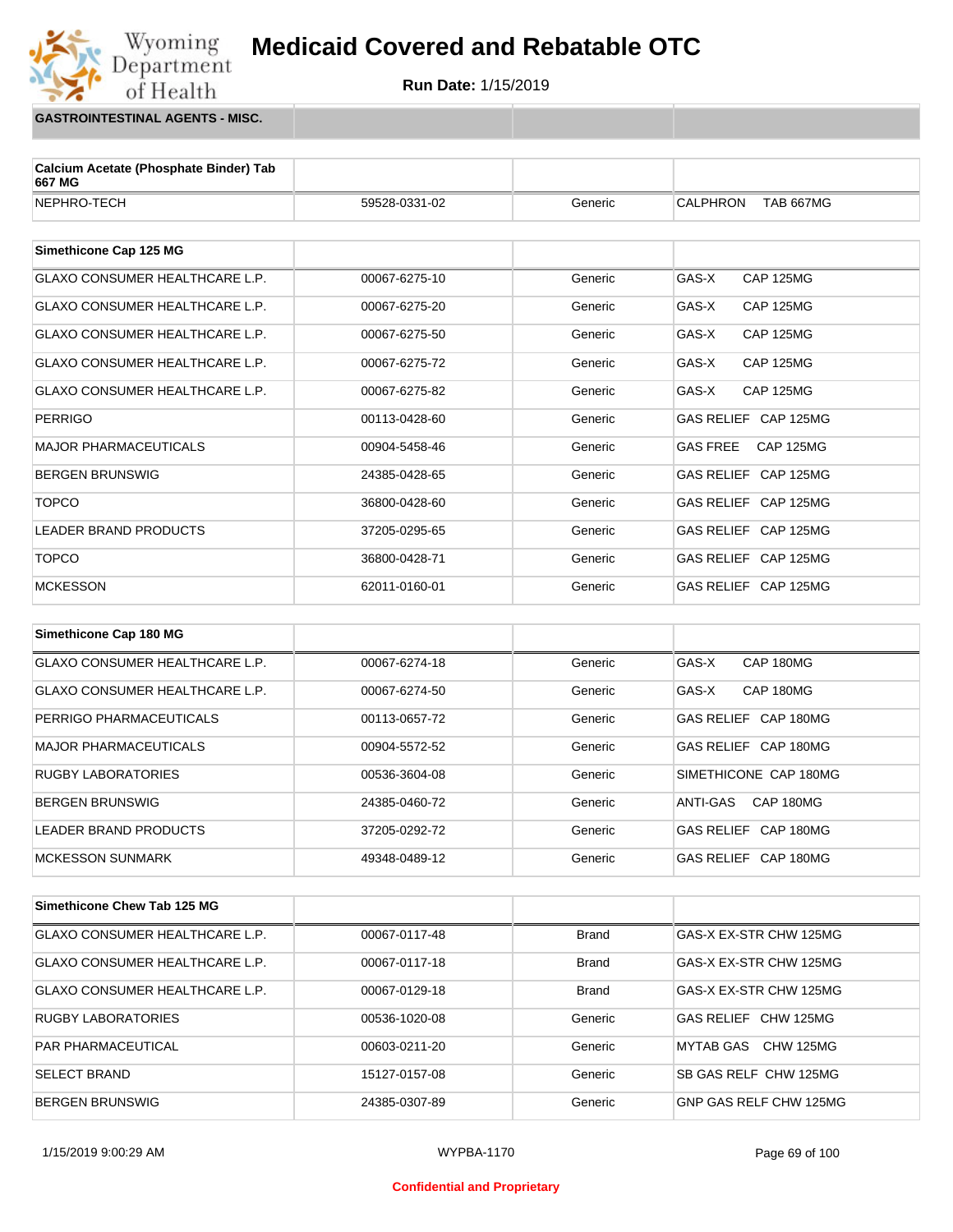| Wyoming                  | <b>Medicaid Covered and Rebatable OTC</b><br>Department<br><b>Run Date: 1/15/2019</b><br>of Health |         |                       |  |
|--------------------------|----------------------------------------------------------------------------------------------------|---------|-----------------------|--|
|                          |                                                                                                    |         |                       |  |
| <b>IMCKESSON SUNMARK</b> | 49348-0863-48                                                                                      | Generic | SM GAS REL CHW 125MG  |  |
| <b>MCKESSON</b>          | 62011-0189-01                                                                                      | Generic | HM GAS RELF CHW 125MG |  |

| Simethicone Chew Tab 80 MG     |               |              |                       |
|--------------------------------|---------------|--------------|-----------------------|
| GLAXO CONSUMER HEALTHCARE L.P. | 00067-0113-36 | <b>Brand</b> | GAS-X<br>CHW 80MG     |
| GLAXO CONSUMER HEALTHCARE L.P. | 00067-0116-36 | <b>Brand</b> | GAS-X<br>CHW 80MG     |
| RUGBY LABORATORIES             | 00536-1019-01 | Generic      | GAS RELIEF CHW 80MG   |
| <b>PAR PHARMACEUTICAL</b>      | 00603-0210-21 | Generic      | MYTAB GAS CHW 80MG    |
| <b>MAJOR PHARMACEUTICALS</b>   | 00904-5068-60 | Generic      | MI-ACID GAS CHW 80MG  |
| <b>LEADER BRAND PRODUCTS</b>   | 37205-0112-78 | Generic      | GAS RELIEF CHW 80MG   |
| <b>BERGEN BRUNSWIG</b>         | 24385-0118-78 | Generic      | GNP GAS RELF CHW 80MG |
| <b>MCKESSON SUNMARK</b>        | 49348-0509-07 | Generic      | SM GAS RELF CHW 80MG  |
| <b>MCKESSON</b>                | 62011-0138-01 | Generic      | HM GAS RELF CHW 80MG  |

| Simethicone Susp 40 MG/0.6ML |               |         |                          |
|------------------------------|---------------|---------|--------------------------|
| PERRIGO PHARMACEUTICALS      | 00113-0882-10 | Generic | SIMETHICONE DRO 20/0.3ML |
| <b>MAJOR PHARMACEUTICALS</b> | 00904-5894-30 | Generic | GAS RELIEF DRO 20/0.3ML  |
| <b>RUGBY LABORATORIES</b>    | 00536-2220-75 | Generic | GAS RELIEF DRO 20/0.3ML  |
| <b>PAR PHARMACEUTICALS</b>   | 00603-0894-50 | Generic | SIMETHICONE DRO 40/0.6ML |
| <b>SELECT BRAND</b>          | 15127-0042-17 | Generic | GAS RELIEF DRO 40/0.6ML  |
| <b>TOPCO</b>                 | 36800-0882-10 | Generic | GAS RELIEF DRO 40/0.6ML  |
| <b>LEADER BRAND PRODUCTS</b> | 37205-0119-10 | Generic | SIMETHICONE DRO 40/0.6ML |
| AMERISOURCE BERGEN DRUGS     | 46122-0051-03 | Generic | GAS RELIEF DRO 20/0.3ML  |
| <b>MCKESSON SUNMARK</b>      | 49348-0740-27 | Generic | GAS RELIEF DRO 20/0.3ML  |
| <b>MCKESSON</b>              | 62011-0139-01 | Generic | GAS RELIEF DRO 40/0.6ML  |
| <b>MCKESSON</b>              | 62011-0187-01 | Generic | GAS RELIEF DRO 20/0.3ML  |
| <b>HEMATOPOIETIC AGENTS</b>  |               |         |                          |

| Carbonyl Iron Susp 15 MG/1.25ML<br>(Elemental Iron) |               |         |                 |             |
|-----------------------------------------------------|---------------|---------|-----------------|-------------|
| <b>CENTURION LABS</b>                               | 23359-0012-04 | Generic | <b>WEE CARE</b> | SUS 15/1.25 |

| <b>Polysaccharide Iron Complex Cap 150 MG</b><br>(Iron Equivalent) |               |         |                |
|--------------------------------------------------------------------|---------------|---------|----------------|
| NNODUM CORPORATION                                                 | 63044-0203-01 | Generic | IFEREX 150 CAP |
| NNODUM CORPORATION                                                 | 63044-0203-61 | Generic | IFEREX 150 CAP |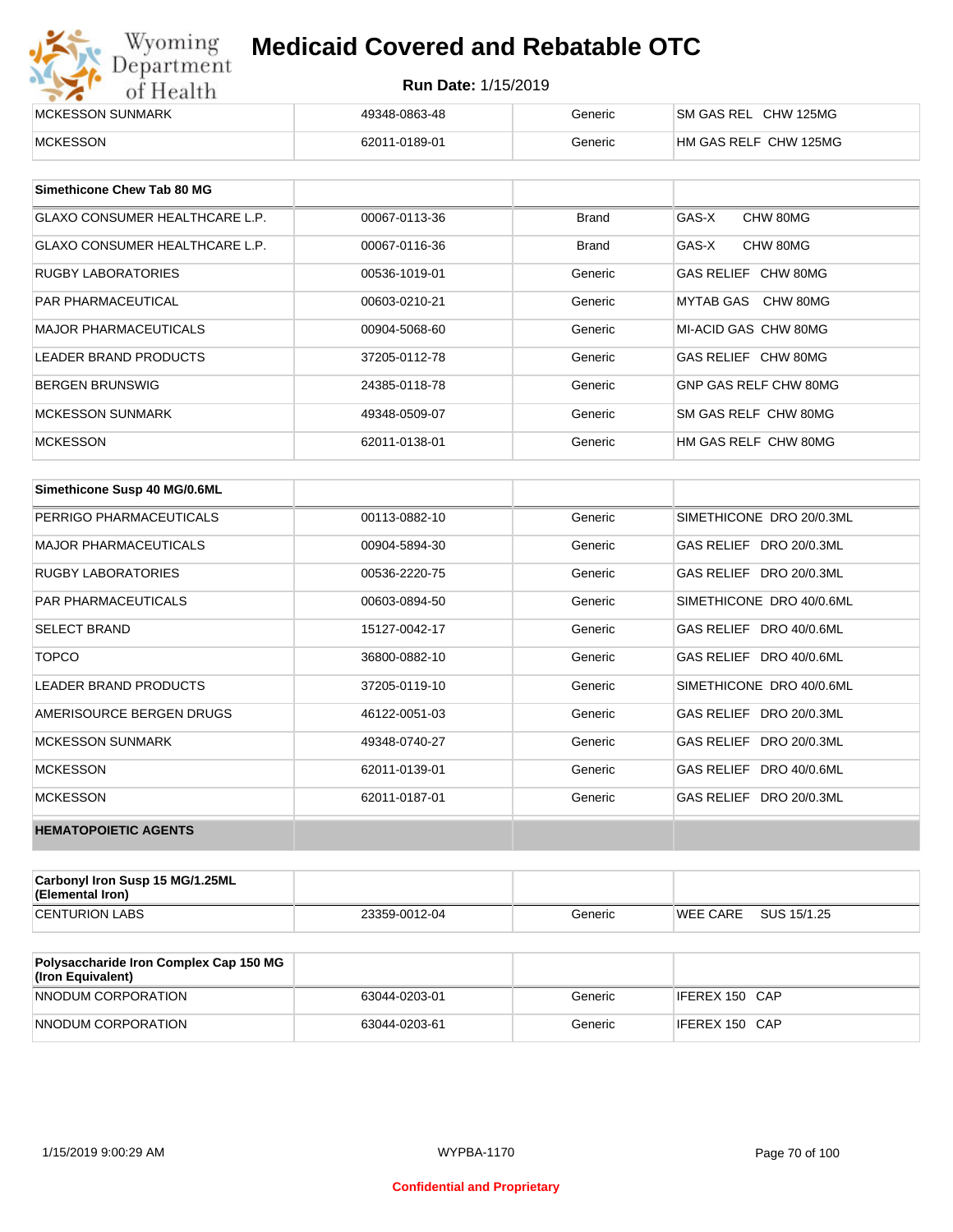

**Run Date:** 1/15/2019

| *Sodium Phosphates - Enema***                                      |               |              |                                   |
|--------------------------------------------------------------------|---------------|--------------|-----------------------------------|
| FLEET PHARMACEUTICALS                                              | 00132-0201-42 | <b>Brand</b> | <b>FLEET</b><br><b>ENE</b>        |
| FLEET PHARMACEUTICALS                                              | 00132-0201-40 | <b>Brand</b> | <b>FLEET</b><br><b>ENE</b>        |
| FLEET PHARMACEUTICALS                                              | 00132-0201-45 | Brand        | <b>FLEET</b><br><b>ENE</b>        |
| FLEET PHARMACEUTICALS                                              | 00132-0202-20 | <b>Brand</b> | <b>FLEET</b><br><b>ENE PED</b>    |
| <b>RUGBY LABORATORIES</b>                                          | 00536-7415-51 | Generic      | ENEMA READY- ENE-TO-USE           |
| <b>MAJOR PHARMACEUTICALS</b>                                       | 00904-6320-78 | Generic      | ENEMA READY- ENE -TO-USE          |
| <b>TOPCO</b>                                                       | 36800-0002-02 | Generic      | <b>ENEMA</b><br><b>ENE SINGLE</b> |
| <b>TOPCO</b>                                                       | 36800-0002-36 | Generic      | <b>ENEMA</b><br><b>ENE SINGLE</b> |
| <b>BERGEN BRUNSWIG</b>                                             | 24385-0039-36 | Generic      | GNP ENEMA ENE                     |
| AMERISOURCE BERGEN DRUGS                                           | 46122-0161-28 | Generic      | <b>GNP ENEMA</b><br><b>ENE</b>    |
| AMERISOURCE BERGEN DRUGS                                           | 46122-0161-36 | Generic      | <b>GNP ENEMA</b><br><b>ENE</b>    |
| <b>MCKESSON SUNMARK</b>                                            | 49348-0864-20 | Generic      | <b>SM ENEMA</b><br>ENE            |
| <b>MCKESSON</b>                                                    | 62011-0154-01 | Generic      | HM ENEMA<br>ENE                   |
| <b>MCKESSON</b>                                                    | 62011-0191-01 | Generic      | HM ENEMA<br>ENE R-T-U             |
| <b>MCKESSON</b>                                                    | 62011-0191-02 | Generic      | HM ENEMA<br>ENE R-T-U             |
|                                                                    |               |              |                                   |
| <b>Benzocaine-Docusate Sodium Rectal</b><br><b>Enema 20-283 MG</b> |               |              |                                   |
| <b>ENEMEEZ</b>                                                     | 17433-9877-03 | <b>Brand</b> | ENEMEEZ PLUS ENE 20-283           |
| <b>ENEMEEZ</b>                                                     | 17433-9883-05 | Brand        | DOCUSOL PLUS ENE 20-283           |
|                                                                    |               |              |                                   |
| <b>Bisacodyl Enema 10 MG/30ML</b>                                  |               |              |                                   |
| <b>FLEET PHARMACEUTICALS</b>                                       | 00132-0703-36 | <b>Brand</b> | FLEET BISACO ENE 10/30ML          |
|                                                                    |               |              |                                   |
| <b>Bisacodyl Suppos 10 MG</b>                                      |               |              |                                   |
| G & W LABS                                                         | 00713-0109-12 | Generic      | BISAC-EVAC SUP 10MG               |
| G & W LABS                                                         | 00713-0109-50 | Generic      | BISAC-EVAC SUP 10MG               |
| <b>RUGBY LABORATORIES</b>                                          | 00536-1355-01 | Generic      | LAXATIVE<br>SUP 10MG              |
| MAJOR PHARMACEUTICALS                                              | 00904-5058-12 | Generic      | <b>BISCOLAX</b><br>SUP 10MG       |
| <b>MAJOR PHARMACEUTICALS</b>                                       | 00904-5058-60 | Generic      | <b>BISCOLAX</b><br>SUP 10MG       |
| <b>RUGBY LABORATORIES</b>                                          | 00536-1355-12 | Generic      | LAXATIVE<br>SUP 10MG              |

G & W LABS **COMPUTER SUP 10MG** 00713-0109-05 **Generic** BISAC-EVAC SUP 10MG G & W LABS **COMPLETE SUP 10MG** 00713-0109-08 Generic BISAC-EVAC SUP 10MG G & W LABS CONSULTER SUP 1000713-0109-10 Consulting Generic BISAC-EVAC SUP 10MG PERRIGO 00574-7050-12 Generic BISACODYL SUP 10MG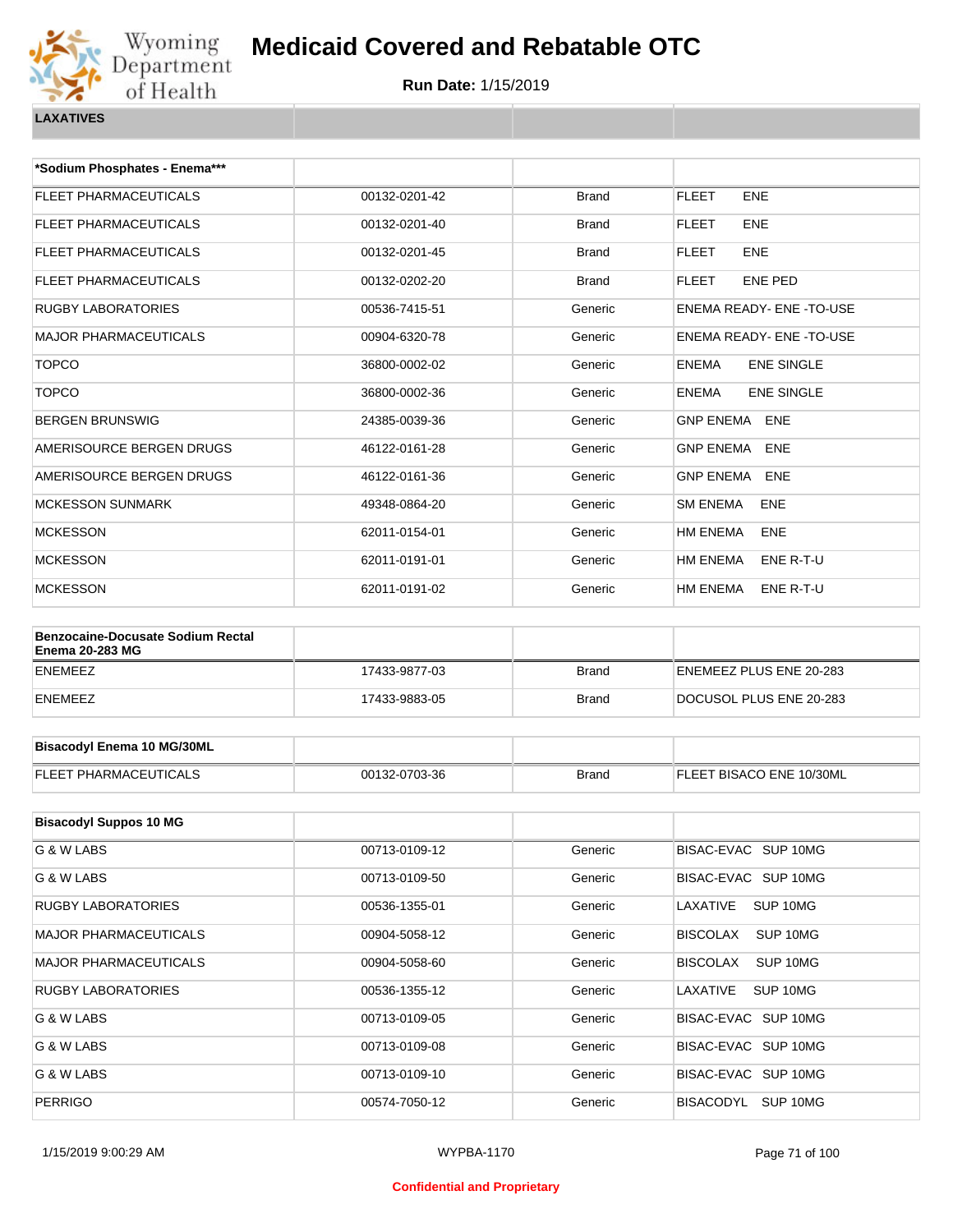

| Wyoming<br>Department      | <b>Medicaid Covered and Rebatable OTC</b><br><b>Run Date: 1/15/2019</b> |         |                      |  |
|----------------------------|-------------------------------------------------------------------------|---------|----------------------|--|
| of Health                  |                                                                         |         |                      |  |
| <b>PERRIGO</b>             | 00574-7050-50                                                           | Generic | BISACODYL SUP 10MG   |  |
| G & W LABS                 | 00713-0109-01                                                           | Generic | BISAC-EVAC SUP 10MG  |  |
| CHAIN DRUG MARKETING ASSOC | 63868-0328-08                                                           | Generic | QC LAXATIVE SUP 10MG |  |

| <b>Bisacodyl Tab Delayed Release 5 MG</b> |               |         |                                |
|-------------------------------------------|---------------|---------|--------------------------------|
| <b>FLEET PHARMACEUTICALS</b>              | 00132-0704-02 | Generic | FLEET LAXATI TAB 5MG EC        |
| <b>RUGBY LABORATORIES</b>                 | 00536-3381-10 | Generic | STIM LAXAT TAB 5MG EC          |
| <b>RUGBY LABORATORIES</b>                 | 00536-3381-01 | Generic | STIM LAXAT TAB 5MG EC          |
| <b>PAR PHARMACEUTICALS</b>                | 00603-2483-21 | Generic | BISACODYL TAB 5MG EC           |
| <b>MAJOR PHARMACEUTICALS</b>              | 00904-6407-61 | Generic | BISACODYL TAB 5MG EC           |
| <b>MAJOR PHARMACEUTICALS</b>              | 00904-7927-17 | Generic | BISACODYL TAB 5MG EC           |
| <b>MAJOR PHARMACEUTICALS</b>              | 00904-7927-60 | Generic | BISACODYL TAB 5MG EC           |
| <b>MAJOR PHARMACEUTICALS</b>              | 00904-7927-80 | Generic | BISACODYL TAB 5MG EC           |
| <b>SELECT BRAND</b>                       | 15127-0178-07 | Generic | SB BISACODYL TAB 5MG EC        |
| <b>BERGEN BRUNSWIG</b>                    | 24385-0903-63 | Generic | <b>GNP LAXATIVE TAB 5MG EC</b> |
| <b>BERGEN BRUNSWIG</b>                    | 24385-0193-65 | Generic | <b>GNP LAXATIVE TAB 5MG EC</b> |
| <b>BERGEN BRUNSWIG</b>                    | 24385-0903-78 | Generic | GNP BISA-LAX TAB 5MG EC        |
| <b>TOPCO</b>                              | 36800-0086-63 | Generic | LAXATIVE<br>TAB 5MG EC         |
| <b>LEADER BRAND PRODUCTS</b>              | 37205-0298-65 | Generic | FEMININE LAX TAB 5MG EC        |
| <b>TOPCO</b>                              | 36800-0174-65 | Generic | WOMANS LAXAT TAB 5MG EC        |
| <b>LEADER BRAND PRODUCTS</b>              | 37205-0128-63 | Generic | BISACODYL TAB 5MG EC           |
| <b>MCKESSON SUNMARK</b>                   | 49348-0599-05 | Generic | SM LAXATIVE TAB 5MG EC         |
| <b>MCKESSON SUNMARK</b>                   | 49348-0920-44 | Generic | WOMENS LAXAT TAB 5MG EC        |
| TIME-CAP LABS                             | 49483-0003-10 | Generic | BISACODYL TAB 5MG EC           |
| TIME-CAP LABS                             | 49483-0003-01 | Generic | BISACODYL TAB 5MG EC           |
| <b>AUBURN PHARMACEUTICAL</b>              | 62107-0030-10 | Generic | <b>DUCODYL</b><br>TAB 5MG EC   |
| <b>MCKESSON</b>                           | 62011-0159-01 | Generic | HM LAXATIVE TAB 5MG EC         |
| <b>AUBURN PHARMACEUTICAL</b>              | 62107-0030-01 | Generic | <b>DUCODYL</b><br>TAB 5MG EC   |

| Calcium Polycarbophil Tab 625 MG |               |         |                                  |
|----------------------------------|---------------|---------|----------------------------------|
| PERRIGO PHARMACEUTICALS          | 00113-0477-75 | Generic | FIBER LAXATV TAB 625MG           |
| KONSYL PHARMACEUTICAL            | 00224-0500-80 | Generic | KONSYL FIBER TAB 625MG           |
| KONSYL PHARMACEUTICAL            | 00224-0500-90 | Generic | KONSYL FIBER TAB 625MG           |
| MAJOR PHARMACEUTICALS            | 00904-2500-91 | Generic | <b>FIBER</b><br><b>TAB 625MG</b> |
| RUGBY LABORATORIES               | 00536-4306-05 | Generic | <b>TAB 625MG</b><br>FIBER-LAX    |
| <b>RUGBY LABORATORIES</b>        | 00536-4306-08 | Generic | <b>TAB 625MG</b><br>FIBER-LAX    |
| RUGBY LABORATORIES               | 00536-4306-11 | Generic | <b>TAB 625MG</b><br>FIBER-LAX    |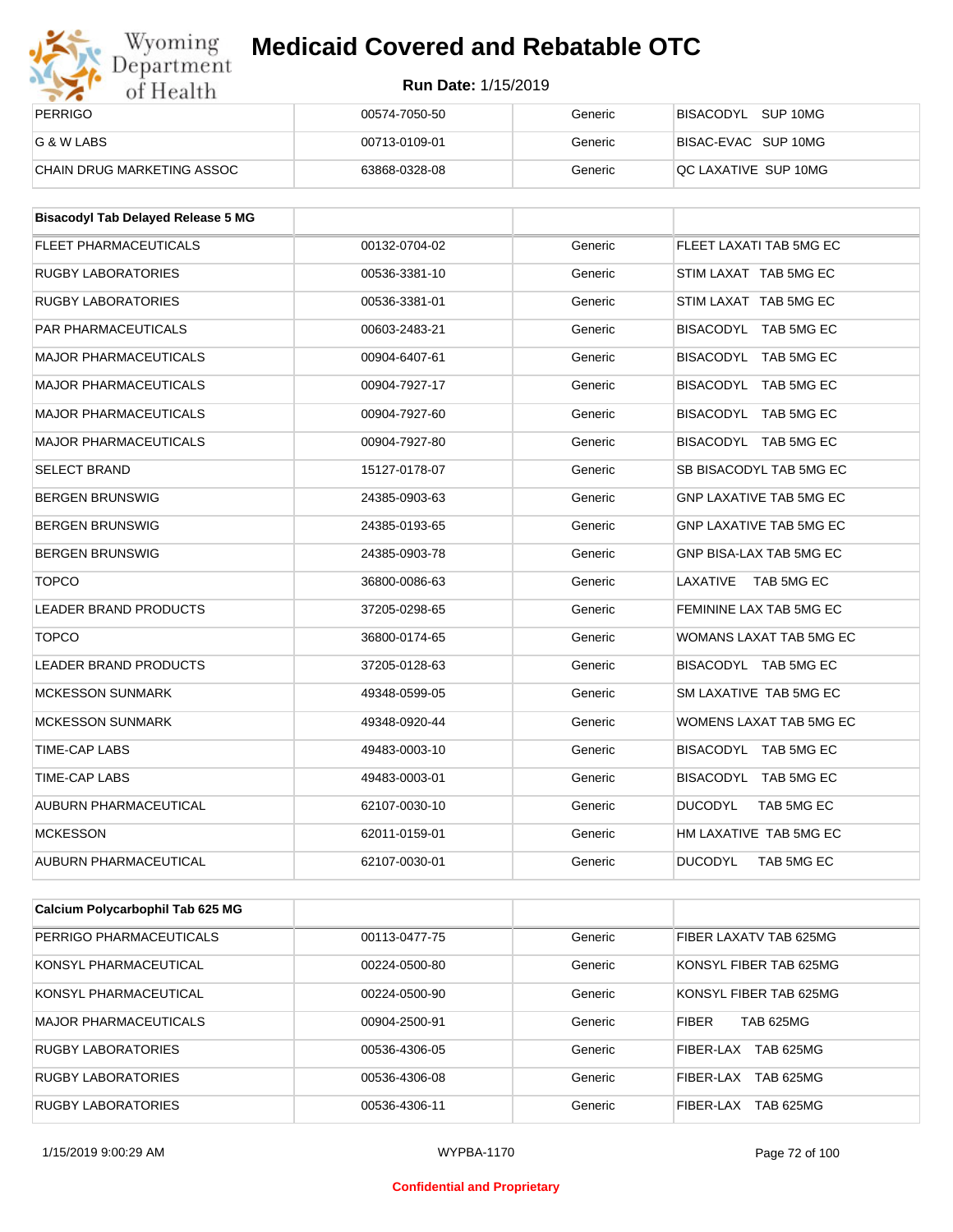

| $\sim$ $\sim$<br>01 HCalth   |               |         |                             |
|------------------------------|---------------|---------|-----------------------------|
| <b>BERGEN BRUNSWIG</b>       | 24385-0125-76 | Generic | FIBER-CAPS TAB 625MG        |
| <b>TOPCO</b>                 | 36800-0477-75 | Generic | FIBER LAXATV TAB 625MG      |
| <b>TOPCO</b>                 | 36800-0477-92 | Generic | FIBER LAXATV TAB 625MG      |
| <b>LEADER BRAND PRODUCTS</b> | 37205-0213-75 | Generic | FIBER LAXATV TAB 625MG      |
| <b>MCKESSON SUNMARK</b>      | 49348-0759-13 | Generic | FIBER LAXATV TAB 625MG      |
|                              |               |         |                             |
| Castor Oil 100%              |               |         |                             |
| <b>MCKESSON SUNMARK</b>      | 49348-0016-36 | Generic | SM CASTOR OIL 100%          |
|                              |               |         |                             |
| Docusate Calcium Cap 240 MG  |               |         |                             |
| <b>RUGBY LABORATORIES</b>    | 00536-3755-01 | Generic | STOOL SOFTNR CAP 240MG      |
| <b>RUGBY LABORATORIES</b>    | 00536-3755-05 | Generic | STOOL SOFTNR CAP 240MG      |
| <b>RUGBY LABORATORIES</b>    | 00536-3755-10 | Generic | STOOL SOFTNR CAP 240MG      |
| <b>MAJOR PHARMACEUTICALS</b> | 00904-5779-40 | Generic | KAO-TIN<br><b>CAP 240MG</b> |
| <b>MAJOR PHARMACEUTICALS</b> | 00904-5779-60 | Generic | KAO-TIN<br><b>CAP 240MG</b> |
| <b>RUGBY LABORATORIES</b>    | 00536-1065-01 | Generic | STOOL SOFTNR CAP 240MG      |
| <b>RUGBY LABORATORIES</b>    | 00536-1065-05 | Generic | STOOL SOFTNR CAP 240MG      |
| <b>MAJOR PHARMACEUTICALS</b> | 00904-6459-59 | Generic | KAO-TIN<br><b>CAP 240MG</b> |
| <b>BERGEN BRUNSWIG</b>       | 24385-0435-78 | Generic | DOCUSATE CAL CAP 240MG      |
| <b>MCKESSON SUNMARK</b>      | 49348-0280-10 | Generic | DOCUSATE CAL CAP 240MG      |

| Docusate Sodium Cap 100 MG   |               |         |                              |
|------------------------------|---------------|---------|------------------------------|
| PERRIGO PHARMACEUTICALS      | 00113-0486-72 | Generic | STOOL SOFTNR CAP 100MG       |
| <b>FLEET PHARMACEUTICALS</b> | 00132-0751-60 | Generic | CAP 100MG<br>SOF-LAX         |
| <b>RUGBY LABORATORIES</b>    | 00536-1062-29 | Generic | STOOL SOFTNR CAP 100MG       |
| <b>RUGBY LABORATORIES</b>    | 00536-3756-01 | Generic | STOOL SOFTNR CAP 100MG       |
| <b>RUGBY LABORATORIES</b>    | 00536-1062-10 | Generic | STOOL SOFTNR CAP 100MG       |
| <b>RUGBY LABORATORIES</b>    | 00536-3756-10 | Generic | STOOL SOFTNR CAP 100MG       |
| <b>MAJOR PHARMACEUTICALS</b> | 00904-2244-61 | Generic | CAP 100MG<br>DOK             |
| <b>PAR PHARMACEUTICALS</b>   | 00603-0150-21 | Generic | <b>DOCOLACE</b><br>CAP 100MG |
| <b>PAR PHARMACEUTICALS</b>   | 00603-0150-32 | Generic | <b>DOCQLACE</b><br>CAP 100MG |
| <b>MAJOR PHARMACEUTICALS</b> | 00904-6457-80 | Generic | <b>DOK</b><br>CAP 100MG      |
| <b>MAJOR PHARMACEUTICALS</b> | 00904-6457-60 | Generic | DOK<br>CAP 100MG             |
| <b>MAJOR PHARMACEUTICALS</b> | 00904-7889-59 | Generic | <b>DOK</b><br>CAP 100MG      |
| <b>MAJOR PHARMACEUTICALS</b> | 00904-7889-80 | Generic | <b>DOK</b><br>CAP 100MG      |
| PHARBEST PHARMACEUTICALS     | 16103-0384-11 | Generic | DOCUSATE SOD CAP 100MG       |
| <b>SELECT BRAND</b>          | 15127-0288-10 | Generic | DOCUSATE SOD CAP 100MG       |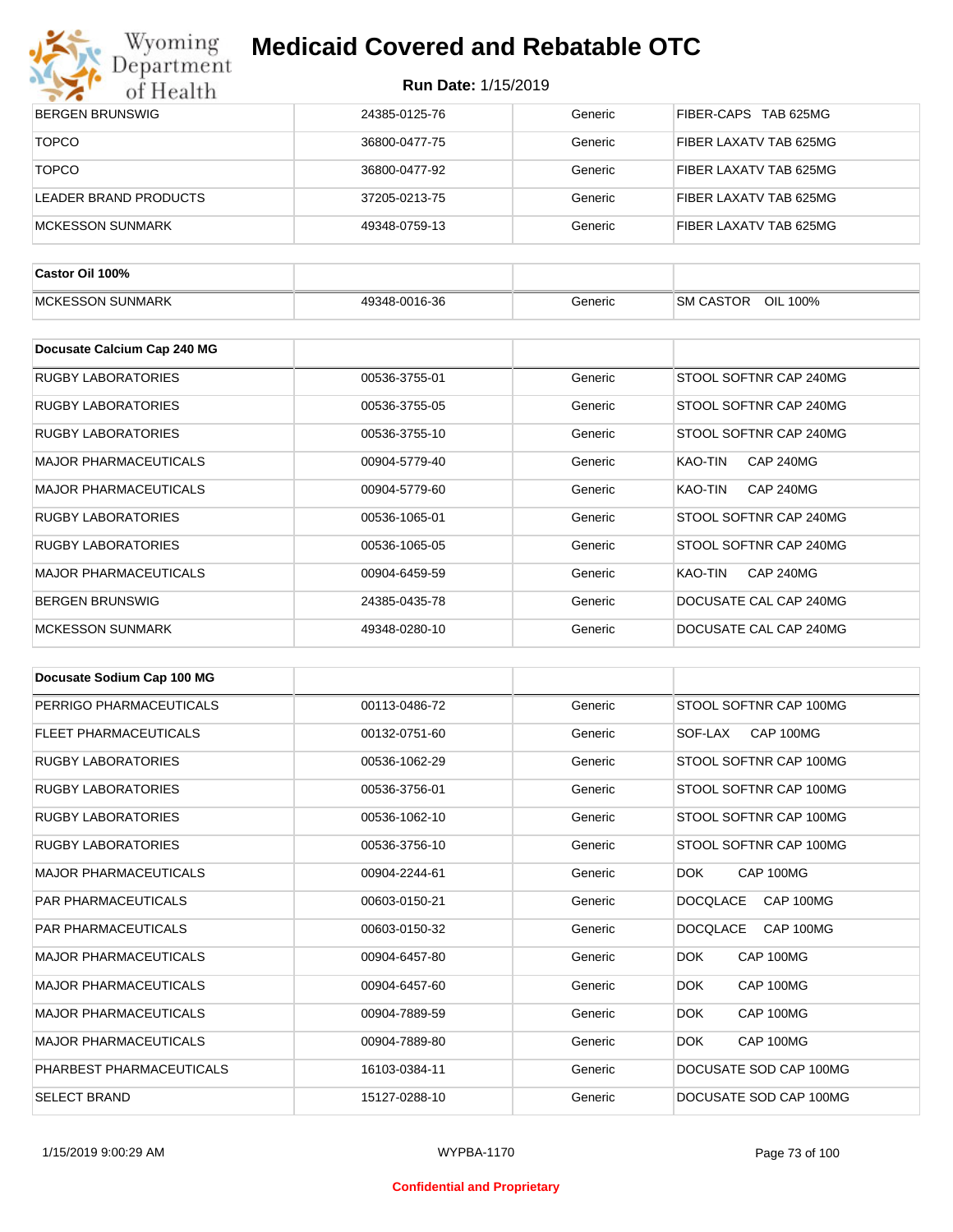#### **Run Date:** 1/15/2019

| Department<br>of Health            | <b>Run Date: 1/15/2019</b> |              |                             |
|------------------------------------|----------------------------|--------------|-----------------------------|
| <b>MAJOR PHARMACEUTICALS</b>       | 00904-7889-60              | Generic      | CAP 100MG<br>DOK.           |
| PHARBEST PHARMACEUTICALS           | 16103-0384-08              | Generic      | DOCUSATE SOD CAP 100MG      |
| <b>BERGEN BRUNSWIG</b>             | 24385-0436-78              | Generic      | STOOL SOFTNR CAP 100MG      |
| <b>TOPCO</b>                       | 36800-0486-72              | Generic      | STOOL SOFTNR CAP 100MG      |
| <b>TOPCO</b>                       | 36800-0486-78              | Generic      | STOOL SOFTNR CAP 100MG      |
| <b>MCKESSON SUNMARK</b>            | 49348-0058-19              | Generic      | STOOL SOFTNR CAP 100MG      |
| <b>MCKESSON SUNMARK</b>            | 49348-0483-90              | Generic      | STOOL SOFTNR CAP 100MG      |
| <b>MCKESSON SUNMARK</b>            | 49348-0483-19              | Generic      | STOOL SOFTNR CAP 100MG      |
| <b>MCKESSON SUNMARK</b>            | 49348-0616-90              | Generic      | STOOL SOFTNR CAP 100MG      |
| PERRIGO PHARMACEUTICALS            | 45802-0486-78              | Generic      | DOCUSATE SOD CAP 100MG      |
| AMERISOURCE BERGEN DRUGS           | 46122-0231-72              | Generic      | STOOL SOFTNR CAP 100MG      |
| AMERISOURCE BERGEN DRUGS           | 46122-0231-78              | Generic      | STOOL SOFTNR CAP 100MG      |
| <b>MCKESSON SUNMARK</b>            | 49348-0483-10              | Generic      | STOOL SOFTNR CAP 100MG      |
| <b>MCKESSON SUNMARK</b>            | 49348-0917-05              | Generic      | STOOL SOFTNR CAP 100MG      |
| <b>MCKESSON</b>                    | 62011-0163-03              | Generic      | STOOL SOFTNR CAP 100MG      |
| <b>MCKESSON</b>                    | 62011-0224-01              | Generic      | STOOL SOFTNR CAP 100MG      |
| <b>MCKESSON PACKAGING SERVICES</b> | 63739-0478-01              | Generic      | DOCUSATE SOD CAP 100MG      |
| <b>MCKESSON PACKAGING SERVICES</b> | 63739-0478-10              | Generic      | DOCUSATE SOD CAP 100MG      |
| AMERICAN HEALTH PACKAGING          | 62584-0683-01              | Generic      | DOCUSATE SOD CAP 100MG      |
| AUBURN PHARMACEUTICAL              | 62107-0033-01              | Generic      | <b>DOCUSIL</b><br>CAP 100MG |
| AUBURN PHARMACEUTICAL              | 62107-0033-10              | Generic      | <b>DOCUSIL</b><br>CAP 100MG |
| AMERICAN HEALTH PACKAGING          | 62584-0683-11              | Generic      | DOCUSATE SOD CAP 100MG      |
| PURDUE PRODUCTS LP                 | 67618-0101-30              | <b>Brand</b> | <b>COLACE</b><br>CAP 100MG  |
| PURDUE PRODUCTS LP                 | 67618-0101-60              | Brand        | <b>COLACE</b><br>CAP 100MG  |
| SDA LABORATORIES INC               | 66424-0030-10              | Generic      | STOOL SOFTNR CAP 100MG      |
| PURDUE PRODUCTS LP                 | 67618-0101-10              | Brand        | <b>COLACE</b><br>CAP 100MG  |
| PURDUE PRODUCTS LP                 | 67618-0101-52              | <b>Brand</b> | <b>COLACE</b><br>CAP 100MG  |

| Docusate Sodium Cap 250 MG   |               |         |                                |
|------------------------------|---------------|---------|--------------------------------|
| <b>RUGBY LABORATORIES</b>    | 00536-1064-10 | Generic | STOOL SOFTNR CAP 250MG         |
| <b>RUGBY LABORATORIES</b>    | 00536-1064-01 | Generic | STOOL SOFTNR CAP 250MG         |
| <b>RUGBY LABORATORIES</b>    | 00536-3757-10 | Generic | STOOL SOFTNR CAP 250MG         |
| <b>RUGBY LABORATORIES</b>    | 00536-3757-01 | Generic | STOOL SOFTNR CAP 250MG         |
| <b>MAJOR PHARMACEUTICALS</b> | 00904-6458-59 | Generic | <b>CAP 250MG</b><br><b>DOK</b> |
| MAJOR PHARMACEUTICALS        | 00904-7891-59 | Generic | <b>DOK</b><br><b>CAP 250MG</b> |
| <b>BERGEN BRUNSWIG</b>       | 24385-0443-78 | Generic | STOOL SOFTNR CAP 250MG         |
| AMERISOURCE BERGEN DRUGS     | 46122-0263-78 | Generic | STOOL SOFTNR CAP 250MG         |

#### **Confidential and Proprietary**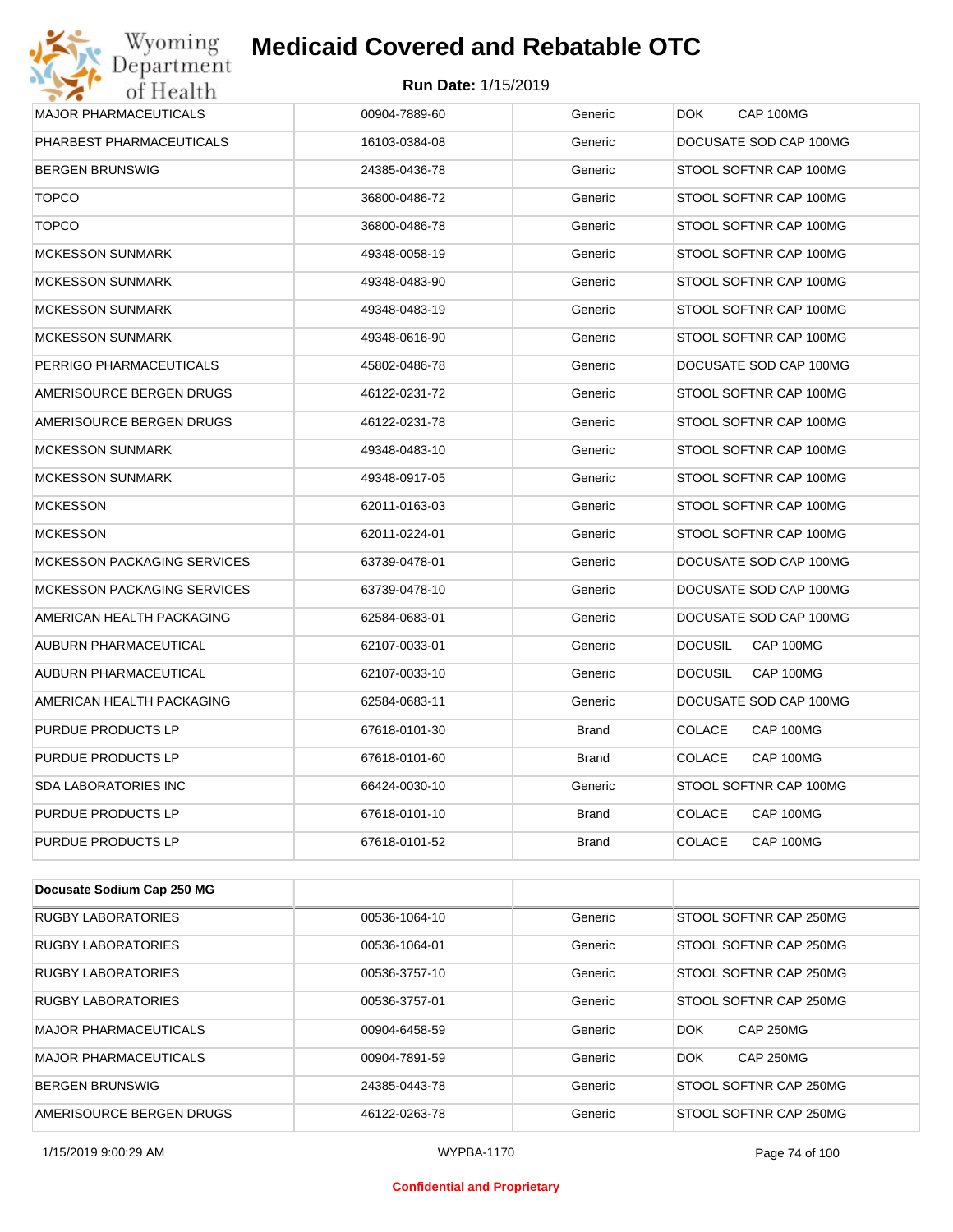

| <b>IMCKESSON SUNMARK</b> | 49348-0714-10 | Generic | STOOL SOFTNR CAP 250MG |
|--------------------------|---------------|---------|------------------------|
| <b>MCKESSON</b>          | 62011-0244-01 | Generic | STOOL SOFTNR CAP 250MG |
| <b>IMCKESSON</b>         | 62011-0164-01 | Generic | STOOL SOFTNR CAP 250MG |

| Docusate Sodium Cap 50 MG |               |              |                           |
|---------------------------|---------------|--------------|---------------------------|
| <b>PURDUE PRODUCTS LP</b> | 67618-0100-30 | <b>Brand</b> | <b>COLACE</b><br>CAP 50MG |
| <b>PURDUE PRODUCTS LP</b> | 67618-0100-60 | <b>Brand</b> | CAP 50MG<br><b>COLACE</b> |
| <b>PURDUE PRODUCTS LP</b> | 67618-0109-28 | <b>Brand</b> | COLACE CLEAR CAP 50 MG    |

| Docusate Sodium Enema 100 MG/5ML |               |              |                           |
|----------------------------------|---------------|--------------|---------------------------|
| ENEMEEZ                          | 17433-9884-05 | <b>Brand</b> | DOCUSOL KIDS ENE 100MG/5M |

| <b>Docusate Sodium Enema 283 MG</b> |               |              |                         |
|-------------------------------------|---------------|--------------|-------------------------|
| <b>ENEMEEZ</b>                      | 17433-9878-05 | <b>Brand</b> | DOCUSOL MINI ENE        |
| <b>ENEMEEZ</b>                      | 17433-9876-03 | Brand        | <b>ENEMEEZ MINI ENE</b> |

| Docusate Sodium Liquid 150 MG/15ML |               |         |                              |
|------------------------------------|---------------|---------|------------------------------|
| PHARMACEUTICAL ASSOCIATES          | 00121-0544-10 | Generic | DOCUSATE SOD LIQ 50MG/5ML    |
| <b>RUGBY LABORATORIES</b>          | 00536-0590-85 | Generic | DIOCTO<br>LIQ 50MG/5ML       |
| <b>SILARX</b>                      | 54838-0116-80 | Generic | <b>SILACE</b><br>LIQ 10MG/ML |
| HI-TECH                            | 50383-0771-10 | Generic | <b>DOCU</b><br>LIQ 50MG/5ML  |
| HI-TECH                            | 50383-0771-11 | Generic | LIO 50MG/5ML<br><b>DOCU</b>  |
| HI-TECH                            | 50383-0771-16 | Generic | <b>DOCU</b><br>LIQ 50MG/5ML  |

| Docusate Sodium Liquid 50 MG/15ML |               |       |                       |
|-----------------------------------|---------------|-------|-----------------------|
| <b>FLEET PHARMACEUTICALS</b>      | 00132-0106-24 | Brand | LIQ 50MG<br>PEDIA-LAX |

| Docusate Sodium Syrup 60 MG/15ML |               |         |               |             |
|----------------------------------|---------------|---------|---------------|-------------|
| RUGBY LABORATORIES               | 00536-1001-85 | Generic | <b>DIOCTO</b> | SYP 60/15ML |
| SILARX                           | 54838-0107-80 | Generic | <b>SILACE</b> | SYP 60/15ML |

| Docusate Sodium Tab 100 MG    |               |         |            |           |
|-------------------------------|---------------|---------|------------|-----------|
| <b>IMAJOR PHARMACEUTICALS</b> | 00904-5869-60 | Generic | <b>DOK</b> | TAB 100MG |

| <b>Glycerin Enema Adult 5.4 GM/Average</b><br>Delivered Dose |               |       |                           |
|--------------------------------------------------------------|---------------|-------|---------------------------|
| <b>FLEET PHARMACEUTICALS</b>                                 | 00132-0185-82 | Brand | FLEET LIQUID ENE GLYCERIN |

| Glycerin Liquid Suppos 2.8 GM (2.7 ML) |               |       |                     |
|----------------------------------------|---------------|-------|---------------------|
| <b>FLEET PHARMACEUTICALS</b>           | 00132-0190-12 | Brand | PEDIA-LAX SUP 2.8GM |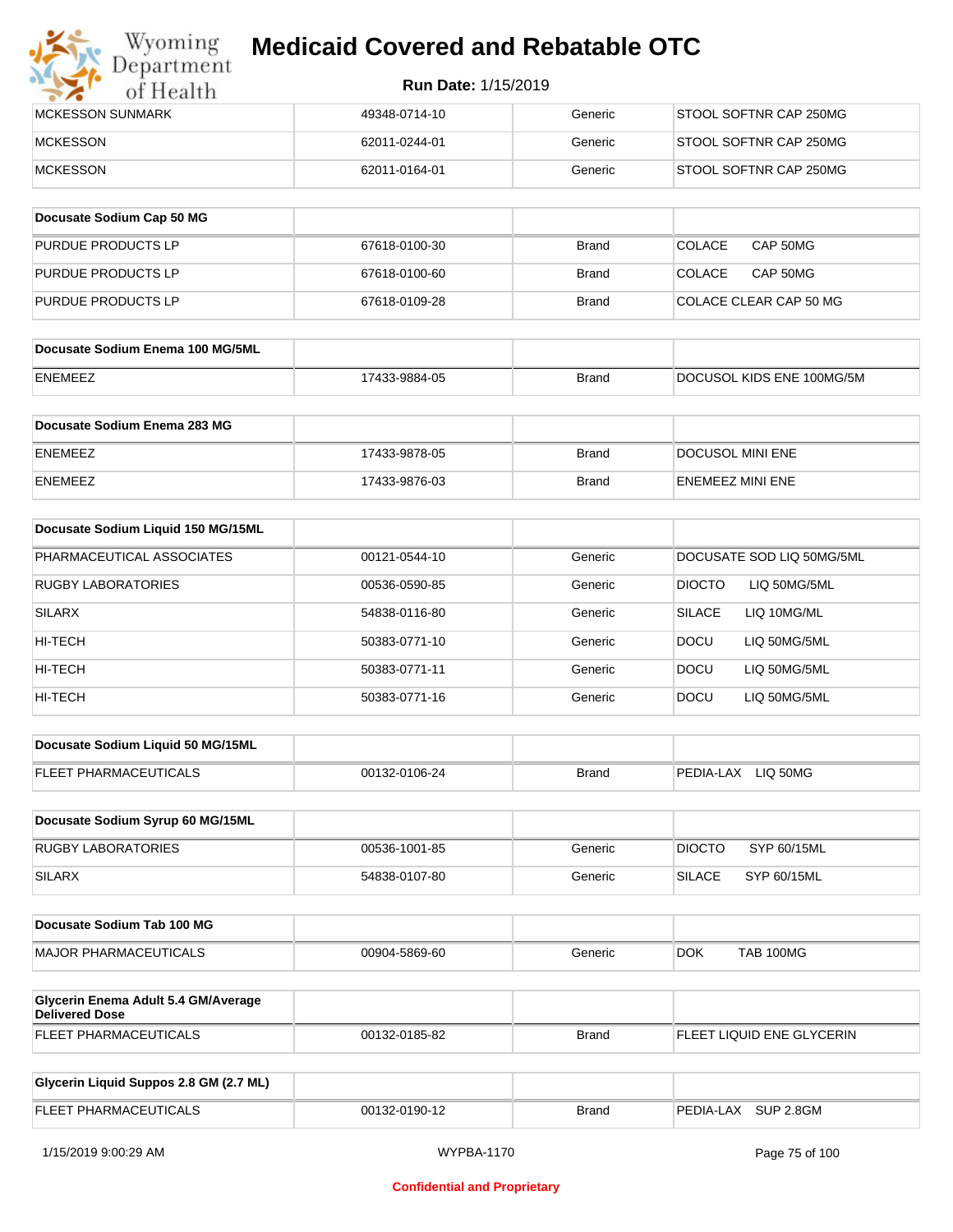

| <b>Glycerin Suppos 1 GM</b>         |               |              |                                       |
|-------------------------------------|---------------|--------------|---------------------------------------|
| <b>FLEET PHARMACEUTICALS</b>        | 00132-0081-12 | <b>Brand</b> | PEDIA-LAX SUP 1GM                     |
| <b>Glycerin Suppos 1.2 GM</b>       |               |              |                                       |
| G & W LABS                          | 00713-0102-09 | Generic      | SANI-SUPP SUP PEDIATRI                |
| G & W LABS                          | 00713-0102-13 | Generic      | GLYCERIN PED SUP 1.2GM                |
| G & W LABS                          | 00713-0102-25 | Generic      | SANI-SUPP SUP PEDIATRI                |
| G & W LABS                          | 00713-0102-26 | Generic      | GLYCERIN PED SUP 1.2GM                |
|                                     |               |              |                                       |
| <b>Glycerin Suppos 2 GM</b>         |               |              |                                       |
| FLEET PHARMACEUTICALS               | 00132-0079-12 | Generic      | <b>GLYCERIN</b><br>SUP <sub>2GM</sub> |
| <b>FLEET PHARMACEUTICALS</b>        | 00132-0079-24 | Generic      | <b>GLYCERIN</b><br>SUP <sub>2GM</sub> |
| FLEET PHARMACEUTICALS               | 00132-0079-50 | Generic      | <b>GLYCERIN</b><br>SUP <sub>2GM</sub> |
| G & W LABS                          | 00713-0101-25 | Generic      | SANI-SUPP<br><b>SUP ADULT</b>         |
| G & W LABS                          | 00713-0101-09 | Generic      | <b>SUP ADULT</b><br>SANI-SUPP         |
| <b>Glycerin Suppos 2.1 GM</b>       |               |              |                                       |
|                                     |               |              |                                       |
| G & W LABS                          | 00713-0101-13 | Generic      | <b>GLYCERIN</b><br><b>SUP 2.1GM</b>   |
| G & W LABS                          | 00713-0101-26 | Generic      | <b>GLYCERIN</b><br><b>SUP 2.1GM</b>   |
| G & W LABS                          | 00713-0101-02 | Generic      | <b>GLYCERIN</b><br><b>SUP 2.1GM</b>   |
| G & W LABS                          | 00713-0101-51 | Generic      | <b>GLYCERIN</b><br><b>SUP 2.1GM</b>   |
| <b>Magnesium Citrate Soln</b>       |               |              |                                       |
| <b>MAJOR PHARMACEUTICALS</b>        | 00904-6304-77 | Generic      | MAG CITRATE SOL LEMON                 |
| <b>BERGEN BRUNSWIG</b>              | 24385-0675-10 | Generic      | MAG CITRATE SOL LEMON                 |
| <b>BERGEN BRUNSWIG</b>              | 24385-0910-10 | Generic      | MAG CITRATE SOL CHERRY                |
| MCKESSON SUNMARK                    | 49348-0504-49 | Generic      | MAG CITRATE SOL CHERRY                |
| <b>MCKESSON SUNMARK</b>             | 49348-0696-49 | Generic      | MAG CITRATE SOL LEMON                 |
| <b>MCKESSON</b>                     | 62011-0166-01 | Generic      | MAG CITRATE SOL LEMON                 |
| CHAIN DRUG MARKETING ASSOC          | 63868-0934-10 | Generic      | MAG CITRATE SOL CHERRY                |
| CHAIN DRUG MARKETING ASSOC          | 63868-0935-10 | Generic      | MAG CITRATE SOL LEMON                 |
| Magnesium Hydrovide Chew Tab 400 MC |               |              |                                       |

| Magnesium Hydroxide Chew Tab 400 MG |               |              |                     |
|-------------------------------------|---------------|--------------|---------------------|
| <b>FLEET PHARMACEUTICALS</b>        | 00132-0655-01 | <b>Brand</b> | PEDIA-LAX CHW 400MG |
|                                     |               |              |                     |

| Magnesium Hydroxide Susp 400 MG/5ML |               |         |                           |
|-------------------------------------|---------------|---------|---------------------------|
| PERRIGO                             | 00113-0332-40 | Generic | MILK OF MAGN SUS FRSH MNT |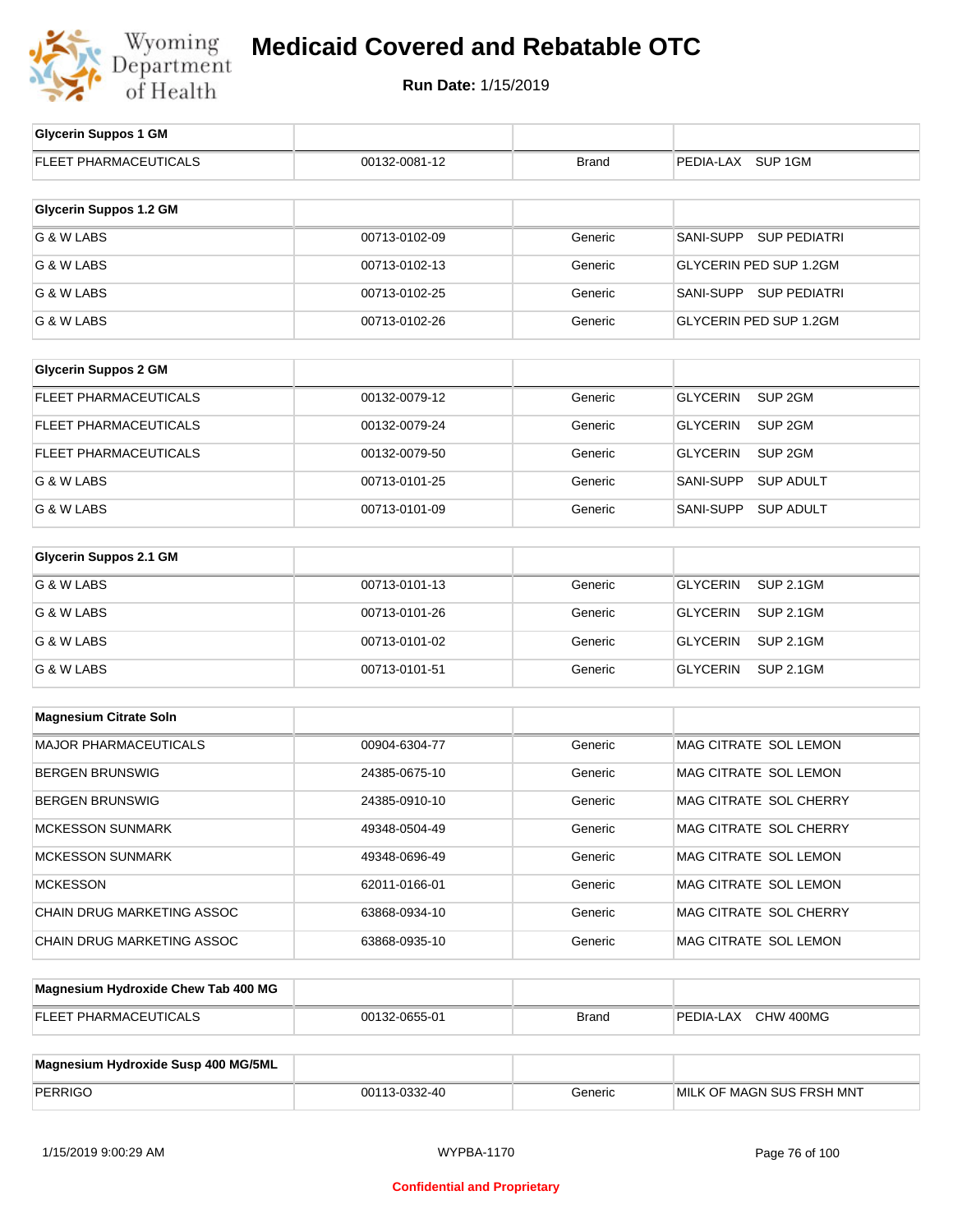

| <b>PERRIGO</b>                                              | 00113-0396-40 | Generic | <b>MILK OF MAGN SUS</b>      |
|-------------------------------------------------------------|---------------|---------|------------------------------|
| PHARMACEUTICAL ASSOCIATES                                   | 00121-0431-30 | Generic | <b>MILK OF MAGN SUS</b>      |
| RUGBY LABORATORIES                                          | 00536-2470-85 | Generic | <b>MILK OF MAGN SUS</b>      |
| RUGBY LABORATORIES                                          | 00536-2470-83 | Generic | <b>MILK OF MAGN SUS</b>      |
| <b>MAJOR PHARMACEUTICALS</b>                                | 00904-0789-14 | Generic | MILK OF MAGN SUS MINT        |
| <b>MAJOR PHARMACEUTICALS</b>                                | 00904-0788-14 | Generic | MILK OF MAGN SUS 1200/15     |
| MAJOR PHARMACEUTICALS                                       | 00904-0788-16 | Generic | MILK OF MAGN SUS 1200/15     |
| SELECT BRAND                                                | 15127-0835-73 | Generic | <b>SB MILK MAGN SUS MINT</b> |
| <b>TOPCO</b>                                                | 36800-0949-40 | Generic | MILK OF MAGN SUS CHERRY      |
| <b>LEADER BRAND PRODUCTS</b>                                | 37205-0833-40 | Generic | MILK OF MAGN SUS 400/5ML     |
| SELECT BRAND                                                | 15127-0833-73 | Generic | <b>SB MILK MAGN SUS</b>      |
| BERGEN BRUNSWIG                                             | 24385-0332-40 | Generic | <b>GNP MILK MAG SUS</b>      |
| BERGEN BRUNSWIG                                             | 24385-0396-40 | Generic | <b>GNP MILK MAG SUS</b>      |
| BERGEN BRUNSWIG                                             | 24385-0608-40 | Generic | <b>GNP MILK MAG SUS</b>      |
| <b>TOPCO</b>                                                | 36800-0396-40 | Generic | <b>MILK OF MAGN SUS</b>      |
| <b>LEADER BRAND PRODUCTS</b>                                | 37205-0834-40 | Generic | MILK OF MAGN SUS MINT        |
| <b>TOPCO</b>                                                | 36800-0332-40 | Generic | MILK OF MAGN SUS 1200/15     |
| <b>MCKESSON SUNMARK</b>                                     | 49348-0307-39 | Generic | MILK OF MAGN SUS 1200/15     |
| <b>MCKESSON</b>                                             | 62011-0123-01 | Generic | MILK OF MAGN SUS 400/5ML     |
| <b>MCKESSON</b>                                             | 62011-0124-01 | Generic | MILK OF MAGN SUS 400/5ML     |
| CHAIN DRUG MARKETING ASSOC                                  | 63868-0310-12 | Generic | MILK OF MAGN SUS 400/5ML     |
| CHAIN DRUG MARKETING ASSOC                                  | 63868-0788-57 | Generic | MILK OF MAGN SUS 400/5ML     |
| CHAIN DRUG MARKETING ASSOC                                  | 63868-0787-57 | Generic | MILK OF MAGN SUS 400/5ML     |
|                                                             |               |         |                              |
| <b>Magnesium Hydroxide Susp Concentrate</b><br>2400 MG/10ML |               |         |                              |
|                                                             |               |         |                              |

| <b>2400 IVIOLIUINIL</b>   |               |       |                         |
|---------------------------|---------------|-------|-------------------------|
| <b>HIKMA</b>              | 00054-3567-49 | Brand | MILK OF MAGN SUS 2400MG |
| <b>HIKMA</b>              | 00054-3567-61 | Brand | MILK OF MAGN SUS 2400MG |
| PHARMACEUTICAL ASSOCIATES | 00121-0527-10 | Brand | MILK OF MAGN SUS 2400MG |

| <b>Magnesium Sulfate Oral Granules</b> |               |         |                                     |
|----------------------------------------|---------------|---------|-------------------------------------|
| <b>BERGEN BRUNSWIG</b>                 | 24385-0807-01 | Generic | <b>GNP EPSOM</b><br><b>GRA SALT</b> |
| <b>BERGEN BRUNSWIG</b>                 | 24385-0807-04 | Generic | <b>GNP EPSOM</b><br>GRA SALT        |
| MCKESSON SUNMARK                       | 49348-0018-63 | Generic | <b>SM EPSOM</b><br>GRA SALT         |
| <b>IMCKESSON SUNMARK</b>               | 49348-0018-75 | Generic | <b>SM EPSOM</b><br>GRA SALT         |

| <b>Methylcellulose Powder Laxative</b>  |               |       |                 |                   |
|-----------------------------------------|---------------|-------|-----------------|-------------------|
| J CONSUMER HEALTHCARE L<br><b>GLAXO</b> | 00135-0089-71 | Brand | <b>CITRUCEI</b> | <b>POW ORANGE</b> |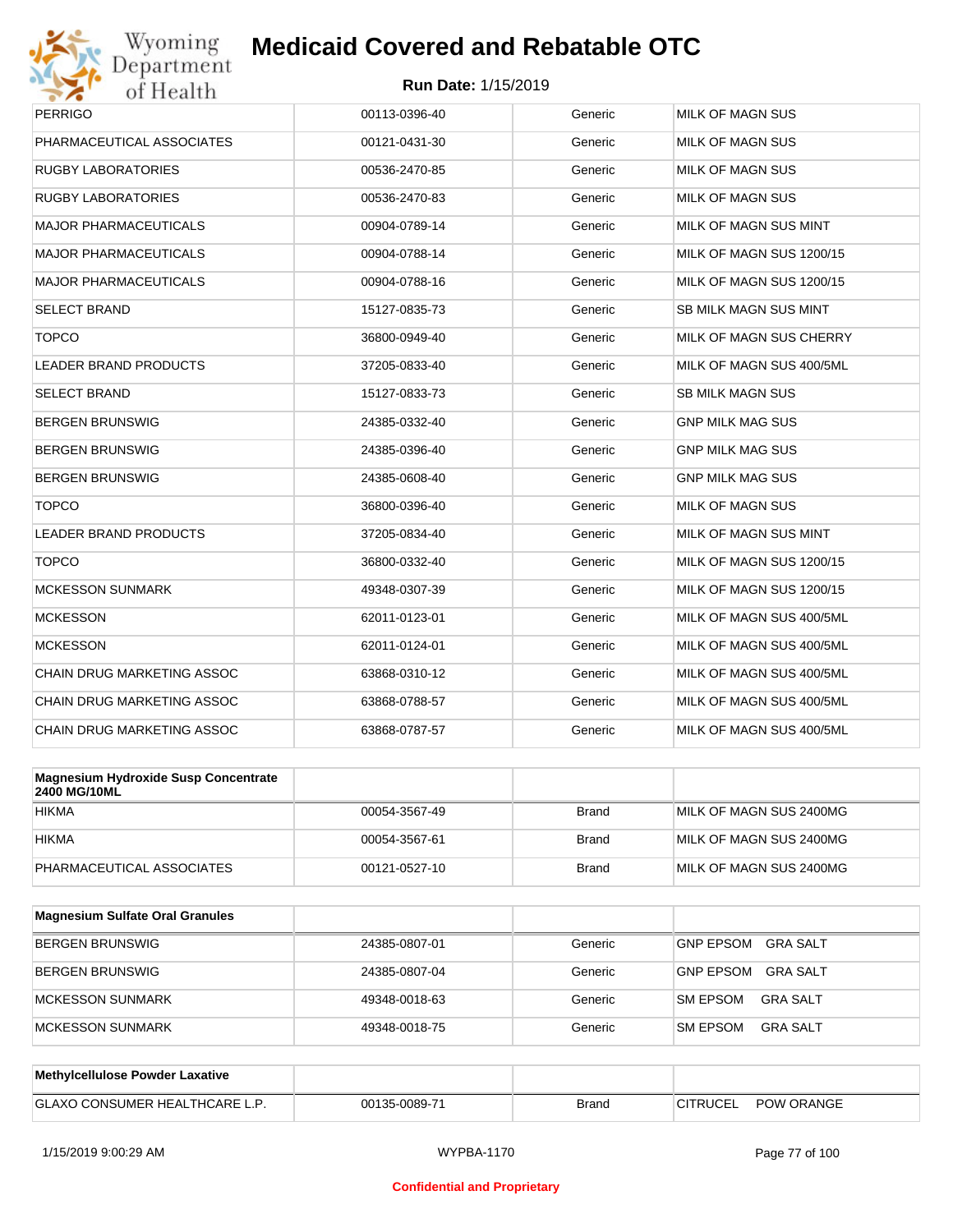| Wyoming<br>Department                 | <b>Medicaid Covered and Rebatable OTC</b> |              |                                     |
|---------------------------------------|-------------------------------------------|--------------|-------------------------------------|
| of Health                             | <b>Run Date: 1/15/2019</b>                |              |                                     |
| <b>GLAXO CONSUMER HEALTHCARE L.P.</b> | 00135-0090-70                             | <b>Brand</b> | CITRUCEL<br>POW SF ORANG            |
| <b>GLAXO CONSUMER HEALTHCARE L.P.</b> | 00135-0090-74                             | <b>Brand</b> | CITRUCEL<br>POW SF ORANG            |
| <b>GLAXO CONSUMER HEALTHCARE L.P.</b> | 00135-0090-75                             | <b>Brand</b> | CITRUCEL<br>POW SF ORANG            |
| <b>GLAXO CONSUMER HEALTHCARE L.P.</b> | 00135-0089-69                             | <b>Brand</b> | CITRUCEL<br><b>POW ORANGE</b>       |
| <b>MAJOR PHARMACEUTICALS</b>          | 00904-5675-16                             | Generic      | SOLUBLE FIB POW THERAPY             |
| Methylcellulose Tab 500 MG            |                                           |              |                                     |
| <b>GLAXO CONSUMER HEALTHCARE L.P.</b> | 00135-0199-01                             | <b>Brand</b> | <b>CITRUCEL</b><br><b>TAB 500MG</b> |
| <b>GLAXO CONSUMER HEALTHCARE L.P.</b> | 00135-0199-02                             | <b>Brand</b> | <b>CITRUCEL</b><br><b>TAB 500MG</b> |
| GLAXO CONSUMER HEALTHCARE L.P.        | 00135-0199-07                             | <b>Brand</b> | CITRUCEL<br><b>TAB 500MG</b>        |
| <b>BERGEN BRUNSWIG</b>                | 24385-0466-78                             | Generic      | FIBER THERAP TAB 500MG              |
| <b>MCKESSON SUNMARK</b>               | 49348-0541-10                             | Generic      | SM FIBER LAX TAB 500MG              |
| <b>MCKESSON</b>                       | 62011-0134-01                             | Generic      | HM FIBER<br>TAB 500MG               |
| <b>Mineral Oil</b>                    |                                           |              |                                     |
| <b>PERRIGO</b>                        | 00574-0618-16                             | Generic      | <b>MINERAL</b><br>OIL               |
| <b>BERGEN BRUNSWIG</b>                | 24385-0685-16                             | Generic      | <b>GNP MINERAL OIL HEAVY</b>        |
| <b>MCKESSON SUNMARK</b>               | 49348-0804-38                             | Generic      | SM MINERAL OIL                      |
| CHAIN DRUG MARKETING ASSOC            | 63868-0938-16                             | Generic      | QC MINERAL OIL HEAVY                |
| <b>Mineral Oil Enema</b>              |                                           |              |                                     |
| <b>FLEET PHARMACEUTICALS</b>          | 00132-0301-40                             | <b>Brand</b> | FLEET OIL<br>ENE                    |
| <b>MCKESSON</b>                       | 62011-0190-01                             | Generic      | MINERAL OIL ENE                     |
|                                       |                                           |              |                                     |
| Polyethylene Glycol 3350 Oral Packet  |                                           |              |                                     |
| MAJOR PHARMACEUTICALS                 | 00904-6025-61                             | Generic      | PEG 3350<br><b>POW</b>              |
| MAJOR PHARMACEUTICALS                 | 00904-6422-81                             | Generic      | PEG 3350<br><b>POW</b>              |
| <b>MAJOR PHARMACEUTICALS</b>          | 00904-6422-86                             | Generic      | PEG 3350<br><b>POW</b>              |
| <b>TOPCO</b>                          | 36800-0306-52                             | Generic      | <b>POW</b><br>CLEARLAX              |
| <b>MYLAN INSTITUTIONAL</b>            | 51079-0306-01                             | Generic      | POLYETH GLYC POW 3350 NF            |
| MYLAN INSTITUTIONAL                   | 51079-0306-30                             | Generic      | POLYETH GLYC POW 3350 NF            |
| AMERICAN HEALTH PACKAGING             | 68084-0430-98                             | Generic      | HEALTHYLAX POW                      |
| AMERICAN HEALTH PACKAGING             | 68084-0430-99                             | Generic      | HEALTHYLAX POW                      |

| Polyethylene Glycol 3350 Oral Powder |               |         |                        |  |
|--------------------------------------|---------------|---------|------------------------|--|
| MAJOR PHARMACEUTICALS                | 00904-6025-76 | Generic | <b>POW</b><br>PEG 3350 |  |
| MAJOR PHARMACEUTICALS                | 00904-6025-77 | Generic | <b>POW</b><br>PEG 3350 |  |
| <b>RUGBY LABORATORIES</b>            | 00536-1052-24 | Generic | <b>POW</b><br>PEG3350  |  |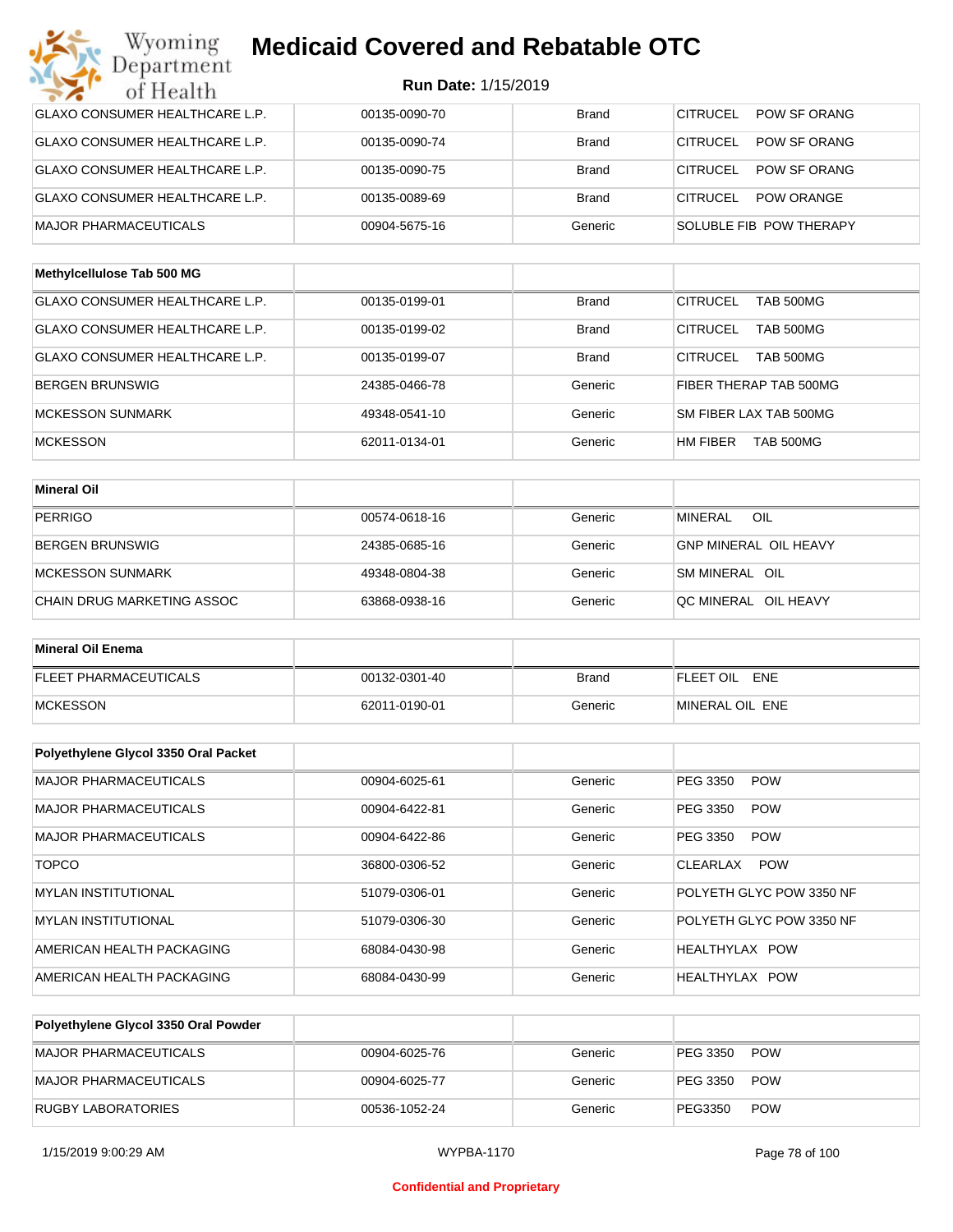## Wyoming<br>Department<br>of Health **Medicaid Covered and Rebatable OTC**

| <b>RUGBY LABORATORIES</b>    | 00536-1052-27 | Generic | PEG3350<br><b>POW</b>    |
|------------------------------|---------------|---------|--------------------------|
| <b>RUGBY LABORATORIES</b>    | 00536-1052-84 | Generic | PEG3350<br><b>POW</b>    |
| <b>MAJOR PHARMACEUTICALS</b> | 00904-6025-84 | Generic | <b>POW</b><br>PEG 3350   |
| <b>TOPCO</b>                 | 36800-0306-03 | Generic | CLEARLAX<br><b>POW</b>   |
| <b>TOPCO</b>                 | 36800-0181-04 | Generic | CLEARLAX<br><b>POW</b>   |
| <b>TOPCO</b>                 | 36800-0306-01 | Generic | CLEARLAX<br><b>POW</b>   |
| <b>TOPCO</b>                 | 36800-0306-02 | Generic | CLEARLAX<br><b>POW</b>   |
| PERRIGO PHARMACEUTICALS      | 45802-0868-01 | Generic | POLYETH GLYC POW 3350 NF |
| AMERISOURCE BERGEN DRUGS     | 46122-0014-31 | Generic | <b>GNP CLEARLAX POW</b>  |
| AMERISOURCE BERGEN DRUGS     | 46122-0014-71 | Generic | <b>GNP CLEARLAX POW</b>  |
| LEADER BRAND PRODUCTS        | 37205-0612-71 | Generic | CLEARLAX<br><b>POW</b>   |
| <b>LEADER BRAND PRODUCTS</b> | 37205-0612-72 | Generic | CLEARLAX<br><b>POW</b>   |
| LEADER BRAND PRODUCTS        | 37205-0612-73 | Generic | CLEARLAX<br><b>POW</b>   |
| LUPIN PHARMACEUTICALS        | 43386-0312-08 | Generic | GAVILAX<br><b>POW</b>    |
| LUPIN PHARMACEUTICALS        | 43386-0312-14 | Generic | <b>POW</b><br>GAVILAX    |
| PERRIGO PHARMACEUTICALS      | 45802-0868-03 | Generic | POLYETH GLYC POW 3350 NF |
| PERRIGO PHARMACEUTICALS      | 45802-0868-02 | Generic | POLYETH GLYC POW 3350 NF |
| AMERISOURCE BERGEN DRUGS     | 46122-0014-33 | Generic | <b>GNP CLEARLAX POW</b>  |
| <b>MCKESSON SUNMARK</b>      | 49348-0893-70 | Generic | SM CLEARLAX POW          |
| <b>MCKESSON SUNMARK</b>      | 49348-0893-50 | Generic | SM CLEARLAX POW          |
| <b>MCKESSON SUNMARK</b>      | 49348-0893-92 | Generic | SM CLEARLAX POW          |
| <b>MCKESSON</b>              | 62011-0153-01 | Generic | HM CLEARLAX POW          |
| <b>MCKESSON</b>              | 62011-0153-02 | Generic | HM CLEARLAX POW          |
| <b>KREMERS URBAN</b>         | 62175-0190-31 | Generic | GLYCOLAX POW 3350 NF     |
| <b>KREMERS URBAN</b>         | 62175-0195-15 | Generic | POLYETH GLYC POW 3350 NF |
| <b>KREMERS URBAN</b>         | 62175-0190-15 | Generic | GLYCOLAX POW 3350 NF     |
| <b>KREMERS URBAN</b>         | 62175-0195-07 | Generic | POLYETH GLYC POW 3350 NF |
| <b>KREMERS URBAN</b>         | 62175-0195-31 | Generic | POLYETH GLYC POW 3350 NF |
| CHAIN DRUG MARKETING ASSOC   | 63868-0002-14 | Generic | NATURA-LAX POW 3350 NF   |
|                              |               |         |                          |

| Psyllium Cap 0.52 GM    |               |         |                               |
|-------------------------|---------------|---------|-------------------------------|
| KONSYL PHARMACEUTICAL   | 00224-1847-80 | Generic | <b>KONSYL</b><br>CAP 520MG    |
| KONSYL PHARMACEUTICAL   | 00224-1847-10 | Generic | <b>KONSYL</b><br>CAP 520MG    |
| RUGBY LABORATORIES      | 00536-1500-60 | Generic | <b>REGULOID</b><br>CAP 0.52GM |
| LEADER BRAND PRODUCTS   | 37205-0372-78 | Generic | FIBER LAXTIV CAP 0.52GM       |
| <b>MCKESSON SUNMARK</b> | 49348-0633-49 | Generic | SM FIBER LAX CAP 0.52GM       |
| <b>MCKESSON</b>         | 62011-0053-01 | Generic | HM FIBER<br>CAP 0.52GM        |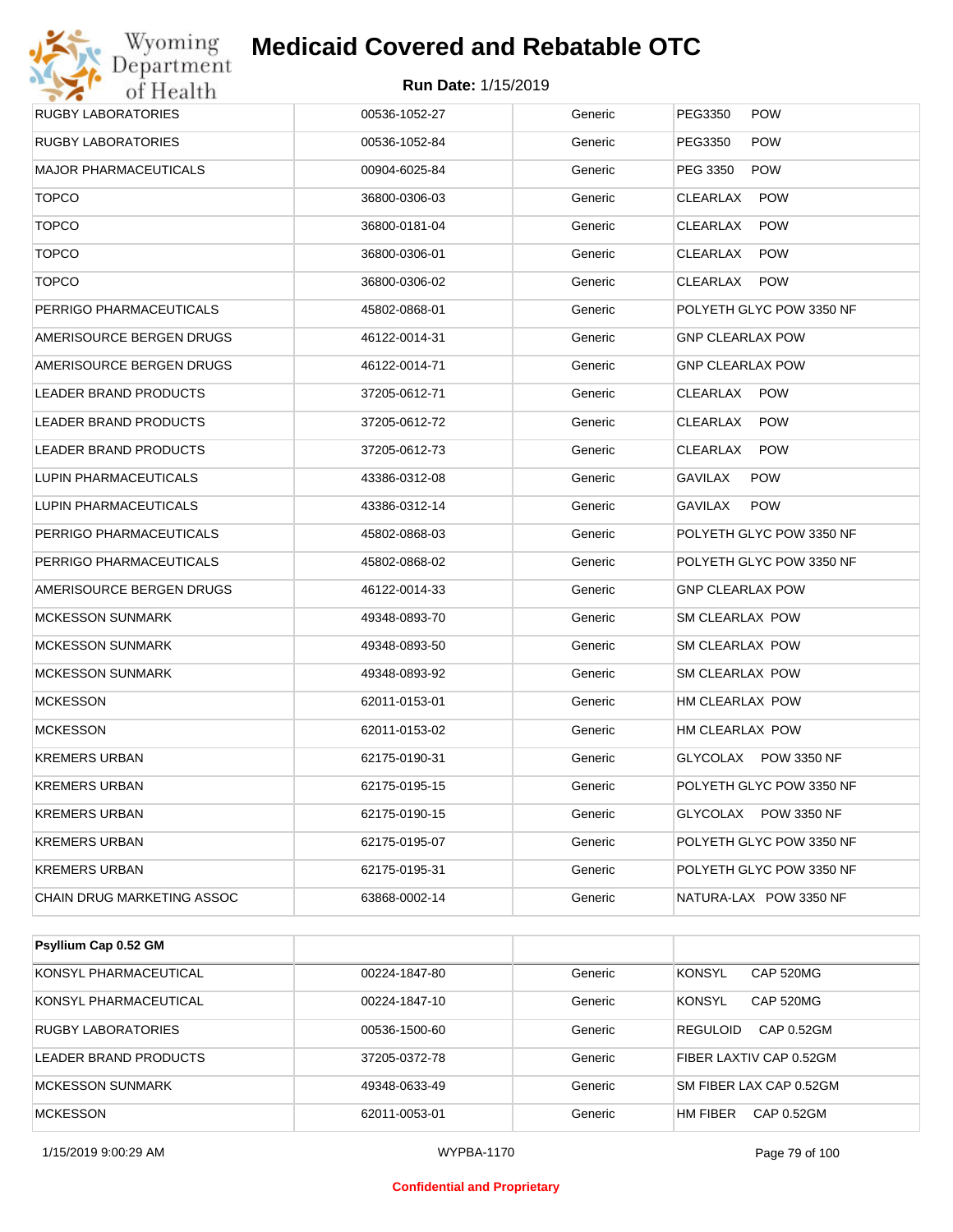

**Run Date:** 1/15/2019

| Psyllium Powder 100%         |               |              |                               |
|------------------------------|---------------|--------------|-------------------------------|
| KONSYL PHARMACEUTICAL        | 00224-1801-06 | <b>Brand</b> | KONSYL DAILY POW 100%         |
| KONSYL PHARMACEUTICAL        | 00224-1801-07 | <b>Brand</b> | KONSYL DAILY POW 100%         |
| KONSYL PHARMACEUTICAL        | 00224-1801-80 | <b>Brand</b> | KONSYL DAILY POW 100%         |
| KONSYL PHARMACEUTICAL        | 00224-1801-81 | <b>Brand</b> | KONSYL DAILY POW 100%         |
| Psyllium Powder 28.3%        |               |              |                               |
| <b>RUGBY LABORATORIES</b>    | 00536-4445-54 | Generic      | <b>REGULOID</b><br>POW 28.3%  |
| <b>RUGBY LABORATORIES</b>    | 00536-4445-89 | Generic      | <b>REGULOID</b><br>POW 28.3%  |
| <b>MAJOR PHARMACEUTICALS</b> | 00904-5200-65 | Generic      | NATURL FIBER POW 28.3%        |
| <b>MAJOR PHARMACEUTICALS</b> | 00904-5200-66 | Generic      | NATURL FIBER POW 28.3%        |
| KONSYL PHARMACEUTICAL        | 00224-1852-06 | Generic      | KONSYL DAILY POW 28.3%        |
| KONSYL PHARMACEUTICAL        | 00224-1852-80 | Generic      | KONSYL DAILY POW 28.3%        |
| <b>MCKESSON SUNMARK</b>      | 49348-0047-65 | Generic      | SM FIBER<br>POW 28.3%         |
| <b>MCKESSON SUNMARK</b>      | 49348-0091-68 | Generic      | SM FIBER<br>POW 28.3%         |
| <b>MCKESSON</b>              | 62011-0133-01 | Generic      | HM FIBER<br>POW 28.3%         |
| Psyllium Powder 30.9%        |               |              |                               |
| KONSYL PHARMACEUTICAL        | 00224-1841-03 | Generic      | <b>KONSYL</b><br>POW 30.9%    |
| KONSYL PHARMACEUTICAL        | 00224-1841-80 | Generic      | <b>KONSYL</b><br>POW 30.9%    |
| <b>MCKESSON</b>              | 62011-0135-01 | Generic      | HM FIBER<br>POW 30.9%         |
| Psyllium Powder 48.57%       |               |              |                               |
| <b>RUGBY LABORATORIES</b>    | 00536-4444-54 | Generic      | <b>REGULOID</b><br>POW 48.57% |
| <b>RUGBY LABORATORIES</b>    | 00536-4444-89 | Generic      | <b>REGULOID</b><br>POW 48.57% |
| MAJOR PHARMACEUTICALS        | 00904-5199-65 | Generic      | NAT FIBER POW THERAPY         |
| <b>MAJOR PHARMACEUTICALS</b> | 00904-5199-66 | Generic      | NAT FIBER<br>POW THERAPY      |
| <b>BERGEN BRUNSWIG</b>       | 24385-0301-27 | Generic      | NAT FIBER<br>POW 48.57%       |
| <b>MCKESSON SUNMARK</b>      | 49348-0166-93 | Generic      | SM FIBER<br>POW 48.57%        |
| MCKESSON SUNMARK             | 49348-0166-65 | Generic      | <b>SM FIBER</b><br>POW 48.57% |

| <b>Psyllium Powder 52.3%</b> |               |       |                        |
|------------------------------|---------------|-------|------------------------|
| KONSYL PHARMACEUTICAL        | 00224-1822-80 | Brand | POW 52.3%<br>KONSYL-D  |
| KONSYL PHARMACEUTICAL        | 00224-1822-03 | Brand | POW 52.3%<br> KONSYL-D |

MCKESSON 62011-0136-01 Generic HM FIBER POW 48.57%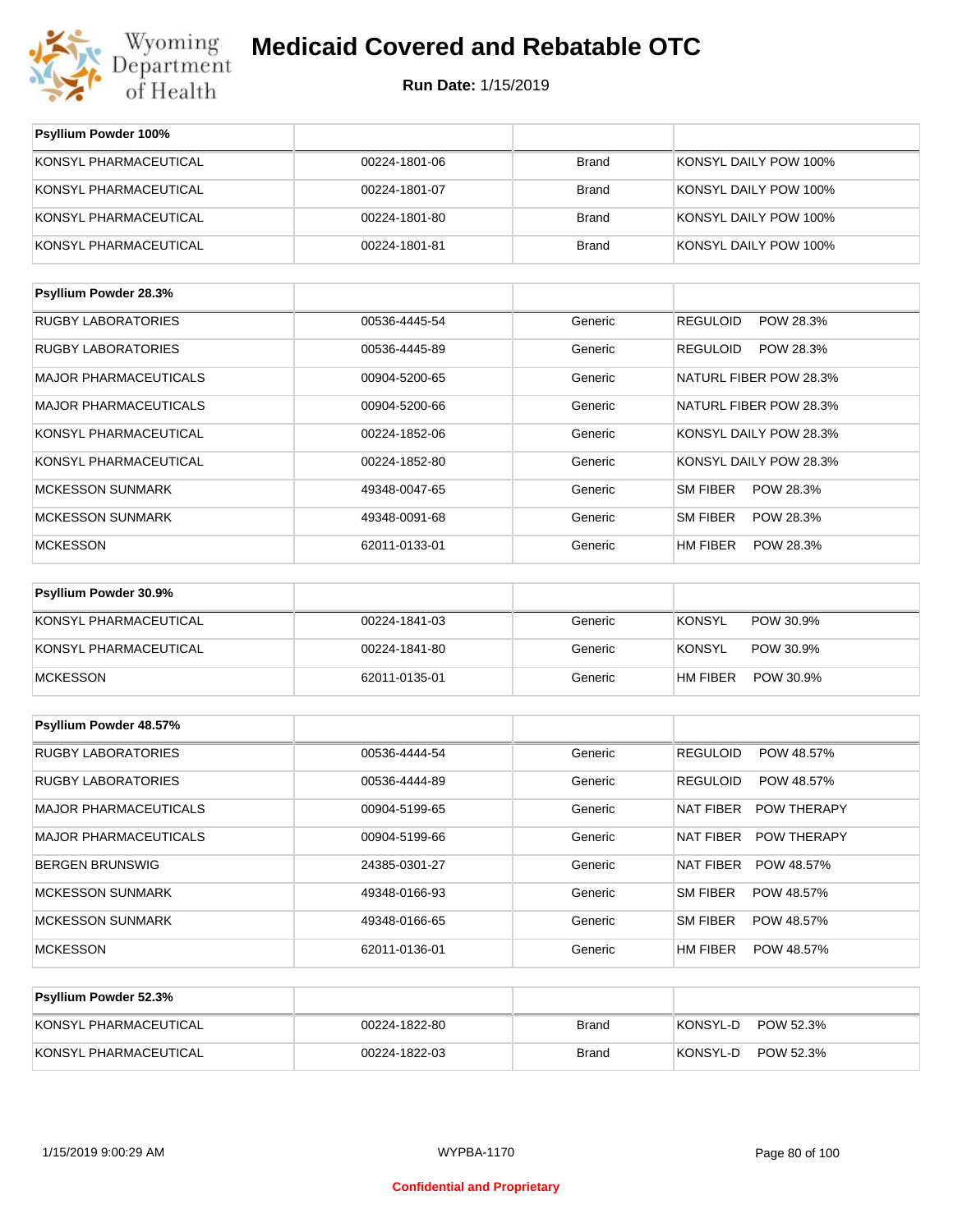

**Psyllium Powder 58.6%**

## **Medicaid Covered and Rebatable OTC**

| <b>RUGBY LABORATORIES</b>        | 00536-1881-79 | Generic      | POW 58.6%<br><b>REGULOID</b> |
|----------------------------------|---------------|--------------|------------------------------|
| MAJOR PHARMACEUTICALS            | 00904-5788-77 | Generic      | FIBER THERAP POW 58.6%       |
| <b>RUGBY LABORATORIES</b>        | 00536-1875-16 | Generic      | <b>REGULOID</b><br>POW 58.6% |
| <b>RUGBY LABORATORIES</b>        | 00536-1875-79 | Generic      | <b>REGULOID</b><br>POW 58.6% |
| <b>RUGBY LABORATORIES</b>        | 00536-1881-16 | Generic      | <b>REGULOID</b><br>POW 58.6% |
| MCKESSON SUNMARK                 | 49348-0090-92 | Generic      | <b>SM FIBER</b><br>POW 58.6% |
| <b>MCKESSON</b>                  | 62011-0137-01 | Generic      | POW 58.6%<br>HM FIBER        |
|                                  |               |              |                              |
| Psyllium Powder 60.3%            |               |              |                              |
| KONSYL PHARMACEUTICAL            | 00224-1855-81 | <b>Brand</b> | <b>KONSYL</b><br>POW 60.3%   |
| KONSYL PHARMACEUTICAL            | 00224-1855-07 | <b>Brand</b> | <b>KONSYL</b><br>POW 60.3%   |
| KONSYL PHARMACEUTICAL            | 00224-1866-28 | <b>Brand</b> | <b>KONSYL</b><br>POW 60.3%   |
| KONSYL PHARMACEUTICAL            | 00224-1866-80 | <b>Brand</b> | <b>KONSYL</b><br>POW 60.3%   |
|                                  |               |              |                              |
| Psyllium Powder 71.67%           |               |              |                              |
| KONSYL PHARMACEUTICAL            | 00224-1856-06 | <b>Brand</b> | <b>KONSYL</b><br>POW 71.67%  |
| KONSYL PHARMACEUTICAL            | 00224-1856-80 | <b>Brand</b> | <b>KONSYL</b><br>POW 71.67%  |
|                                  |               |              |                              |
| Psyllium Powder Packet 100%      |               |              |                              |
| KONSYL PHARMACEUTICAL            | 00224-1801-24 | <b>Brand</b> | KONSYL DAILY POW 100%        |
| KONSYL PHARMACEUTICAL            | 00224-1801-84 | <b>Brand</b> | KONSYL DAILY POW 100%        |
| KONSYL PHARMACEUTICAL            | 00224-1801-35 | <b>Brand</b> | KONSYL DAILY POW 100%        |
|                                  |               |              |                              |
| Psyllium Powder Packet 28.3%     |               |              |                              |
| KONSYL PHARMACEUTICAL            | 00224-1852-81 | <b>Brand</b> | KONSYL DAILY POW 28.3%       |
| KONSYL PHARMACEUTICAL            | 00224-1852-13 | <b>Brand</b> | KONSYL DAILY POW 28.3%       |
|                                  |               |              |                              |
| Psyllium Powder Packet 60.3%     |               |              |                              |
| KONSYL PHARMACEUTICAL            | 00224-1855-82 | <b>Brand</b> | <b>KONSYL</b><br>POW 60.3%   |
| KONSYL PHARMACEUTICAL            | 00224-1855-30 | <b>Brand</b> | <b>KONSYL</b><br>POW 60.3%   |
|                                  |               |              |                              |
| <b>Sennosides Chew Tab 15 MG</b> |               |              |                              |
| GLAXO CONSUMER HEALTHCARE L.P.   | 00067-0005-48 | <b>Brand</b> | CHW 15MG<br>EX-LAX           |
| GLAXO CONSUMER HEALTHCARE L.P.   | 00067-0005-12 | Brand        | EX-LAX<br>CHW 15MG           |
| GLAXO CONSUMER HEALTHCARE L.P.   | 00067-0005-24 | <b>Brand</b> | CHW 15MG<br>EX-LAX           |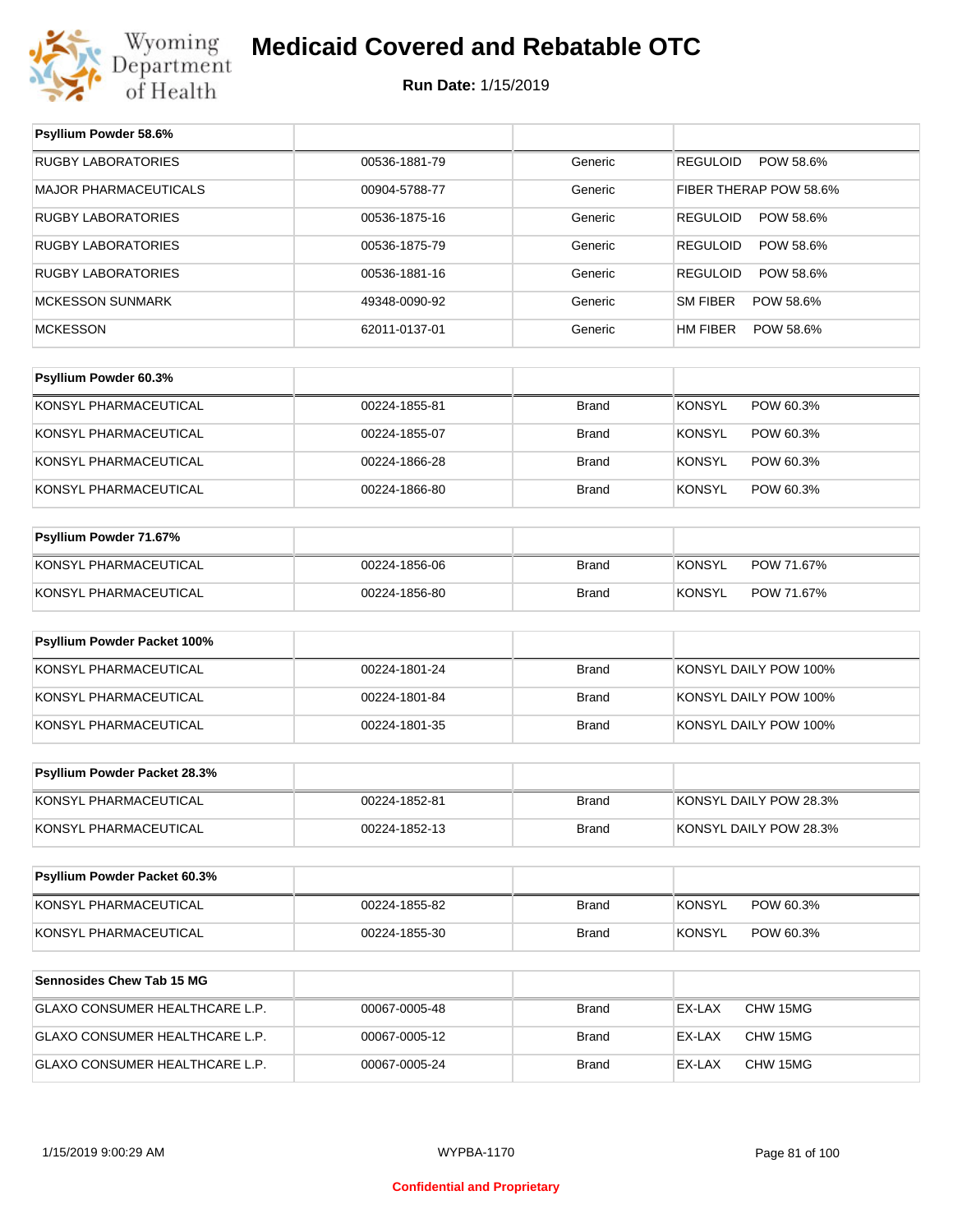

| Sennosides Syrup 8.8 MG/5ML           |               |              |                               |
|---------------------------------------|---------------|--------------|-------------------------------|
| <b>RUGBY LABORATORIES</b>             | 00536-1000-59 | Generic      | <b>SENEXON</b><br>LIQ 8.8MG/5 |
| <b>MAJOR PHARMACEUTICALS</b>          | 00904-6289-09 | Generic      | <b>SENNA</b><br>SYP 8.8MG/5   |
| Sennosides Tab 15 MG                  |               |              |                               |
| GLAXO CONSUMER HEALTHCARE L.P.        | 00067-0003-08 | <b>Brand</b> | TAB 15MG<br>EX-LAX            |
| <b>GLAXO CONSUMER HEALTHCARE L.P.</b> | 00067-6025-60 | Generic      | PERDIEM OVER TAB 15MG         |
| GLAXO CONSUMER HEALTHCARE L.P.        | 00067-0003-30 | <b>Brand</b> | TAB 15MG<br>EX-LAX            |
| Sennosides Tab 17.2 MG                |               |              |                               |
| PURDUE PRODUCTS LP                    | 67618-0315-12 | <b>Brand</b> | SENOKOT XTRA TAB 17,2MG       |
| <b>Sennosides Tab 25 MG</b>           |               |              |                               |
| <b>GLAXO CONSUMER HEALTHCARE L.P.</b> | 00067-0016-24 | <b>Brand</b> | EX-LAX<br>TAB MAX ST          |
| <b>GLAXO CONSUMER HEALTHCARE L.P.</b> | 00067-0016-48 | <b>Brand</b> | EX-LAX<br>TAB MAX ST          |
| GLAXO CONSUMER HEALTHCARE L.P.        | 00067-0016-90 | <b>Brand</b> | EX-LAX<br>TAB MAX ST          |
| <b>BERGEN BRUNSWIG</b>                | 24385-0369-62 | Generic      | <b>GNP LAXATIVE TAB 25MG</b>  |
| <b>LEADER BRAND PRODUCTS</b>          | 37205-0294-62 | Generic      | LAXATIVE<br>TAB 25MG          |
| <b>MCKESSON SUNMARK</b>               | 49348-0224-04 | Generic      | SM SENNA LAX TAB MAX STR      |
| <b>CHAIN DRUG MARKETING ASSOC</b>     | 63868-0549-24 | Generic      | LAXATIVE<br>TAB MAX-STR       |
| <b>Sennosides Tab 8.6 MG</b>          |               |              |                               |
| <b>RUGBY LABORATORIES</b>             | 00536-5904-10 | Generic      | TAB 8.6MG<br><b>SENEXON</b>   |
| PAR PHARMACEUTICAL                    | 00603-0282-32 | Generic      | SENNA LAX TAB 8.6MG           |
| <b>MAJOR PHARMACEUTICALS</b>          | 00904-5165-61 | Generic      | <b>SENNA</b><br>TAB 8.6MG     |
| <b>MAJOR PHARMACEUTICALS</b>          | 00904-5165-80 | Generic      | <b>SENNA</b><br>TAB 8.6MG     |

| <b>PAR PHARMACEUTICAL</b>    | 00603-0282-32 | Generic | SENNA LAX TAB 8.6MG         |
|------------------------------|---------------|---------|-----------------------------|
| <b>MAJOR PHARMACEUTICALS</b> | 00904-5165-61 | Generic | SENNA<br>TAB 8.6MG          |
| <b>MAJOR PHARMACEUTICALS</b> | 00904-5165-80 | Generic | <b>SENNA</b><br>TAB 8.6MG   |
| <b>RUGBY LABORATORIES</b>    | 00536-5904-01 | Generic | <b>SENEXON</b><br>TAB 8.6MG |
| PAR PHARMACEUTICAL           | 00603-0282-21 | Generic | SENNA LAX TAB 8.6MG         |
| <b>MAJOR PHARMACEUTICALS</b> | 00904-5165-59 | Generic | <b>SENNA</b><br>TAB 8.6MG   |
| <b>MAJOR PHARMACEUTICALS</b> | 00904-6434-59 | Generic | <b>SENNA</b><br>TAB 8.6MG   |
| <b>MAJOR PHARMACEUTICALS</b> | 00904-6434-80 | Generic | <b>SENNA</b><br>TAB 8.6MG   |
| <b>SELECT BRAND</b>          | 15127-0105-01 | Generic | SB SENNA-LAX TAB 8.6MG      |
| PHARBEST PHARMACEUTICALS     | 16103-0363-08 | Generic | SENNA-TABS TAB 8.6MG        |
| PHARBEST PHARMACEUTICALS     | 16103-0363-11 | Generic | SENNA-TABS TAB 8.6MG        |
| <b>BERGEN BRUNSWIG</b>       | 24385-0404-78 | Generic | SENNA-LAX TAB 8.6MG         |
| <b>LEADER BRAND PRODUCTS</b> | 37205-0241-78 | Generic | <b>SENNA</b><br>TAB 8.6MG   |
| <b>TIME-CAP LABS</b>         | 49483-0080-01 | Generic | SENNA-TIME TAB 8.6MG        |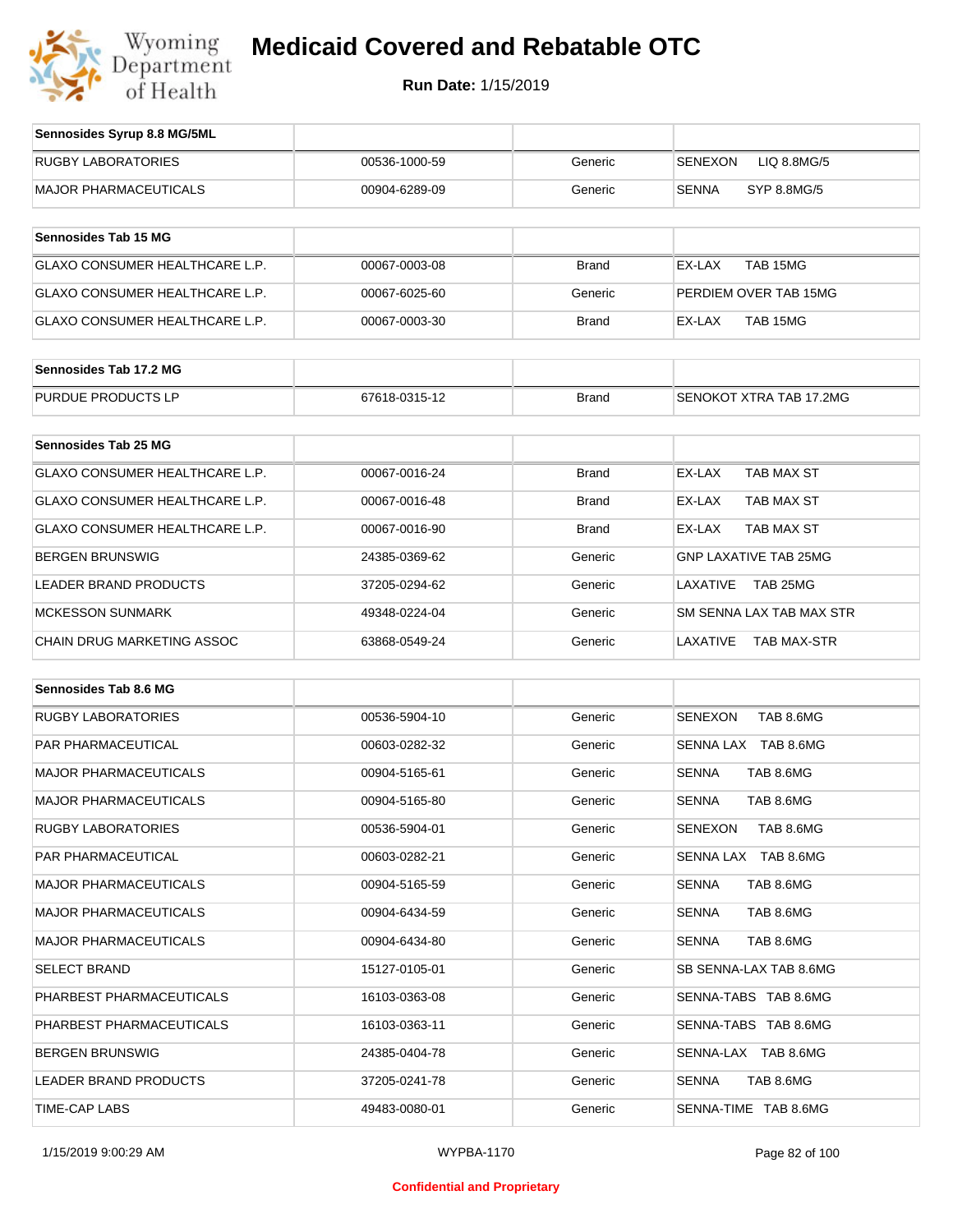

| TIME-CAP LABS              | 49483-0080-10 | Generic      | SENNA-TIME TAB 8.6MG         |
|----------------------------|---------------|--------------|------------------------------|
| <b>MCKESSON</b>            | 62011-0192-01 | Generic      | <b>HM SENNA</b><br>TAB 8.6MG |
| AUBURN PHARMACEUTICAL      | 62107-0031-01 | Generic      | <b>SENNO</b><br>TAB 8.6MG    |
| <b>PURDUE PRODUCTS LP</b>  | 67618-0300-50 | <b>Brand</b> | TAB 8.6MG<br><b>SENOKOT</b>  |
| <b>PURDUE PRODUCTS LP</b>  | 67618-0300-11 | <b>Brand</b> | <b>SENOKOT</b><br>TAB 8.6MG  |
| CHAIN DRUG MARKETING ASSOC | 63868-0257-10 | Generic      | NAT VEG LAX TAB 8.6MG        |
| <b>PURDUE PRODUCTS LP</b>  | 67618-0300-10 | <b>Brand</b> | TAB 8.6MG<br><b>SENOKOT</b>  |
| <b>PURDUE PRODUCTS LP</b>  | 67618-0300-20 | <b>Brand</b> | <b>SENOKOT</b><br>TAB 8.6MG  |

| Sennosides-Docusate Sodium Tab 8.6-50<br>МG |               |         |                           |
|---------------------------------------------|---------------|---------|---------------------------|
| <b>RUGBY LABORATORIES</b>                   | 00536-0355-10 | Generic | DSS/SENNA TAB 8.6-50MG    |
| <b>RUGBY LABORATORIES</b>                   | 00536-0355-01 | Generic | DSS/SENNA TAB 8.6-50MG    |
| <b>PAR PHARMACEUTICAL</b>                   | 00603-0283-21 | Generic | SENNALAX-S TAB 8.6-50MG   |
| <b>PAR PHARMACEUTICAL</b>                   | 00603-0283-32 | Generic | SENNALAX-S TAB 8.6-50MG   |
| <b>RUGBY LABORATORIES</b>                   | 00536-4086-10 | Generic | SENEXON-S TAB 8.6-50MG    |
| <b>RUGBY LABORATORIES</b>                   | 00536-4086-01 | Generic | SENEXON-S TAB 8.6-50MG    |
| PAR PHARMACEUTICAL                          | 00603-0149-21 | Generic | DOC-Q-LAX TAB 8.6-50MG    |
| <b>MAJOR PHARMACEUTICALS</b>                | 00904-5643-60 | Generic | DOK PLUS<br>TAB 8.6-50MG  |
| <b>MAJOR PHARMACEUTICALS</b>                | 00904-5643-61 | Generic | DOK PLUS<br>TAB 8.6-50MG  |
| <b>PAR PHARMACEUTICAL</b>                   | 00603-0149-32 | Generic | DOC-Q-LAX TAB 8.6-50MG    |
| <b>MAJOR PHARMACEUTICALS</b>                | 00904-6339-61 | Generic | SENNA PLUS TAB 8.6-50MG   |
| <b>BERGEN BRUNSWIG</b>                      | 24385-0495-78 | Generic | STOOL SOFTNR TAB 8.6-50MG |
| <b>BERGEN BRUNSWIG</b>                      | 24385-0495-72 | Generic | STOOL SOFTNR TAB 8.6-50MG |
| <b>BERGEN BRUNSWIG</b>                      | 24385-0505-72 | Generic | SENNA PLUS TAB 8.6-50MG   |
| <b>LEADER BRAND PRODUCTS</b>                | 37205-0251-72 | Generic | SENNA PLUS TAB 8.6-50MG   |
| <b>MCKESSON SUNMARK</b>                     | 49348-0544-19 | Generic | STOOL SOFTNR TAB 8.6-50MG |
| <b>MCKESSON SUNMARK</b>                     | 49348-0544-10 | Generic | STOOL SOFTNR TAB 8.6-50MG |
| <b>MCKESSON SUNMARK</b>                     | 49348-0532-12 | Generic | LAX/STL SOFT TAB 8.6-50MG |
| TIME-CAP LABS                               | 49483-0081-01 | Generic | SENNA-TIME S TAB 8.6-50MG |
| TIME-CAP LABS                               | 49483-0081-10 | Generic | SENNA-TIME S TAB 8.6-50MG |
| <b>CYPRESS PHARMACEUTICAL</b>               | 60258-0951-06 | Generic | TAB 8.6-50MG<br>SENNA-S   |
| <b>MCKESSON</b>                             | 62011-0165-01 | Generic | STOOL SOFTNR TAB 8.6-50MG |
| <b>MCKESSON</b>                             | 62011-0161-01 | Generic | SENNA-S<br>TAB 8.6-50MG   |
| <b>MCKESSON PACKAGING SERVICES</b>          | 63739-0432-01 | Generic | SENNA/DSS TAB 8.6-50MG    |
| <b>MCKESSON PACKAGING SERVICES</b>          | 63739-0432-10 | Generic | SENNA/DSS TAB 8.6-50MG    |
| CHAIN DRUG MARKETING ASSOC                  | 63868-0131-01 | Generic | STOOL SOFTNR TAB 8.6-50MG |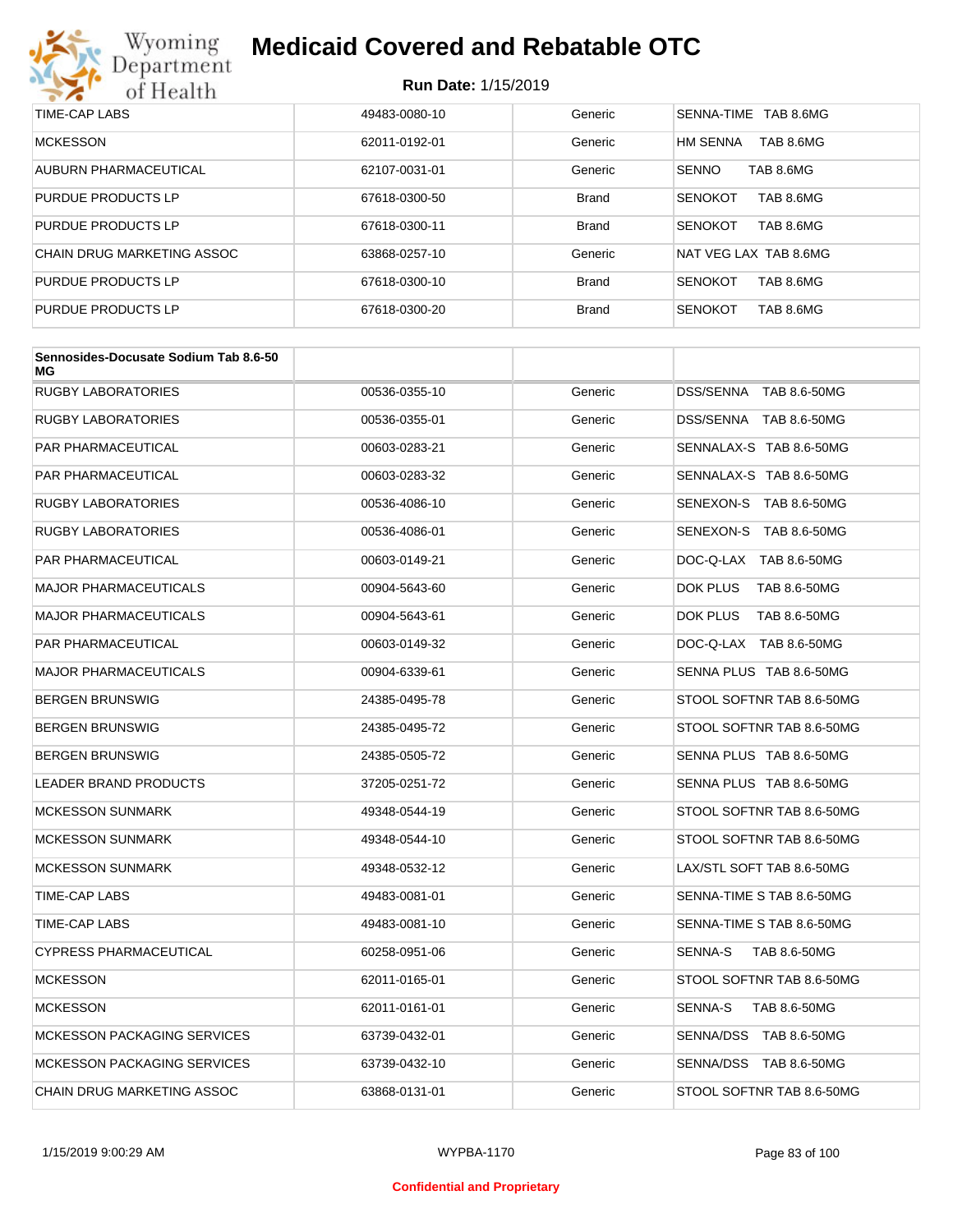## Wyoming<br>Department<br>of Health

## **Medicaid Covered and Rebatable OTC**

| PURDUE PRODUCTS LP        | 67618-0106-10 | Generic      | PERI-COLACE TAB 8.6-50MG  |
|---------------------------|---------------|--------------|---------------------------|
| PURDUE PRODUCTS LP        | 67618-0106-30 | Generic      | PERI-COLACE TAB 8.6-50MG  |
| <b>PURDUE PRODUCTS LP</b> | 67618-0106-60 | Generic      | PERI-COLACE TAB 8.6-50MG  |
| PURDUE PRODUCTS LP        | 67618-0310-01 | <b>Brand</b> | SENOKOT S<br>TAB 8.6-50MG |
| PURDUE PRODUCTS LP        | 67618-0310-11 | <b>Brand</b> | SENOKOT S<br>TAB 8.6-50MG |
| PURDUE PRODUCTS LP        | 67618-0310-30 | <b>Brand</b> | SENOKOT S<br>TAB 8.6-50MG |
| PURDUE PRODUCTS LP        | 67618-0310-60 | <b>Brand</b> | SENOKOT S<br>TAB 8.6-50MG |

| Sennosides-Psyllium Cap 9-500 MG   |               |       |                          |
|------------------------------------|---------------|-------|--------------------------|
| KONSYL PHARMACEUTICAL              | 00224-1860-60 | Brand | SENNA PROMPT CAP 9-500MG |
| KONSYL PHARMACEUTICAL              | 00224-1860-81 | Brand | SENNA PROMPT CAP 9-500MG |
| <b>MINERALS &amp; ELECTROLYTES</b> |               |       |                          |

| Calcium Carbonate Tab 1250 MG (500 MG<br>Elemental Ca) |               |         |                         |
|--------------------------------------------------------|---------------|---------|-------------------------|
| <b>HIKMA</b>                                           | 00054-4120-25 | Generic | CALCIUM CARB TAB 1250MG |
| <b>HIKMA</b>                                           | 00054-8120-25 | Generic | CALCIUM CARB TAB 1250MG |

| <b>Calcium Carbonate-Magnesium Carbonate</b><br>Tab 250-300 MG |               |       |                                    |  |
|----------------------------------------------------------------|---------------|-------|------------------------------------|--|
| NEPHRO-TECH                                                    | 59528-0508-05 | Brand | <b>TAB 300</b><br><b>MAGNEBIND</b> |  |

| Calcium Gluconate Tab 500 MG                         |               |         |                        |
|------------------------------------------------------|---------------|---------|------------------------|
| <b>HIKMA</b>                                         | 00054-0262-25 | Generic | CALCIUM GLUC TAB 500MG |
| <b>HIKMA</b>                                         | 00054-0262-20 | Generic | CALCIUM GLUC TAB 500MG |
| <b>NASAL AGENTS - SYSTEMIC AND</b><br><b>TOPICAL</b> |               |         |                        |

| Cromolyn Sodium Nasal Aerosol Soln 5.2<br>MG/ACT (4%) |               |         |                          |
|-------------------------------------------------------|---------------|---------|--------------------------|
| MAJOR PHARMACEUTICALS                                 | 00904-5532-67 | Generic | CROMOLYN SOD SPR 5.2/ACT |
| VALEANT                                               | 57782-0397-26 | Generic | CROMOLYN SOD SPR 5.2/ACT |

| Oxymetazoline HCI Nasal Soln 0.05% |               |         |                           |
|------------------------------------|---------------|---------|---------------------------|
| <b>PERRIGO</b>                     | 00113-0065-10 | Generic | <b>NASAL</b><br>SPR 0.05% |
| <b>GEISS DESTIN &amp; DUNN</b>     | 00113-0817-10 | Generic | SINUS NASAL SPR 0.05%     |
| <b>GEISS DESTIN &amp; DUNN</b>     | 00113-0304-10 | Generic | NASAL 12 HR SPR 0.05%     |
| <b>GEISS DESTIN &amp; DUNN</b>     | 00113-0388-10 | Generic | 12 HR NASAL SPR 0.05%     |
| RUGBY LABORATORIES                 | 00536-1013-94 | Generic | SPR 0.05%<br>NRS NASAL    |
| <b>MAJOR PHARMACEUTICALS</b>       | 00904-5711-30 | Generic | NASAL DECONG SPR 0.05%    |
| MAJOR PHARMACEUTICALS              | 00904-5711-35 | Generic | NASAL DECONG SPR 0.05%    |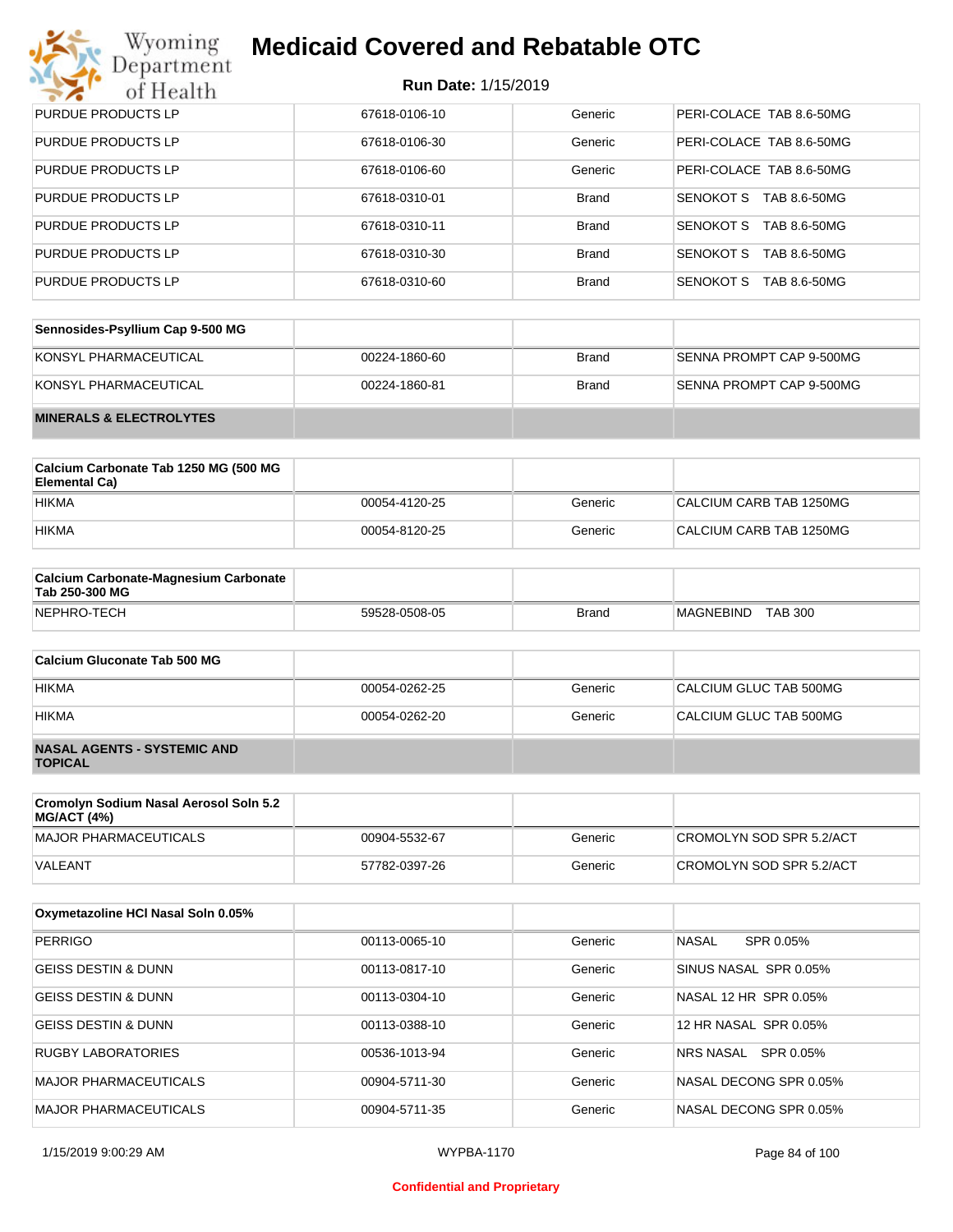

| <b>SELECT BRAND</b>             | 15127-0304-05 | Generic | 12 HR NASAL SPR 0.05%  |
|---------------------------------|---------------|---------|------------------------|
| SELECT BRAND                    | 15127-0304-10 | Generic | 12 HR NASAL SPR 0.05%  |
| BERGEN BRUNSWIG                 | 24385-0498-10 | Generic | 12 HR NASAL SPR 0.05%  |
| BERGEN BRUNSWIG                 | 24385-0067-10 | Generic | GNP NASAL SPR 0.05%    |
| <b>TOPCO</b>                    | 36800-0065-10 | Generic | NASAL 12 HR SPR 0.05%  |
| <b>TOPCO</b>                    | 36800-0304-10 | Generic | NASAL 12 HR SPR 0.05%  |
| <b>TOPCO</b>                    | 36800-0688-05 | Generic | SINUS RELIEF SPR 0.05% |
| BERGEN BRUNSWIG                 | 24385-0304-10 | Generic | 12 HR NASAL SPR 0.05%  |
| BERGEN BRUNSWIG                 | 24385-0304-11 | Generic | 12 HR NASAL SPR 0.05%  |
| BERGEN BRUNSWIG                 | 24385-0352-10 | Generic | GNP NASAL SPR 0.05%    |
| <b>TOPCO</b>                    | 36800-0817-10 | Generic | NASAL 12 HR SPR 0.05%  |
| <b>TOPCO</b>                    | 36800-0388-10 | Generic | NO DRIP NASL SPR 0.05% |
| PERRIGO                         | 45802-0410-59 | Generic | NASAL RELIEF SPR 0.05% |
| <b>MCKESSON SUNMARK</b>         | 49348-0130-27 | Generic | SM NASAL SPR 0.05%     |
| MCKESSON SUNMARK                | 49348-0472-27 | Generic | SM 12-HOUR SPR 0.05%   |
| AMERISOURCE BERGEN DRUGS        | 46122-0165-10 | Generic | GNP NASAL SPR 0.05%    |
| AMERISOURCE BERGEN DRUGS        | 46122-0165-11 | Generic | GNP NASAL SPR 0.05%    |
| <b>MCKESSON SUNMARK</b>         | 49348-0028-27 | Generic | SM NASAL 12H SPR 0.05% |
| MCKESSON SUNMARK                | 49348-0230-27 | Generic | SM NASAL SPR 0.05%     |
| MCKESSON SUNMARK                | 49348-0231-27 | Generic | SM NASAL SPR 0.05%     |
| <b>TARO</b>                     | 51672-2030-03 | Generic | NASAL DECONG SPR 0.05% |
| <b>TARO</b>                     | 51672-2030-05 | Generic | NASAL DECONG SPR 0.05% |
| <b>MCKESSON</b>                 | 62011-0079-01 | Generic | SINUS NASAL SPR 0.05%  |
| <b>MCKESSON</b>                 | 62011-0081-01 | Generic | HM NASAL SPR 0.05%     |
| <b>MCKESSON</b>                 | 62011-0080-01 | Generic | HM NASAL<br>SPR 0.05%  |
| <b>RECKITT BENCKISER</b>        | 63824-0126-75 | Generic | MUCINEX MS SPR 0.05%   |
| <b>RECKITT BENCKISER</b>        | 63824-0127-75 | Generic | MUCINEX FF SPR 0.05%   |
|                                 |               |         |                        |
| Phenylephrine HCI Nasal Soln 1% |               |         |                        |
| <b>GEISS DESTIN &amp; DUNN</b>  | 00113-0648-10 | Generic | NASAL FOUR SOL 1%      |

| <b>GEISS DESTIN &amp; DUNN</b>        | 00113-0648-10 | Generic | NASAL FOUR SOL 1%                |
|---------------------------------------|---------------|---------|----------------------------------|
| <b>GLAXO CONSUMER HEALTHCARE L.P.</b> | 00067-2086-01 | Generic | 4-WAY FAST SPR 1%                |
| <b>BERGEN BRUNSWIG</b>                | 24385-0390-10 | Generic | <b>DRO 1%</b><br><b>GNP NOSE</b> |
| <b>TOPCO</b>                          | 36800-0390-10 | Generic | <b>NOSE</b><br><b>DRO 1%</b>     |
| <b>TOPCO</b>                          | 36800-0648-10 | Generic | NASAL FOUR SOL 1%                |
| LEADER BRAND PRODUCTS                 | 37205-0483-10 | Generic | DECONGESTANT SOL 1%              |
| AMERISOURCE BERGEN DRUGS              | 46122-0149-03 | Generic | SPR 1%<br><b>GNP NASAL</b>       |
| <b>MCKESSON SUNMARK</b>               | 49348-0197-27 | Generic | <b>DRO 1%</b><br><b>SM NOSE</b>  |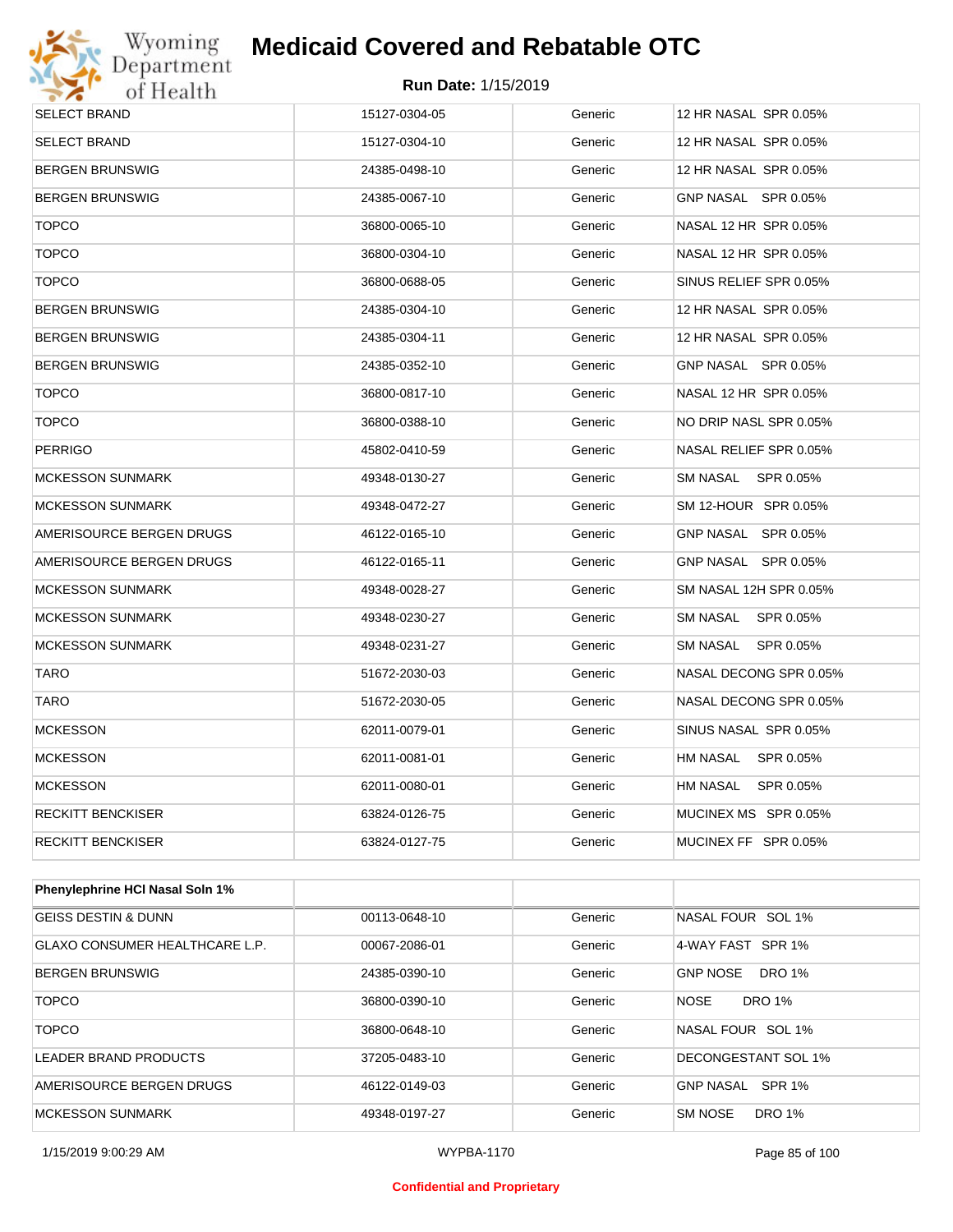

| <b>MCKESSON</b>                     | 62011-0085-01 | Generic      | <b>HM NOSE</b><br><b>DRO 1%</b> |  |  |
|-------------------------------------|---------------|--------------|---------------------------------|--|--|
| Phenylephrine HCI Tab 10 MG         |               |              |                                 |  |  |
| <b>PERRIGO</b>                      | 00113-0094-89 | Generic      | NASAL DECONG TAB 10MG           |  |  |
| <b>PERRIGO</b>                      | 00113-0094-68 | Generic      | NASAL DECONG TAB 10MG           |  |  |
|                                     |               |              | NASAL DECONG TAB 10MG           |  |  |
| <b>PERRIGO</b>                      | 00113-0094-23 | Generic      |                                 |  |  |
| <b>MAJOR PHARMACEUTICALS</b>        | 00904-5733-73 | Generic      | SUDOGEST PE TAB 10MG            |  |  |
| <b>MAJOR PHARMACEUTICALS</b>        | 00904-5733-49 | Generic      | SUDOGEST PE TAB 10MG            |  |  |
| <b>BERGEN BRUNSWIG</b>              | 24385-0603-89 | Generic      | NASAL DECONG TAB 10MG           |  |  |
| <b>BERGEN BRUNSWIG</b>              | 24385-0603-68 | Generic      | NASAL DECONG TAB 10MG           |  |  |
| <b>TOPCO</b>                        | 36800-0094-23 | Generic      | NASAL DECONG TAB 10MG           |  |  |
| <b>TOPCO</b>                        | 36800-0094-68 | Generic      | NASAL DECONG TAB 10MG           |  |  |
| <b>LEADER BRAND PRODUCTS</b>        | 37205-0473-89 | Generic      | NASAL DECONG TAB 10MG           |  |  |
| <b>TOPCO</b>                        | 36800-0094-47 | Generic      | NASAL DECONG TAB 10MG           |  |  |
| <b>TOPCO</b>                        | 36800-0094-89 | Generic      | NASAL DECONG TAB 10MG           |  |  |
| <b>LEADER BRAND PRODUCTS</b>        | 37205-0473-69 | Generic      | NASAL DECONG TAB 10MG           |  |  |
| <b>MCKESSON SUNMARK</b>             | 49348-0700-48 | Generic      | NASAL DECONG TAB 10MG           |  |  |
| <b>MCKESSON SUNMARK</b>             | 49348-0700-07 | Generic      | NASAL DECONG TAB 10MG           |  |  |
| <b>MCKESSON</b>                     | 62011-0077-01 | Generic      | NASAL DECONG TAB 10MG           |  |  |
| <b>MCKESSON</b>                     | 62011-0077-02 | Generic      | NASAL DECONG TAB 10MG           |  |  |
| Pseudoephedrine HCI Liq 15 MG/5ML   |               |              |                                 |  |  |
| <b>SILARX</b>                       | 54838-0104-40 | Generic      | CHILD SILFED LIQ 15MG/5ML       |  |  |
| <b>SILARX</b>                       | 54838-0104-70 | Generic      | CHILD SILFED LIQ 15MG/5ML       |  |  |
| Pseudoephedrine HCl Liq 30 MG/5ML   |               |              |                                 |  |  |
| <b>RUGBY LABORATORIES</b>           | 00536-1850-97 | <b>Brand</b> | NASAL DECONG LIQ 30MG/5ML       |  |  |
|                                     |               |              |                                 |  |  |
| Pseudoephedrine HCI Syrup 30 MG/5ML |               |              |                                 |  |  |
| <b>RUGBY LABORATORIES</b>           | 00536-1850-85 | <b>Brand</b> | NASAL DECON SYP 30MG/5ML        |  |  |
| Pseudoephedrine HCI Tab 30 MG       |               |              |                                 |  |  |
| <b>PERRIGO</b>                      | 00113-2432-67 | Generic      | NASAL DECONG TAB 30MG           |  |  |
| PERRIGO                             | 00113-2432-62 | Generic      | NASAL DECONG TAB 30MG           |  |  |
| <b>PERRIGO</b>                      | 00113-2432-80 | Generic      | NASAL DECONG TAB 30MG           |  |  |
| <b>GEISS DESTIN &amp; DUNN</b>      | 00113-0432-62 | Generic      | NASAL DECONG TAB 30MG           |  |  |
| RUGBY LABORATORIES                  | 00536-3607-35 | Generic      | NASAL DECONG TAB 30MG           |  |  |
| MAJOR PHARMACEUTICALS               | 00904-5053-60 | Generic      | <b>SUDOGEST</b><br>TAB 30MG     |  |  |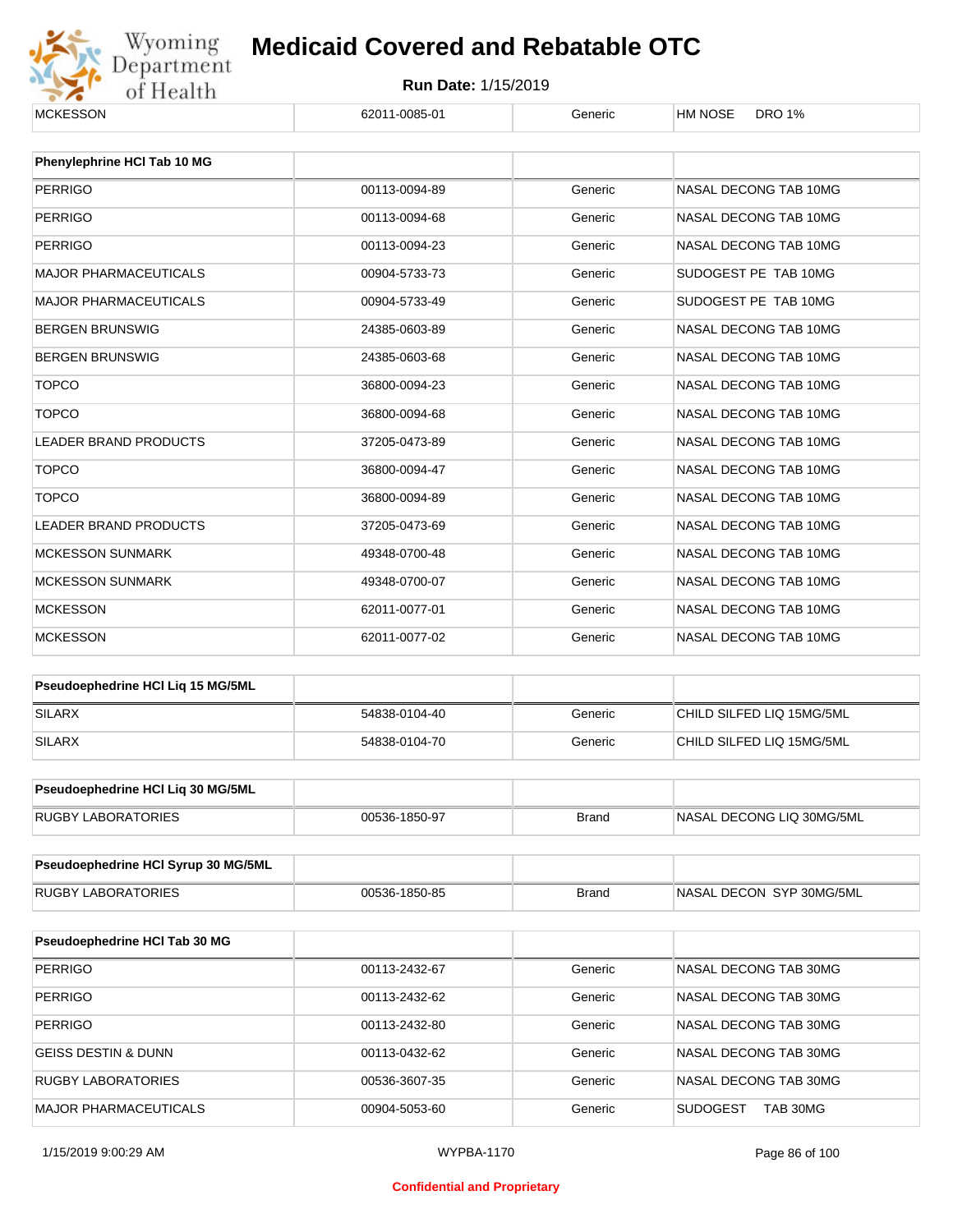| Wyoming<br>Department             | <b>Medicaid Covered and Rebatable OTC</b> |         |                             |
|-----------------------------------|-------------------------------------------|---------|-----------------------------|
| of Health                         | <b>Run Date: 1/15/2019</b>                |         |                             |
| <b>MAJOR PHARMACEUTICALS</b>      | 00904-5053-24                             | Generic | <b>SUDOGEST</b><br>TAB 30MG |
| <b>MAJOR PHARMACEUTICALS</b>      | 00904-5053-59                             | Generic | <b>SUDOGEST</b><br>TAB 30MG |
| <b>MAJOR PHARMACEUTICALS</b>      | 00904-6338-60                             | Generic | <b>SUDOGEST</b><br>TAB 30MG |
| <b>BERGEN BRUNSWIG</b>            | 24385-0432-62                             | Generic | NASAL DECONG TAB 30MG       |
| <b>BERGEN BRUNSWIG</b>            | 24385-0432-80                             | Generic | NASAL DECONG TAB 30MG       |
| <b>TOPCO</b>                      | 36800-0432-62                             | Generic | NASAL DECONG TAB 30MG       |
| <b>TOPCO</b>                      | 36800-0432-67                             | Generic | NASAL DECONG TAB 30MG       |
| <b>LEADER BRAND PRODUCTS</b>      | 37205-0445-80                             | Generic | PSEUDOEPHEDR TAB 30MG       |
| PERRIGO PHARMACEUTICALS           | 45802-0432-62                             | Generic | PSEUDOEPHEDR TAB 30MG       |
| <b>MCKESSON SUNMARK</b>           | 49348-0024-04                             | Generic | SM NASAL DEC TAB 30MG       |
| <b>MCKESSON SUNMARK</b>           | 49348-0024-08                             | Generic | SM NASAL DEC TAB 30MG       |
| <b>MCKESSON SUNMARK</b>           | 49348-0024-34                             | Generic | SM NASAL DEC TAB 30MG       |
| <b>MCKESSON</b>                   | 62011-0078-01                             | Generic | NASAL DECONG TAB 30MG       |
| <b>MCKESSON</b>                   | 62011-0078-02                             | Generic | NASAL DECONG TAB 30MG       |
| <b>CHAIN DRUG MARKETING ASSOC</b> | 63868-0146-24                             | Generic | SUPHEDRINE TAB 30MG         |
| <b>CHAIN DRUG MARKETING ASSOC</b> | 63868-0146-48                             | Generic | SUPHEDRINE TAB 30MG         |

| <b>Pseudoephedrine HCI Tab 60 MG</b> |               |         |                 |          |
|--------------------------------------|---------------|---------|-----------------|----------|
| <b>IMAJOR PHARMACEUTICALS</b>        | 00904-5125-46 | Generic | <b>SUDOGEST</b> | TAB 60MG |
| <b>IMAJOR PHARMACEUTICALS</b>        | 00904-5125-59 | Generic | <b>SUDOGEST</b> | TAB 60MG |

| Pseudoephedrine HCI Tab ER 12HR 120<br>МG |               |         |                                 |
|-------------------------------------------|---------------|---------|---------------------------------|
| <b>GEISS DESTIN &amp; DUNN</b>            | 00113-0054-52 | Generic | DECONGESTANT TAB 120MG ER       |
| PERRIGO                                   | 00113-2054-60 | Generic | DECONGESTANT TAB 120MG ER       |
| <b>MAJOR PHARMACEUTICALS</b>              | 00904-5803-15 | Generic | <b>SUDOGEST</b><br>TAB 120MG ER |
| <b>BERGEN BRUNSWIG</b>                    | 24385-0054-52 | Generic | PSEUDOEPHEDR TAB 120MG ER       |
| <b>LEADER BRAND PRODUCTS</b>              | 37205-0446-52 | Generic | DECONGESTANT TAB 120MG ER       |
| <b>TOPCO</b>                              | 36800-0054-52 | Generic | DECONGESTANT TAB 120MG ER       |
| <b>TOPCO</b>                              | 36800-0054-60 | Generic | DECONGESTANT TAB 120MG ER       |
| PERRIGO PHARMACEUTICALS                   | 45802-0107-52 | Generic | PSEUDOFPHEDR TAB 120MG FR       |
| <b>MCKESSON SUNMARK</b>                   | 49348-0361-01 | Generic | DECONGESTANT TAB 120MG ER       |
| AMERISOURCE BERGEN DRUGS                  | 46122-0166-60 | Generic | PSEUDOEPHEDR TAB 120MG ER       |
| <b>OHM LABS</b>                           | 51660-0204-69 | Generic | PSEUDOEPHEDR TAB 120MG ER       |
| <b>MCKESSON</b>                           | 62011-0087-01 | Generic | NASAL DECONG TAB 120MG ER       |
| CHAIN DRUG MARKETING ASSOC                | 63868-0143-10 | Generic | QC SUPHEDRIN TAB 120MG SR       |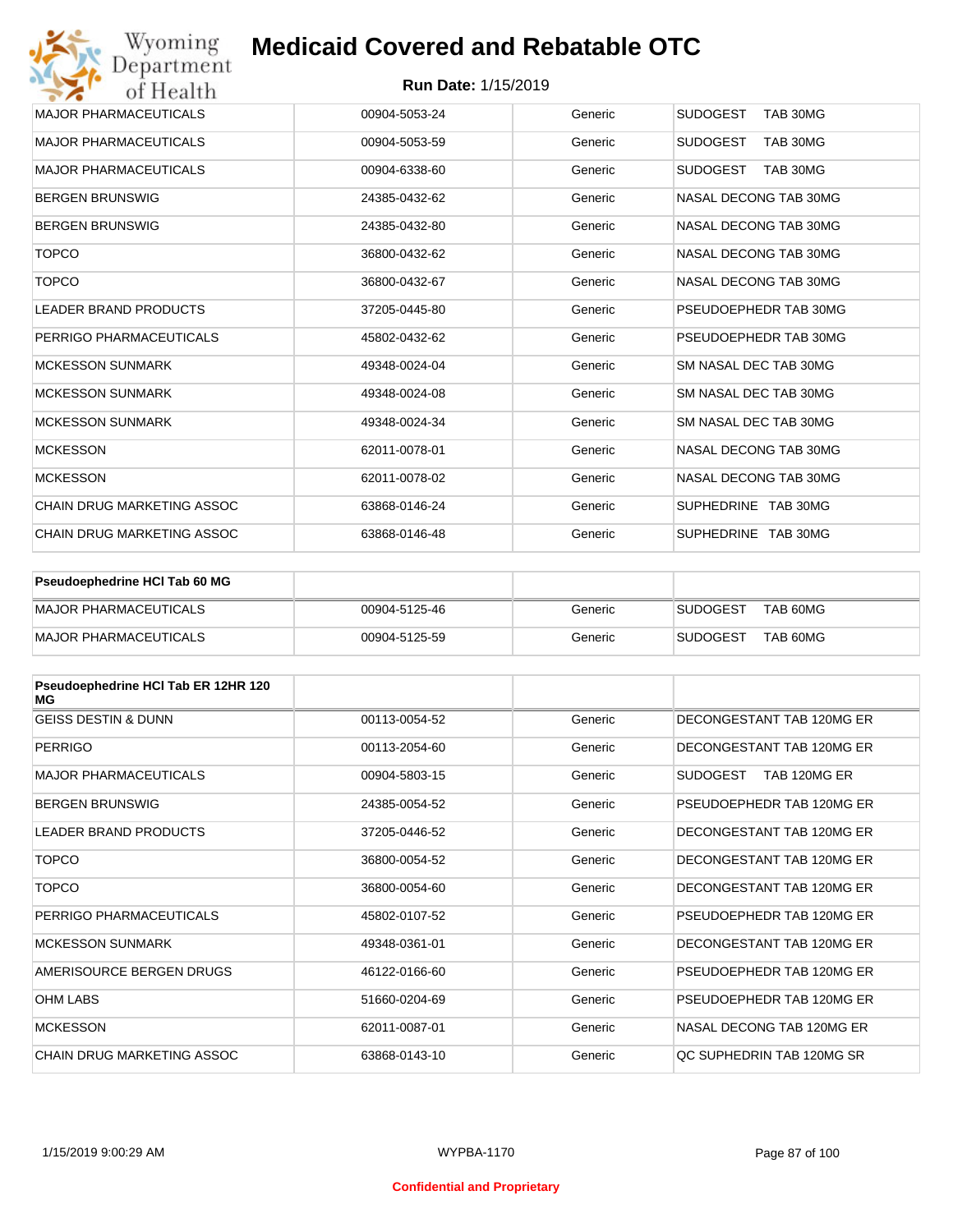

**Run Date:** 1/15/2019

**OPHTHALMIC AGENTS**

| Sodium Chloride Hypertonic Ophth Oint<br>5% |               |              |                                     |
|---------------------------------------------|---------------|--------------|-------------------------------------|
| <b>MAJOR PHARMACEUTICALS</b>                | 00904-5315-38 | Generic      | SOD CHLORIDE OIN 5% OP              |
| <b>AKORN</b>                                | 17478-0622-35 | Generic      | SOD CHLORIDE OIN 5% OP              |
| VALEANT                                     | 24208-0385-55 | <b>Brand</b> | <b>MURO 128</b><br>OIN 5% OP        |
| VALEANT                                     | 24208-0385-56 | <b>Brand</b> | <b>MURO 128</b><br><b>OIN 5% OP</b> |

| Sodium Chloride Hypertonic Ophth Soln<br>2% |               |              |          |           |
|---------------------------------------------|---------------|--------------|----------|-----------|
| <b>VALEANT</b>                              | 24208-0276-15 | <b>Brand</b> | MURO 128 | SOL 2% OP |

| Sodium Chloride Hypertonic Ophth Soln<br>5%                 |               |              |                              |
|-------------------------------------------------------------|---------------|--------------|------------------------------|
| <b>MAJOR PHARMACEUTICALS</b>                                | 00904-5314-35 | Generic      | SOD CHLORIDE SOL 5% OP       |
| <b>AKORN</b>                                                | 17478-0623-12 | Generic      | SOD CHLORIDE SOL 5% OP       |
| VALEANT                                                     | 24208-0277-15 | <b>Brand</b> | SOL 5% OP<br><b>MURO 128</b> |
| VALEANT                                                     | 24208-0277-30 | <b>Brand</b> | MURO 128<br>SOL 5% OP        |
| <b>PSYCHOTHERAPEUTIC AND</b><br>NEUROLOGICAL AGENTS - MISC. |               |              |                              |

| <b>Nicotine Polacrilex Gum 2 MG</b>   |               |              |                                         |
|---------------------------------------|---------------|--------------|-----------------------------------------|
| <b>GLAXO CONSUMER HEALTHCARE L.P.</b> | 00135-0157-10 | <b>Brand</b> | <b>GUM 2MG ORIG</b><br><b>NICORETTE</b> |
| <b>GLAXO CONSUMER HEALTHCARE L.P.</b> | 00135-0225-03 | <b>Brand</b> | <b>GUM 2MG MINT</b><br><b>NICORETTE</b> |
| <b>GLAXO CONSUMER HEALTHCARE L.P.</b> | 00135-0229-04 | <b>Brand</b> | <b>NICORETTE</b><br><b>GUM 2MG MINT</b> |
| <b>GLAXO CONSUMER HEALTHCARE L.P.</b> | 00135-0241-05 | <b>Brand</b> | <b>GUM 2MGFRUIT</b><br><b>NICORETTE</b> |
| GLAXO CONSUMER HEALTHCARE L.P.        | 00135-0241-08 | <b>Brand</b> | <b>NICORETTE</b><br><b>GUM 2MGFRUIT</b> |
| GLAXO CONSUMER HEALTHCARE L.P.        | 00135-0466-05 | <b>Brand</b> | <b>NICORETTE</b><br><b>GUM 2MG CINN</b> |
| GLAXO CONSUMER HEALTHCARE L.P.        | 00135-0474-05 | <b>Brand</b> | <b>NICORETTE</b><br><b>GUM 2MG MINT</b> |
| <b>GLAXO CONSUMER HEALTHCARE L.P.</b> | 00135-0474-08 | <b>Brand</b> | <b>NICORETTE</b><br><b>GUM 2MG MINT</b> |
| <b>PERRIGO</b>                        | 00113-0206-25 | Generic      | NICOTINE POL GUM 2MG MINT               |
| <b>GLAXO CONSUMER HEALTHCARE L.P.</b> | 00135-0157-11 | <b>Brand</b> | NICORETTE GUM 2MG ORIG                  |
| <b>GLAXO CONSUMER HEALTHCARE L.P.</b> | 00135-0225-02 | <b>Brand</b> | NICORETTE ST GUM 2MG MINT               |
| <b>GLAXO CONSUMER HEALTHCARE L.P.</b> | 00135-0229-05 | <b>Brand</b> | <b>NICORETTE</b><br><b>GUM 2MG MINT</b> |
| GLAXO CONSUMER HEALTHCARE L.P.        | 00135-0241-03 | <b>Brand</b> | <b>NICORETTE</b><br><b>GUM 2MGFRUIT</b> |
| <b>GLAXO CONSUMER HEALTHCARE L.P.</b> | 00135-0241-06 | <b>Brand</b> | <b>NICORETTE</b><br><b>GUM 2MGFRUIT</b> |
| GLAXO CONSUMER HEALTHCARE L.P.        | 00135-0466-03 | <b>Brand</b> | <b>NICORETTE</b><br><b>GUM 2MG CINN</b> |
| <b>GLAXO CONSUMER HEALTHCARE L.P.</b> | 00135-0474-03 | <b>Brand</b> | <b>NICORETTE</b><br><b>GUM 2MG MINT</b> |
| <b>GLAXO CONSUMER HEALTHCARE L.P.</b> | 00135-0157-07 | <b>Brand</b> | NICORETTE ST GUM 2MG ORIG               |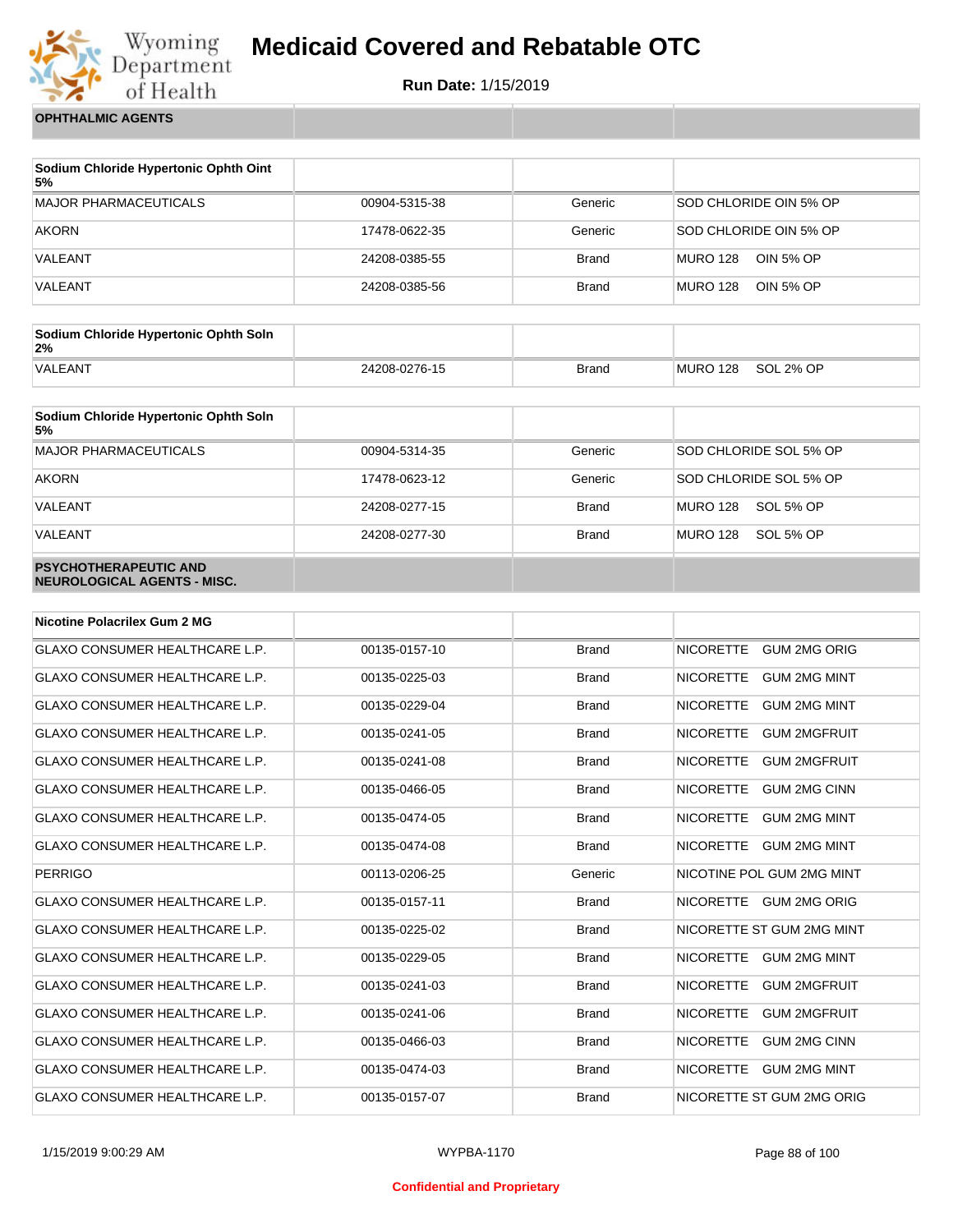| GLAXO CONSUMER HEALTHCARE L.P.        | 00135-0474-01 | <b>Brand</b> | NICORETTE GUM 2MG MINT           |
|---------------------------------------|---------------|--------------|----------------------------------|
| <b>GLAXO CONSUMER HEALTHCARE L.P.</b> | 00135-0474-02 | <b>Brand</b> | NICORETTE GUM 2MG MINT           |
| <b>RUGBY LABORATORIES</b>             | 00536-3112-37 | Generic      | NICOTINE POL GUM 2MG MINT        |
| <b>MAJOR PHARMACEUTICALS</b>          | 00904-5734-11 | Generic      | NICORELIEF GUM 2MG ORIG          |
| <b>MAJOR PHARMACEUTICALS</b>          | 00904-5734-51 | Generic      | NICORELIEF GUM 2MG ORIG          |
| <b>RUGBY LABORATORIES</b>             | 00536-3112-01 | Generic      | NICOTINE POL GUM 2MG MINT        |
| <b>RUGBY LABORATORIES</b>             | 00536-3404-01 | Generic      | NICOTINE POL GUM 2MG CINN        |
| <b>MAJOR PHARMACEUTICALS</b>          | 00904-5736-11 | Generic      | NICORELIEF GUM 2MG MINT          |
| GLAXO CONSUMER HEALTHCARE L.P.        | 00135-0241-02 | <b>Brand</b> | NICORETTE GUM 2MGFRUIT           |
| GLAXO CONSUMER HEALTHCARE L.P.        | 00135-0466-01 | <b>Brand</b> | NICORETTE GUM 2MG CINN           |
| GLAXO CONSUMER HEALTHCARE L.P.        | 00135-0466-02 | <b>Brand</b> | NICORETTE GUM 2MG CINN           |
| <b>MAJOR PHARMACEUTICALS</b>          | 00904-5736-51 | Generic      | NICORELIEF GUM 2MG MINT          |
| <b>RUGBY LABORATORIES</b>             | 00536-1362-06 | Generic      | NICOTINE POL GUM 2MG             |
| <b>RUGBY LABORATORIES</b>             | 00536-1362-23 | Generic      | NICOTINE POL GUM 2MG             |
| <b>RUGBY LABORATORIES</b>             | 00536-1362-34 | Generic      | NICOTINE POL GUM 2MG             |
| <b>RUGBY LABORATORIES</b>             | 00536-3029-06 | Generic      | NICOTINE POL GUM 2MG ORIG        |
| <b>RUGBY LABORATORIES</b>             | 00536-3029-23 | Generic      | NICOTINE POL GUM 2MG ORIG        |
| <b>RUGBY LABORATORIES</b>             | 00536-3029-34 | Generic      | NICOTINE POL GUM 2MG ORIG        |
| <b>RUGBY LABORATORIES</b>             | 00536-3386-01 | Generic      | NICOTINE POL GUM 2MGFRUIT        |
| <b>BERGEN BRUNSWIG</b>                | 24385-0594-71 | Generic      | <b>GNP NICOTINE GUM 2MG MINT</b> |
| <b>BERGEN BRUNSWIG</b>                | 24385-0170-58 | Generic      | GNP NICOTINE GUM 2MG MINT        |
| <b>TOPCO</b>                          | 36800-0352-78 | Generic      | NICOTINE POL GUM 2MGFRUIT        |
| <b>TOPCO</b>                          | 36800-0206-25 | Generic      | NICOTINE POL GUM 2MG MINT        |
| <b>TOPCO</b>                          | 36800-0029-25 | Generic      | NICOTINE POL GUM 2MG ORIG        |
| <b>LEADER BRAND PRODUCTS</b>          | 37205-0203-71 | Generic      | NICOTINE POL GUM 2MG             |
| LEADER BRAND PRODUCTS                 | 37205-0967-78 | Generic      | NICOTINE POL GUM 2MG MINT        |
| <b>TOPCO</b>                          | 36800-0456-78 | Generic      | NICOTINE POL GUM 2MG MINT        |
| AMERISOURCE BERGEN DRUGS              | 46122-0173-20 | Generic      | <b>GNP NICOTINE GUM 2MG ORIG</b> |
| LEADER BRAND PRODUCTS                 | 37205-0967-58 | Generic      | NICOTINE POL GUM 2MG MINT        |
| <b>MCKESSON SUNMARK</b>               | 49348-0573-08 | Generic      | SM NICOTINE GUM 2MG              |
| <b>MCKESSON SUNMARK</b>               | 49348-0573-36 | Generic      | SM NICOTINE GUM 2MG              |
| <b>PERRIGO</b>                        | 45802-0206-25 | Generic      | NICOTINE POL GUM 2MG MINT        |
| <b>MCKESSON SUNMARK</b>               | 49348-0691-36 | Generic      | SM NICOTINE GUM 2MG MINT         |
| <b>MCKESSON SUNMARK</b>               | 49348-0787-10 | Generic      | SM NICOTINE GUM 2MG MINT         |
| <b>MCKESSON</b>                       | 62011-0047-02 | Generic      | HM NICOTINE GUM 2MG MINT         |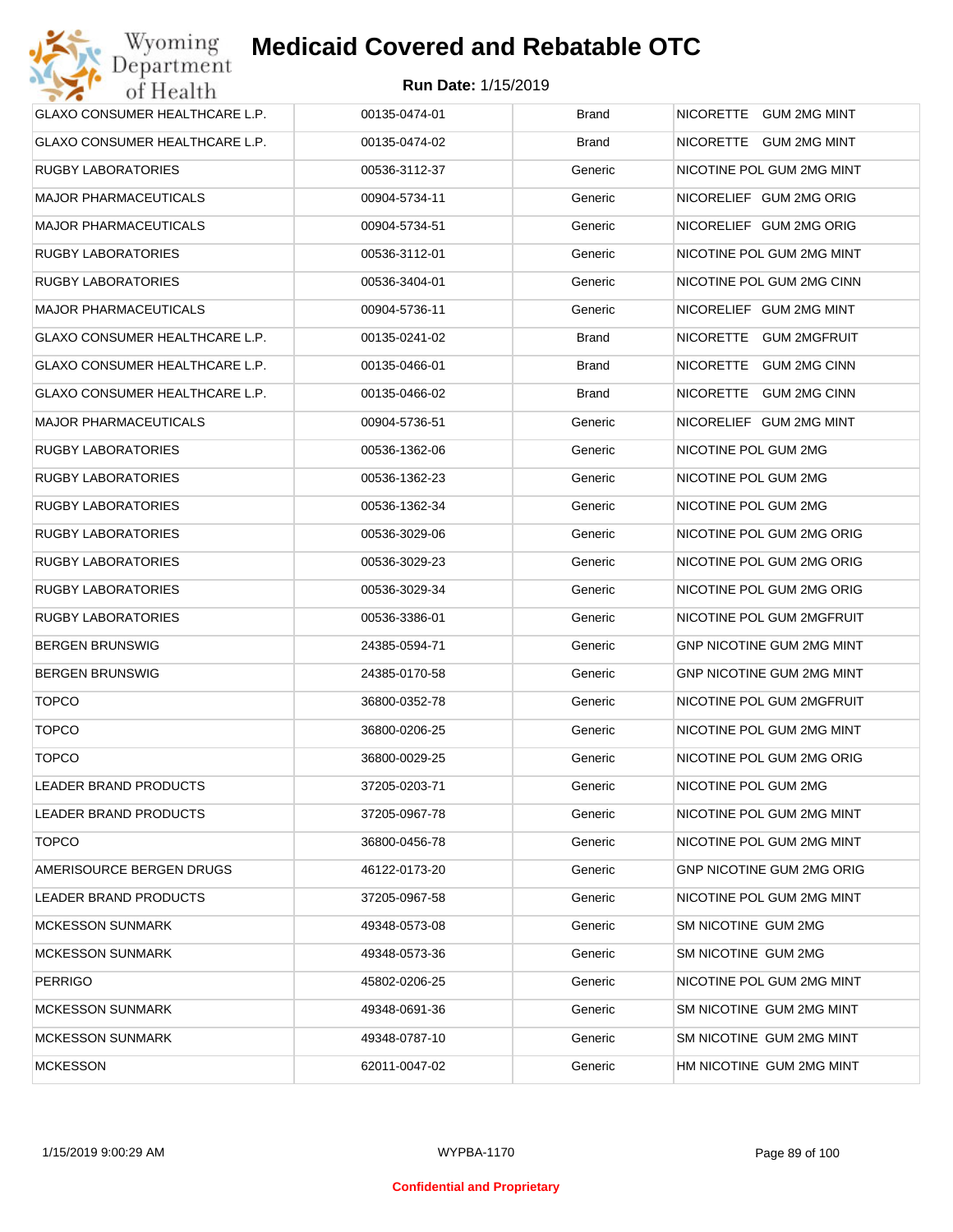

| <b>Nicotine Polacrilex Gum 4 MG</b>   |               |              |                           |
|---------------------------------------|---------------|--------------|---------------------------|
| <b>PERRIGO</b>                        | 00113-0422-25 | Generic      | NICOTINE POL GUM 4MG MINT |
| PERRIGO PHARMACEUTICALS               | 00113-0532-78 | Generic      | NICOTINE POL GUM 4MG MINT |
| GLAXO CONSUMER HEALTHCARE L.P.        | 00135-0158-10 | <b>Brand</b> | NICORETTE GUM 4MG ORIG    |
| GLAXO CONSUMER HEALTHCARE L.P.        | 00135-0230-04 | <b>Brand</b> | NICORETTE GUM 4MG MINT    |
| GLAXO CONSUMER HEALTHCARE L.P.        | 00135-0467-03 | <b>Brand</b> | NICORETTE GUM 4MG CINN    |
| <b>GLAXO CONSUMER HEALTHCARE L.P.</b> | 00135-0158-07 | <b>Brand</b> | NICORETTE ST GUM 4MG ORIG |
| GLAXO CONSUMER HEALTHCARE L.P.        | 00135-0158-11 | <b>Brand</b> | NICORETTE GUM 4MG ORIG    |
| GLAXO CONSUMER HEALTHCARE L.P.        | 00135-0230-05 | <b>Brand</b> | NICORETTE GUM 4MG MINT    |
| GLAXO CONSUMER HEALTHCARE L.P.        | 00135-0242-08 | <b>Brand</b> | NICORETTE GUM 4MGFRUIT    |
| GLAXO CONSUMER HEALTHCARE L.P.        | 00135-0467-02 | <b>Brand</b> | NICORETTE GUM 4MG CINN    |
| GLAXO CONSUMER HEALTHCARE L.P.        | 00135-0467-05 | <b>Brand</b> | NICORETTE GUM 4MG CINN    |
| GLAXO CONSUMER HEALTHCARE L.P.        | 00135-0226-02 | <b>Brand</b> | NICORETTE GUM 4MG MINT    |
| GLAXO CONSUMER HEALTHCARE L.P.        | 00135-0226-03 | <b>Brand</b> | NICORETTE GUM 4MG MINT    |
| GLAXO CONSUMER HEALTHCARE L.P.        | 00135-0242-01 | <b>Brand</b> | NICORETTE GUM 4MGFRUIT    |
| GLAXO CONSUMER HEALTHCARE L.P.        | 00135-0242-02 | <b>Brand</b> | NICORETTE GUM 4MGFRUIT    |
| GLAXO CONSUMER HEALTHCARE L.P.        | 00135-0242-03 | <b>Brand</b> | NICORETTE GUM 4MGFRUIT    |
| GLAXO CONSUMER HEALTHCARE L.P.        | 00135-0242-05 | <b>Brand</b> | NICORETTE GUM 4MGFRUIT    |
| GLAXO CONSUMER HEALTHCARE L.P.        | 00135-0242-06 | <b>Brand</b> | NICORETTE GUM 4MGFRUIT    |
| GLAXO CONSUMER HEALTHCARE L.P.        | 00135-0475-08 | <b>Brand</b> | NICORETTE GUM 4MG MINT    |
| RUGBY LABORATORIES                    | 00536-1372-06 | Generic      | NICOTINE POL GUM 4MG MINT |
| RUGBY LABORATORIES                    | 00536-1372-34 | Generic      | NICOTINE POL GUM 4MG MINT |
| RUGBY LABORATORIES                    | 00536-3030-06 | Generic      | NICOTINE POL GUM 4MG ORIG |
| <b>RUGBY LABORATORIES</b>             | 00536-3113-37 | Generic      | NICOTINE POL GUM 4MG MINT |
| RUGBY LABORATORIES                    | 00536-1372-23 | Generic      | NICOTINE POL GUM 4MG MINT |
| RUGBY LABORATORIES                    | 00536-3030-23 | Generic      | NICOTINE POL GUM 4MG ORIG |
| RUGBY LABORATORIES                    | 00536-3113-01 | Generic      | NICOTINE POL GUM 4MG MINT |
| <b>RUGBY LABORATORIES</b>             | 00536-3405-01 | Generic      | NICOTINE POL GUM 4MG      |
| <b>MAJOR PHARMACEUTICALS</b>          | 00904-5735-51 | Generic      | NICORELIEF GUM 4MG ORIG   |
| GLAXO CONSUMER HEALTHCARE L.P.        | 00135-0475-01 | Brand        | NICORETTE GUM 4MG MINT    |
| GLAXO CONSUMER HEALTHCARE L.P.        | 00135-0475-02 | <b>Brand</b> | NICORETTE GUM 4MG MINT    |
| GLAXO CONSUMER HEALTHCARE L.P.        | 00135-0475-03 | Brand        | NICORETTE GUM 4MG MINT    |
| GLAXO CONSUMER HEALTHCARE L.P.        | 00135-0475-05 | <b>Brand</b> | NICORETTE GUM 4MG MINT    |
| MAJOR PHARMACEUTICALS                 | 00904-5735-11 | Generic      | NICORELIEF GUM 4MG ORIG   |
| RUGBY LABORATORIES                    | 00536-3387-01 | Generic      | NICOTINE POL GUM 4MG      |
| MAJOR PHARMACEUTICALS                 | 00904-5737-11 | Generic      | NICORELIEF GUM 4MG MINT   |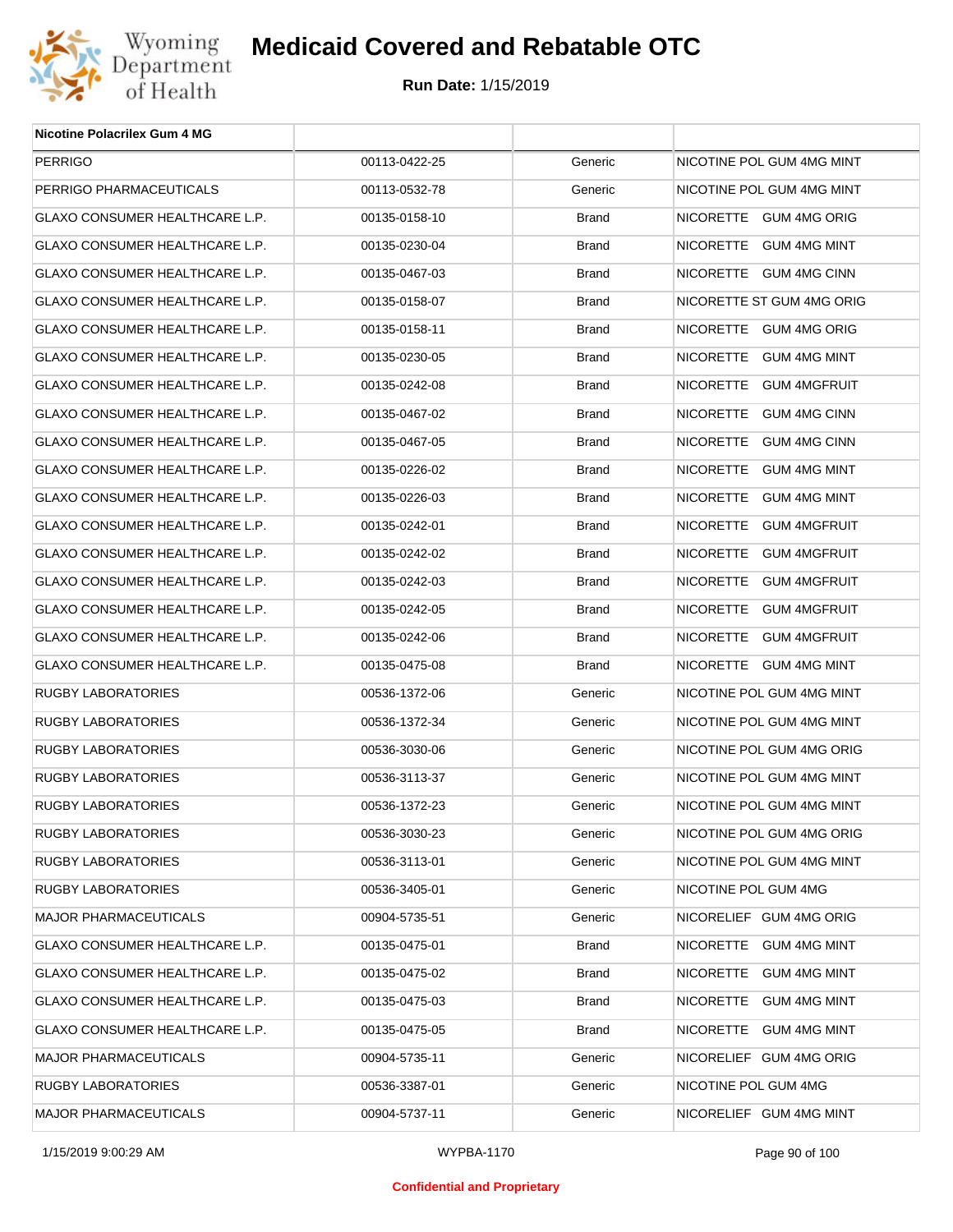

| <b>MAJOR PHARMACEUTICALS</b> | 00904-5737-51 | Generic | NICORELIEF GUM 4MG MINT          |
|------------------------------|---------------|---------|----------------------------------|
| <b>TOPCO</b>                 | 36800-0170-71 | Generic | NICOTINE POL GUM 4MG ORIG        |
| <b>TOPCO</b>                 | 36800-0854-78 | Generic | NICOTINE POL GUM 4MGFRUIT        |
| <b>TOPCO</b>                 | 36800-0170-25 | Generic | NICOTINE POL GUM 4MG ORIG        |
| <b>BERGEN BRUNSWIG</b>       | 24385-0598-71 | Generic | <b>GNP NICOTINE GUM 4MG MINT</b> |
| <b>LEADER BRAND PRODUCTS</b> | 37205-0968-78 | Generic | NICOTINE POL GUM 4MG MINT        |
| <b>TOPCO</b>                 | 36800-0422-71 | Generic | NICOTINE POL GUM 4MG MINT        |
| <b>TOPCO</b>                 | 36800-0532-78 | Generic | NICOTINE POL GUM 4MG MINT        |
| <b>LEADER BRAND PRODUCTS</b> | 37205-0204-71 | Generic | NICOTINE POL GUM 4MG             |
| <b>PERRIGO</b>               | 45802-0001-25 | Generic | NICOTINE POL GUM 4MG MINT        |
| <b>LEADER BRAND PRODUCTS</b> | 37205-0968-58 | Generic | NICOTINE POL GUM 4MG MINT        |
| <b>PERRIGO</b>               | 45802-0110-78 | Generic | NICOTINE POL GUM 4MG MINT        |
| AMERISOURCE BERGEN DRUGS     | 46122-0286-60 | Generic | <b>GNP NICOTINE GUM 4MG MINT</b> |
| <b>MCKESSON SUNMARK</b>      | 49348-0692-36 | Generic | SM NICOTINE GUM 4MG MINT         |
| <b>MCKESSON SUNMARK</b>      | 49348-0788-10 | Generic | SM NICOTINE GUM 4MG MINT         |
| <b>MCKESSON SUNMARK</b>      | 49348-0572-08 | Generic | SM NICOTINE GUM 4MG              |
| <b>MCKESSON SUNMARK</b>      | 49348-0572-36 | Generic | SM NICOTINE GUM 4MG              |
| <b>MCKESSON</b>              | 62011-0170-01 | Generic | HM NICOTINE GUM 4MG MINT         |

| <b>Nicotine Polacrilex Lozenge 2 MG</b> |               |              |                                  |
|-----------------------------------------|---------------|--------------|----------------------------------|
| PERRIGO PHARMACEUTICALS                 | 00113-0344-05 | Generic      | NICOTINE POL LOZ 2MG MINT        |
| GLAXO CONSUMER HEALTHCARE L.P.          | 00135-0512-01 | <b>Brand</b> | NICORETTE LOZ 2MG CHRY           |
| <b>GLAXO CONSUMER HEALTHCARE L.P.</b>   | 00135-0512-05 | <b>Brand</b> | <b>NICORETTE</b><br>LOZ 2MG CHRY |
| <b>GLAXO CONSUMER HEALTHCARE L.P.</b>   | 00135-0508-02 | <b>Brand</b> | <b>NICORETTE</b><br>LOZ 2MG MINT |
| <b>GLAXO CONSUMER HEALTHCARE L.P.</b>   | 00135-0510-05 | <b>Brand</b> | LOZ 2MG MINT<br><b>NICORETTE</b> |
| <b>GLAXO CONSUMER HEALTHCARE L.P.</b>   | 00135-0510-03 | <b>Brand</b> | <b>NICORETTE</b><br>LOZ 2MG MINT |
| <b>GLAXO CONSUMER HEALTHCARE L.P.</b>   | 00135-0514-03 | <b>Brand</b> | NICORETTE<br>LOZ 2MG ORIG        |
| <b>RUGBY LABORATORIES</b>               | 00536-1038-81 | Generic      | NICOTINE POL LOZ 2MG MINT        |
| <b>GLAXO CONSUMER HEALTHCARE L.P.</b>   | 00135-0508-03 | <b>Brand</b> | <b>NICORETTE</b><br>LOZ 2MG MINT |
| <b>GLAXO CONSUMER HEALTHCARE L.P.</b>   | 00135-0510-01 | <b>Brand</b> | <b>NICORETTE</b><br>LOZ 2MG MINT |
| <b>GLAXO CONSUMER HEALTHCARE L.P.</b>   | 00135-0510-02 | <b>Brand</b> | NICORETTE LOZ 2MG MINT           |
| <b>TOPCO</b>                            | 36800-0344-05 | Generic      | NICOTINE POL LOZ 2MG MINT        |
| LEADER BRAND PRODUCTS                   | 37205-0987-69 | Generic      | NICOTINE POL LOZ 2MG MINT        |
| PERRIGO PHARMACEUTICALS                 | 45802-0344-05 | Generic      | NICOTINE POL LOZ 2MG MINT        |
| AMERISOURCE BERGEN DRUGS                | 46122-0176-08 | Generic      | GNP NICOTINE LOZ 2MG MINT        |
| AMERISOURCE BERGEN DRUGS                | 46122-0254-15 | Generic      | <b>GNP NICOTINE LOZ MINI 2MG</b> |
| <b>MCKESSON SUNMARK</b>                 | 49348-0852-16 | Generic      | SM NICOTINE LOZ 2MG MINT         |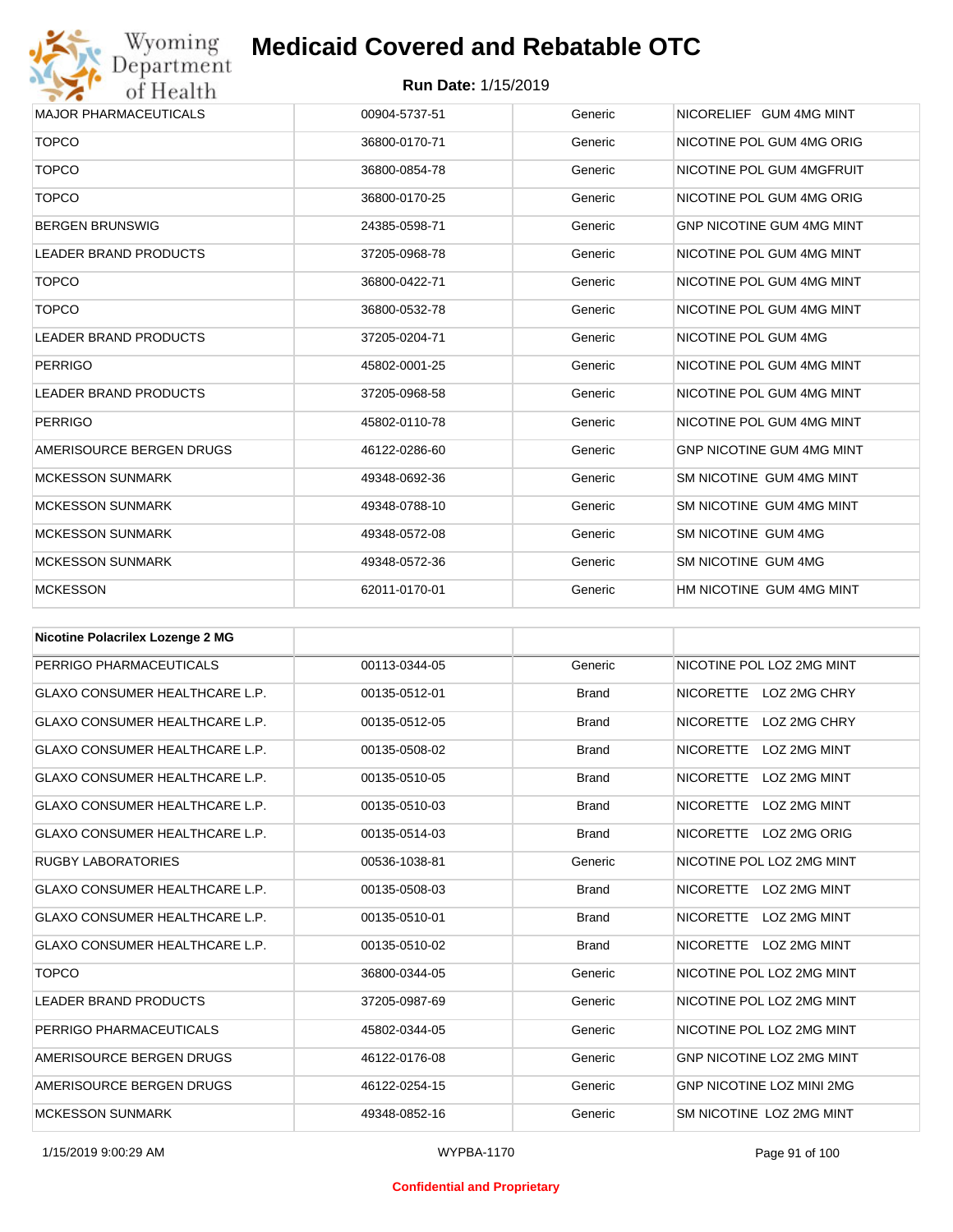# Wyoming<br>Department<br>of Health

## **Medicaid Covered and Rebatable OTC**

| <b>MCKESSON</b> | 62011-0048-01 | Generic | HM NICOTINE LOZ 2MG MINT |
|-----------------|---------------|---------|--------------------------|
| <b>MCKESSON</b> | 62011-0199-01 | Generic | HM NICOTINE LOZ 2MG MINT |

| <b>Nicotine Polacrilex Lozenge 4 MG</b> |               |              |                                  |
|-----------------------------------------|---------------|--------------|----------------------------------|
| <b>GEISS DESTIN &amp; DUNN</b>          | 00113-0873-05 | Generic      | NICOTINE POL LOZ 4MG MINT        |
| <b>GLAXO CONSUMER HEALTHCARE L.P.</b>   | 00135-0511-05 | <b>Brand</b> | <b>NICORETTE</b><br>LOZ 4MG MINT |
| <b>GLAXO CONSUMER HEALTHCARE L.P.</b>   | 00135-0513-01 | <b>Brand</b> | <b>NICORETTE</b><br>LOZ 4MG CHRY |
| <b>GLAXO CONSUMER HEALTHCARE L.P.</b>   | 00135-0511-02 | <b>Brand</b> | <b>NICORETTE</b><br>LOZ 4MG MINT |
| <b>GLAXO CONSUMER HEALTHCARE L.P.</b>   | 00135-0513-05 | <b>Brand</b> | <b>NICORETTE</b><br>LOZ 4MG CHRY |
| <b>GLAXO CONSUMER HEALTHCARE L.P.</b>   | 00135-0515-03 | <b>Brand</b> | <b>NICORETTE</b><br>LOZ 4MG ORIG |
| <b>GLAXO CONSUMER HEALTHCARE L.P.</b>   | 00135-0511-01 | <b>Brand</b> | NICORETTE LOZ 4MG MINT           |
| <b>RUGBY LABORATORIES</b>               | 00536-1039-81 | Generic      | NICOTINE POL LOZ 4MG MINT        |
| <b>GLAXO CONSUMER HEALTHCARE L.P.</b>   | 00135-0509-02 | <b>Brand</b> | NICORETTE LOZ 4MG MINT           |
| <b>GLAXO CONSUMER HEALTHCARE L.P.</b>   | 00135-0509-03 | <b>Brand</b> | NICORETTE LOZ 4MG MINT           |
| <b>TOPCO</b>                            | 36800-0873-05 | Generic      | NICOTINE POL LOZ 4MG MINT        |
| <b>LEADER BRAND PRODUCTS</b>            | 37205-0988-69 | Generic      | NICOTINE POL LOZ 4MG MINT        |
| PERRIGO PHARMACEUTICALS                 | 45802-0873-05 | Generic      | NICOTINE POL LOZ 4MG MINT        |
| AMERISOURCE BERGEN DRUGS                | 46122-0177-08 | Generic      | <b>GNP NICOTINE LOZ 4MG MINT</b> |
| AMERISOURCE BERGEN DRUGS                | 46122-0255-15 | Generic      | GNP NICOTINE LOZ 4MG MINT        |
| <b>MCKESSON SUNMARK</b>                 | 49348-0853-16 | Generic      | SM NICOTINE LOZ 4MG MINT         |
| <b>MCKESSON</b>                         | 62011-0171-02 | Generic      | HM NICOTINE LOZ 4MG MINT         |
| <b>MCKESSON</b>                         | 62011-0171-01 | Generic      | HM NICOTINE LOZ 4MG MINT         |
| <b>MCKESSON</b>                         | 62011-0200-01 | Generic      | HM NICOTINE LOZ 4MG MINT         |

| Nicotine TD Patch 24 HR Kit 21-14-7<br>MG/24HR |               |         |                            |
|------------------------------------------------|---------------|---------|----------------------------|
| IDR.REDDY'S LABORATORIES                       | 00067-6045-56 | Generic | INICOTINE SYS KIT TRANSDER |
| DR.REDDY'S LABORATORIES, INC.                  | 43598-0445-56 | Generic | NICOTINE SYS KIT TRANSDER  |

| Nicotine TD Patch 24HR 14 MG/24HR |               |              |                                        |
|-----------------------------------|---------------|--------------|----------------------------------------|
| DR.REDDY'S LABORATORIES           | 00067-5125-07 | Generic      | <b>NICOTINE</b><br><b>DIS 14MG/24H</b> |
| <b>MCKESSON SUNMARK</b>           | 00067-6129-14 | Generic      | SM NICOTINE DIS 14MG/24H               |
| GLAXO CONSUMER HEALTHCARE L.P.    | 00135-0195-05 | <b>Brand</b> | NICODERM CO DIS 14MG/24H               |
| DR.REDDY'S LABORATORIES           | 00067-5125-14 | Generic      | <b>NICOTINE</b><br><b>DIS 14MG/24H</b> |
| RUGBY LABORATORIES                | 00536-5895-88 | Generic      | NICOTINE TD DIS 14MG/24H               |
| GLAXO CONSUMER HEALTHCARE L.P.    | 00135-0195-02 | <b>Brand</b> | NICODERM CO DIS 14MG/24H               |
| GLAXO CONSUMER HEALTHCARE L.P.    | 00135-0195-03 | <b>Brand</b> | NICODERM CO DIS 14MG/24H               |
| LEADER BRAND PRODUCTS             | 37205-0361-74 | Generic      | NICOTINE TD DIS 14MG/24H               |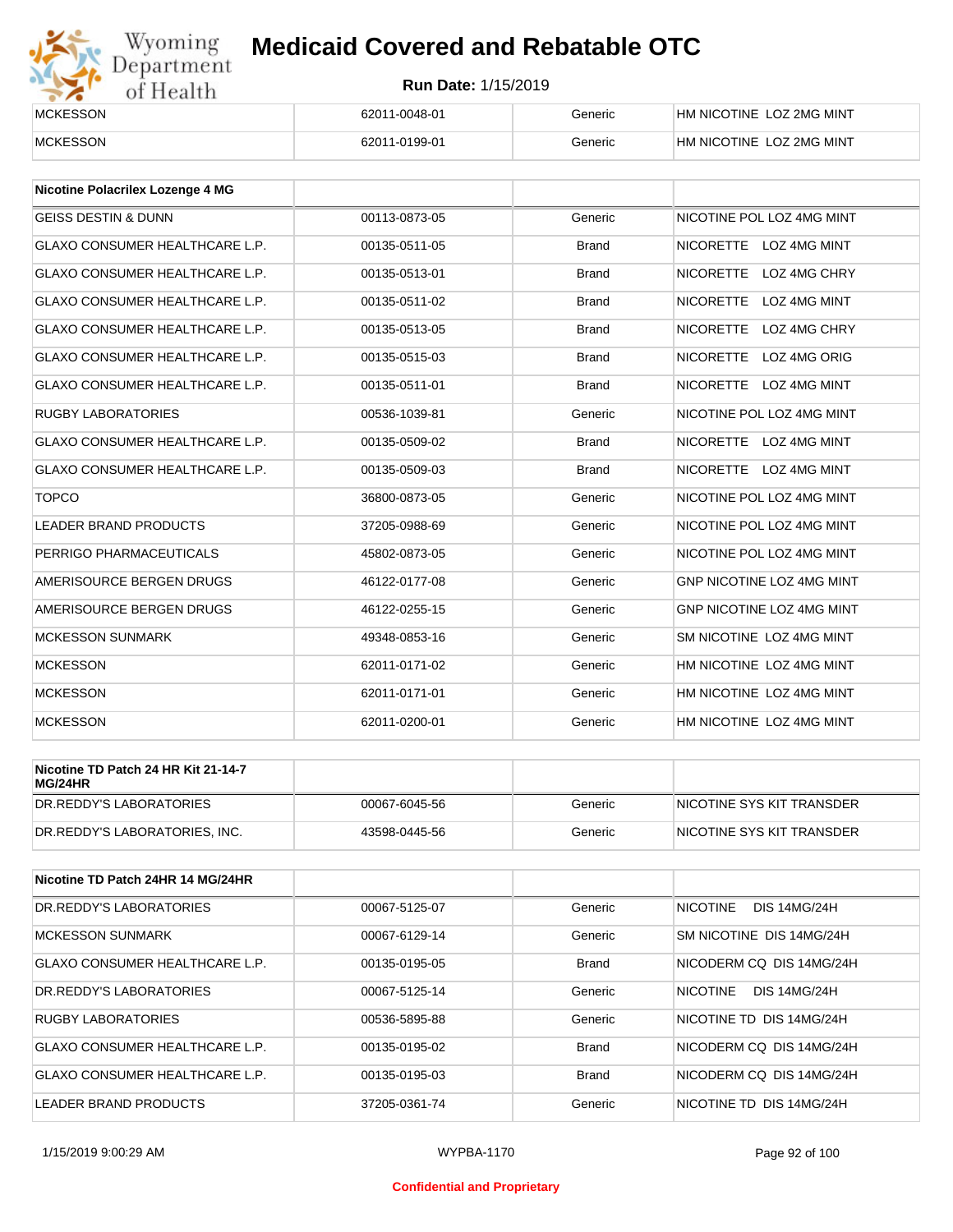| Wyoming<br><b>Medicaid Covered and Rebatable OTC</b><br>Department |                            |         |                          |  |
|--------------------------------------------------------------------|----------------------------|---------|--------------------------|--|
| of Health                                                          | <b>Run Date: 1/15/2019</b> |         |                          |  |
| DR.REDDY'S LABORATORIES, INC.                                      | 43598-0447-70              | Generic | NICOTINE TD DIS 14MG/24H |  |
| DR.REDDY'S LABORATORIES, INC.                                      | 43598-0447-74              | Generic | NICOTINE TD DIS 14MG/24H |  |
| <b>MCKESSON</b>                                                    | 62011-0172-01              | Generic | HM NICOTINE DIS 14MG/24H |  |

| Nicotine TD Patch 24HR 21 MG/24HR     |               |              |                                        |
|---------------------------------------|---------------|--------------|----------------------------------------|
| DR.REDDY'S LABORATORIES               | 00067-5126-07 | Generic      | <b>DIS 21MG/24H</b><br><b>NICOTINE</b> |
| <b>GLAXO CONSUMER HEALTHCARE L.P.</b> | 00135-0194-02 | <b>Brand</b> | NICODERM CQ DIS 21MG/24H               |
| <b>MCKESSON SUNMARK</b>               | 00067-6130-14 | Generic      | SM NICOTINE DIS 21MG                   |
| DR. REDDY'S LABORATORIES              | 00067-5126-14 | Generic      | <b>NICOTINE</b><br><b>DIS 21MG/24H</b> |
| DR.REDDY'S LABORATORIES               | 00067-5126-28 | Generic      | <b>NICOTINE</b><br><b>DIS 21MG/24H</b> |
| <b>GLAXO CONSUMER HEALTHCARE L.P.</b> | 00135-0145-02 | <b>Brand</b> | NICODERM CO DIS 21MG/24H               |
| <b>GLAXO CONSUMER HEALTHCARE L.P.</b> | 00135-0194-01 | <b>Brand</b> | NICODERM CO DIS 21MG/24H               |
| <b>RUGBY LABORATORIES</b>             | 00536-5896-88 | Generic      | NICOTINE TD DIS 21MG/24H               |
| <b>GLAXO CONSUMER HEALTHCARE L.P.</b> | 00135-0194-03 | <b>Brand</b> | NICODERM CO DIS 21MG/24H               |
| <b>GLAXO CONSUMER HEALTHCARE L.P.</b> | 00135-0194-05 | <b>Brand</b> | NICODERM CO DIS 21MG/24H               |
| DR.REDDY'S LABORATORIES, INC.         | 43598-0448-70 | Generic      | NICOTINE TD DIS 21MG/24H               |
| <b>LEADER BRAND PRODUCTS</b>          | 37205-0358-74 | Generic      | NICOTINE TD DIS 21MG/24H               |
| DR.REDDY'S LABORATORIES, INC.         | 43598-0448-28 | Generic      | NICOTINE TD DIS 21MG/24H               |
| DR.REDDY'S LABORATORIES, INC.         | 43598-0448-74 | Generic      | NICOTINE TD DIS 21MG/24H               |
| <b>MCKESSON</b>                       | 62011-0173-01 | Generic      | HM NICOTINE DIS 21MG/24H               |

| Nicotine TD Patch 24HR 7 MG/24HR                                 |               |              |                                 |
|------------------------------------------------------------------|---------------|--------------|---------------------------------|
| <b>GLAXO CONSUMER HEALTHCARE L.P.</b>                            | 00135-0196-05 | <b>Brand</b> | NICODERM CQ DIS 7MG/24HR        |
| DR. REDDY'S LABORATORIES                                         | 00067-5124-14 | Generic      | <b>NICOTINE</b><br>DIS 7MG/24HR |
| <b>MCKESSON SUNMARK</b>                                          | 00067-6128-14 | Generic      | SM NICOTINE DIS 7MG/24HR        |
| GLAXO CONSUMER HEALTHCARE L.P.                                   | 00135-0196-02 | <b>Brand</b> | NICODERM CQ DIS 7MG/24HR        |
| DR. REDDY'S LABORATORIES                                         | 00067-5124-07 | Generic      | NICOTINE<br>DIS 7MG/24HR        |
| <b>RUGBY LABORATORIES</b>                                        | 00536-5894-88 | Generic      | NICOTINE TD DIS 7MG/24HR        |
| <b>LEADER BRAND PRODUCTS</b>                                     | 37205-0363-74 | Generic      | NICOTINE TD DIS 7MG/24HR        |
| DR.REDDY'S LABORATORIES, INC.                                    | 43598-0446-70 | Generic      | NICOTINE TD DIS 7MG/24HR        |
| DR.REDDY'S LABORATORIES, INC.                                    | 43598-0446-74 | Generic      | NICOTINE TD DIS 7MG/24HR        |
| <b>MCKESSON</b>                                                  | 62011-0050-01 | Generic      | NICOTINE TD DIS 7MG/24HR        |
| <b>ULCER</b><br>DRUGS/ANTISPASMODICS/ANTICHOLINE<br><b>RGICS</b> |               |              |                                 |

| <b>Cimetidine Tab 200 MG</b> |               |         |                                    |
|------------------------------|---------------|---------|------------------------------------|
| <b>BERGEN</b><br>I BRUNSWIG  | 24385-0111-65 | ∃eneric | <b>TAB 200MG</b><br>ARTBURN:<br>HF |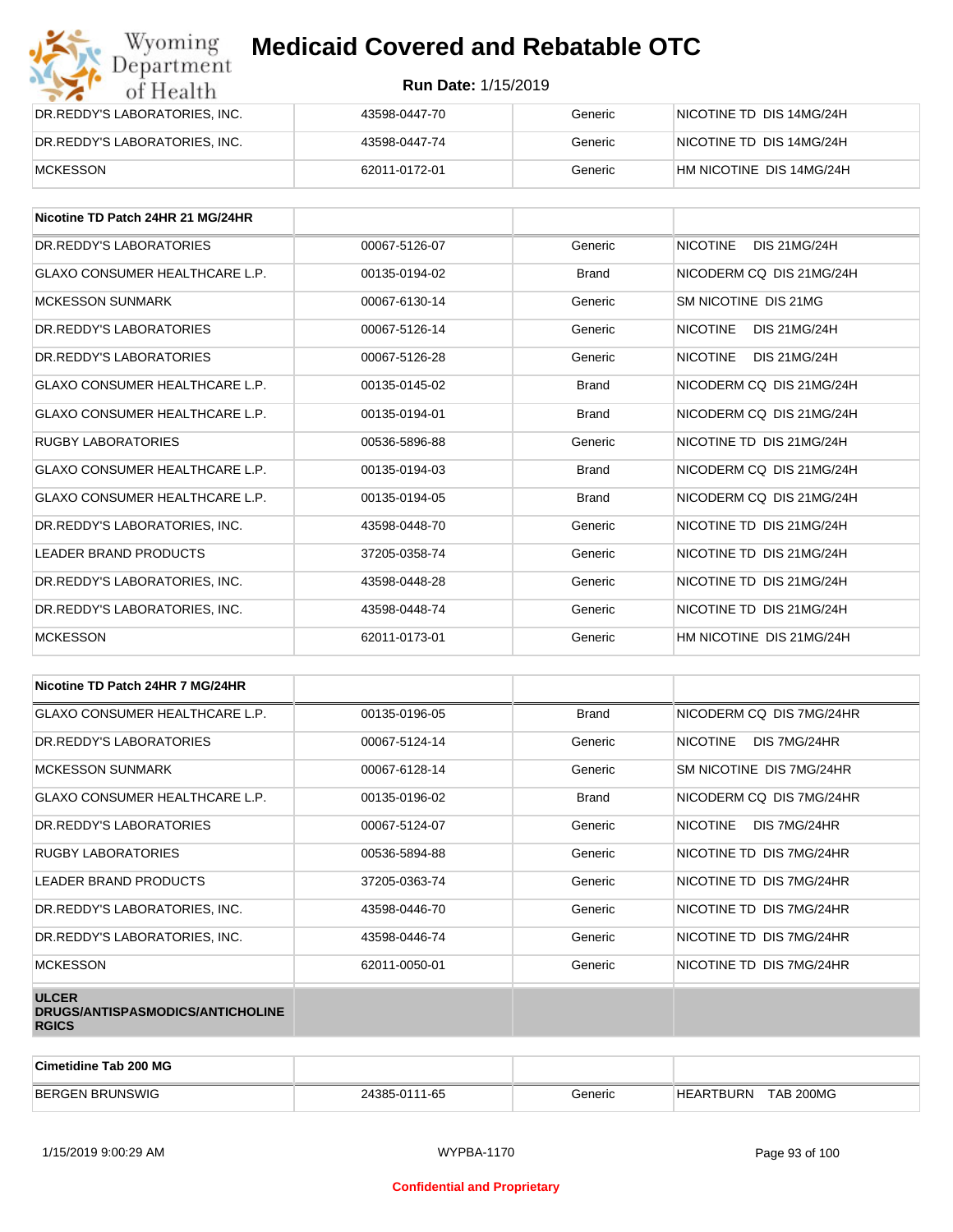

| _______<br><b>TOPCO</b> | 36800-0022-39 | Generic | <b>TAB RELIEF</b><br>HEARTBURN |
|-------------------------|---------------|---------|--------------------------------|
| <b>MCKESSON SUNMARK</b> | 49348-0246-44 | Generic | <b>SM ACID REDU TAB 200MG</b>  |

| <b>Famotidine Tab 10 MG</b>  |               |         |                             |
|------------------------------|---------------|---------|-----------------------------|
| TEVA PHARMACEUTICALS USA     | 00093-2748-65 | Generic | FAMOTIDINE TAB 10MG         |
| TEVA PHARMACEUTICALS USA     | 00093-2748-92 | Generic | FAMOTIDINE TAB 10MG         |
| TEVA PHARMACEUTICALS USA     | 00093-2748-94 | Generic | FAMOTIDINE TAB 10MG         |
| PERRIGO PHARMACEUTICALS      | 00113-0141-65 | Generic | ACID REDUCER TAB 10MG       |
| <b>MAJOR PHARMACEUTICALS</b> | 00904-5529-52 | Generic | HEARTBURN<br>TAB RELIEF     |
| <b>MAJOR PHARMACEUTICALS</b> | 00904-5529-87 | Generic | <b>HEARTBURN TAB RELIEF</b> |
| <b>SELECT BRAND</b>          | 15127-0370-30 | Generic | ACID REDUCER TAB 10MG       |
| <b>BERGEN BRUNSWIG</b>       | 24385-0255-72 | Generic | ACID REDUCER TAB 10MG       |
| <b>TOPCO</b>                 | 36800-0141-72 | Generic | ACID REDUCER TAB 10MG       |
| <b>TOPCO</b>                 | 36800-0141-65 | Generic | ACID REDUCER TAB 10MG       |
| <b>LEADER BRAND PRODUCTS</b> | 37205-0614-65 | Generic | ACID REDUCER TAB 10MG       |
| <b>MCKESSON SUNMARK</b>      | 49348-0442-13 | Generic | ACID REDUCER TAB 10MG       |
| <b>MCKESSON</b>              | 62011-0142-01 | Generic | FAMOTIDINE TAB 10MG         |
| CHAIN DRUG MARKETING ASSOC   | 63868-0714-30 | Generic | ACID CONTROL TAB 10MG       |

| <b>Famotidine Tab 20 MG</b>  |               |         |                              |
|------------------------------|---------------|---------|------------------------------|
| PERRIGO PHARMACEUTICALS      | 00113-0194-02 | Generic | ACID REDUCER TAB 20MG        |
| <b>MAJOR PHARMACEUTICALS</b> | 00904-5780-17 | Generic | HEARTBURN TAB 20MG           |
| <b>MAJOR PHARMACEUTICALS</b> | 00904-5780-51 | Generic | <b>HEARTBURN</b><br>TAB 20MG |
| <b>BERGEN BRUNSWIG</b>       | 24385-0385-63 | Generic | ACID REDUCER TAB 20MG        |
| <b>BERGEN BRUNSWIG</b>       | 24385-0385-51 | Generic | ACID REDUCER TAB 20MG        |
| <b>TOPCO</b>                 | 36800-0194-51 | Generic | ACID REDUCER TAB 20MG        |
| <b>LEADER BRAND PRODUCTS</b> | 37205-0861-63 | Generic | ACID REDUCER TAB 20MG        |
| <b>TOPCO</b>                 | 36800-0194-71 | Generic | ACID REDUCER TAB 20MG        |
| <b>TOPCO</b>                 | 36800-0194-02 | Generic | ACID REDUCER TAB 20MG        |
| <b>BERGEN BRUNSWIG</b>       | 24385-0385-71 | Generic | ACID REDUCER TAB 20MG        |
| AMERISOURCE BERGEN DRUGS     | 46122-0168-78 | Generic | ACID REDUCER TAB 20MG        |
| <b>MCKESSON SUNMARK</b>      | 49348-0817-09 | Generic | ACID REDUCER TAB 20MG        |
| <b>MCKESSON SUNMARK</b>      | 49348-0817-05 | Generic | ACID REDUCER TAB 20MG        |
| <b>MCKESSON</b>              | 62011-0143-01 | Generic | FAMOTIDINE TAB 20MG          |
| CHAIN DRUG MARKETING ASSOC   | 63868-0486-25 | Generic | ACID CONTROL TAB 20MG        |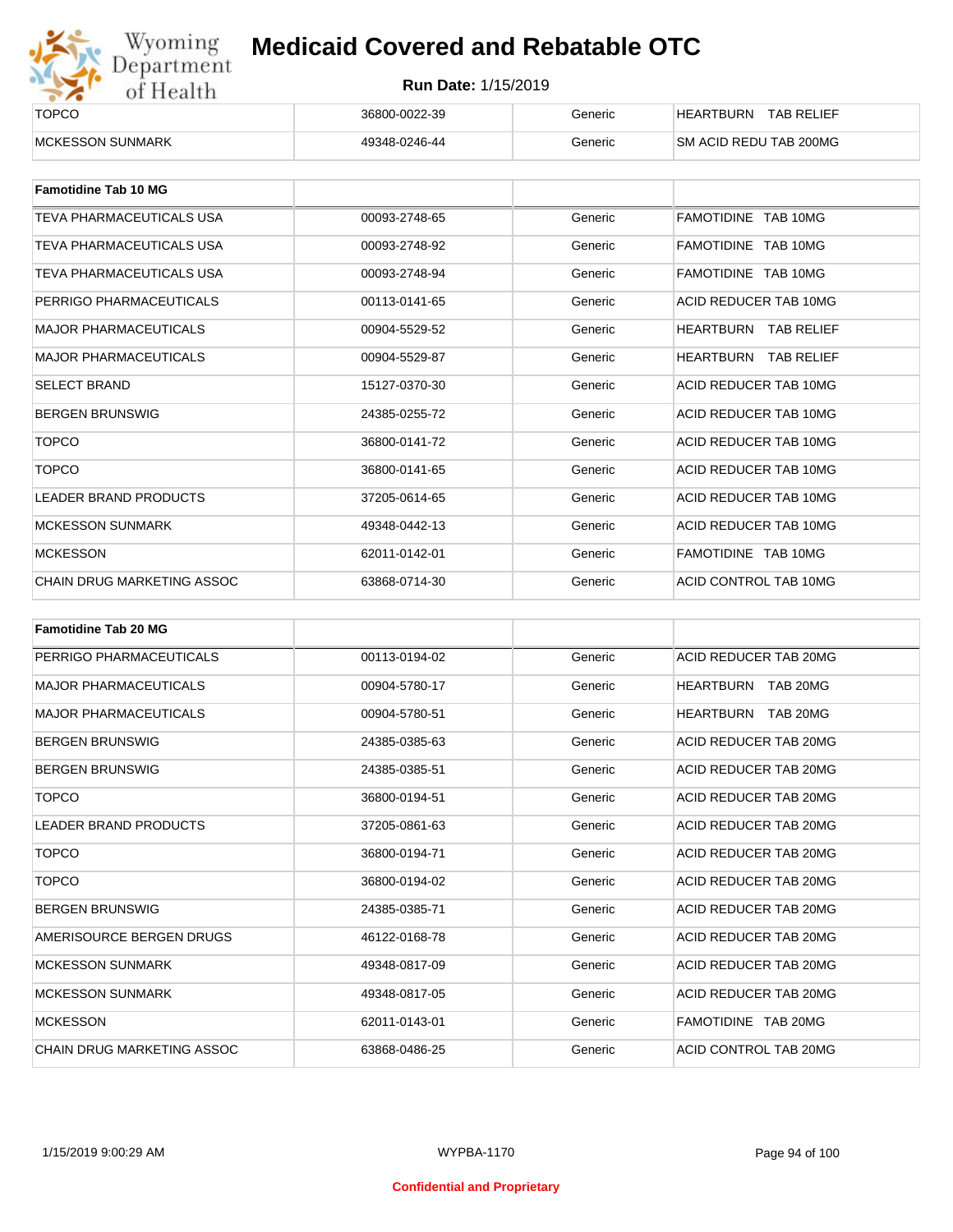

| Famotidine-Ca Carbonate-Mag Hydroxide<br>Chew Tab 10-800-165 MG |               |         |                                 |
|-----------------------------------------------------------------|---------------|---------|---------------------------------|
| PERRIGO PHARMACEUTICALS                                         | 00113-0321-63 | Generic | DUAL ACTION CHW COMPLETE        |
| <b>BERGEN BRUNSWIG</b>                                          | 24385-0202-63 | Generic | DUAL ACTION CHW COMPLETE        |
| <b>TOPCO</b>                                                    | 36800-0321-63 | Generic | DUAL ACTION CHW COMPLETE        |
| <b>TOPCO</b>                                                    | 36800-0546-63 | Generic | DUAL ACTION CHW COMPLETE        |
| <b>TOPCO</b>                                                    | 36800-0321-71 | Generic | DUAL ACTION CHW COMPLETE        |
| <b>BERGEN BRUNSWIG</b>                                          | 24385-0201-63 | Generic | DUAL ACTION CHW COMPLETE        |
| <b>TOPCO</b>                                                    | 36800-0546-71 | Generic | DUAL ACTION CHW COMPLETE        |
| LEADER BRAND PRODUCTS                                           | 37205-0680-63 | Generic | ACID REDUCER CHW COMPLETE       |
| <b>MCKESSON SUNMARK</b>                                         | 49348-0403-05 | Generic | SM COMPLETE CHW DUAL ACT        |
| <b>MCKESSON</b>                                                 | 62011-0182-01 | Generic | <b>COMPLETE</b><br>CHW DUAL ACT |

| Lansoprazole Cap Delayed Release 15 MG |               |              |                              |
|----------------------------------------|---------------|--------------|------------------------------|
| <b>GLAXO CONSUMER HEALTHCARE L.P.</b>  | 00067-6286-14 | <b>Brand</b> | PREVACID 24H CAP 15MG DR     |
| <b>GLAXO CONSUMER HEALTHCARE L.P.</b>  | 00067-6286-28 | <b>Brand</b> | PREVACID 24H CAP 15MG DR     |
| <b>GLAXO CONSUMER HEALTHCARE L.P.</b>  | 00067-6286-42 | <b>Brand</b> | PREVACID 24H CAP 15MG DR     |
| <b>RUGBY LABORATORIES</b>              | 00536-1034-13 | Generic      | <b>HEARTBURN TR CAP 15MG</b> |
| <b>RUGBY LABORATORIES</b>              | 00536-1034-71 | Generic      | <b>HEARTBURN TR CAP 15MG</b> |
| <b>RUGBY LABORATORIES</b>              | 00536-1034-88 | Generic      | <b>HEARTBURN TR CAP 15MG</b> |
| <b>LEADER BRAND PRODUCTS</b>           | 37205-0661-74 | Generic      | LANSOPRAZOLE CAP 15MG DR     |
| PERRIGO PHARMACEUTICALS                | 45802-0245-01 | Generic      | LANSOPRAZOLE CAP 15MG DR     |
| PERRIGO PHARMACEUTICALS                | 45802-0245-03 | Generic      | LANSOPRAZOLE CAP 15MG DR     |
| AMERISOURCE BERGEN DRUGS               | 46122-0107-03 | Generic      | LANSOPRAZOLE CAP 15MG DR     |
| AMERISOURCE BERGEN DRUGS               | 46122-0107-04 | Generic      | LANSOPRAZOLE CAP 15MG DR     |
| AMERISOURCE BERGEN DRUGS               | 46122-0107-74 | Generic      | LANSOPRAZOLE CAP 15MG DR     |
| PERRIGO PHARMACEUTICALS                | 45802-0245-02 | Generic      | LANSOPRAZOLE CAP 15MG DR     |
| <b>MCKESSON SUNMARK</b>                | 49348-0301-61 | Generic      | LANSOPRAZOLE CAP 15MG DR     |
| <b>MCKESSON SUNMARK</b>                | 49348-0301-46 | Generic      | LANSOPRAZOLE CAP 15MG DR     |
| <b>MCKESSON SUNMARK</b>                | 49348-0301-78 | Generic      | LANSOPRAZOLE CAP 15MG DR     |
| <b>MCKESSON</b>                        | 62011-0168-03 | Generic      | LANSOPRAZOLE CAP 15MG DR     |
| <b>MCKESSON</b>                        | 62011-0168-01 | Generic      | LANSOPRAZOLE CAP 15MG DR     |
| <b>MCKESSON</b>                        | 62011-0168-02 | Generic      | LANSOPRAZOLE CAP 15MG DR     |

| Omeprazole Delayed Release Tab 20 MG |               |         |                     |
|--------------------------------------|---------------|---------|---------------------|
| PERRIGO PHARMACEUTICALS              | 00113-0915-30 | Generic | OMEPRAZOLE TAB 20MG |
| PERRIGO PHARMACEUTICALS              | 00113-0915-55 | Generic | OMEPRAZOLE TAB 20MG |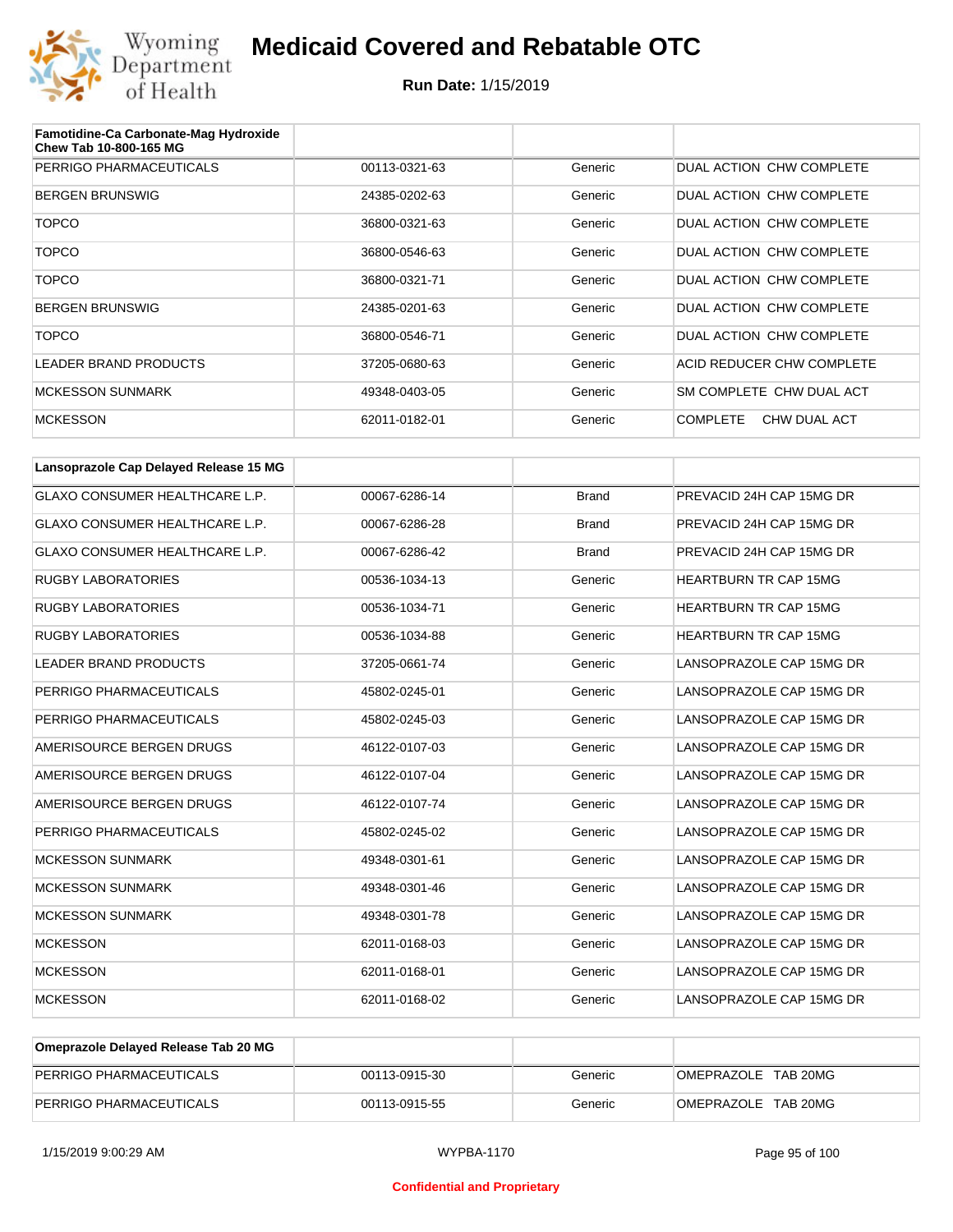#### **Run Date:** 1/15/2019

| Wyoming<br>Department        | <b>Medicaid Covered and Rebatable OTC</b> |              |                     |
|------------------------------|-------------------------------------------|--------------|---------------------|
| of Health                    | <b>Run Date: 1/15/2019</b>                |              |                     |
| PERRIGO PHARMACEUTICALS      | 00113-0915-74                             | Generic      | OMEPRAZOLE TAB 20MG |
| <b>MAJOR PHARMACEUTICALS</b> | 00904-5834-71                             | Generic      | OMEPRAZOLE TAB 20MG |
| <b>MAJOR PHARMACEUTICALS</b> | 00904-5834-41                             | Generic      | OMEPRAZOLE TAB 20MG |
| <b>MAJOR PHARMACEUTICALS</b> | 00904-5834-42                             | Generic      | OMEPRAZOLE TAB 20MG |
| <b>TOPCO</b>                 | 36800-0915-55                             | Generic      | OMEPRAZOLE TAB 20MG |
| LEADER BRAND PRODUCTS        | 37205-0837-74                             | Generic      | OMEPRAZOLE TAB 20MG |
| <b>TOPCO</b>                 | 36800-0915-01                             | Generic      | OMEPRAZOLE TAB 20MG |
| <b>TOPCO</b>                 | 36800-0915-30                             | Generic      | OMEPRAZOLE TAB 20MG |
| <b>TOPCO</b>                 | 36800-0915-74                             | Generic      | OMEPRAZOLE TAB 20MG |
| <b>LEADER BRAND PRODUCTS</b> | 37205-0837-66                             | Generic      | OMEPRAZOLE TAB 20MG |
| <b>PERRIGO</b>               | 45802-0888-55                             | Generic      | OMEPRAZOLE TAB 20MG |
| AMERISOURCE BERGEN DRUGS     | 46122-0029-04                             | <b>Brand</b> | OMEPRAZOLE TAB 20MG |
| <b>LEADER BRAND PRODUCTS</b> | 37205-0837-06                             | Generic      | OMEPRAZOLE TAB 20MG |
| <b>LEADER BRAND PRODUCTS</b> | 37205-0837-15                             | Generic      | OMEPRAZOLE TAB 20MG |
| <b>PERRIGO</b>               | 45802-0888-30                             | Generic      | OMEPRAZOLE TAB 20MG |
| AMERISOURCE BERGEN DRUGS     | 46122-0029-03                             | <b>Brand</b> | OMEPRAZOLE TAB 20MG |
| AMERISOURCE BERGEN DRUGS     | 46122-0029-74                             | <b>Brand</b> | OMEPRAZOLE TAB 20MG |
| <b>MCKESSON SUNMARK</b>      | 49348-0846-46                             | <b>Brand</b> | OMEPRAZOLE TAB 20MG |
| <b>MCKESSON SUNMARK</b>      | 49348-0846-61                             | <b>Brand</b> | OMEPRAZOLE TAB 20MG |
| AMERISOURCE BERGEN DRUGS     | 46122-0029-99                             | <b>Brand</b> | OMEPRAZOLE TAB 20MG |
| <b>MCKESSON SUNMARK</b>      | 49348-0846-78                             | <b>Brand</b> | OMEPRAZOLE TAB 20MG |
| <b>MCKESSON</b>              | 62011-0157-01                             | <b>Brand</b> | OMEPRAZOLE TAB 20MG |
| <b>MCKESSON</b>              | 62011-0157-03                             | <b>Brand</b> | OMEPRAZOLE TAB 20MG |
| <b>MCKESSON</b>              | 62011-0157-02                             | <b>Brand</b> | OMEPRAZOLE TAB 20MG |
|                              |                                           |              |                     |
| <b>DD 00 0 110</b>           |                                           |              |                     |

| Omeprazole Magnesium Cap DR 20.6 MG<br>$(20 \text{ MG Base}$ Equiv) |               |         |                         |
|---------------------------------------------------------------------|---------------|---------|-------------------------|
| <b>CHAIN DRUG MARKETING ASSOC</b>                                   | 63868-0177-42 | Beneric | OMEPRAZOLE CAP 20.6MGDR |

| Ranitidine HCI Tab 150 MG |               |              |                                   |
|---------------------------|---------------|--------------|-----------------------------------|
| <b>PERRIGO</b>            | 00113-0852-02 | Generic      | ACID REDUCER TAB 150MG            |
| <b>PERRIGO</b>            | 00113-0852-71 | Generic      | ACID REDUCER TAB 150MG            |
| CHATTEM INC               | 00597-0120-24 | <b>Brand</b> | <b>TAB 150MG</b><br>ZANTAC        |
| CHATTEM INC               | 00597-0121-68 | <b>Brand</b> | <b>ZANTAC</b><br><b>TAB 150MG</b> |
| CHATTEM INC               | 00597-0121-95 | <b>Brand</b> | ZANTAC<br><b>TAB 150MG</b>        |
| CHATTEM INC               | 00597-0121-90 | <b>Brand</b> | <b>ZANTAC</b><br><b>TAB 150MG</b> |
| CHATTEM INC               | 00597-0120-50 | <b>Brand</b> | ZANTAC<br><b>TAB 150MG</b>        |
| CHATTEM INC               | 00597-0120-68 | <b>Brand</b> | ZANTAC<br><b>TAB 150MG</b>        |

#### **Confidential and Proprietary**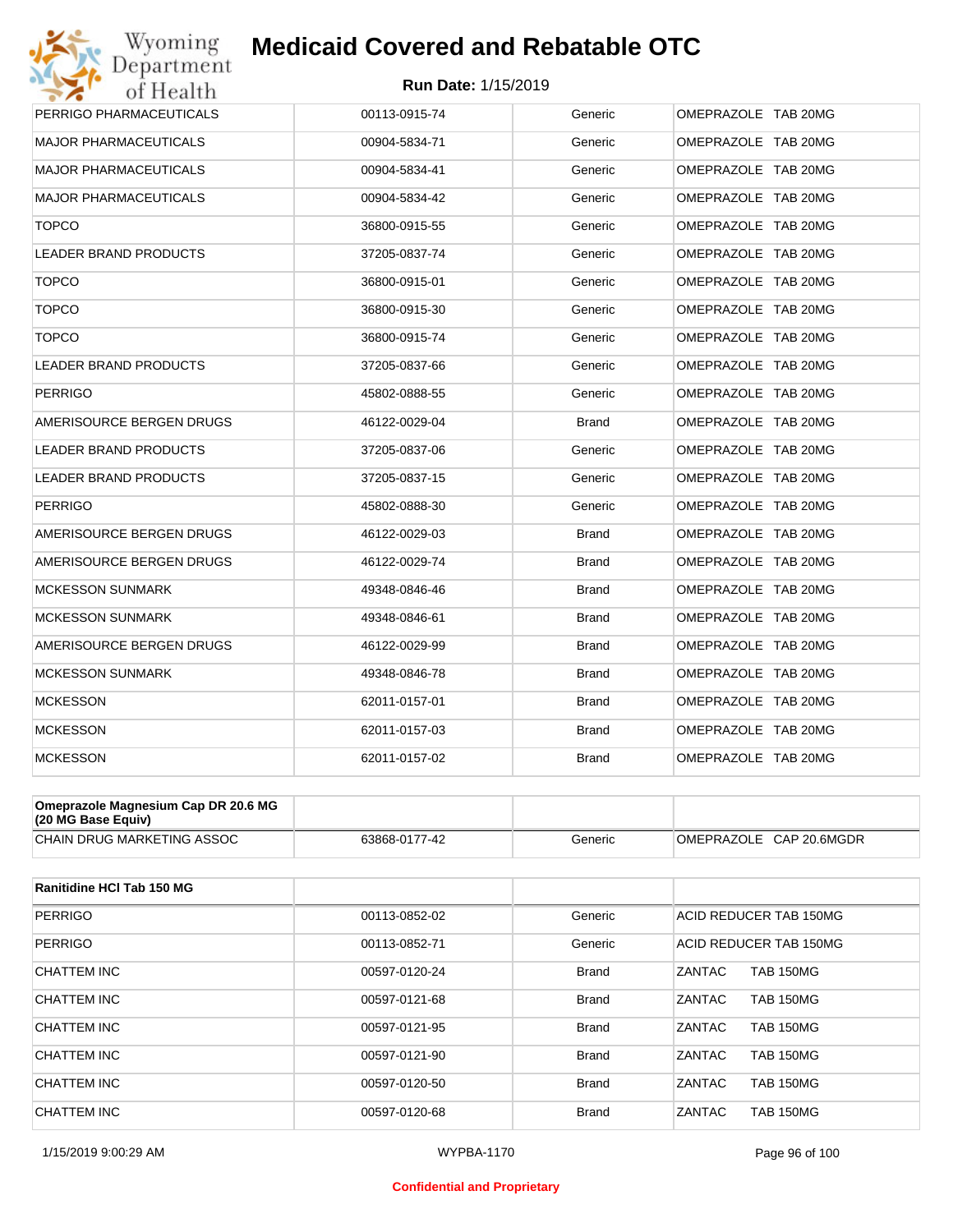| CHATTEM INC                  | 00597-0121-24 | <b>Brand</b> | ZANTAC<br><b>TAB 150MG</b>           |
|------------------------------|---------------|--------------|--------------------------------------|
| CHATTEM INC                  | 00597-0121-50 | <b>Brand</b> | ZANTAC<br><b>TAB 150MG</b>           |
| <b>MAJOR PHARMACEUTICALS</b> | 00904-6350-24 | Generic      | RANITIDINE TAB 150MG                 |
| <b>MAJOR PHARMACEUTICALS</b> | 00904-6350-51 | Generic      | RANITIDINE TAB 150MG                 |
| <b>TOPCO</b>                 | 36800-0047-71 | Generic      | <b>TAB 150MG</b><br><b>HEARTBURN</b> |
| <b>TOPCO</b>                 | 36800-0047-02 | Generic      | TAB 150MG<br><b>HEARTBURN</b>        |
| <b>BERGEN BRUNSWIG</b>       | 24385-0268-62 | Generic      | ACID CONTROL TAB 150MG               |
| <b>BERGEN BRUNSWIG</b>       | 24385-0268-71 | Generic      | ACID CONTROL TAB 150MG               |
| AMERISOURCE BERGEN DRUGS     | 46122-0224-62 | Generic      | ACID CONTROL TAB 150MG               |
| <b>MCKESSON SUNMARK</b>      | 49348-0026-54 | Generic      | ACID REDUCER TAB 150MG               |
| AMERISOURCE BERGEN DRUGS     | 46122-0041-62 | Generic      | ACID CONTROL TAB 150MG               |
| AMERISOURCE BERGEN DRUGS     | 46122-0041-71 | Generic      | ACID CONTROL TAB 150MG               |
| OHM LABS                     | 51660-0351-60 | Generic      | ACID REDUCER TAB 150MG               |
| <b>MCKESSON</b>              | 62011-0227-01 | Generic      | ACID REDUCER TAB 150MG               |

| <b>Ranitidine HCI Tab 75 MG</b> |               |              |                              |
|---------------------------------|---------------|--------------|------------------------------|
| <b>CHATTEM INC</b>              | 00597-0122-27 | <b>Brand</b> | ZANTAC<br>TAB 75MG           |
| <b>CHATTEM INC</b>              | 00597-0122-37 | <b>Brand</b> | ZANTAC<br>TAB 75MG           |
| <b>CHATTEM INC</b>              | 00597-0122-54 | <b>Brand</b> | ZANTAC<br>TAB 75MG           |
| <b>CHATTEM INC</b>              | 00597-0122-81 | <b>Brand</b> | ZANTAC<br>TAB 75MG           |
| <b>CHATTEM INC</b>              | 00597-0122-13 | <b>Brand</b> | ZANTAC<br>TAB 75MG           |
| <b>MAJOR PHARMACEUTICALS</b>    | 00904-6349-46 | Generic      | RANITIDINE TAB 75MG          |
| <b>MAJOR PHARMACEUTICALS</b>    | 00904-6349-52 | Generic      | RANITIDINE TAB 75MG          |
| <b>TOPCO</b>                    | 36800-0271-39 | Generic      | <b>HEARTBRN REL TAB 75MG</b> |
| <b>TOPCO</b>                    | 36800-0271-72 | Generic      | <b>HEARTBRN REL TAB 75MG</b> |
| AMERISOURCE BERGEN DRUGS        | 46122-0223-65 | Generic      | ACID REDUCER TAB 75MG        |
| <b>MCKESSON SUNMARK</b>         | 49348-0473-44 | Generic      | ACID REDUCER TAB 75MG        |
| AMERISOURCE BERGEN DRUGS        | 46122-0223-72 | Generic      | ACID REDUCER TAB 75MG        |
| <b>MCKESSON SUNMARK</b>         | 49348-0473-12 | Generic      | ACID REDUCER TAB 75MG        |
| <b>OHM LABS</b>                 | 51660-0352-30 | Generic      | ACID REDUCER TAB 75MG        |
| <b>MCKESSON</b>                 | 62011-0144-02 | Generic      | ACID REDUCER TAB 75MG        |
| <b>MCKESSON</b>                 | 62011-0225-01 | Generic      | ACID REDUCER TAB 75MG        |
| <b>MCKESSON</b>                 | 62011-0225-02 | Generic      | ACID REDUCER TAB 75MG        |
| <b>MCKESSON</b>                 | 62011-0144-01 | Generic      | <b>ACID REDUCER TAB 75MG</b> |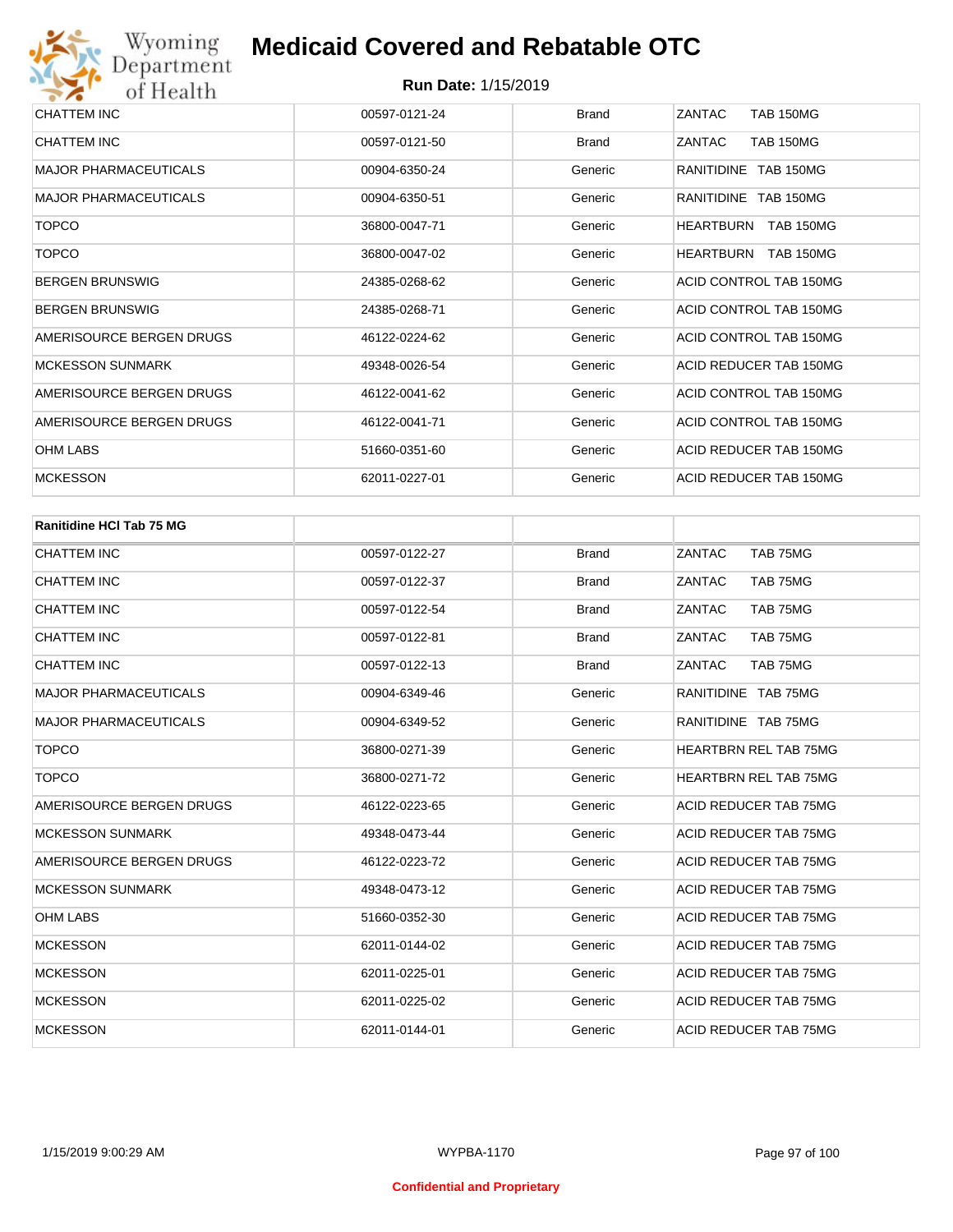

**Run Date:** 1/15/2019

| <b>VAGINAL PRODUCTS</b> |
|-------------------------|
|                         |

| <b>Clotrimazole Vaginal Cream 1%</b>                         |               |         |                               |
|--------------------------------------------------------------|---------------|---------|-------------------------------|
| <b>ACTAVIS MID ATLANTIC</b>                                  | 00472-0220-63 | Generic | <b>CLOTRIMAZOLE CRE 1%</b>    |
| <b>ACTAVIS MID ATLANTIC</b>                                  | 00472-0220-41 | Generic | <b>CLOTRIMAZOLE CRE 1%</b>    |
| <b>MCKESSON SUNMARK</b>                                      | 49348-0793-76 | Generic | CLOTRIMAZOLE CRE 1% VAG       |
| <b>TARO</b>                                                  | 51672-2003-06 | Generic | CLOTRIMAZOLE CRE 1% VAG       |
|                                                              |               |         |                               |
| <b>Clotrimazole Vaginal Cream 2%</b>                         |               |         |                               |
| <b>BERGEN BRUNSWIG</b>                                       | 24385-0110-09 | Generic | <b>CLOTRIMAZOLE CRE 3 DAY</b> |
| <b>MCKESSON SUNMARK</b>                                      | 49348-0379-54 | Generic | 3 DAY VAGINL CRE 2%           |
| <b>TARO</b>                                                  | 51672-2062-00 | Generic | 3 DAY VAGINL CRE 2%           |
|                                                              |               |         |                               |
| Miconazole Nitrate Vaginal App 200 MG &<br>2% Cream 9 GM Kit |               |         |                               |
| <b>TOPCO</b>                                                 | 36800-0982-00 | Generic | MICONAZOLE 3 KIT COMBINAT     |
| <b>MCKESSON SUNMARK</b>                                      | 49348-0645-73 | Generic | MICONAZOLE 3 KIT COMBINAT     |
| AMERISOURCE BERGEN DRUGS                                     | 46122-0144-04 | Generic | MICONAZOLE 3 KIT COMBO PK     |
|                                                              |               |         |                               |
| Miconazole Nitrate Vaginal Cream 2%                          |               |         |                               |
| <b>GEISS DESTIN &amp; DUNN</b>                               | 00113-0214-29 | Generic | MICONAZOLE 7 CRE TUBE/KIT     |
| <b>GEISS DESTIN &amp; DUNN</b>                               | 00113-0825-29 | Generic | MICONAZOLE 7 CRE 2%           |
| <b>ACTAVIS MID ATLANTIC</b>                                  | 00472-0730-41 | Generic | MICONAZOLE CRE 2%             |
| <b>ACTAVIS MID ATLANTIC</b>                                  | 00472-0730-63 | Generic | MICONAZOLE CRE 2%             |
| G & W LABS                                                   | 00713-0252-37 | Generic | MICONAZOLE CRE 2%             |
| <b>MAJOR PHARMACEUTICALS</b>                                 | 00904-7734-57 | Generic | MICONAZOLE 7 CRE 2%           |
| MAJOR PHARMACEUTICALS                                        | 00904-7734-45 | Generic | MICONAZOLE 7 CRE 2%           |
| <b>TOPCO</b>                                                 | 36800-0825-29 | Generic | MICONAZOLE 7 CRE 2%           |
| <b>BERGEN BRUNSWIG</b>                                       | 24385-0590-29 | Generic | MICONAZOLE 7 CRE 2%           |
| <b>MCKESSON SUNMARK</b>                                      | 49348-0530-77 | Generic | MICONAZOLE 7 CRE 2%           |
| <b>TARO</b>                                                  | 51672-2035-06 | Generic | MICONAZOLE CRE 2%             |

| Miconazole Nitrate Vaginal Cream 4% (200<br>MG/5GM) |               |         |                     |
|-----------------------------------------------------|---------------|---------|---------------------|
| CHAIN DRUG MARKETING ASSOC                          | 63868-0197-25 | Generic | 3 DAY VAGNAL CRE 4% |

MCKESSON SUNMARK **A9348-0872-77** Generic MICONAZOLE 7 CRE 2%

| Miconazole Nitrate Vaginal Supp 1200 MG<br>8 2% Cream Kit |               |         |                          |
|-----------------------------------------------------------|---------------|---------|--------------------------|
| <b>TOPCO</b>                                              | 36800-0737-45 | Generic | <b>IMICONAZOLE 1 KIT</b> |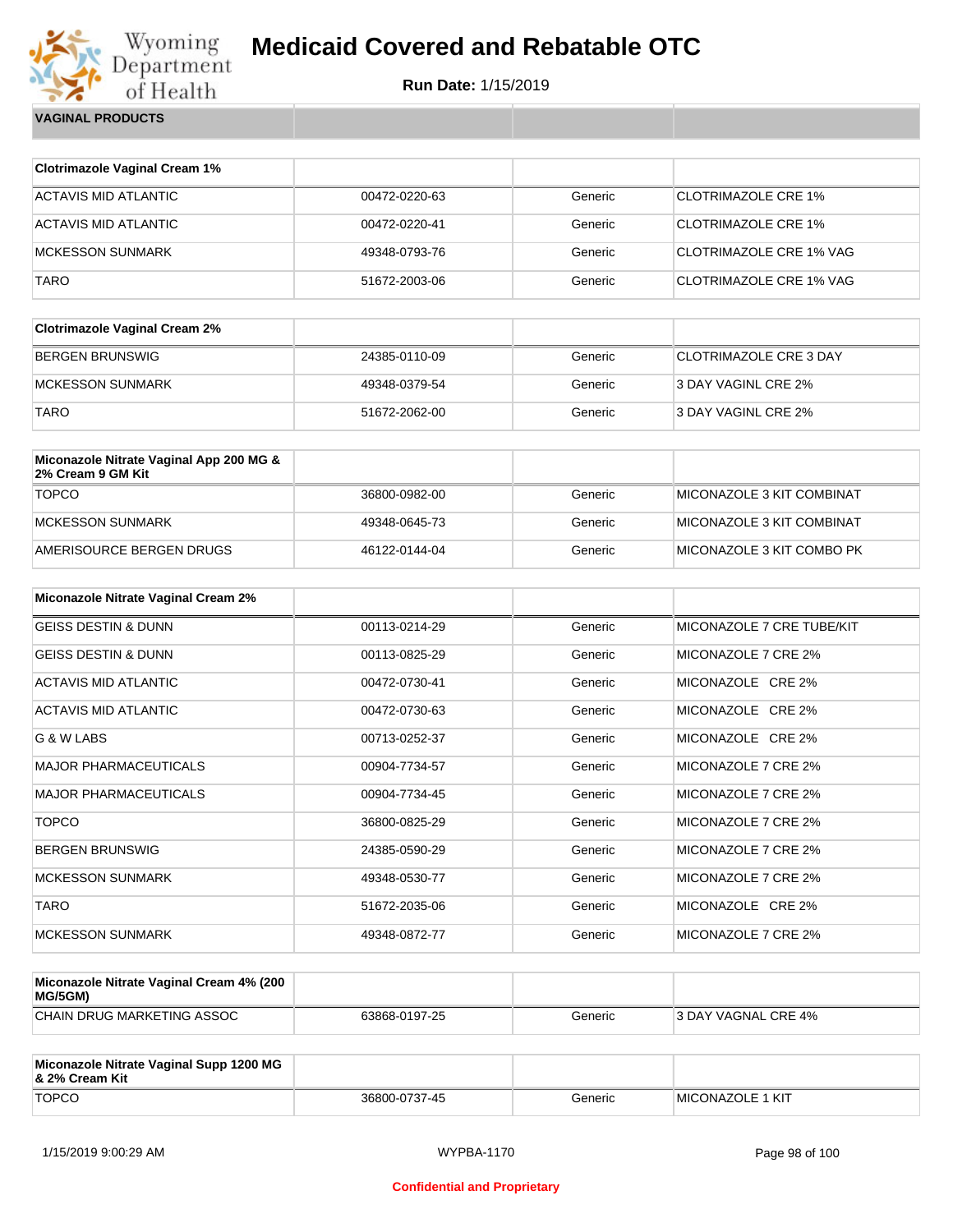| Wyoming    |
|------------|
| Department |
| of Health  |

| LEADER BRAND PRODUCTS    | 37205-0640-03 | Generic | MICONAZOLE 1 KIT 1200-2% |
|--------------------------|---------------|---------|--------------------------|
| AMERISOURCE BERGEN DRUGS | 46122-0027-02 | Generic | <b>IMICONAZOLE 1 KIT</b> |

| Miconazole Nitrate Vaginal Supp 200 MG &<br>2% Cream 9 GM Kit |               |         |                           |
|---------------------------------------------------------------|---------------|---------|---------------------------|
| <b>GEISS DESTIN &amp; DUNN</b>                                | 00113-0081-00 | Generic | MICONAZOLE 3 KIT COMBO PK |
| GLAXO CONSUMER HEALTHCARE L.P.                                | 00067-2091-03 | Generic | VAGISTAT-3 KIT COMBO PK   |
| MAJOR PHARMACEUTICALS                                         | 00904-5415-01 | Generic | MICONAZOLE 3 KIT COMBO PK |
| BERGEN BRUNSWIG                                               | 24385-0606-02 | Generic | MICONAZOLE 3 KIT COMBO PK |
| <b>TOPCO</b>                                                  | 36800-0081-00 | Generic | MICONAZOLE 3 KIT COMBO PK |
| <b>MCKESSON SUNMARK</b>                                       | 49348-0355-43 | Generic | MICONAZOLE 3 KIT COMBO PK |

| Miconazole Nitrate Vaginal Suppos 100 MG |               |         |                        |
|------------------------------------------|---------------|---------|------------------------|
| ACTAVIS MID ATLANTIC                     | 00472-1736-07 | Generic | MICONAZOLE 7 SUP 100MG |
| G & W LABS                               | 00713-0197-57 | Generic | MICONAZOLE SUP 100MG   |
| MCKESSON SUNMARK                         | 49348-0833-61 | Generic | SM MICON 7 SUP 100MG   |

| Nonoxynol-9 Film 28% |               |              |                          |
|----------------------|---------------|--------------|--------------------------|
| <b>APOTHECUS</b>     | 52925-0112-01 | <b>Brand</b> | VCF VAGINAL MIS CONTRACP |
| <b>APOTHECUS</b>     | 52925-0112-03 | <b>Brand</b> | VCF VAGINAL MIS CONTRACP |
| <b>APOTHECUS</b>     | 52925-0112-02 | <b>Brand</b> | VCF VAGINAL MIS CONTRACP |

| Nonoxynol-9 Foam 12.5% |               |              |                                  |
|------------------------|---------------|--------------|----------------------------------|
| <b>APOTHECUS</b>       | 52925-0312-14 | <b>Brand</b> | <b>IVCF VAGINAL AER CONTRACP</b> |

| Nonoxynol-9 Gel 2% |               |       |                            |
|--------------------|---------------|-------|----------------------------|
| <b>MILEX</b>       | 00396-4010-00 | Brand | <b>GEL 2%</b><br>SHUR-SEAL |

| Nonoxynol-9 Gel 3%              |               |       |          |        |
|---------------------------------|---------------|-------|----------|--------|
| <b>CALDWELL CONSUMER HEALTH</b> | 34362-0302-13 | Brand | GYNOL II | GEL 3% |

| Nonoxynol-9 Gel 4%       |               |              |                   |
|--------------------------|---------------|--------------|-------------------|
| CALDWELL CONSUMER HEALTH | 34362-0300-10 | <b>Brand</b> | CONCEPTROL GEL 4% |

| Nonoxynol-9 Vaginal Sponge 1000 MG |               |       |                  |
|------------------------------------|---------------|-------|------------------|
| MAYER LABORATORIES                 | 16169-0404-03 | Brand | TODAY SPONGE MIS |

| Nonoxynol-9 Vaginal Suppos 100 MG |               |              |        |           |
|-----------------------------------|---------------|--------------|--------|-----------|
| BLAIREX LABS                      | 50486-0221-12 | <b>Brand</b> | ENCARE | SUP 100MG |